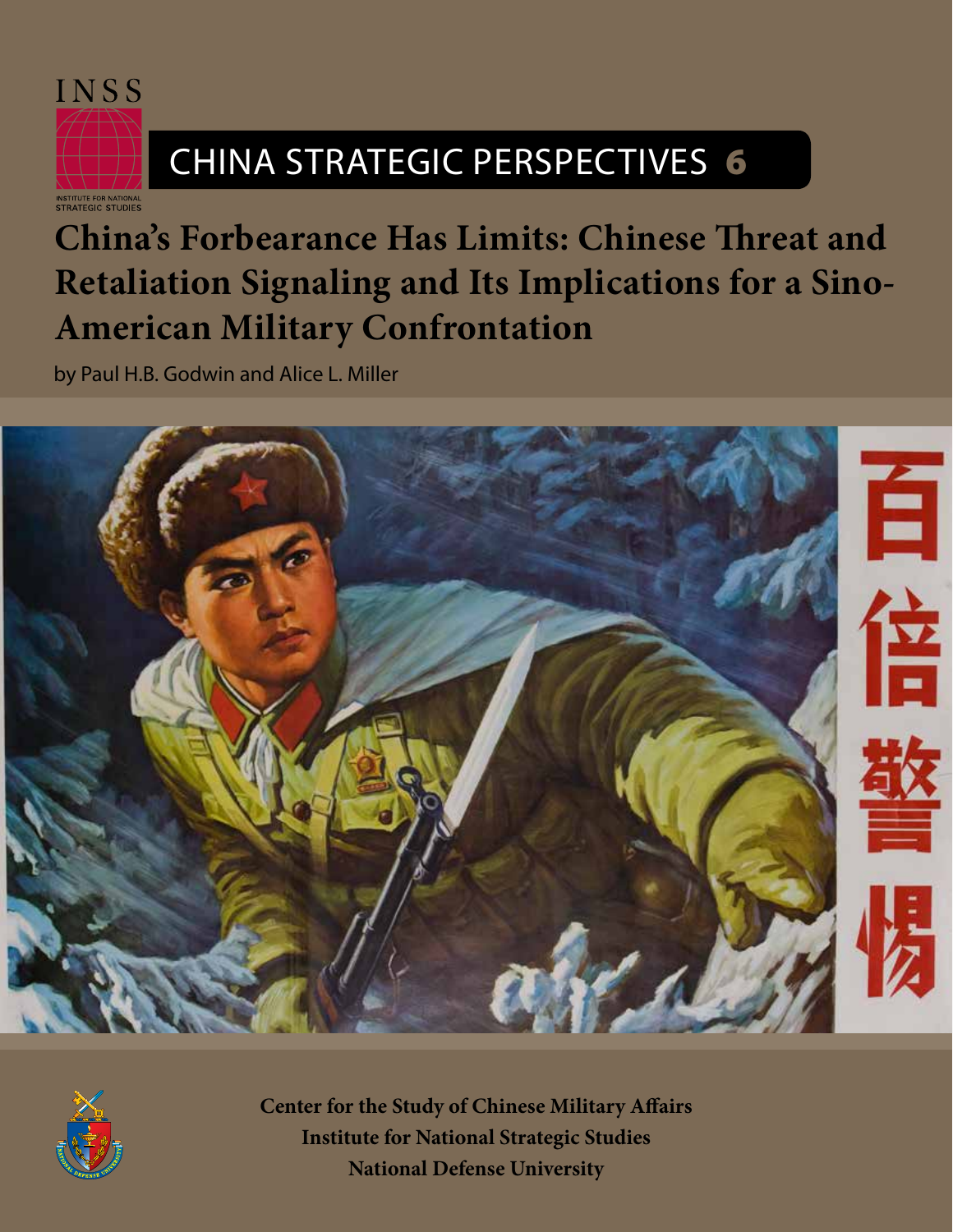### **Institute for National Strategic Studies**

National Defense University

The Institute for National Strategic Studies (INSS) is National Defense University's (NDU's) dedicated research arm. INSS includes the Center for Strategic Research and Center for the Study of Chinese Military Affairs. The military and civilian analysts and staff who comprise INSS and its subcomponents execute their mission by performing research and analysis, publication, conferences, policy support, and outreach.

The mission of INSS is to conduct strategic studies for the Secretary of Defense, Chairman of the Joint Chiefs of Staff, and the Unified Combatant Commands, to support the national strategic components of the academic programs at NDU, and to perform outreach to other U.S. Government agencies and to the broader national security community.

**Cover photo:**"Be on Guard, 100 Times Alert" © David Pollack/Corbis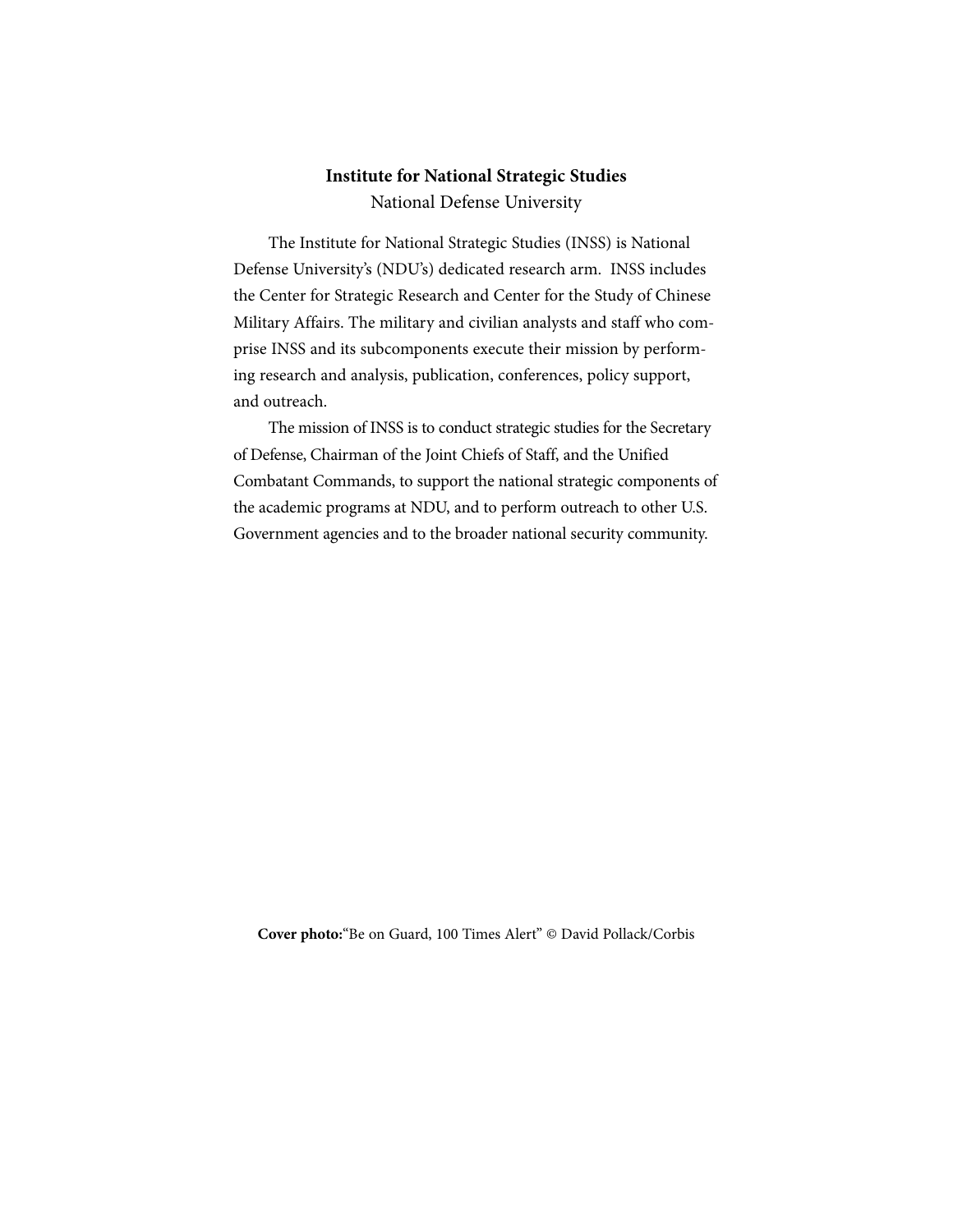**China's Forbearance Has Limits**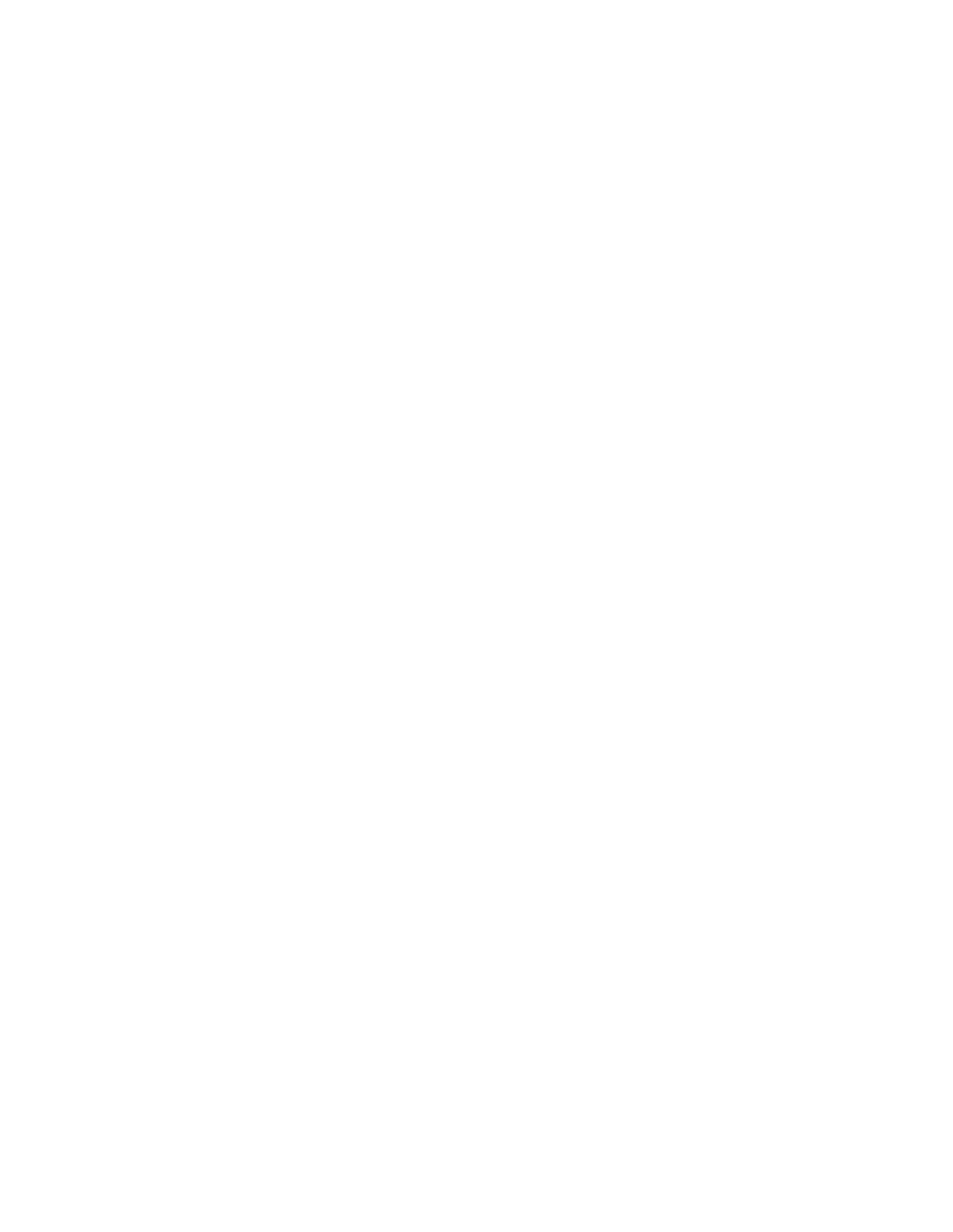### **China's Forbearance Has Limits: Chinese Threat and Retaliation Signaling and Its Implications for a Sino-American Military Confrontation**

by Paul H.B. Godwin and Alice L. Miller

*Center for the Study of Chinese Military Affairs Institute for National Strategic Studies China Strategic Perspectives, No. 6*

Series Editor: Phillip C. Saunders



National Defense University Press **NDU** Washington, D.C. Press April 2013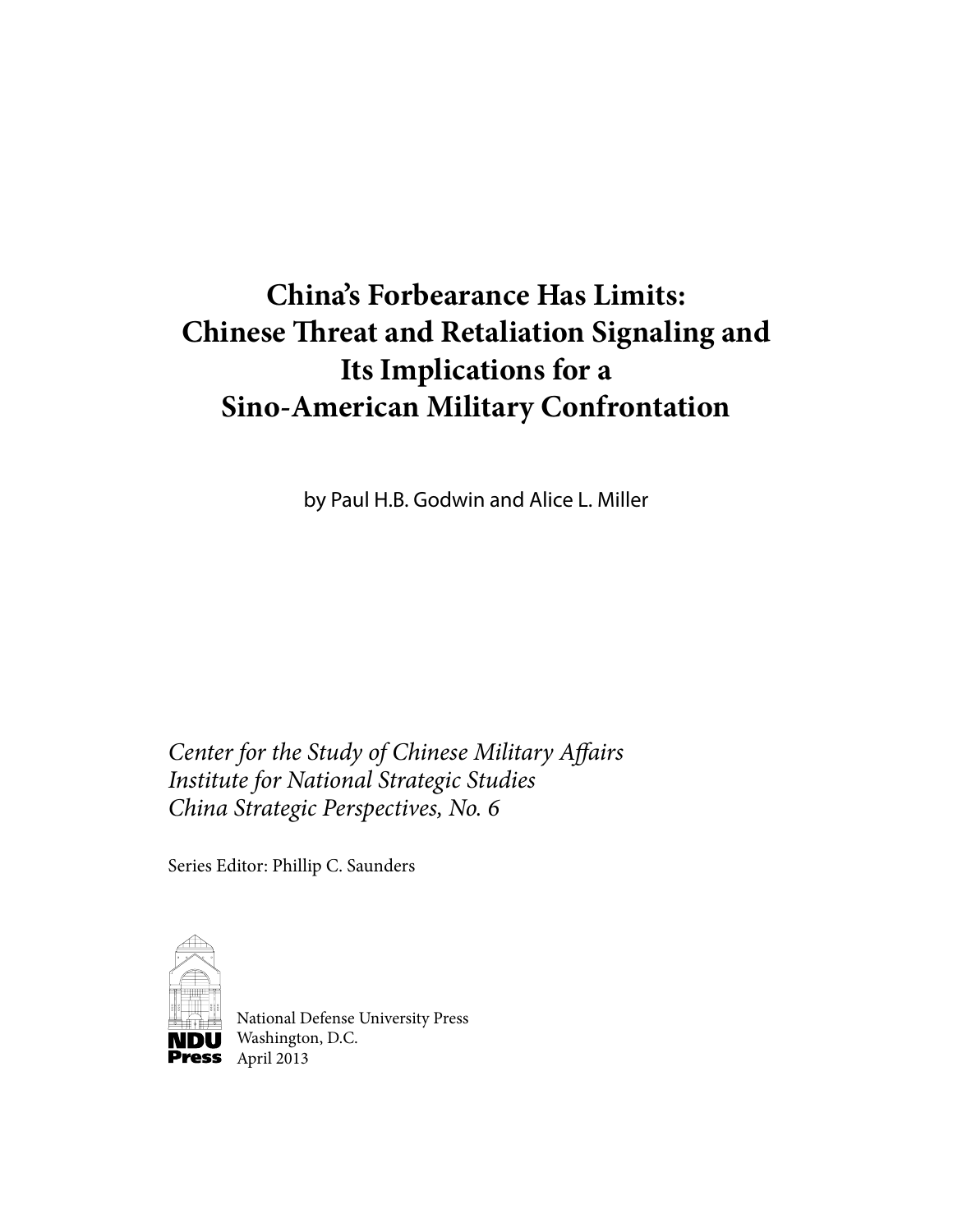Opinions, conclusions, and recommendations expressed or implied within are solely those of the contributors and do not necessarily represent the views of the Defense Department or any other agency of the Federal Government. Cleared for public release; distribution unlimited.

Portions of this work may be quoted or reprinted without permission, provided that a standard source credit line is included. NDU Press would appreciate a courtesy copy of reprints or reviews.

First printing, April 2013

For current publications of the Institute for National Strategic Studies, please visit the NDU Press Web site at: www.ndu.edu/press/index.html.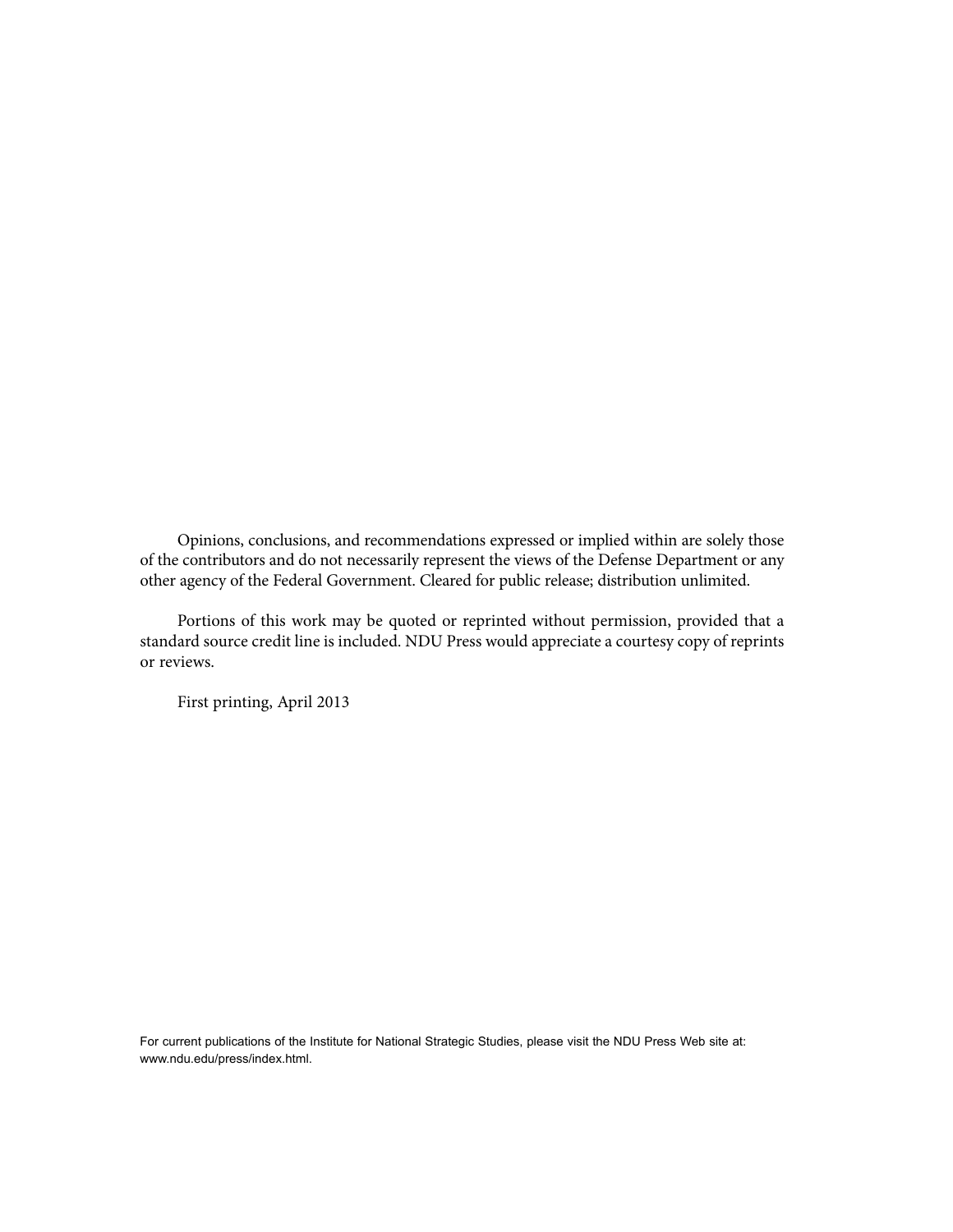## **Contents**

| China's Crisis Decisionmaking Process and Crisis Management  24 |
|-----------------------------------------------------------------|
| Signaling the Intent to Employ Military Force-                  |
|                                                                 |
|                                                                 |
| Conclusion-A Hypothetical South China Sea Signaling Scenario 46 |
| Appendix 1. Chronology of the 1978-1979 Sino-Vietnamese         |
| Appendix 2. Chronology of the 1961-1962 Sino-Indian             |
| Appendix 3. PRC Signaling Over Taiwan: 1991, 1995,              |
|                                                                 |
|                                                                 |
|                                                                 |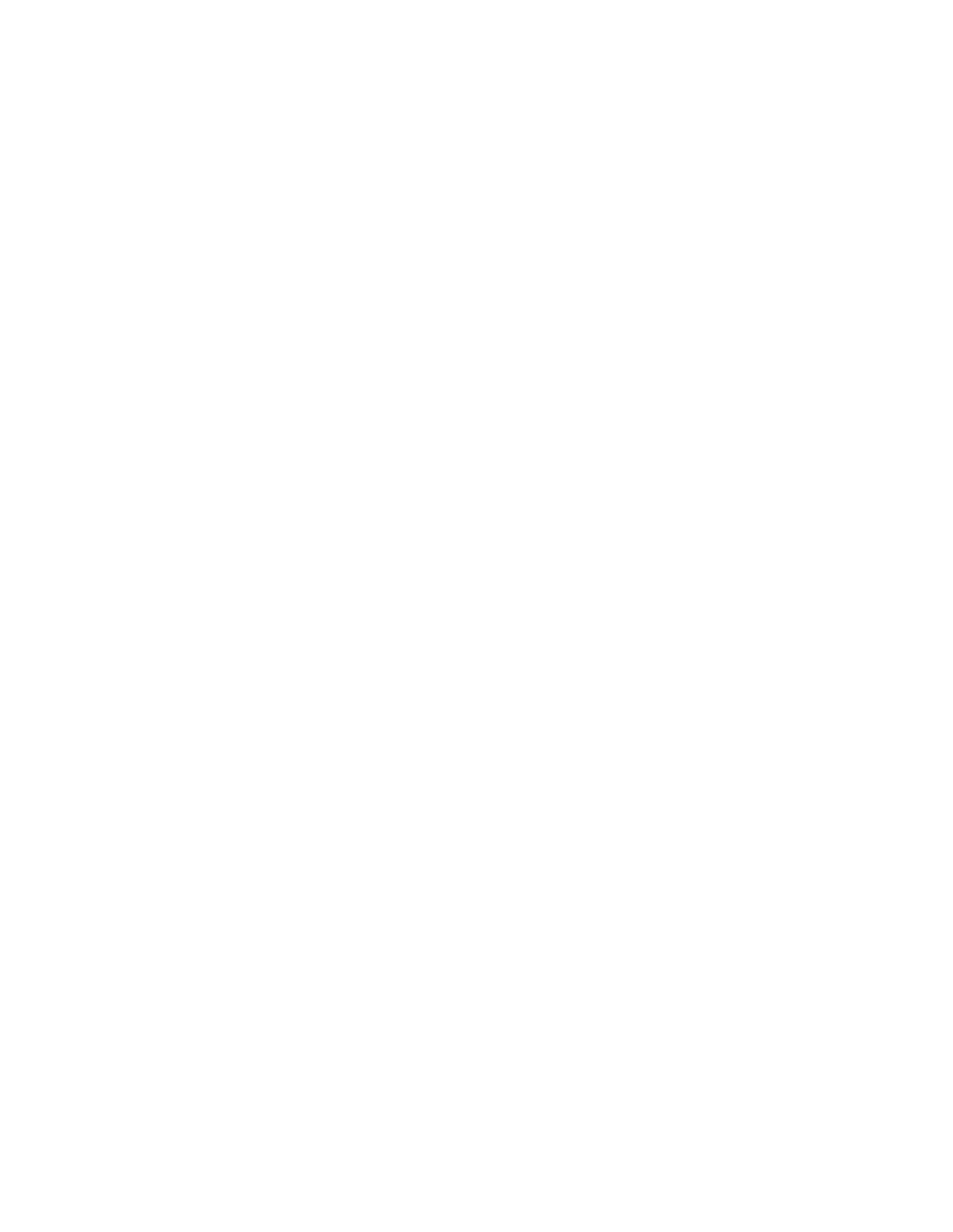#### **Executive Summary**

Since its founding in 1949, the People's Republic of China (PRC) has employed military force in defense of China's security and territorial integrity. In many such instances, Beijing implemented a calculus of threat and retaliation signals intended first to deter an adversary from taking actions contrary to Chinese interests by threatening the use of military force and, if deterrence failed, to explain and justify Beijing's resort to military force.

This deterrence calculus was applied in each of the major instances in which Beijing has resorted to military force—in Korea in 1950, in the Sino-Indian border dispute in 1961–1962, in the Sino-Soviet border dispute in 1968–1969, and in China's attack on northern Vietnam in 1979. It was also applied in instances in which Beijing's effort at deterrence apparently succeeded and China ultimately stopped short of using military force. Examples include China's responses to the intensifying American combat effort in Vietnam in 1965–1968 and to the 1991 debates in Taipei about delimiting the Republic of China's sovereignty claims.

Beijing implements this deterrence calculus by a carefully calibrated hierarchy of official protests, authoritative press comment, and leadership statements. If the crisis persists and Beijing perceives its interests are not satisfactorily taken into account, its statements escalate in level and may include at first implicit and thereafter increasingly explicit warnings that it may use military force to achieve its goals. This approach has been employed consistently despite the sweeping changes in the PRC's place in the international order, the proliferation of foreign policy instruments at its disposal, the more complex crisis decisionmaking process and domestic political environment, and the dramatic evolution in the Chinese media over the decades.

Significant improvements in China's military capabilities, particularly in the People's Liberation Army (PLA) naval and air arms, have enhanced Beijing's ability to press its territorial claims in the South and East China Seas. Chinese actions, often in response to challenges by other claimants, have raised regional tensions. Moreover, Beijing has at times hardened its objections to U.S. military exercises, aerial surveillance, and intelligence collection in China's exclusive economic zone and in international airspace off its coasts. Aggressive maneuvers by Chinese military aircraft, fishing vessels, and civilian agency ships have led to serious incidents, including a collision between a PLA Navy (PLAN) fighter and a U.S. Navy reconnaissance aircraft that led to the death of the PLAN pilot.

The question for U.S. policymakers is whether improving military capabilities will lead Beijing to substitute sudden or surprise attack for the politically calibrated deterrence signaling it has employed prior to its past use of force. This study assesses the problem in four ways.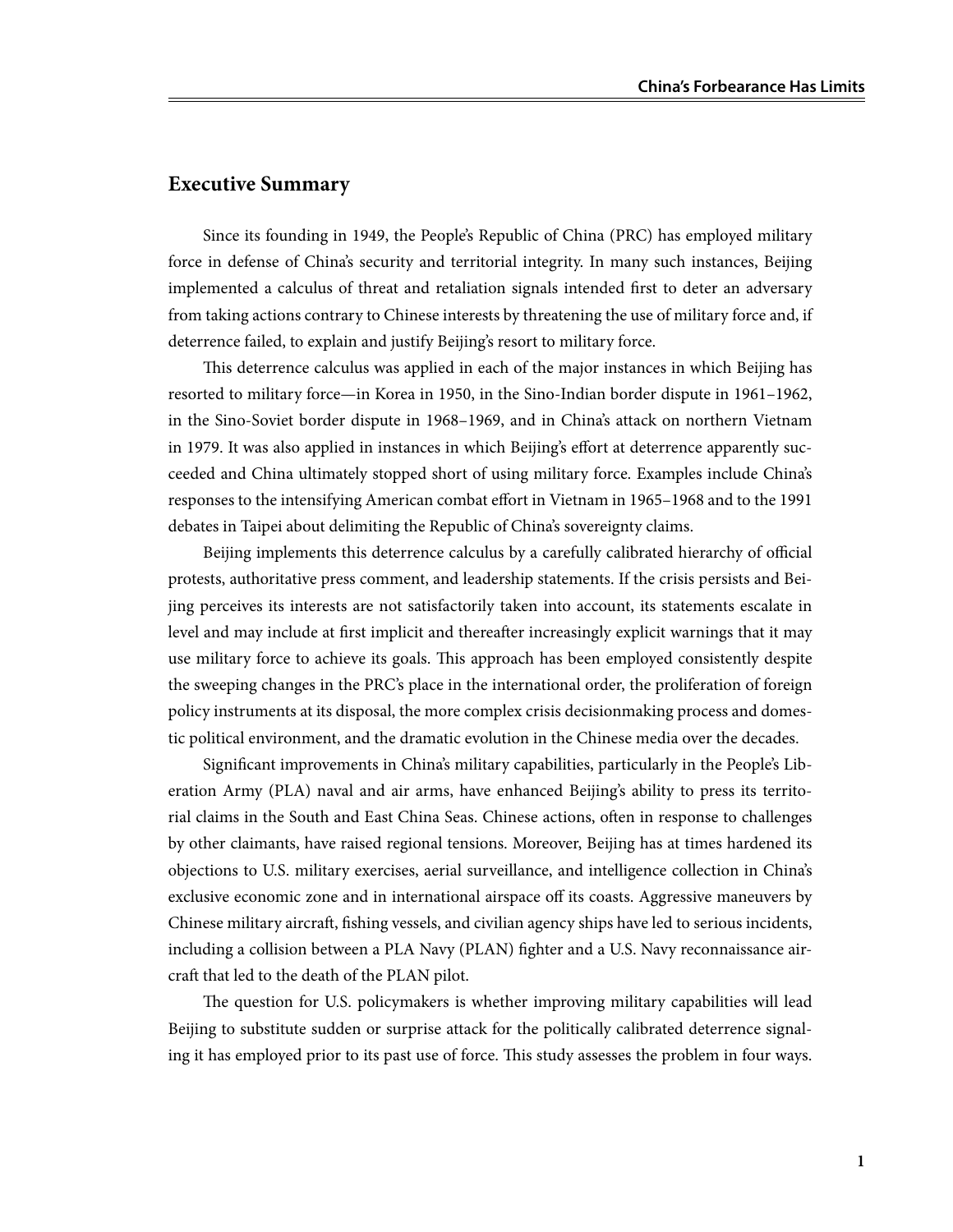It first reviews China's use of force since 1949 to determine the motivations driving Beijing's employment of military coercion. Second, it assesses China's crisis decisionmaking process and crisis management. Third, it assesses the prospects for China's more aggressive use of military coercion in Asia's emerging security environment. Finally, Beijing's signaling of China's intent to employ military coercion is assessed in detail using a series of crisis case studies covering the years 1961–2004.

Although China's military capabilities are continuing to improve and its standing and involvement in the world have changed quite dramatically, this study concludes that the traditional calculus of threat and retaliation statements remains a central tool in Beijing's array of foreign policy and security instruments for responding to and managing tensions and disputes.

The historical instances where China has used military power can be divided into those cases when Beijing has employed significant military force and those cases when lesser military coercion has been employed. As one would anticipate, the forces employed reflect the immediacy of the perceived threat, the importance of the interest being threatened, and the capabilities of the opposing military forces.

Deterrence signaling has been more systematically and directly applied when Beijing has perceived a major military threat or strategic trend placing a high value interest in jeopardy. This includes all four of the Taiwan cases examined (in 1991, 1995–1996, 1999, and 2003–2004).

China's recognition of the power asymmetry between itself and the United States partially explains why none of the post–Korean War crises involving the United States evolved into direct military conflict. Chinese and American scholars agree that one characteristic of Sino-American crises is China's consistent policy of seeking to avoid a military confrontation with the United States even as it employed or threatened the use of military force.

This record does not, however, necessarily transfer to a potential Taiwan crisis. Here, some Chinese hold the view that whereas Taiwan involves a core interest for China, it is only of marginal strategic interest to the United States. Consequently, China should not be fearful of employing military force to deter Taiwan's de jure independence because the United States could well decide that a war with China over Taiwan is simply too costly given the island's low strategic value to the United States.

This view of the asymmetric importance of Taiwan to China and the United States reflects a broader Chinese perspective on past Sino-American crises. From a Chinese perspective, Sino-American crises did not occur in locales where core U.S. security interests were at stake. Whether in Korea, China's offshore islands, Vietnam, or Taiwan, China's interests were under greater threat because the locales were on or near China's national boundaries. More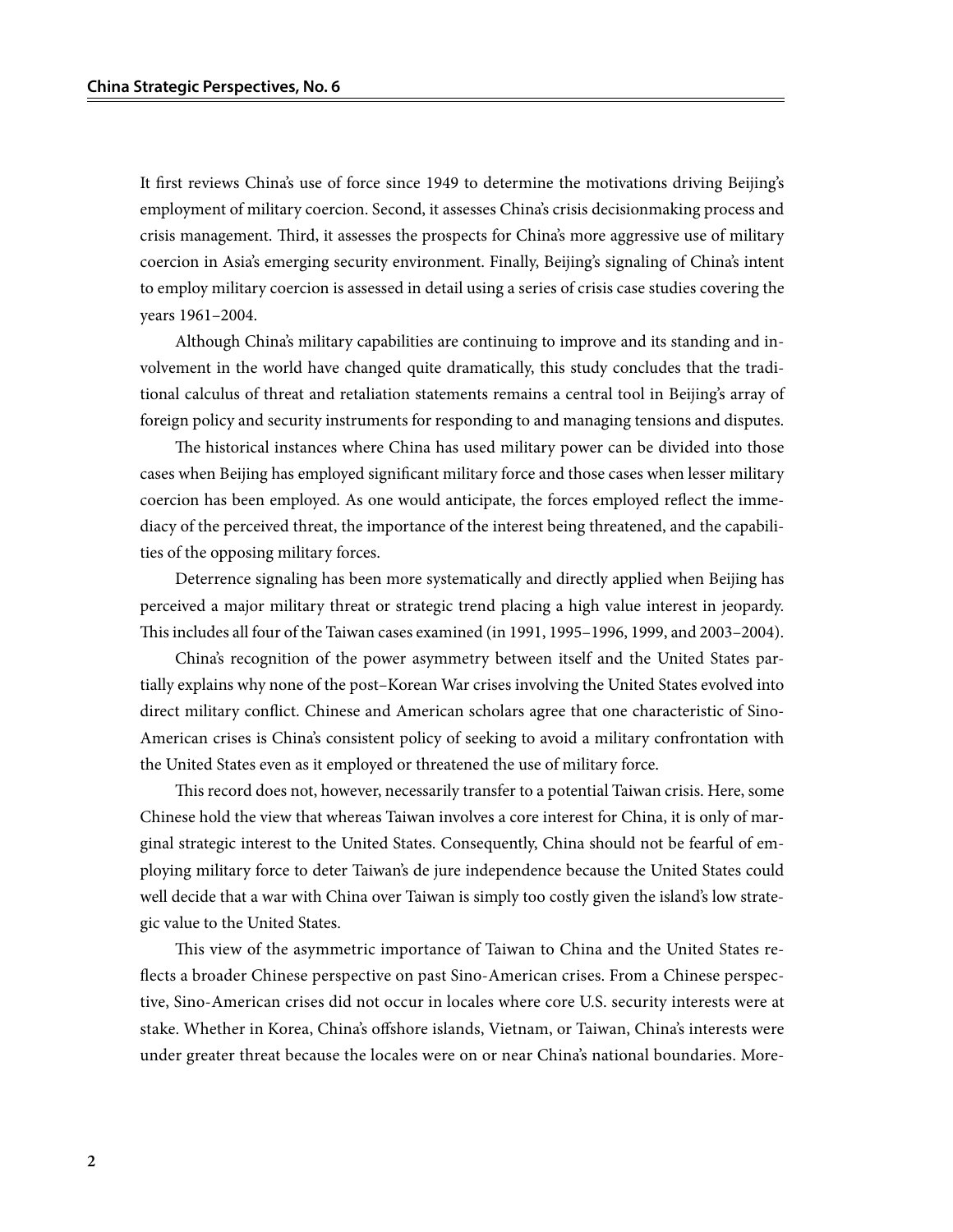over, in crises over the offshore islands and Taiwan, China's territorial integrity and national sovereignty were at stake. These perceived asymmetries of interest contribute to China's view that U.S. policies and strategies are similar to those conducted by imperialist and hegemonic powers in the past.

This same perspective of asymmetric interests applies to China's maritime territorial claims in the South and East China Seas. Whereas Beijing recognizes a U.S. interest in freedom of navigation, any U.S. involvement in how these territorial disputes should be settled is unacceptable because the disputes do not involve U.S. strategic interests. For Beijing, these territorial disputes are sovereignty issues extending back to the  $19<sup>th</sup>$  century when Japanese and Western imperialists began their violations of China's sovereignty. In China's view, they are not a matter where the United States has any legitimate interest.

Despite its commitment to the restoration of its own sovereignty over islands in the South and East China Seas, Beijing is reluctant to employ direct military coercion when its claims are challenged. These disputes do not constitute a direct threat to Chinese security, and the political, economic, and security consequences of a military confrontation between China and its neighbors, including those with mutual defense treaties with the United States, are evident. Beijing's resolve to avoid a military confrontation is particularly manifest with regard to the United States. Given the potentially grave consequences, if China does consider using military force, Beijing is almost certain to employ the same deterrence calculus it has maintained since the founding of the People's Republic. It would do so to minimize the possibility that it will have to use the military force on which the deterrence calculus ultimately rests and to reduce the costs if force is used.

China's application of the deterrence calculus in a future crisis would likely have the following characteristics:

- *Systematic integration of political and diplomatic action with military preparations as the signaling escalates through higher levels of authority.* Such preparations are often, if not always, overt and integrated into the political and diplomatic messages designed to deter the adversary from the course of action Beijing finds threatening.
- *Stating why China is justified in using military force should this prove necessary.* The message targets both domestic and international audiences. In essence, Beijing declares that it confronts a serious threat to its security and interests that if not terminated will require the use of military force.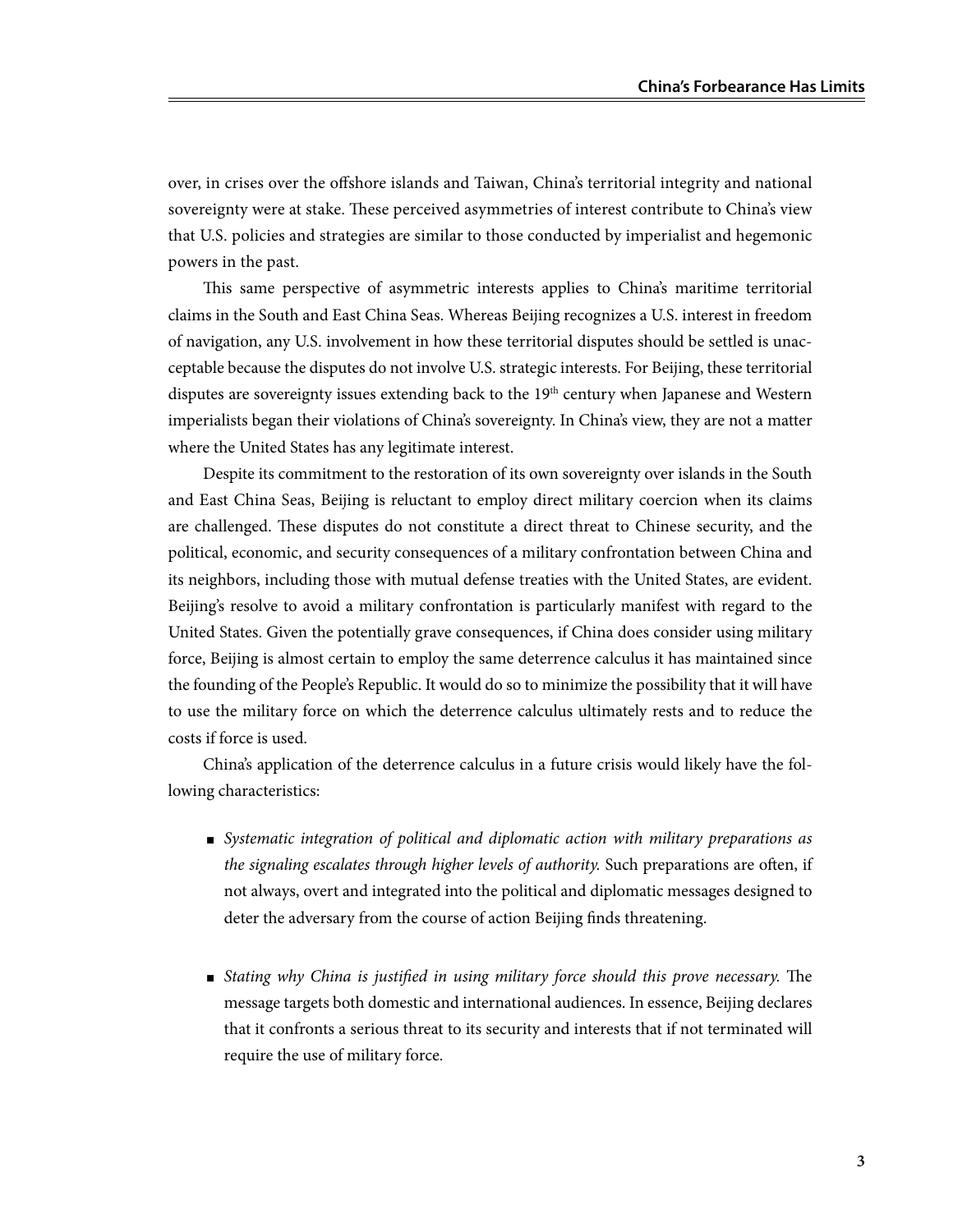- *Asserting that the use of military force is not Beijing's preferred resolution to the threat it faces, but one that will be forced upon it should the adversary not heed the deterrence warnings sent*. In short, Beijing's signaling strategy seeks to grant China the moral high ground in the emerging confrontation. Such an argument supports China's self-identification as a uniquely peaceful country that employs military force only in defense and when provoked by adversaries threatening its security or sovereignty. Presumably, Beijing believes that asserting the moral high ground in a confrontation can ease international response to any military action China might take and thereby reduce the political costs of employing military force.
- *Emphasizing that China's forbearance and restraint should not be viewed as weakness and that China is prepared to employ military force should that be necessary.*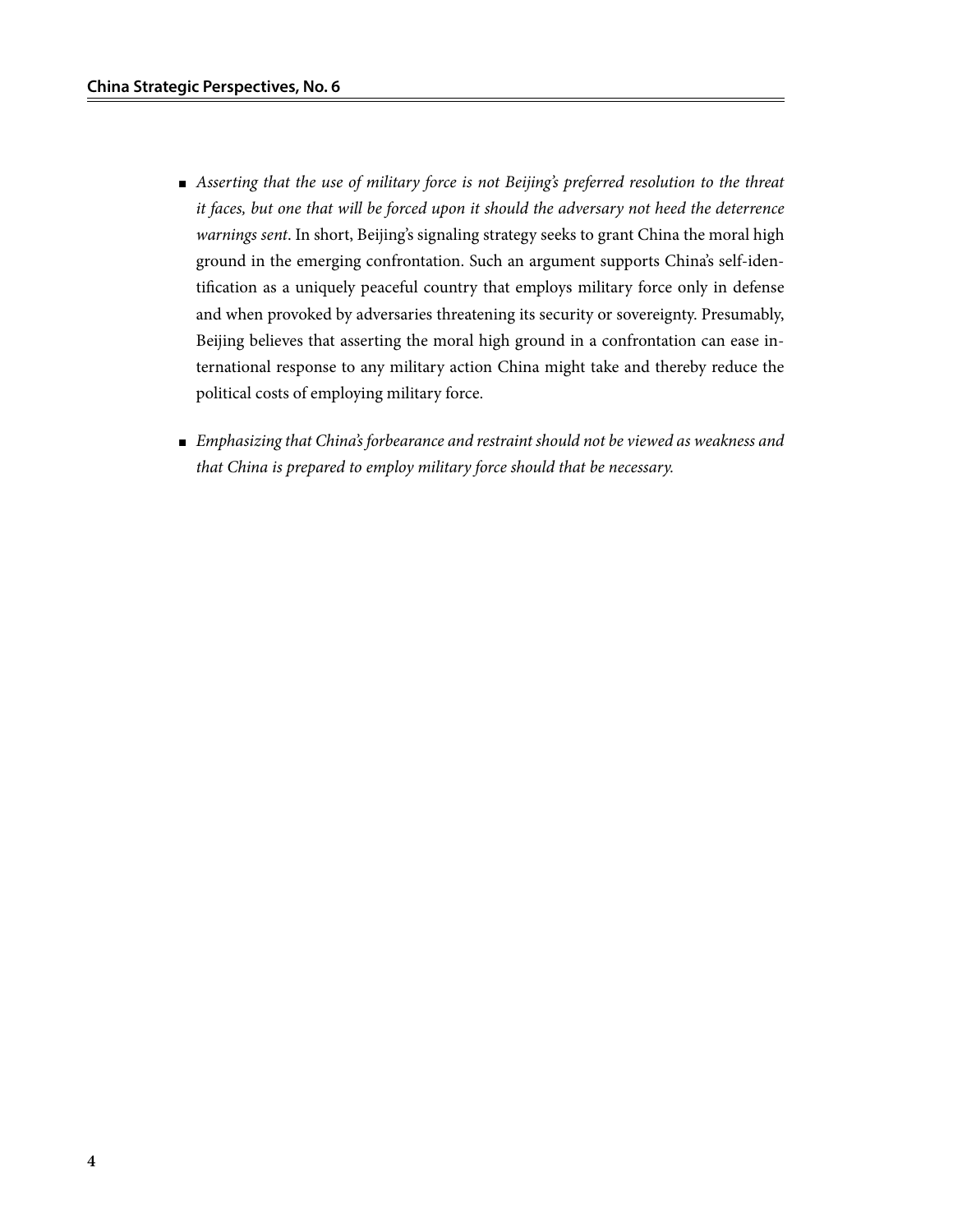#### **Introduction**

Since its founding in 1949, the People's Republic of China (PRC) has employed military force in pursuit of its national interests in security and territorial integrity. In many such instances, Beijing has deployed a calculus of threat and retaliation signals, first to deter an adversary from taking actions contrary to Beijing's interests by threatening use of Chinese military force, and then, once deterrence has failed, to explain and justify Beijing's resort to military force. Beijing has carefully sustained this calibrated hierarchy of official protests, authoritative press comment, and leadership statements despite the sweeping changes in the PRC's place in the international order, the proliferation of foreign policy instruments at its disposal, and the dramatic evolution in the Chinese media over the decades.

This study assesses the context and motivations of the PRC's use of military force since 1949. It then extracts Beijing's use of its calculus of warning statements in detail from several instances in which it has threatened and, in some cases, actually followed through with the use of military force to resolve a dispute. It offers several points to take into account in watching for and analyzing Beijing's use of this warnings calculus in contemporary contexts, and it offers a hypothetical scenario in which this calculus might appear in the context of China's claims in the South China Sea.

#### **The Record: Beijing's Use of Military Force**

Across the decades of the Cold War, Beijing faced dire threats to its security, first from the United States, then from the United States and the Union of Soviet Socialist Republics (USSR) together, and finally from the Soviet Union alone. In addition, the People's Republic inherited boundaries from the Republic of China regime that it defeated on the Chinese mainland in 1949. Those boundaries derived from the creation of national boundaries out of what before 1911 had been the frontiers of an empire—the Manchu Qing empire, which established hegemony over a vast stretch of East and Central Asia in the  $18<sup>th</sup>$  century that included China itself. As such, the PRC inherited a roster of maritime territorial disputes with many of its neighbors. In that respect, Beijing shares similar security concerns with other nation-states that have emerged out of the international relations of empires in modern times, such as India and Indonesia.

Where China differs from most other states is a consequence of the yet-to-be-resolved civil war between the Chinese Communist Party (CCP) and Kuomintang (KMT), which established a government on Taiwan in 1949 following military defeat on the mainland. Beijing views Taiwan, together with any territory the government in Taipei administers, as properly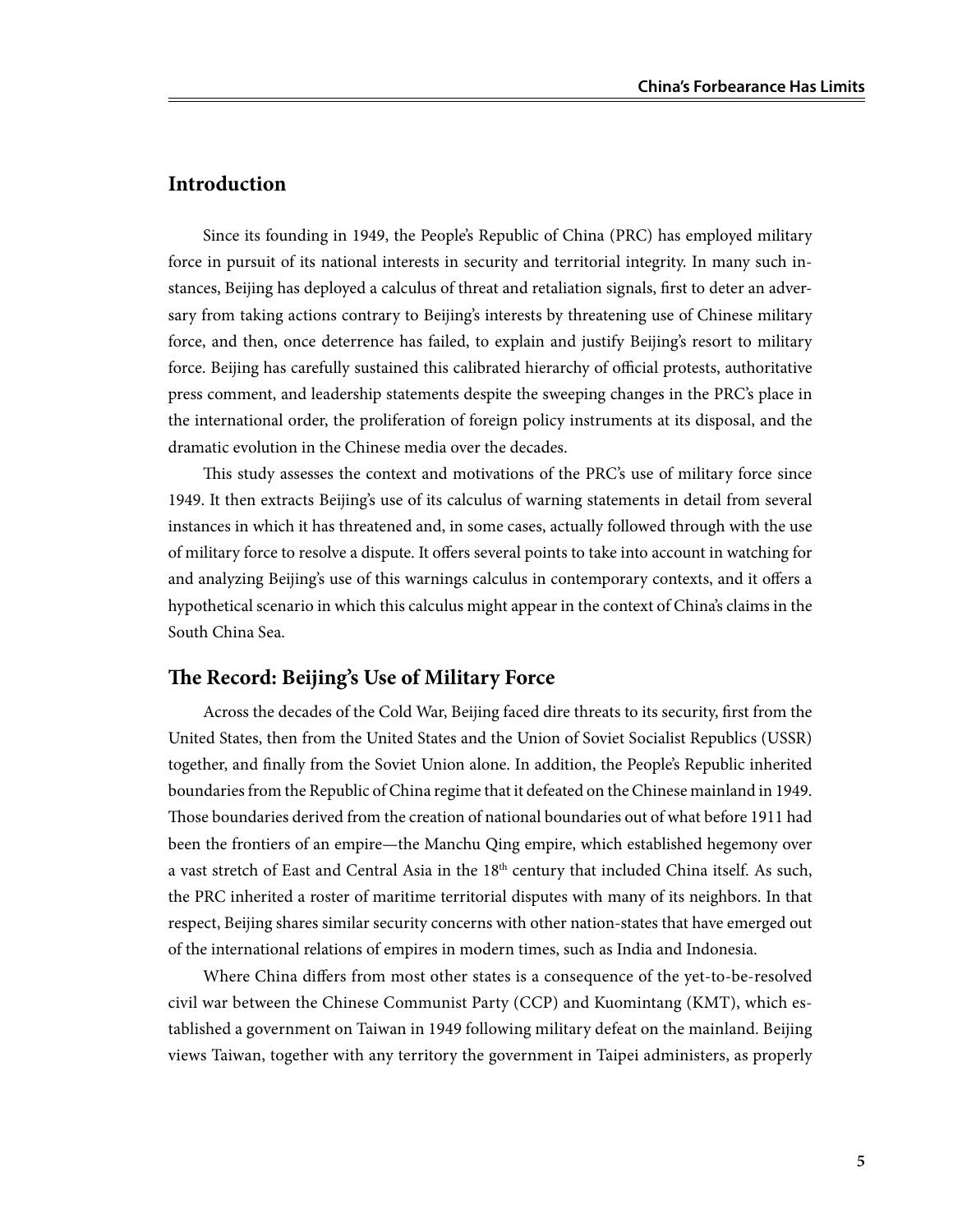the sovereign domain of the PRC. The Taipei government is viewed simply as "the Taiwan authorities." Preventing the permanent separation of Taiwan from China is one of Beijing's "core interests" together with retaining Tibet and Xinjiang as inalienable parts of China. Taiwan, however, differs from these two regions in four critical ways. First is the reality that while those two regions are integral components of the PRC, Taiwan has functioned as a de facto independent state since the KMT's retreat to the island. Moreover, beginning in the late 1980s Taiwan's political system transitioned into a flourishing democracy providing a Chinese model of democratic political process contrasting sharply with the CCP's political monopoly in the People's Republic. Second, Taiwan has its own defense establishment and armed forces defending an island separated from the mainland by some 100 miles of water that even today provide a protective moat difficult for China's armed forces to overcome with an amphibious assault. Third, from Beijing's perspective, Taiwan is a potential security threat should the island ever ally with a hostile power. Fourth, and perhaps most significant for Beijing, is the relationship Taiwan has with the United States. Beijing views the American commitment to Taipei stemming from the Taiwan Relations Act (TRA) of 1979, which was legislated following the U.S. shift of diplomatic recognition to the PRC, as totally unacceptable to China. It was this connection to the United States that provided the focus for China's mid-1990s defense modernization programs that continue to this day.

Taiwan's unique status in Beijing's perception of threats to its security and national interests leads us to assess China's employment of military force from two perspectives. The first perspective assesses China's use of military force in circumstances not involving Taiwan as that of any state seeking to defend itself and its security, sovereign territories, and political interests from predatory adversaries. These security and national interest issues have varied in their degree of perceived threat, with the United States and the Soviet Union providing the most severe confrontations. Challenges to China's territorial claims in the East and South China seas, on the other hand, have become important concerns for Beijing, but these sovereignty clashes are not major security threats requiring the allocation of significant military resources. The second perspective takes into account Beijing's absolute commitment to preventing the permanent separation of Taiwan from the mainland. Any indication that Taipei may be moving toward de jure independence or that U.S. policy toward Taiwan is changing is always perceived by Beijing as an extremely serious risk requiring the threat or application of extensive military force. Consequently, although the deterrence signaling pattern will likely not change, the intensity of Beijing's dedication to preventing any potential move toward the de jure independence of Taiwan and the reasons for this commitment are distinct enough to divide China's use of military force into two categories, with Taiwan occupying a significantly different category from other cases.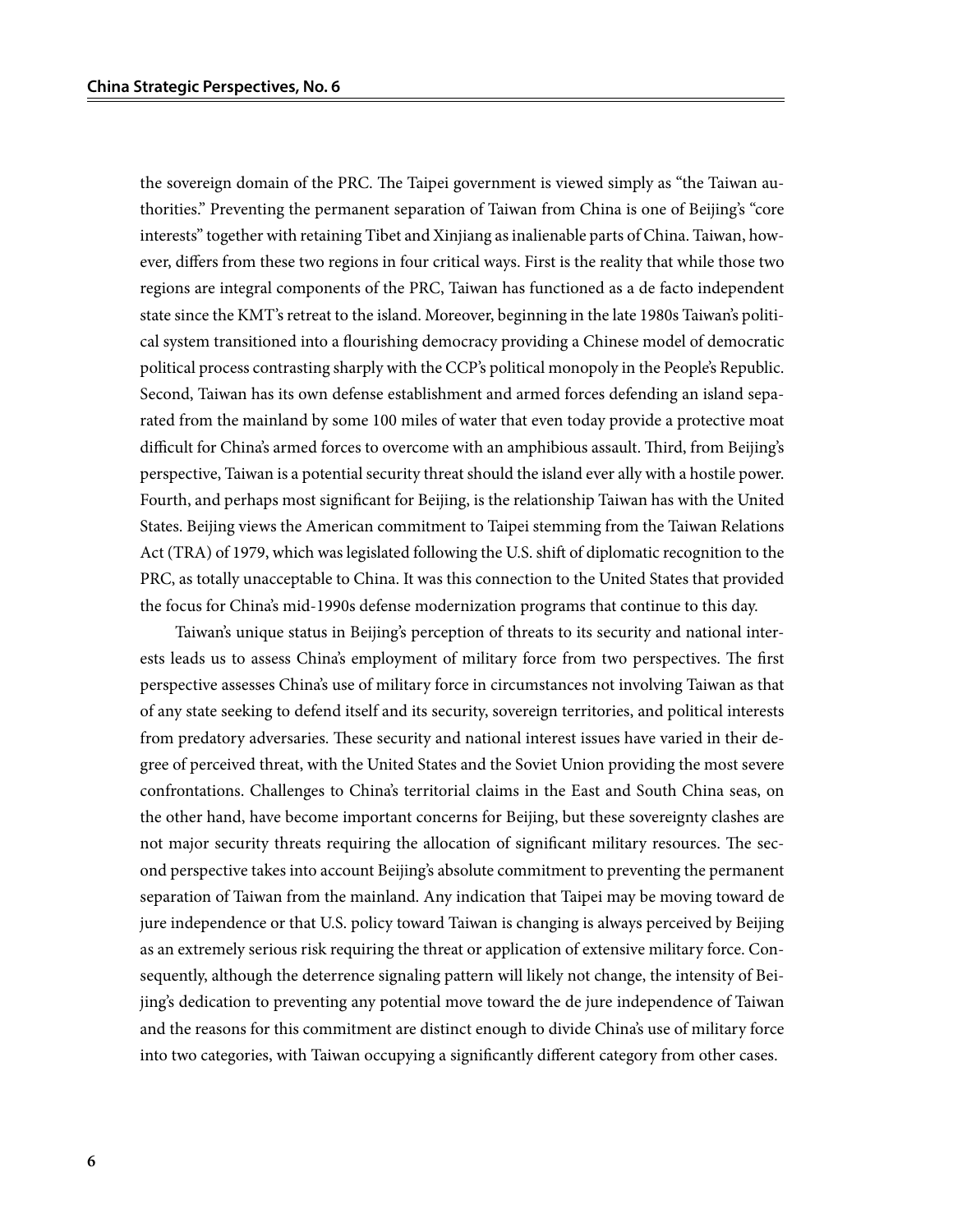The summaries and analyses below provide the contextual background and demonstrate the primary motivations for Beijing's employment of military coercion since 1949. They are not intended to provide detailed assessments of each event. In addition to treating Taiwan as a distinct case, we divide China's use of its military power into assessments of when Beijing has employed significant military force and when lesser military coercion has been employed. As one would anticipate, the forces employed reflect the immediacy of the perceived threat, the importance of the interest being threatened, and the capabilities of the opposing military forces. Deterrence signaling has been more systematically and directly applied when Beijing has perceived a major military threat or strategic trend placing a high-value interest in jeopardy.

#### **China's Non–Taiwan-related Use of Military Force**

Deterrence has provided the primary driver for China's application of significant military force since 1949. Beijing has overtly deployed major elements of its armed forces four times as a component of a deterrent strategy.<sup>1</sup> In each case, the intent of openly deploying and threatening the use of military force was to deter the adversary from continuing a course of action Beijing believed threatened high-value Chinese security and political interests. Three of these deterrent strategies failed and China went to war. China's October 1950 entrance into the Korean War followed Beijing's failure to deter U.S. forces from crossing the 38<sup>th</sup> parallel and entering the territory of the Democratic People's Republic of Korea (DPRK). Beijing's objective was to preserve a bordering communist ally and thereby prevent the United States, commanding the United Nations coalition resisting the DPRK's invasion of the Republic of Korea (ROK), from unifying the peninsula and subsequently having forces poised directly on a Chinese border.

The brief 1962 border war with India was fought for more than preserving China's territorial claims along the Sino-Indian boundaries. A central issue for China was preservation of Tibet as an integral part of China. Tibet had become a target of U.S. subversion in the early 1950s. Central Intelligence Agency (CIA) operations supported insurgents and contributed to the Tibetan revolt of 1959, which together with the Dalai Lama's flight to India, Beijing saw as threatening China's control of the region. To improve access to Tibet, China had completed a road in 1957 from Xinjiang through the Aksai Chin border area claimed by India but designated Chinese on China's maps. This road provided the only military transport route to Tibet. Ultimately, beginning in 1958, negotiations over several years failed to resolve territorial disagreements that extended along major sectors of the Sino-Indian border. Failed negotiations together with minor border clashes led to a Chinese deterrent strategy that also failed to convince New Delhi to retreat from its military pressures to assert claims along the border. People's Liberation Army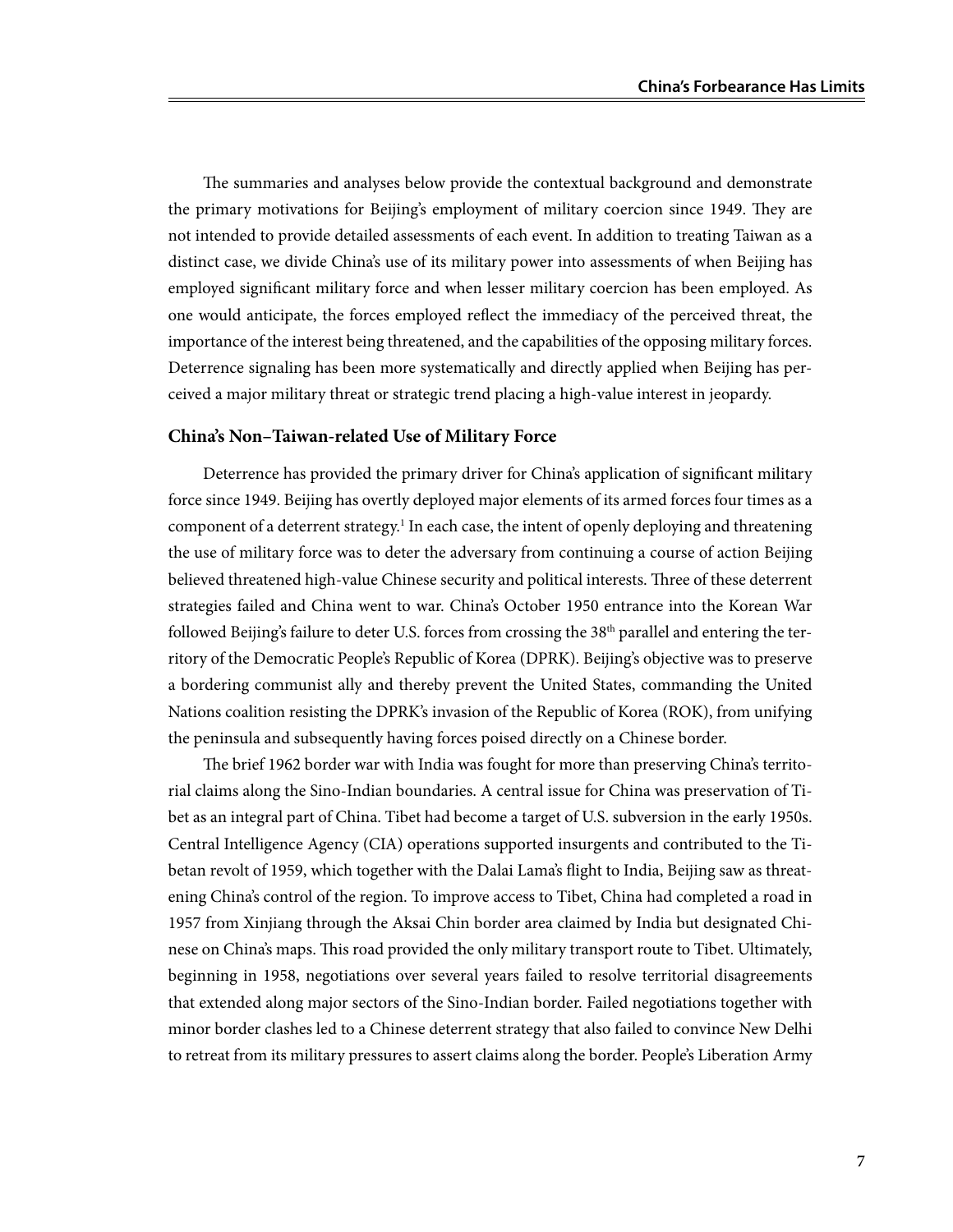(PLA) attacks began on October 20, 1962. Following Beijing's unilateral ceasefire in November, Chinese troops withdrew from whatever Indian territory they had entered during combat operations and returned to the positions they held prior to the war. Beijing was demonstrating that it sought no Indian territory but was defending Chinese territory. For Beijing, however, the core issue was ensuring China's continued control of Tibet.

 The context of China's 1965–1973 deployment of military forces into the Democratic Republic of Vietnam (DRV) was similar to Korea in 1950. The core objective was to preserve a bordering communist ally against a common enemy. Beijing feared that with the buildup of its forces to 500,000 troops the United States would invade the DRV. The intent of China's overt deployment of PLA units into the DRV was to demonstrate China's willingness to go to war with the United States to preserve North Vietnam. This deterrent commitment was reinforced by the antiaircraft artillery units deployed into the DRV suffering casualties while engaging attacking U.S. aircraft, by PLA construction units keeping communication routes open under repeated U.S. air attack, and by Chinese fighters engaging U.S. aircraft that strayed into China's air space. Because the United States did not send ground forces across the  $17<sup>th</sup>$  parallel into the DRV, Beijing could view this aspect of its deterrent strategy as successful.

The last major commitment of non–Taiwan-related military force was China's February 1979 attack on Vietnam.<sup>2</sup> The core issue driving this attack was Beijing's sense of growing geopolitical vulnerability. The newly unified Vietnam was viewed as functioning as a Soviet ally seeking to dominate Indochina even as the USSR was poised threateningly along the PRC's extensive northern border. To this sense of strategic vulnerability must be added Beijing's intense anger that North Vietnam—a communist ally that China had supported for more than two decades in its wars for independence and the unification of Vietnam—had turned against its most loyal benefactor. Vietnam's invasion of China's ally Cambodia in December 1978, after more than a year of escalating Sino-Vietnamese tensions, including armed provocations along their border, triggered what Beijing announced as a limited punitive cross-border assault, but the drivers were far more important than the trigger itself. If China did nothing to assist the Khmer Rouge, then Beijing would be viewed as rendered impotent by the emerging Vietnam-Soviet alliance. But China had no land border with Cambodia and thus chose to "punish" Vietnam. It is unlikely that Beijing expected Vietnam to withdraw from Cambodia, and Hanoi did not do so until September 1989. The decision to "teach Vietnam a lesson," however, was directed as much to Moscow as it was to Hanoi.

China has employed lesser military resources for what (with one exception) were less demanding political and military objectives. That exception was the two firefights between Soviet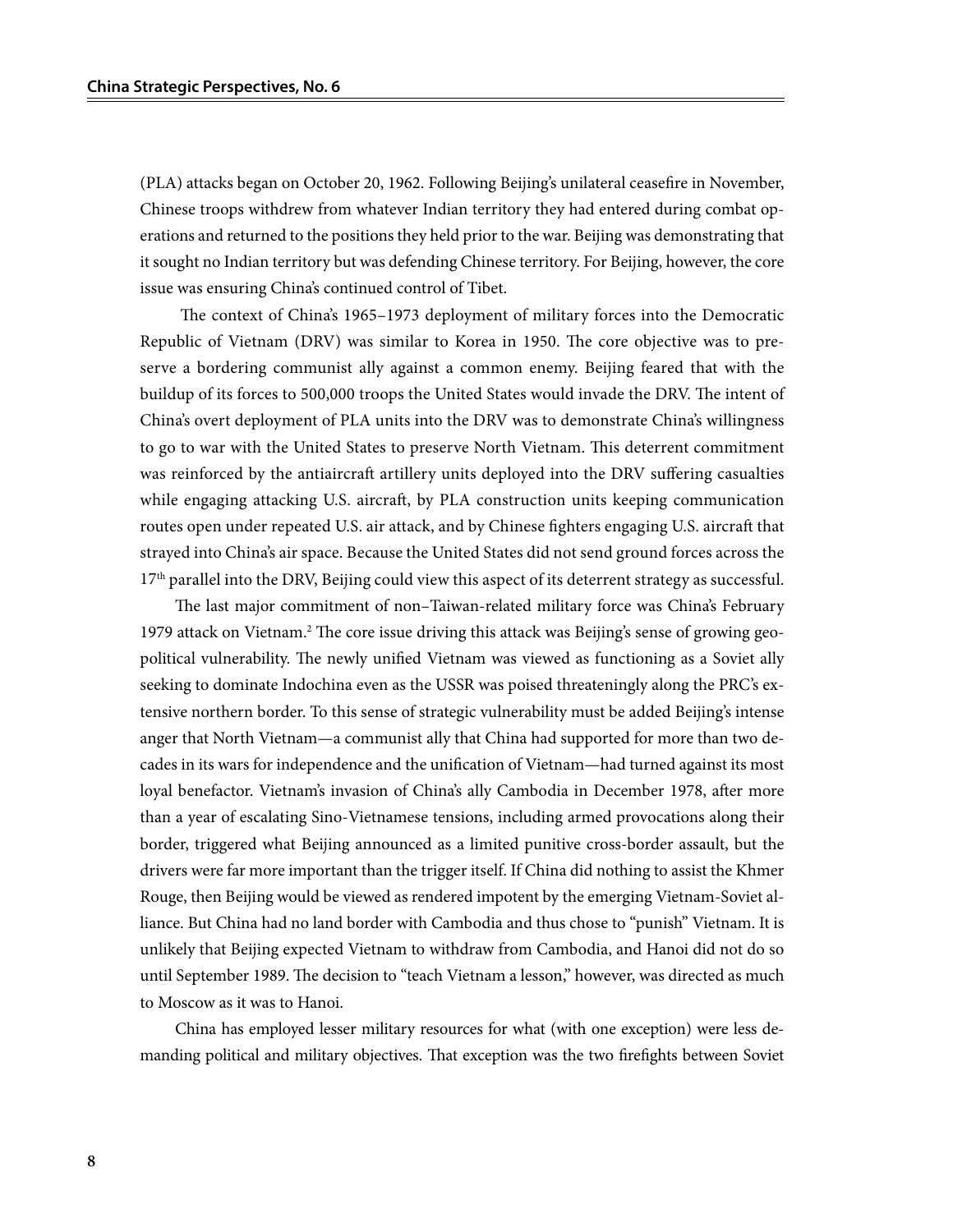and Chinese forces in March 1969 on a contested island known as Zhenbao to Chinese and Damansky to Russians in the Ussuri River, which forms the local Sino-Russian border.<sup>3</sup> Mounting military tension along their mutual border over the previous year, including minor border confrontations, led to Moscow's January 1969 warning that continued provocations would lead to the employment of military force. The first major firefight occurred on March 2 and was initiated by China. Although Beijing had made clear to Moscow its willingness to defend China against any Soviet military attack, the March 2 action was deliberately generated by China as some 300 Chinese troops purposely ambushed a Soviet patrol on Zhenbao Island. The second clash came on March 15, evidently initiated by Moscow in response to the Chinese ambush. This second firefight was much larger than the first, perhaps inflicting as many as 1,000 casualties on both sides. Minor military confrontations then continued along the extensive Sino-Soviet border throughout the year, apparently generated by Soviet forces. Moreover, Moscow redeployed a bomber squadron from Eastern Europe to a Central Asian base where it conducted exercises seemingly designed to prepare for an attack on China's Lanzhou nuclear facility.<sup>4</sup> Tensions continued to build until a September 1969 meeting in the Beijing airport where Premiers Kosygin and Zhou Enlai agreed to reopen the border talks cancelled in 1964. The driver for the Chinese ambush remains unclear. There are two potential explanations. First, increasing Sino-Soviet tensions joined with the buildup of Soviet forces along the border, the Soviet Union's 1966 defense arrangement with Mongolia, the Soviet invasion of Czechoslovakia in 1968, and the announcement of the Brezhnev doctrine, which led Mao Zedong to initiate a small military skirmish as a demonstration that China was not intimidated by the USSR's military power—a deterrence strategy. Second, this open resistance to the USSR was designed to lay the groundwork for a Sino-American rapprochement. No matter which explanation is valid (and they are not mutually contradictory), Beijing could not have anticipated the Soviets extending the military clashes throughout the year until the two premiers met in September.

#### **Confrontations over Maritime Claims**

Other Chinese employments of non–Taiwan-related, small-scale military force have primarily occurred in the South China Sea where two sets of issues are involved: sovereignty and resources. China claims sovereignty over all South China Sea land features including the two major island groups contained in those waters—the Paracel and Spratly Islands—a claim paralleled by Taiwan as the Republic of China. China's claim to the Paracels is contested only by Vietnam. Beijing's Spratly claim is contested by other Southeast Asian maritime states. Vietnam claims the entire island group, the Philippines claims 53 of its land features, and Malaysia claims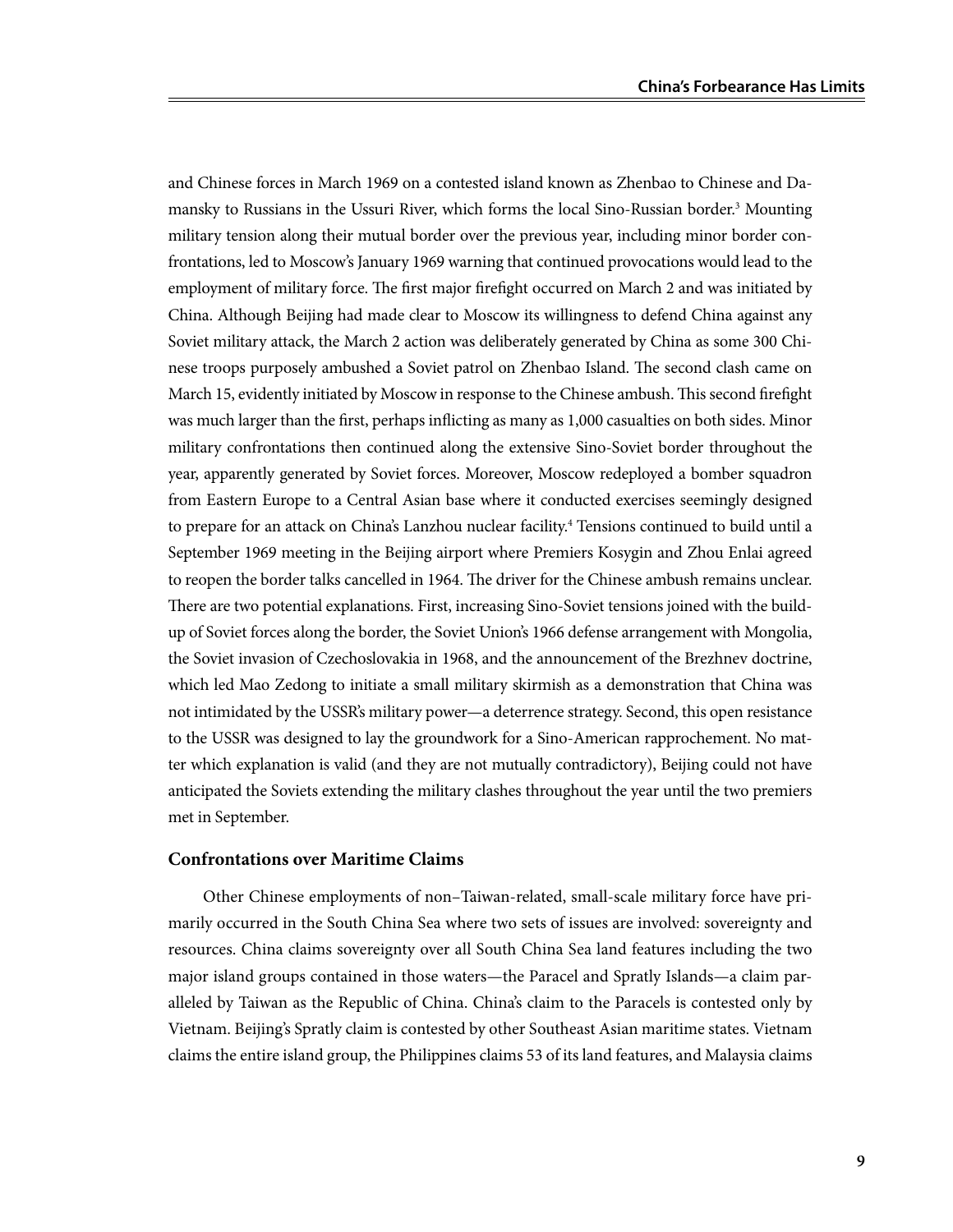12. Brunei does not claim any of the islands, but does claim part of the South China Sea nearest to it as part of its continental shelf and exclusive economic zone (EEZ). In 1984, Brunei declared an EEZ that includes Louisa Reef. Resource issues revolve around fisheries and energy deposits in equally contested EEZs. China has vigorously objected whenever foreign oil companies have acquired exploration rights to blocks in contested areas of the South China Sea, to include threats against these companies.

Seizure of the southern Paracel (Xisha) Islands from South Vietnam in 1974 was triggered by Saigon's September 1973 all-encompassing claim to the Spratly Islands, which it underscored by sending troops to occupy two of the Spratlys' largest islands. Beijing responded in January 1974 by reasserting China's claim to all South China Sea islands and threatening the use of military force if Saigon did not withdraw its occupying troops from the Spratlys. Although both governments claimed all the Paracels, China occupied the northeastern group of islands known as the Amphitrites while South Vietnam occupied the southwestern or Crescent Group. To affirm its January claim to all South China Sea islands, Chinese troops placed flags on several lightly defended Crescent islands in January 1974. Tensions accelerated from that point on.<sup>5</sup> Chinese troops had occupied Duncan (Chenhang) Islet in the Crescents. Vietnamese forces attempting to recover the island on January 19 were thrown back, so supporting naval vessels began a shore bombardment. These ships were engaged by a PLA Navy (PLAN) flotilla of small ships that forced the Vietnamese away. On January 20, China landed some 500 troops to take control of remaining Crescent group islets held by the Vietnamese, thereby occupying all the Paracels. MiG fighters based on Hainan provided air support for the Chinese assaults. Following the 1979 Sino-Vietnamese border war, Hanoi dispatched three small gunboats to observe the Paracels. Chinese naval vessels interdicted and captured them. The year 1988 saw another small Sino-Vietnamese military engagement, this time over a contested islet in the Spratly (Nansha) Islands. A PLAN flotilla of three frigates was patrolling the Spratlys with the intent of chasing off any Vietnamese ships landing forces on the islets. On March 13, while pursuing a Vietnamese transport ship near Johnson (Chigua) Reef where China was building an ocean surveillance facility, a PLAN frigate spotted Vietnamese vessels in the area. On March 14, both Chinese and Vietnamese troops attempted to land on Johnson Reef. A Vietnamese transport ship providing fire support for the Vietnamese troops bombarded the Chinese forces. The PLAN frigates then sank the transport ship and an accompanying landing craft while damaging another transport vessel. The engagement lasted perhaps 90 minutes with some 70 Vietnamese casualties.

Beginning sometime in 1994, China started building structures on Mischief Reef in the Spratlys, which were also claimed by the Philippines. This was the first time China had occupied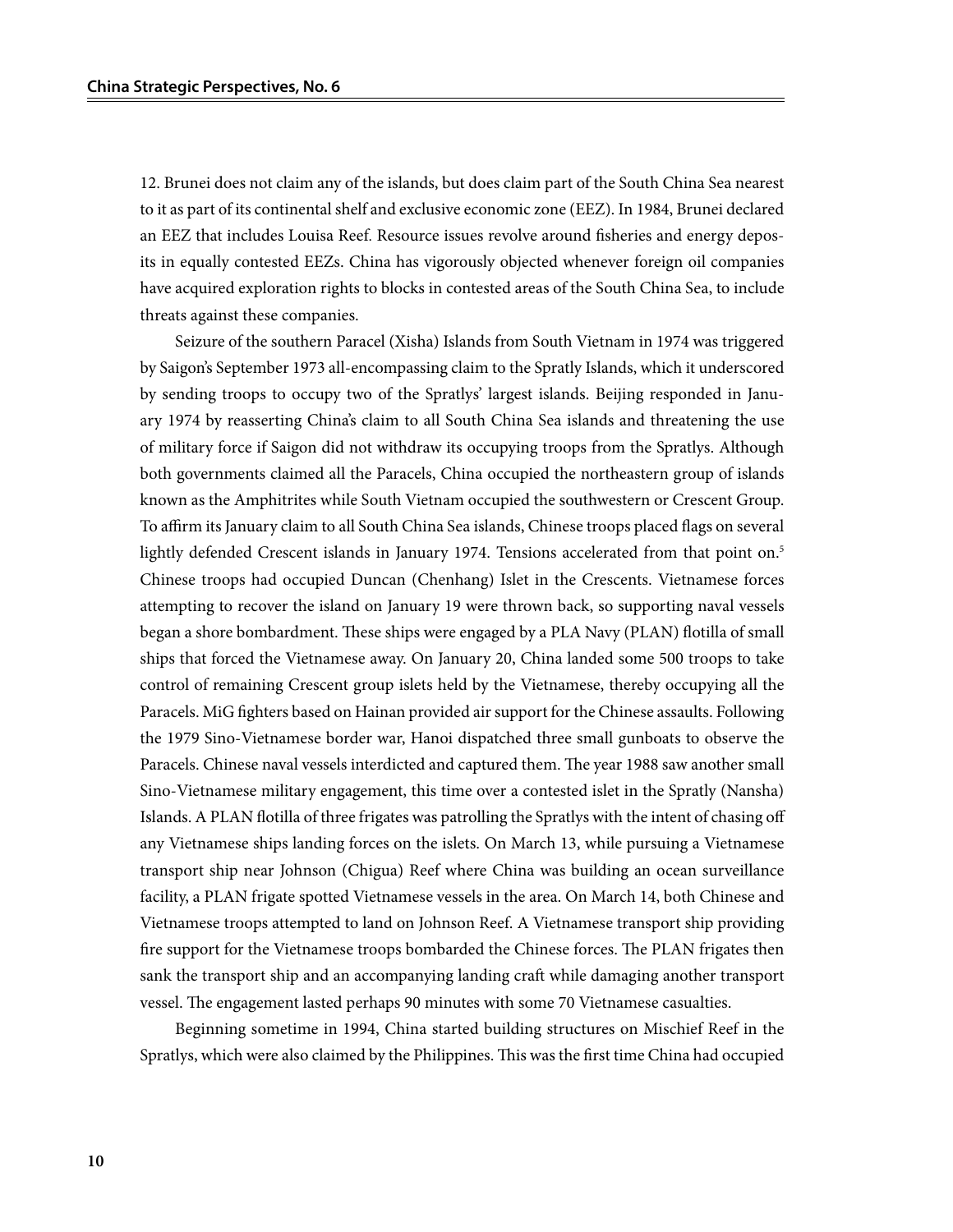a reef claimed by one of the ASEAN (Association of Southeast Asian Nations) member states. These construction activities, perhaps under the direction of China's navy, were discovered by the Philippines in January 1995. Other than a possible PLAN connection with the construction, there was no direct use of military force by China. Despite the friction created by China's occupation and construction on Mischief Reef, Beijing and Manila agreed to a diplomatic resolution, no matter how tentative, when on August 10, 1995, they signed "A Joint Statement on PRC-RP [Republic of the Philippines] Consultations on the South China Sea and other Areas of Cooperation." Nonetheless, territorial and maritime disagreements with occasional confrontations have continued (including the 2012 confrontation over Scarborough Shoal).

Even as Chinese naval exercises in the South China Sea have increased over time with improving PLAN capabilities, Beijing has sought to avoid excessively provocative naval presence by handing responsibility for regular patrolling of politically sensitive waters and land features to vessels and aircraft from civilian agencies such as the State Oceanic Administration, its subordinate Marine Surveillance Force, and the Bureau of Fisheries Administration.<sup>6</sup> It is these civilian vessels that have been employed to challenge and detain fishing boats from other states operating in Chinese-claimed waters, to identify oil rigs Beijing claims are exploring in Chinese waters, and to harass non-Chinese seismic vessels searching for energy-rich locations. Charges of illegal energy exploration are also raised through diplomatic channels. China has employed similar methods in the waters surrounding uninhabited islands in the East China Sea known as the Diaoyus to China and the Senkakus to Japan, which administers the islands and contests Beijing's claim.

China's assertion of its territorial and resource claims led to ASEAN's effort to establish a "code of conduct" to discourage aggressive behavior and minimize the probability of armed clashes among the South China Sea claimants. Established in 2002 as a political declaration, this nonbinding commitment has made little progress in transforming into a legally binding document, which is ASEAN's intent. It should not be assumed, however, that all South China Sea armed clashes have been generated by China's behavior. Vietnamese soldiers have fired on a Philippine fishing boat, Chinese fishing boats have been rammed and sunk by Philippine naval vessels, and Vietnamese have fired on a Philippine reconnaissance aircraft. Although undoubtedly primarily focused on constraining China's behavior, the code of conduct sought would encompass all ASEAN members.

#### **Harassment of U.S. Sea and Air Intelligence Missions**

Beijing has frequently expressed objections to U.S. aerial reconnaissance missions off China's coast and intelligence-collection ships operating in China's EEZ, and also to U.S. Navy exercises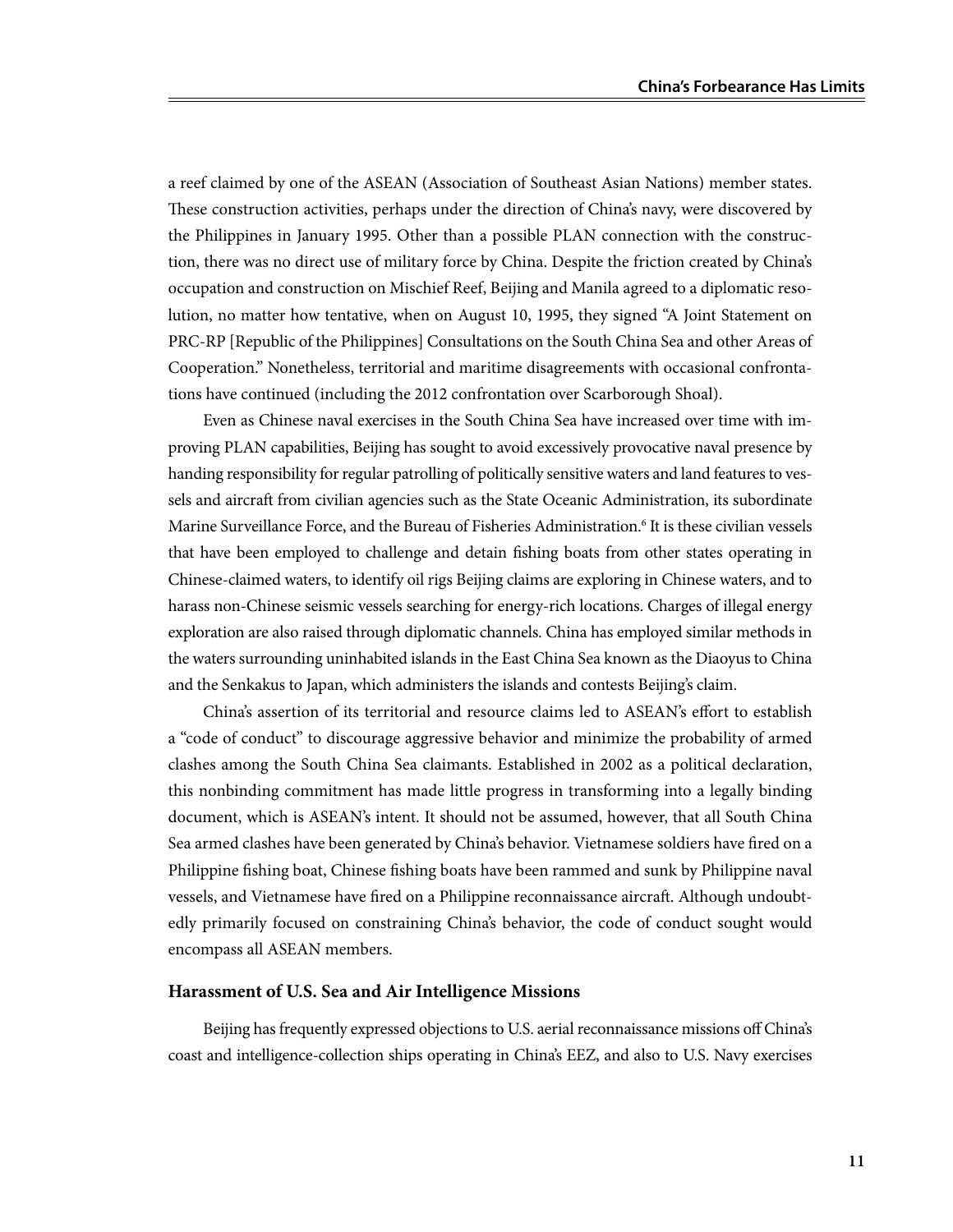in China's EEZ. Meetings of the U.S.-China Military Maritime Consultative Agreement (MMCA) have often been used to raise objections to American surveillance operations. With equal frequency the United States has stated that U.S. reconnaissance aircraft are operating legally in international airspace and the ocean surveillance ships are equally free of legal restraint when operating in China's EEZ, as are U.S. naval exercises. Although Beijing has selected interpretation of international law, particularly the United Nations Convention on the Law of the Sea (UNCLOS), as China's tool to challenge the U.S. position, the tension is more based on Beijing's quest to establish greater control over what it perceives as threatening military operations close to China. From Beijing's point of view, U.S. aircraft and ships conducting these missions are collecting military intelligence that threatens China's security and are doing so in sea and air space critical to China's defense. Indeed, the Yellow, East, and South China Seas are referred to by Beijing as China's "near seas." These two conflicting perspectives show no sign of being resolved and suggest that incidents such as the 2001 PLAN F-8 collision with a USN EP-3 aircraft and harassment of United States Naval Ship (USNS) ocean surveillance ships by aircraft and vessels of China's civilian maritime agencies and fishing boats will continue.7

Nonetheless, there have been no reported incidents of confrontations between U.S. airand sea-based intelligence collectors and Chinese aircraft or ships since the 2009 incident with the USNS *Impeccable* in the South China Sea. Moreover, Beijing has evidently decided that, as with its patrolling of politically sensitive waters created by competing territorial claims in the South China Sea, it will not protest USNS intelligence-collection missions with Chinese naval vessels as it did in 2001 and 2002 when challenging the USNS *Bowditch* in the Yellow Sea. Since those two incidents, ships and aircraft of civilian law enforcement agencies from the State Oceanic Administration's China Marine Surveillance Force and the Ministry of Agriculture's Fisheries Law Enforcement Command have performed this task, suggesting Beijing seeks to limit the possibility of escalation even as China demonstrates its objection to U.S. intelligence collection. It is unclear whether Chinese commercial fishing vessels involved in harassment actions are under the direct command of these agencies when they interfere with USNS ships, but it is reasonable to assume that some form of direction and communication is involved. Lack of data does not allow any assessment of the degree of "shadowing" of U.S. aerial intelligence that is currently undertaken by the People's Liberation Army Air Force (PLAAF) or PLAN aviation.

#### **China's Taiwan-related Use of Force**<sup>8</sup>

Following their 1949 defeat on the mainland and the transfer of the seat of the Republic of China's (ROC) government to Taiwan, KMT forces continued to occupy islands close to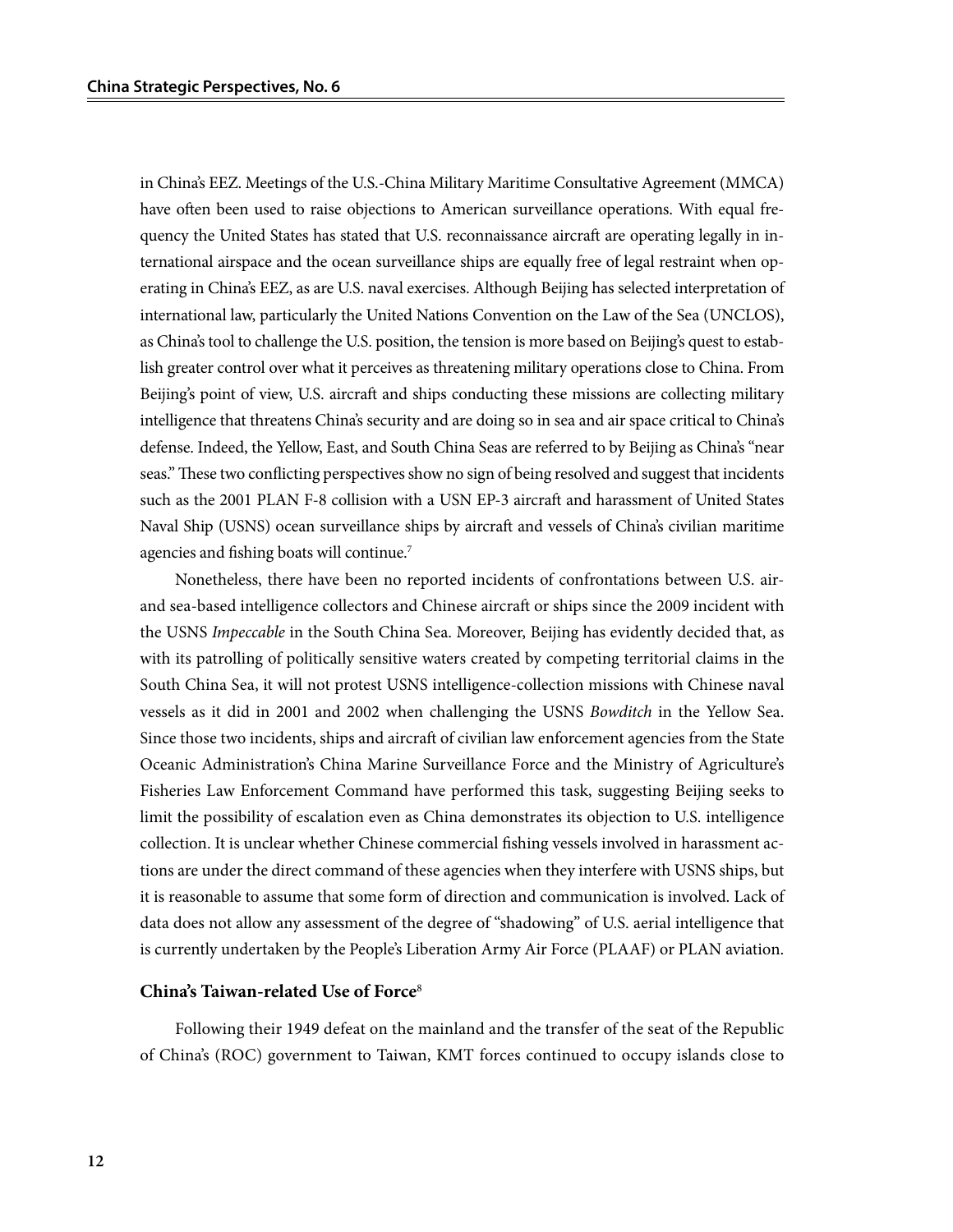the PRC coastline. These islands were used as bases for harassing actions against the mainland, including coastal raids, attacks on coastal shipping, seizing fishing craft, and firing on and sometimes seizing foreign shipping headed for mainland ports—essentially a blockade strategy. Beijing's ultimate objective was to conclude the civil war by eliminating the KMT's control of Taiwan. But before an assault on Taiwan could be undertaken, the PRC had to gain control of the offshore islands. As the operations to seize control of the offshore islands and preparations for the assault on Taiwan got underway, the outbreak of the Korean War in June 1950 put both into suspension. In 1953, even as the armistice that ended the fighting in July was being negotiated in Panmunjom, PLA operations to eject KMT forces from the offshore islands began once again.

As the second sustained effort to gain control of the offshore islands began,<sup>9</sup> Beijing's concern was that the United States was committed to the permanent separation of Taiwan from China. President Truman's deployment of U.S. 7<sup>th</sup> Fleet warships into the Taiwan Strait at the opening of the Korean War and their basing in Taiwan was but one indicator. Beijing saw further evidence in Truman's 1950 statement that the occupation of Taiwan by "Communist forces" was a direct threat to the United States and the Pacific, and in 1951 that the future status of Taiwan had yet to be determined. The PLA's August–November 1954 artillery bombardment of Jinmen and Matzu islands off Fujian Province was in part designed to deter Taiwan and the United States from concluding a mutual security treaty by demonstrating Beijing's commitment to the "liberation" of Taiwan in the face of American military power. It had the opposite result. In September the United States dispatched major elements of the 7<sup>th</sup> Fleet close to Jinmen and Matzu in response.

Although neither President Eisenhower nor Secretary of State John Foster Dulles initially favored such a treaty, in December 1954 China's military pressure on Jinmen and Matzu, followed by successful assaults on the Dachen Islands and Yijiangshan Island, led to just the mutual security treaty Beijing was trying to avoid. Later in 1955, the United States included in its commitment the threat to use nuclear weapons in the defense of Taiwan.<sup>10</sup> The single plausible successful political outcome for Beijing was that the treaty did not commit the United States to defense of the offshore islands. KMT forces continued to use the islands it did occupy as bases to harass the nearby coast of Fujian Province, so in 1958 Beijing resumed the artillery bombardment of Jinmen. In essence, the PLA was attempting an artillery blockade of the island. Despite the deliberate limitation included in their mutual security treaty, the United States assisted Taiwan by escorting its resupply ships to Jinmen harbor. Chinese artillery fired on the Taiwan ships but not U.S. vessels or aircraft. Nor did U.S. ships and aircraft fire on Chinese targets. U.S. forces, like those of the PLA, followed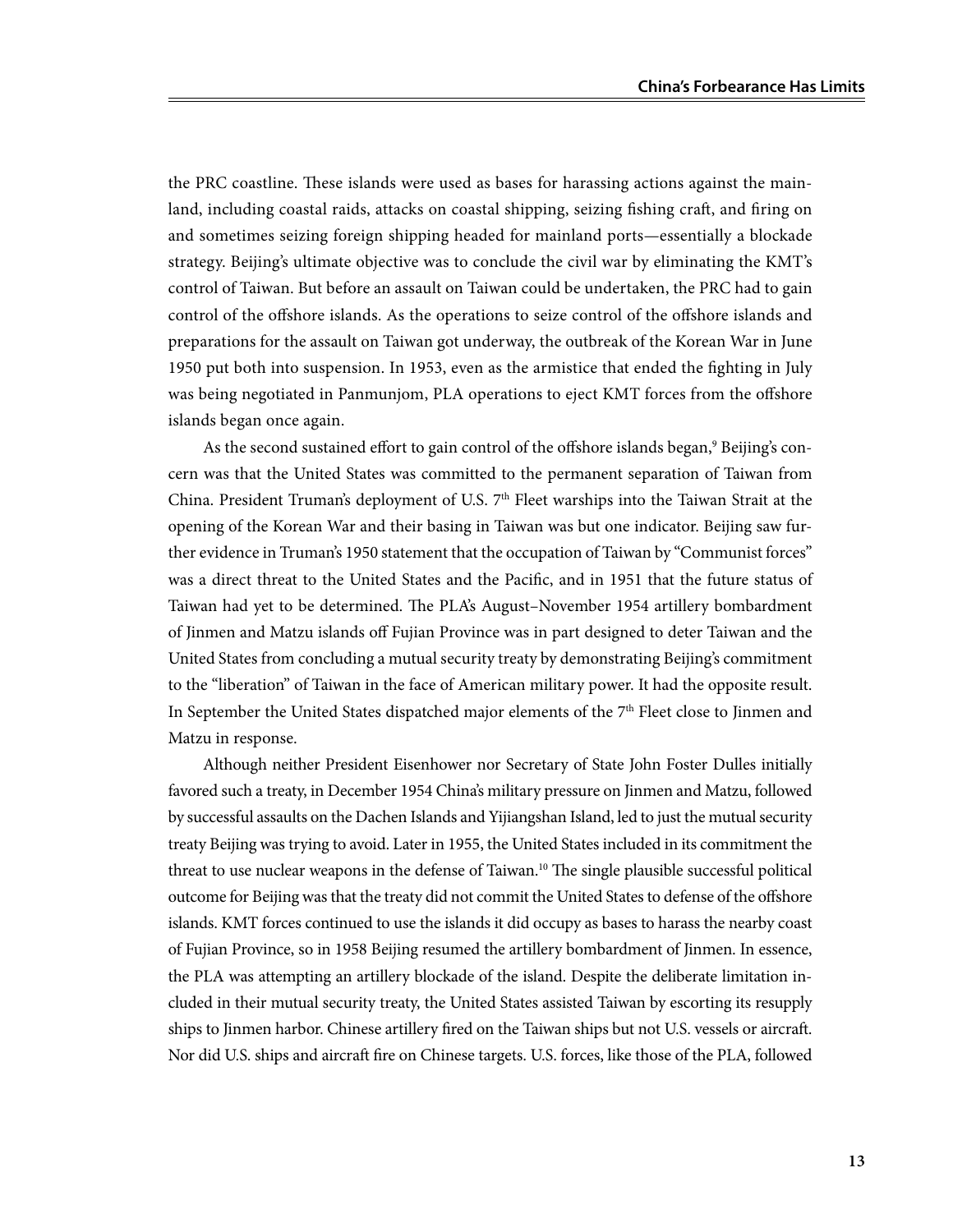strictly enforced rules of engagement (ROE) designed to prevent clashes. Ultimately, the artillery blockade of Jinmen became too burdensome for China. Beijing, however, continued a bizarre artillery shelling campaign of Jinmen on odd days of the month until the January 1, 1979, normalization of Sino-American relations, but with explosive ordnance usually replaced by propaganda leaflets. Beijing's perspective was that the future liberation of Taiwan was far more important than risking war with the United States to gain control of what few offshore islands remained in KMT hands. Nonetheless, for the four decades and more following the Jinmen-Matzu confrontation, whenever China employed military force to coerce Taiwan it resulted in American military and political responses detrimental to Beijing.

The most dramatic Chinese demonstration of military force to influence Taiwan and the United States since 1958 took place in 1995 and 1996 through a series of military exercises that included the test firing of unarmed ballistic missiles into waters off Taiwan.11 The July–August and November 1995 displays of military capabilities were in response to the United States granting a visa to Taiwan's President, Lee Teng-hui, for a private visit in June to speak at his alma mater, Cornell University, where his speech repeatedly praised the virtues of the "Republic of China on Taiwan." Beijing had understood the visa would not be granted, but congressional pressure resulted in its issue.

The March 1996 display of military strength was evidently intended to warn President Lee, who was expected to retain the presidency in the coming election (he did), to cease what Beijing perceived as political moves toward Taiwan's independence. Both sets of exercises were also deterrence messages intended to warn Washington and Taipei that China was ready and willing to employ military force to prevent Taiwan independence with or without U.S. military intervention. To ensure its military exercises were not misunderstood and seen as preparations to invade Taiwan, on March 5 Beijing announced both the impact areas of its missile tests and the times and locations of the military exercises. As added insurance against such misperception of the second series of military demonstrations, Vice Foreign Minister Liu Huaqiu used his scheduled visit to Washington in March at the invitation of the United States to assure his hosts that missile tests were routine exercises. Unfortunately for Vice Foreign Minister Liu, the first missile shots were fired the day before he arrived in Washington on March 8. As a consequence, he confronted a somewhat hostile audience and a particularly angry Secretary of Defense in William Perry.

Washington had issued only a somewhat muted response to the 1995 exercises. The USS *Nimitz* aircraft carrier battlegroup had transited the Taiwan Strait in December, but no U.S. statement accompanied the transit. Despite the assurances given by a high-ranking Chinese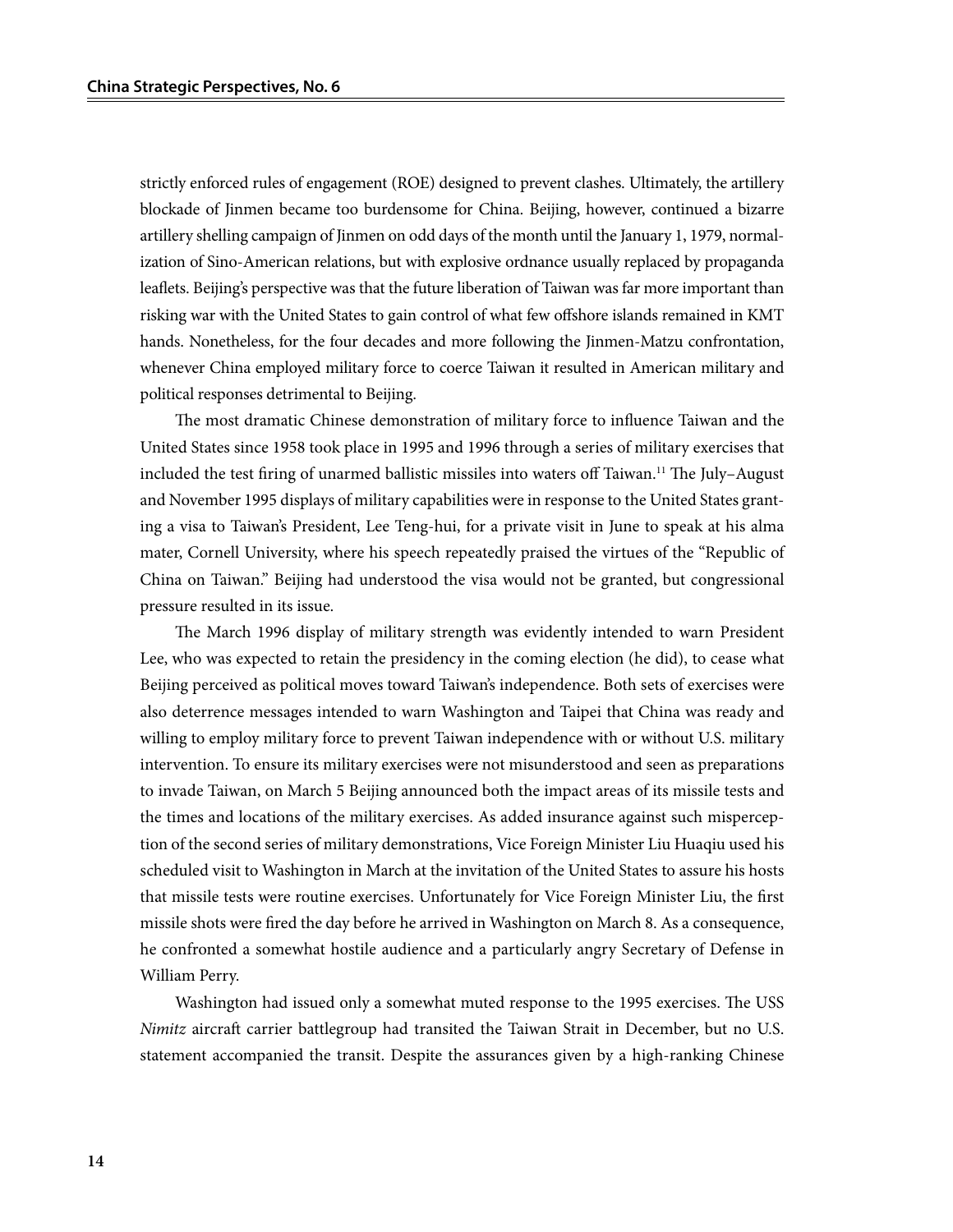official, the U.S. response to the March 1996 exercises was distinctly different. The U.S. Department of State described the missile firings as "reckless and potentially dangerous," and two aircraft carrier battlegroups were dispatched to the Taiwan area. Beijing had anticipated one battlegroup, but two were seen as an overreaction to what were declared normal exercises.

#### **Assessment**

Over the past 62 years, certain patterns have emerged in China's periodic employment of military force to achieve security and political objectives. Beijing has exhibited a consistent approach to threats viewed as high level and of immediate strategic importance to China's security. China's responses to lower level and less immediate threats have shown a different and not necessarily consistent pattern. Whenever Beijing has perceived immediate major threats to security issues of high-level importance to China, it has sought to deter the adversary by warning of its commitment to go to war to protect these interests. Overt deployment of military forces has been an integral component of this deterrent strategy. Korea 1950, India 1962, Vietnam 1965–1973, and Vietnam 1979 are the principal examples. At no time, with the possible exception of the 1969 border clashes with the Soviet Union, has China risked major war without warning the adversary of this consequence should it not cease the course of action identified as threatening in Beijing's deterrence signals. Having the most militarily powerful state in the world poised as an adversary on China's border, which was the situation Beijing confronted in 1950, was a major threat to China's security. Neither was Beijing's concern over Tibet's future a minor security issue in the 1962 border war with India. Nor was a potential U.S. invasion of the DRV in 1965–1968 a marginal issue, for it was seen in much the same perspective as U.S. forces crossing Korea's 38th parallel. A Vietnam-Soviet alliance dominating Indochina was threatening to China's security in 1979.

Lesser threats to Chinese security and political interests have shown a systematic if not necessarily consistent pattern of responses. From Beijing's perspective, China's maritime interests and sovereignty claims have been clearly stated for many decades. What Beijing has perceived are challenges to these territorial claims and to associated interests in fishing and energy resources. In this sense, given the effort China has made to publicly assert these claims, such challenges are deterrence failures which require a response. Beijing has responded to each challenge individually and with only limited and rare military coercion. Because the challengers have been relatively weak militarily and the use of force was not expected to draw in the major powers, Beijing could tailor its military response to what was judged as necessary for the immediate challenge. Although in January 1974 Beijing did warn Saigon to withdraw its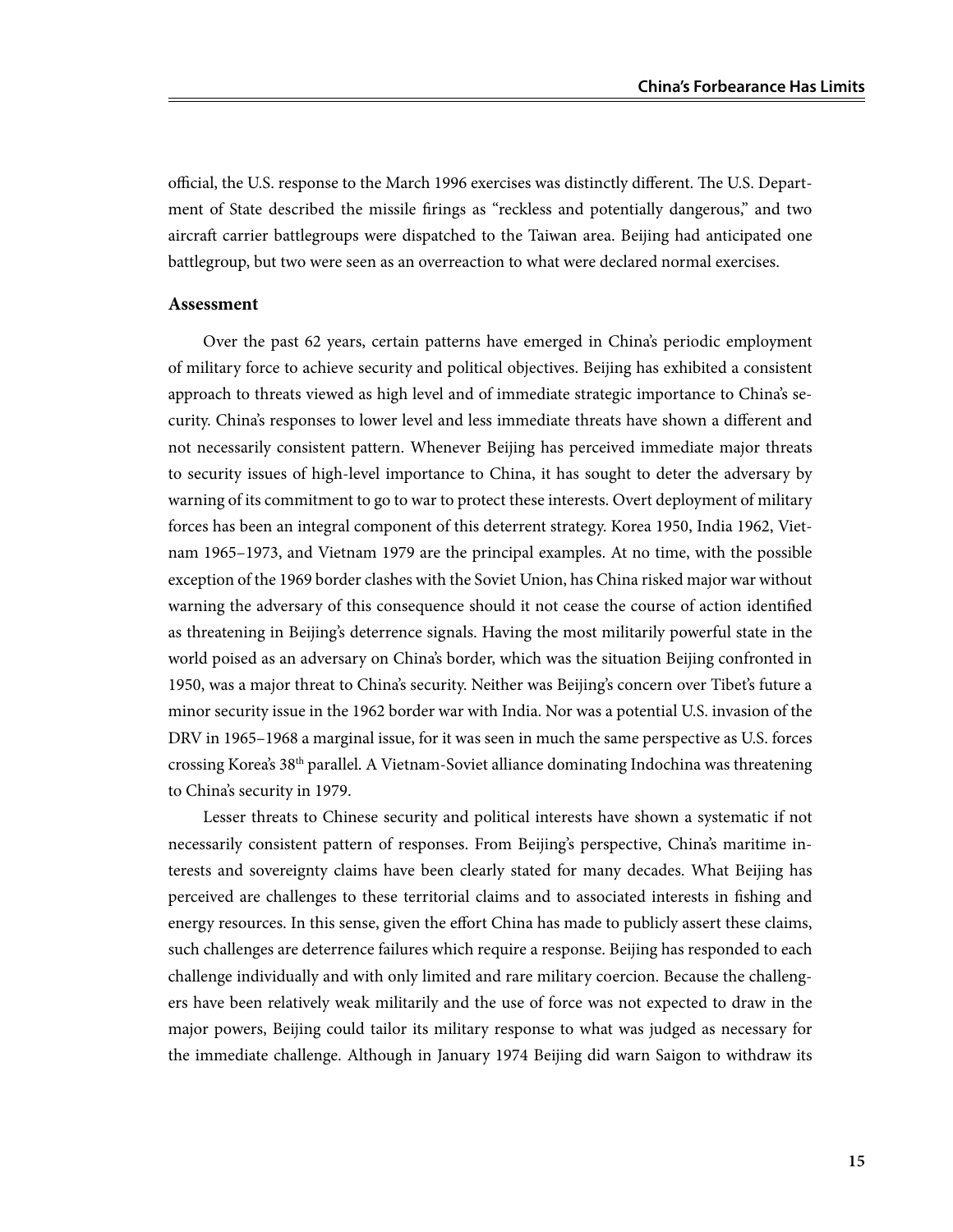troops who had recently occupied the Spratly Islands or confront China's use of military force, Beijing's immediate action in seizing the Paracels can best be described as a response to a weak Saigon's claim to the Spratlys. The Republic of Vietnam was facing the DRV's military power alone following the withdrawal of U.S. forces 10 months earlier. Beijing probably judged the United States as unlikely to come to the DRV's assistance in part because of the withdrawal and in part because of the Sino-American rapprochement underway since 1972. The use of military coercion in China's occupation of the Spratly's Johnson Reef in 1988 was a function of Chinese and Vietnamese forces clashing over control of the reef. Both were prepared to fight but neither had planned the confrontation. China's 1994 occupation and construction on Mischief Reef did not involve the application of military force. When the construction activity was discovered in January 1995 by a Filipino fisherman, Manila raised strong objections but chose a diplomatic agreement rather than trying to eject China with military force.

China's occupation of Johnson and Mischief reefs had definite political costs, but Beijing was evidently willing to accept them. Nonetheless, Beijing was sensitive to the political costs of being perceived as aggressive in asserting its territorial and resource claims; this sensitivity can be seen in the passing of responsibility to vessels and aircraft from civilian agencies for regular patrolling of politically sensitive waters and enforcement of Chinese jurisdiction over waters it claims. At times, but particularly during the years 2009–2011, these civilian agencies have aggressively asserted Chinese claims. They have detained Vietnamese fishing boats and harassed Vietnamese and Philippine seismic ships conducting hydrocarbon surveys in their claimed EEZs. However, for the past 24 years Beijing has not used its armed forces to enforce China's territorial claims or eject other states from islets and other South China Sea land features they occupy. But even as Beijing has delegated to civilian agencies the responsibility for policing and upholding China's claims, it does so under the protective shadow of China's navy. PLAN exercises in the East and South China Seas, including naval aviation, are no doubt designed in part as a clear demonstration of China's military capabilities and readiness. It is thus plausible to assess these responses to what Beijing perceives as infringements on China's sovereignty as tactical reactions to an immediate incident with the possibility of military coercion present but not actually threatened. China's support for ASEAN's "code of conduct" for all parties with territorial and maritime claims in the South China Sea suggests there is a diplomatic path Beijing is willing to pursue. Beijing's support, however, appears dependent on perceiving the United States as neutral in these disputes. At this time, Beijing publicly states it doubts U.S. neutrality.

A similar assessment can be made of Beijing's responses to U.S. oceanic and aerial intelligence-collection missions. Although Beijing views these missions as security threats, they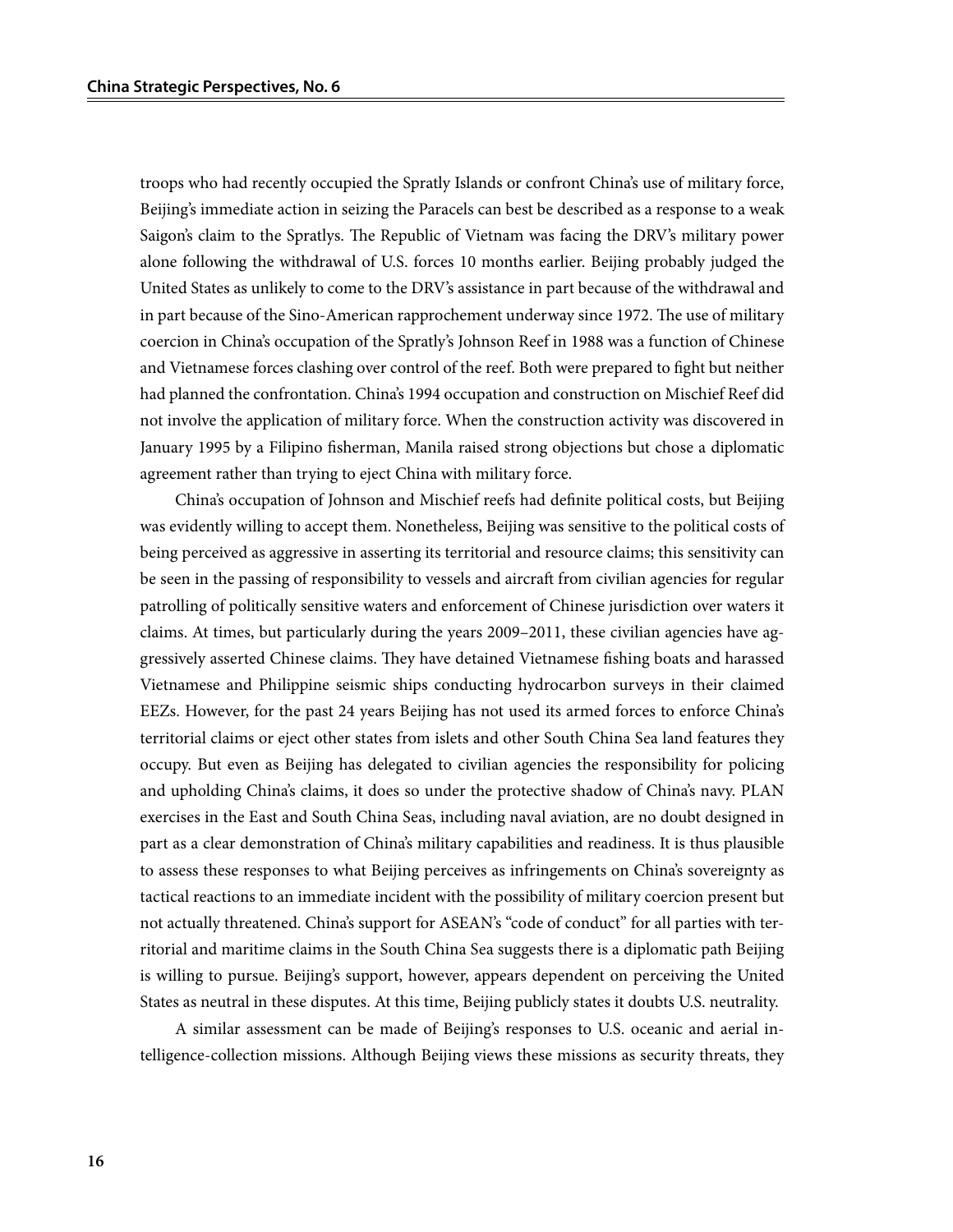are not deemed sufficiently dangerous to warrant a military confrontation with a military as powerful as the capabilities deployed in the Western Pacific by the United States. Consequently, because the United States conducts them despite China's protests, Beijing's reactions are tactical responses to individual intelligence-collection missions asserting China's continuing objections. With the possible exception of China's reaction to aerial sorties (because we have no real data on them), these reactions have minimized military involvement, leaving the task primarily to civilian agency law enforcement vessels and aircraft joined with fishing boats, which we assume are in some way directed by the agency vessels.

Beijing's opposition to the permanent separation of Taiwan from China is based on both nationalist and security grounds, with nationalism being the strongest driver. Beijing's willingness to risk major war to prevent such a separation has been made eminently clear since the PRC was founded in 1949. The 1954 mutual security pact between Taiwan and United States did not give Beijing reason to retreat from this stance. Nor did the 1955 U.S. threat to use nuclear weapons in the defense of Taiwan give pause to Beijing's commitment.<sup>12</sup> Moreover, the United States post-normalization 1979 Taiwan Relations Act is viewed as an extension of the original security treaty and has had little if any effect on Beijing's resolve. Beijing's commitment to risking major war with the United States to prevent separation cannot be doubted, as the military exercises of 1995 and 1996 were intended to remind Taipei and Washington. Beijing is now most concerned with preventing or reversing any perceived trend by Taipei to seek de jure independence.

#### **Prospects**

China's military capabilities have increased significantly over the past 30 years to the point where it is now militarily the most powerful Asian state. With its strategic nuclear deterrent undergoing modernization together with the PLA's conventional general purpose forces, and a defense industrial base becoming increasingly technologically proficient, there can be no doubt that China will remain Asia's leading military power. The most difficult question is whether this will lead necessarily to a more aggressive use of military force than China has demonstrated over the past 62 years. There are, nonetheless, indicators suggesting that changes in China's security environment have reduced rather than increased the possibilities for military confrontation with the United States. Moreover, within PLA doctrinal development, increasing capabilities are as much related to deterrence as they are to offensive operations.

China's growing military power over these years has been accompanied by a radical change in its security environment—a change that has potential for considerable effect on Beijing's use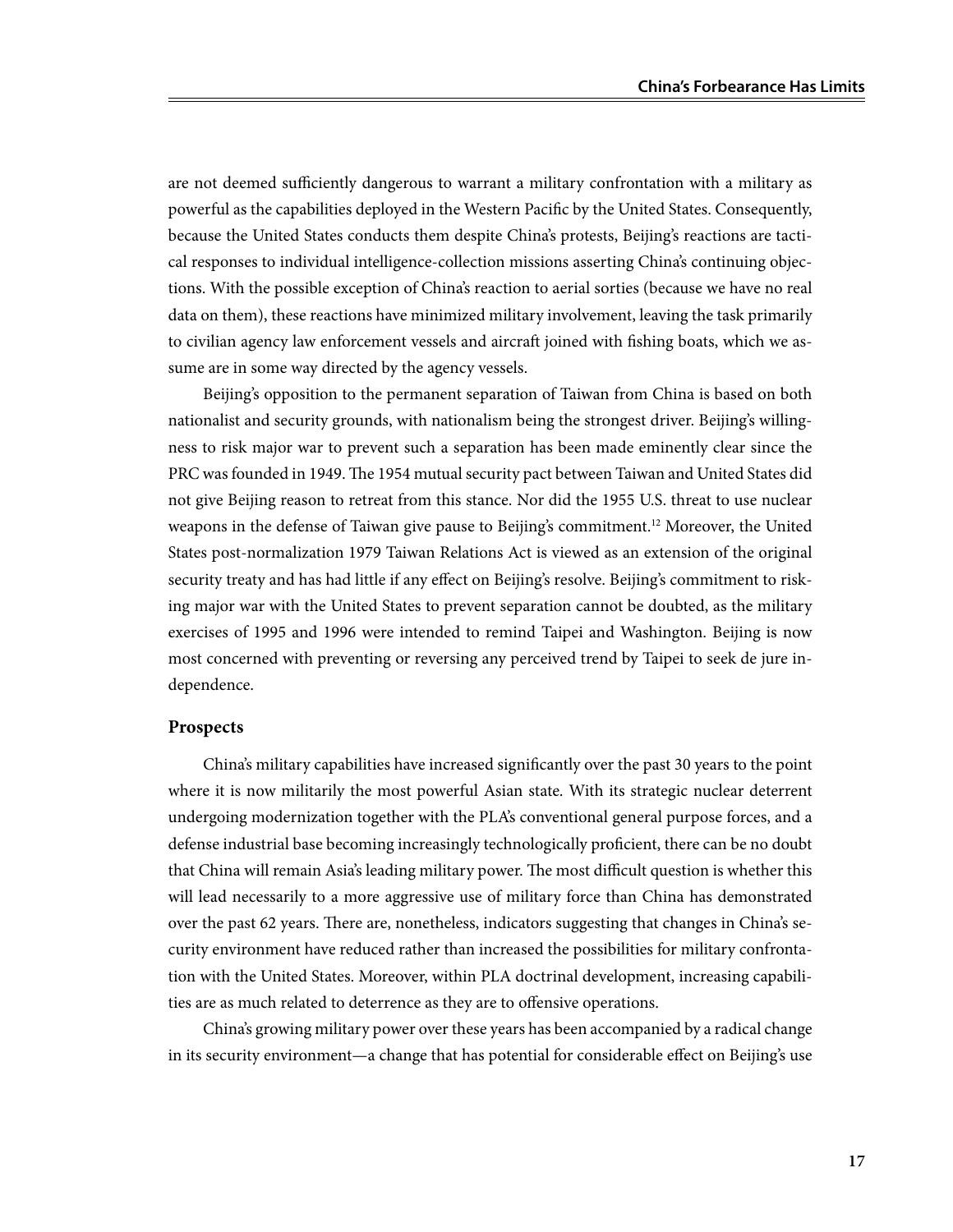of military coercion. Far from the revolutionary state it was in 1949, China is now part of, even if not fully integrated into, the global and regional institutions of trade, commerce, and security. Much of China's dramatic economic growth can be attributed to its extensive involvement in the global economy. China's continued economic expansion and industrial sophistication depend on its continued participation in the globalized economy and the multilateral institutions that guide it, such as the World Trade Organization. As a permanent, veto-wielding member of the United Nations Security Council (UNSC), China has considerable influence on that institution's decisions. China is also equally present in Asia's multilateral regional security institutions such as the ASEAN Regional Forum, thereby exercising influence on their decisions. The consequence of these changes is that China's economic future and security depend extensively on a continued effective working relationship with global and regional institutions.

China's growing dependence on the globalized economy joined with its active membership in Asia's multilateral security organizations mean that any employment of military coercion will be assessed by the members of these institutions as an indicator of Beijing's strategic intentions. Applying military coercion in the Asian region would confirm the views of those who see China's growing military capabilities as leading to a more aggressive use of military force in the future. Such a perception would not serve China well. Should China be perceived as a major threat to regional security and stability, then the accommodating international environment Beijing needs to achieve its economic objectives could well fade.

With these changes in its security environment and dependence on a globalized economy and its institutions, Beijing is also well aware that its growing military capabilities are viewed with some concern across much of the Asian region. In particular, Beijing is fully aware of apprehension in Washington that its strategic intent is to displace the United States as the leading military power in the Western Pacific. Moreover, it is aware that U.S. regional alliances have been strengthened partly as a consequence of regional concern over China's increasing military power. Adding to these sources of tension, Beijing confronts the reality that the United States, no matter how restrained the actual transfers are, continues to serve as the primary source of Taiwan's advanced military acquisitions and that the AirSea Battle (ASB) concept recently incorporated into U.S. military planning was originally devised as an operational concept to offset China's military capabilities in a Sino-American confrontation over Taiwan.

These developments are taking place even as Beijing's relations with Taipei in recent years have improved to the best they have been since 1949. Trade and commerce are expanding; Taiwan citizens operate businesses and live on the mainland; communications and travel are now easier; cross-strait tourism is growing; academic contacts are increasing; and in all ways except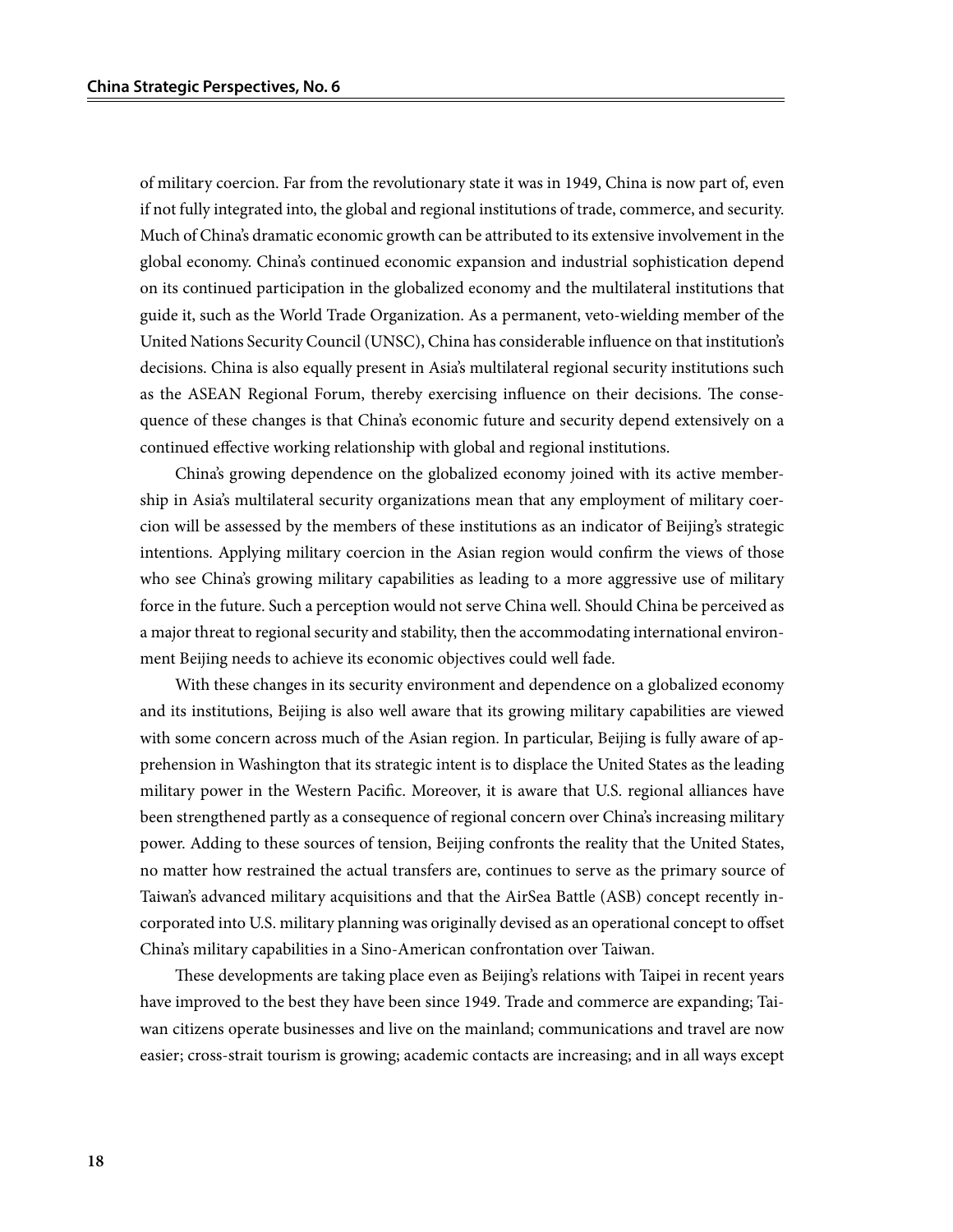political and military Taipei and Beijing are more accommodating to each other than at any time since the KMT's defeat in the civil war. Certainly China continues to assert its right to employ military coercion against Taiwan should Beijing perceive such action necessary and China's defense modernization programs continue to enhance the PLA's capabilities to do so even in the event of U.S. military intervention. Nonetheless, the chances of a cross-strait military confrontation are now among the lowest they have been since 1949.

Across the Asia region, China's continental borders are basically quiet with territorial issues either resolved or subject to mutual management, as is the case of Beijing's territorial disputes with New Delhi.<sup>13</sup> There can be no doubt that India views China as a very dangerous potential adversary, but New Delhi and Beijing have mutually accepted that diplomacy rather than military coercion is the most effective way of responding to their longstanding territorial claims. This conflict management approach is sustained even as India upgrades the capabilities of its conventional general purpose forces and strategic nuclear deterrent, and establishes a working relationship with the United States. Beijing must view these developments with interest if not concern, particularly given the attention India now receives from the United States. Nevertheless, Beijing evidently and cautiously accepts that diplomacy is the most effective approach to manage what otherwise could become a disruptive security relationship.

The most problematic security and sovereignty issues for Beijing other than Taiwan are the far-from-resolved maritime territorial and resource disputes China has with its neighbors. While insisting that its sovereignty claims cannot be negotiated away, Beijing's strategy over the past couple of years has been to lessen military coercion even as its civilian agencies have become aggressive in their monitoring and enforcement of China's maritime claims. PLAN exercises in the South and East China Seas and in the Yellow Sea and Western Pacific are designed at least in part as a deterrent strategy complementing the enforcement roles of civilian agency ships and aircraft, but they are also intended to minimize active military participation in conflicting maritime claims.

The question emerging from this set of circumstances is whether they increase or decrease the probability of a military confrontation between China and the United States. Given the relationship between Taipei and Beijing that has developed over the past 4 years, and the potential economic, political, and security costs to China of an attack on Taiwan, the probability of a Sino-American military confrontation over Taiwan appears slim at best. Taipei clearly has no intent of declaring Taiwan's de jure independence and has every intent of sustaining the status quo. The employment of military coercion by Beijing under these circumstances, particularly an attempt to suppress Taipei's defenses with a massive missile and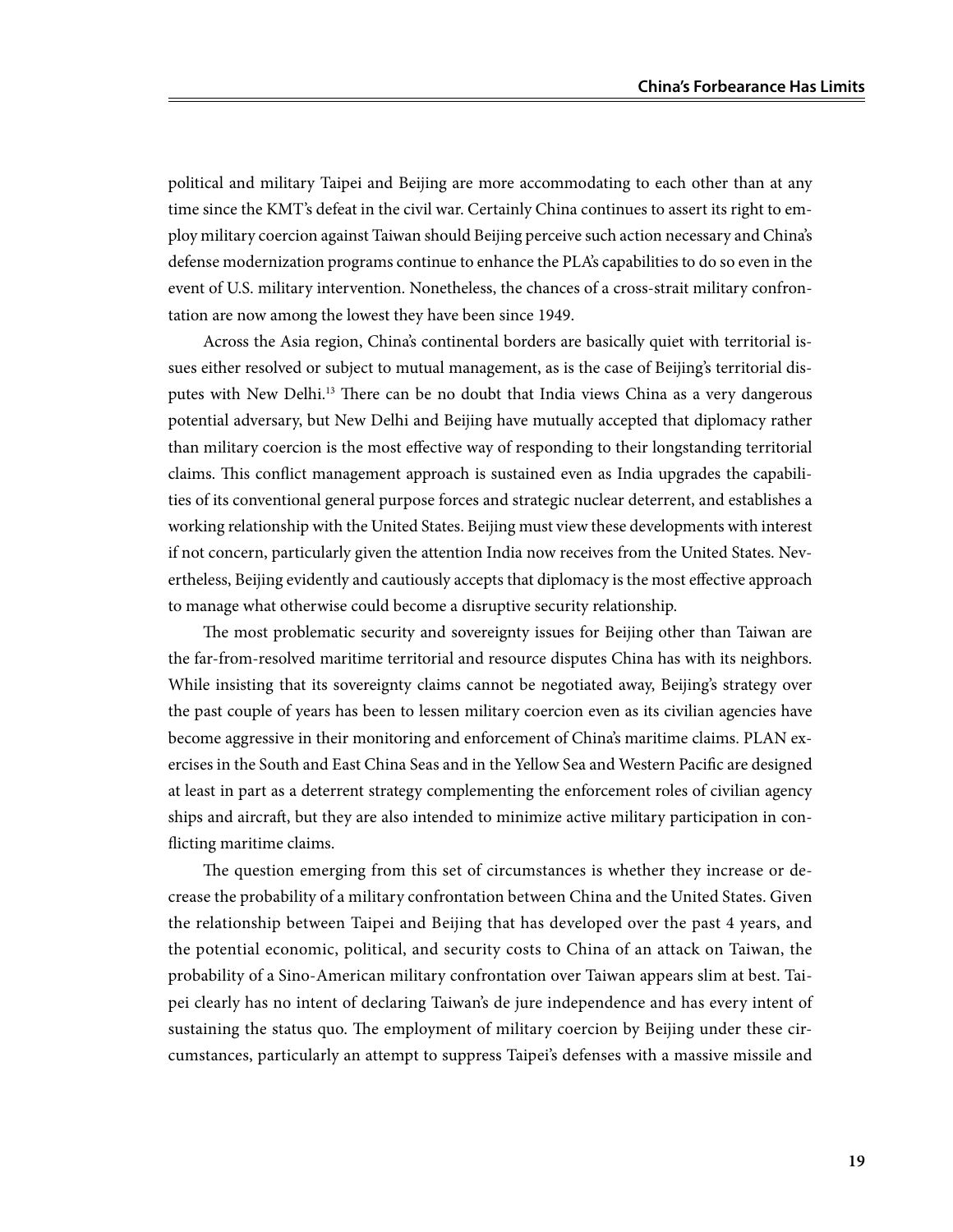air attack before the United States could bring sufficient forces to bear, would confirm the views of those who see China's long-term strategic objective as replacing the United States as the Western Pacific's leading military power. Such a perception would significantly undermine Beijing's longstanding effort to be perceived as a constructive, responsible member of the international community. This in turn would certainly have undesirable consequences for China's global economic and commercial links. The potential costs of being perceived as an active threat to regional security and stability when compared with working within the current Beijing-Taipei relationship reduce to a minimum the probability of a Sino-American military clash over Taiwan.

A Sino-American military confrontation emerging from China's territorial and resource claims in the South and East China Seas appears equally improbable. Although sovereignty is at stake and the resources involved in the competing claims are important, they do not reach the same level of significance for China as Taiwan. It is improbable that Beijing would reverse a strategy that has minimized the employment of military coercion for 24 years unless its claims are challenged with military force by another claimant. That seems extremely unlikely. Nor is an effort by Beijing to control the Malacca Strait in order to protect China's ship-borne commerce at all probable. All of Southeast, East, and Northeast Asia are dependent on secure sea lines of communication (SLOCs) through the South China Sea. Apart from piracy problems, such security exists. What incentive would China have to raise regional apprehension and what would be an immediate U.S. response to a freedom of navigation challenge to a critical international SLOC?

A military confrontation over U.S. military exercises and surveillance in China's EEZ and aerial reconnaissance missions in international air space off China's coast also seems improbable. Beijing's objections to these activities have been strongly and repeatedly stated. Thus far, however, harassment of USNS ships conducting ocean surveillance has been conducted by Chinese fishing trawlers and civilian agency patrol vessels and maritime surveillance aircraft. Chinese fighters have shadowed U.S. reconnaissance aircraft, which led to the accidental collision between a USN EP-3 and PLAN F-8 and the death of the Chinese pilot. This collision, however, was attributable to an aggressive PLAN pilot rather than a deliberate ramming. Similarly, the collision of a Chinese submarine with the towed array of a U.S. Navy destroyer was certainly inadvertent. No submarine commander would risk the danger to his boat and crew by conducting a deliberate submerged collision.<sup>14</sup> For the past decade Beijing has not backed up its objections to what are essentially U.S. military intelligence missions with a systematic program of military harassment. Doing so would raise Sino-American tensions to a level that would not serve either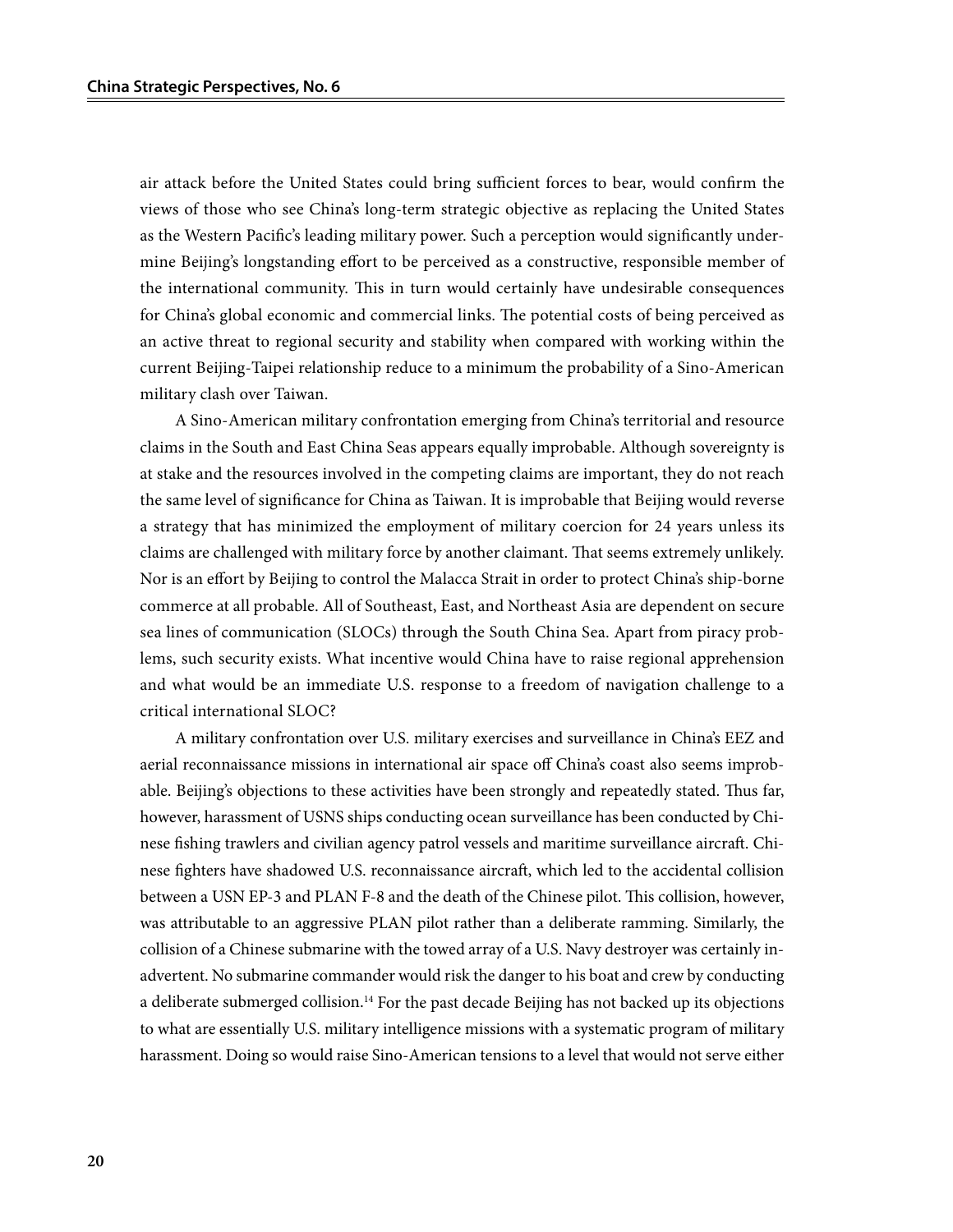China or the United States well. What is most noticeable is the absence since 2009 of any confrontations between USNS ships operating in China's EEZ and either PLA navy or civilian law enforcement ships and aircraft.

Whether it is possible to come to an arrangement whereby both U.S. and Chinese interests can be accommodated is uncertain. What is clear is that China has not risked a military confrontation with the United States over the issues of aerial reconnaissance, ocean surveillance, and naval exercises. China's strategy, if there is a systematic strategy behind what have thus far been tactical responses to specific U.S. actions, takes the following pattern:

- Sustain the legal campaign challenging the U.S. position that international law and UNCLOS allow military-related freedom of navigation (FON) in a state's EEZ.
- Sustain a diplomatic component where Beijing raises U.S. military-related activities in its EEZ as a constant source of friction in Sino-American relations, particularly the relationship between the two defense establishments.
- Maintain the threat of a tactical campaign tracking and harassing U.S. military activities in China's EEZ and the international airspace off China's coast.

Assuming such a strategy is in place, the chances of a military confrontation stemming from a Chinese action are minimal. Other than the 2001 and 2002 incidents with the USNS *Bowditch*, harassment of USNS ocean surveillance ships has been undertaken by Chinese fishing trawlers and civil agency patrol vessels, not by PLAN ships. Certainly accidents such as the 2001 USN EP-3 collision with a PLAN F-8 and the June 2009 submerged Chinese submarine collision with the towed sonar array of a U.S. destroyer can occur, but accidents do not necessarily lend themselves to shooting wars, particularly when both sides are aware that accidents can occur. Nonetheless, such incidents do contain the possibility of escalating into political crises neither government desires, and the 1998 MMCA has not proven to be effective in this realm. It would be prudent therefore to seek an arrangement with China similar to the 1972 Incidents at Sea Agreement (INCSEA) that the United States arranged with the Soviet Union.<sup>15</sup> A major purpose of such an arrangement would be to prevent collisions and other incidents from escalating into unwanted political crises.

Whereas the circumstances surrounding Beijing's security environment and the policies China has pursued argue against the possibility of a military confrontation, there is an underlying Sino-American mutual strategic distrust that is potentially dangerous. That danger is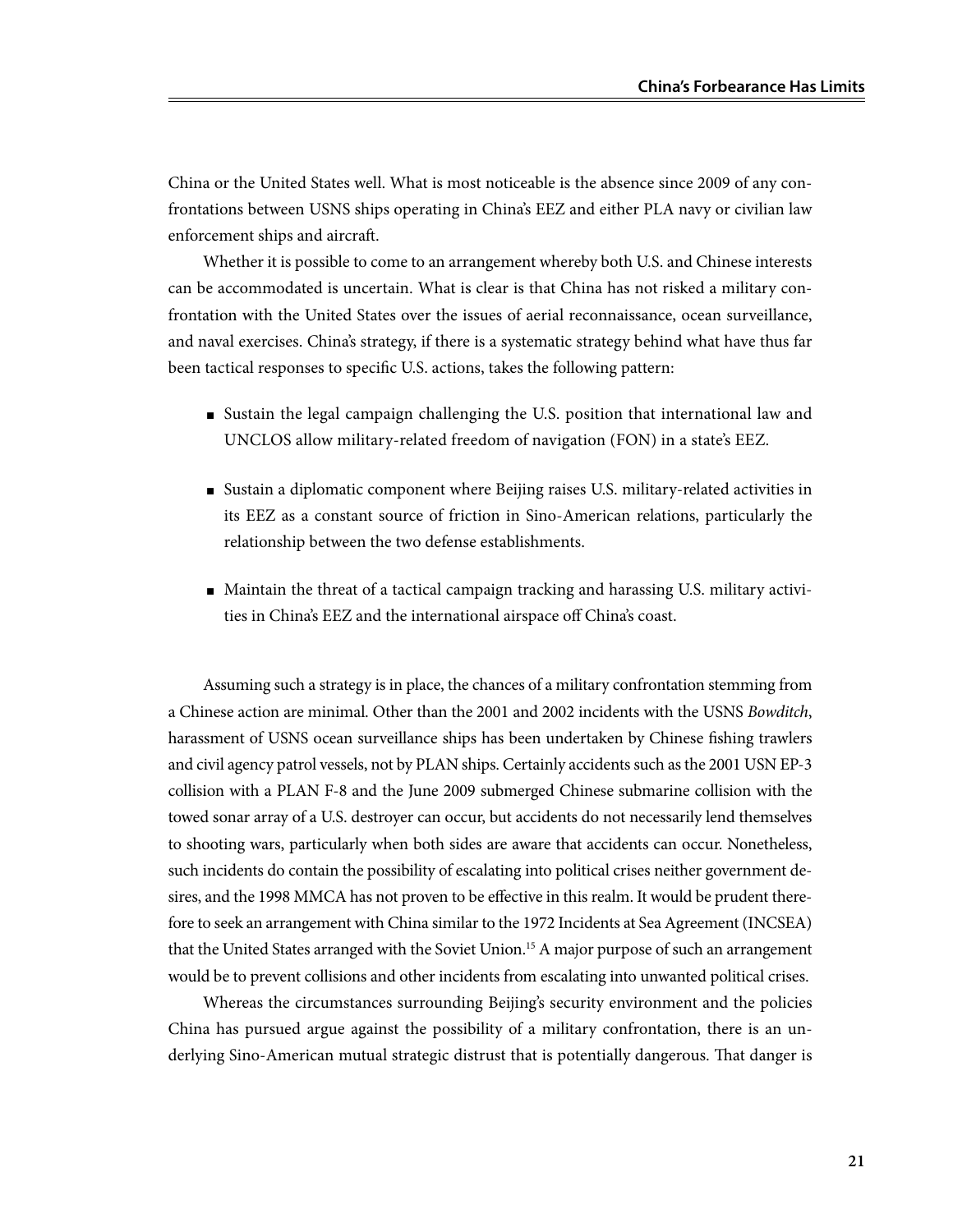the transformation of what is now a strategic rivalry to a relationship of mutual hostility. The United States has been the principal figure in the Asia-Pacific security environment since the close of World War II with an established structure of regional alliances and security agreements throughout the region. Despite Beijing's declarations to the contrary, Washington is apprehensive that China's strategic intent is to replace the United States as the leading power in the Asia-Pacific region. Beijing fears Washington's intent is to prevent China from assuming the role of the region's principal power as its military capabilities increase. These apprehensions exist even as Beijing and Washington recognize the need for cooperation if Asia is to remain stable—a need recognized across the region. What both Washington and Beijing have yet to achieve is a mutual understanding and acceptance of what military capabilities each needs to protect its legitimate regional defense requirements. Thus whereas the current and near-term circumstances forming their respective security environments suggest only a minimal chance for China and the United States to become involved in a military confrontation, the future remains at best uncertain.

#### **The Surprise Attack Option**

Although this assessment has discussed the global and regional political and economic dynamics that lessen the probability of Beijing moving toward a more aggressive use of military force as its capabilities increase, one further query must be addressed: will China's expanding military capabilities lead Beijing to move from a political-military signaling strategy designed to deter an adversary from a course of action prior to the use of force to a strategy seeking to exploit the military advantages of surprise attack without such prior warning? Before briefly exploring this question it is necessary to provide a working definition of surprise attack. In this assessment, *surprise attack* is defined as an attack the adversary does not anticipate or, if anticipated, that occurs at an unanticipated place or time. Operational surprise is a longstanding core component of the PLA's "active defense" doctrine extending back to the 1930s. The military objective of a surprise attack is to seize the initiative in the opening phase of a military operation. To cite but two examples, Beijing's October 1950 entrance into the Korean War following its deterrence failure was not anticipated by the United States. Chinese forces implemented a planned operational surprise by crossing the Yalu River at night to cover their movement. In 1979, Beijing's signaling had made clear to Vietnam that an attack was imminent but not where and when it would take place. The PLA's February multiple axis attack across the Sino-Vietnam border was designed and implemented as an operational surprise.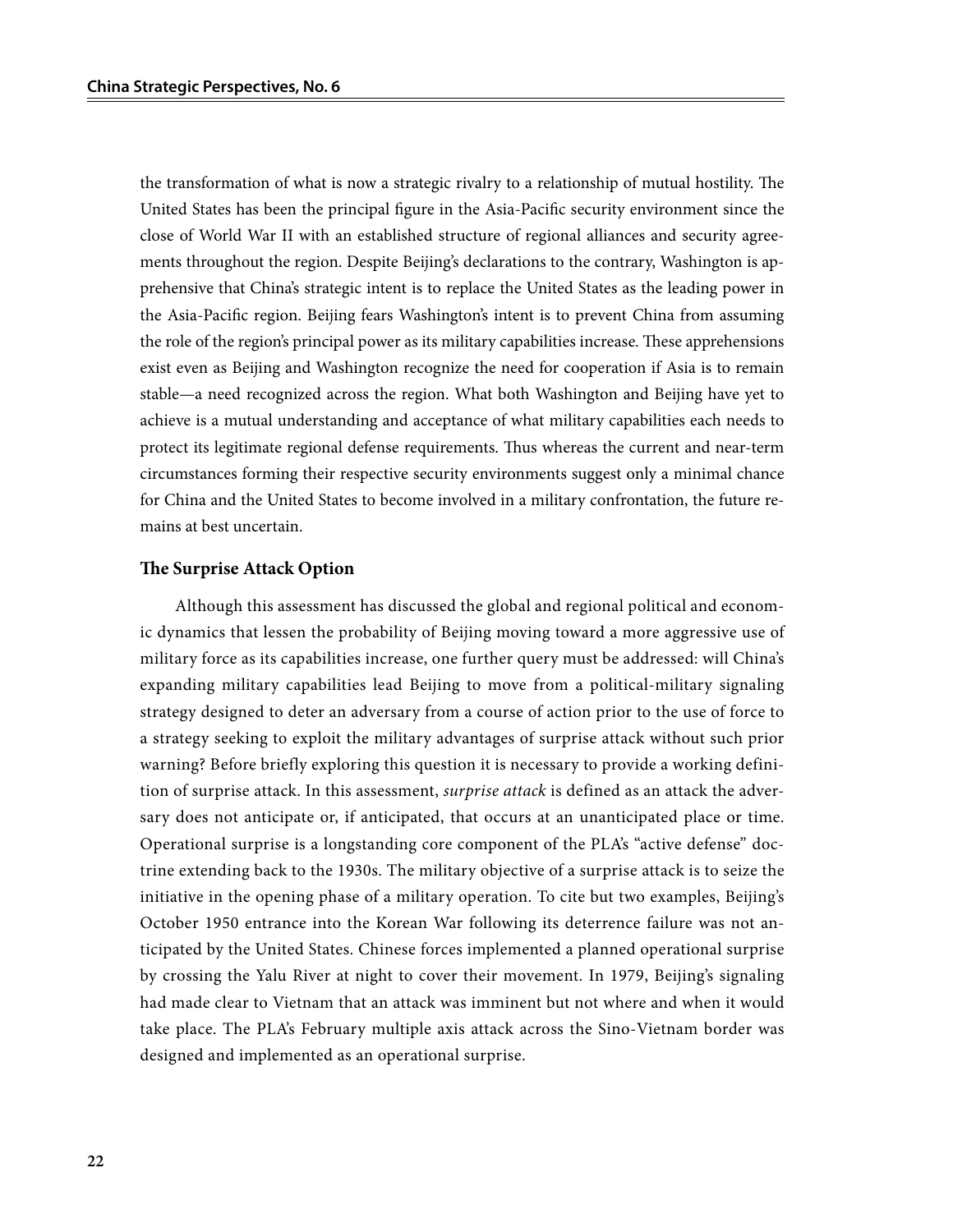Surprise attack is not only a central component of PLA military doctrine, but the mobilization of military forces frequently used as an element of Beijing's signaling strategy also serves this military purpose. Should Beijing conclude that its deterrence signaling is failing and military coercion will be necessary, the forces mobilized as a component of the deterrence signaling can provide the PLA the capability to conduct a surprise attack. The forces that crossed the Yalu River in October 1950 and those conducting the multiple axis assaults into Vietnam in 1979 were overtly mobilized prior to their employment in a surprise attack. The question emerging from this longstanding practice is what conditions would cause Beijing to conclude that the military advantages provided by surprise attack exceed those sought by deterrence signaling?

This is an inherently difficult query to assess because for the 63 years since the People's Republic of China was established Beijing has employed a deterrence signaling strategy whenever it perceived a major military threat to China's security or sovereignty. Similarly, in Beijing's maritime territorial disputes with its neighbors where China's security does not confront a major threat but rather a dispute over sovereignty, Beijing has chosen to police its sovereignty claims with ships from civilian law enforcement agencies. Certainly the shadow of China's navy is omnipresent, but the PLAN is not responsible for policing or enforcing China's claims. Even the future of Taiwan, the PRC's most sacrosanct sovereignty issue, is dealt with through a process of deterrence signaling that integrates political, diplomatic, and military actions. Beijing has consistently sought to convince Taipei and Washington that military coercion will be employed should Taiwan move toward de jure independence, but this threat provides the underpinning for the far more prominent political, diplomatic, and economic strategy designed to bind Taiwan closer to the mainland.

The single condition where Beijing could conceivably conclude that the military advantages of a surprise attack exceed those sought by deterrence signaling appears to be where military success can be swiftly achieved and the adversary politically and militarily neutralized. The only potential example of this choice is China's seizure of the Crescent Group in the Paracel Islands from the Republic of Vietnam in January 1974. The withdrawal of U.S. forces from the Republic of Vietnam (RVN) in March 1973, joined with Washington's commitment to the 1972 Sino-American rapprochement, left Saigon with no viable ally as it fought Hanoi's invading forces. Beijing could properly conclude from these conditions that South Vietnam was on its way to isolation as the January clashes took place. Even in this example, however, it must be recalled that Beijing threatened military coercion in early January if Saigon did not remove its forces from the Spratly Islands it had occupied following the RVN's September 1973 sovereignty claim.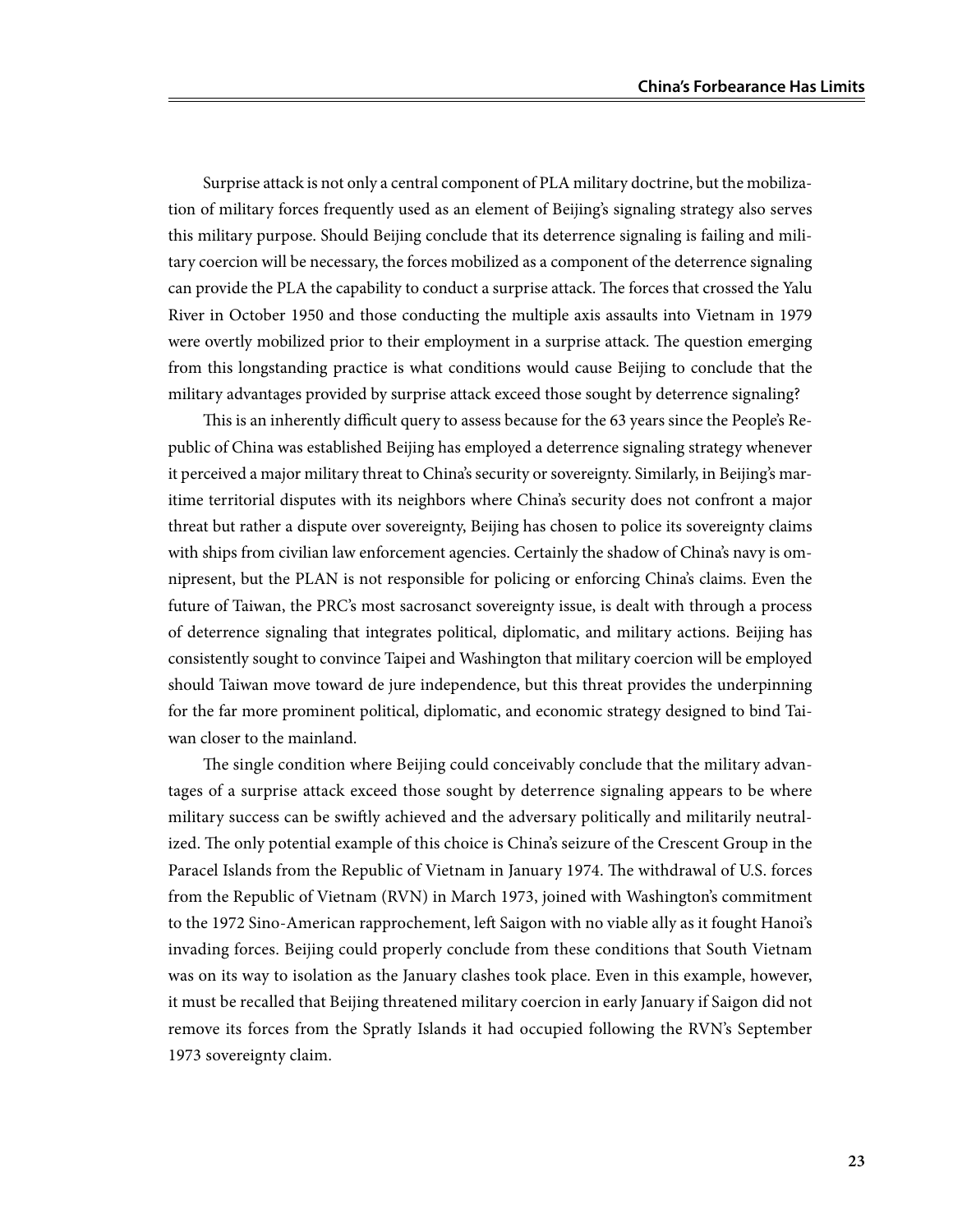Whereas operational and tactical surprise will remain a core component of PLA doctrine, it is unlikely Beijing will conclude as the PLA's military capabilities increase that, in responding to threats to high-value security or sovereignty interests, the advantages of surprise attack exceed those sought by deterrence signaling that includes the mobilization of military forces. It is possible, for example, to develop a scenario where Beijing chooses to launch a massive surprise missile and air attack on Taiwan to crush the island's defenses before the United States can intervene with forces sufficient to offset China's military advantages. Such a scenario, however, has to ignore past Chinese responses to anything Beijing perceives as a move toward independence or a change in the U.S. policy of not supporting Taiwan independence. In each case, China has quickly if not immediately threatened military coercion. In each case, the United States has made clear to China that its policy has not changed and Taipei has ultimately backed down from the statements or actions that led to Beijing's forceful response. Moreover, neither China nor the United States seeks a military confrontation over Taiwan. Both seek to avoid such a confrontation because the consequences, although not known, are potentially so severe for the security interests of both.

The threat of surprise attack seems limited to those situations where Beijing can realistically expect a quick military success followed by the neutralization of the adversary. Any such attack on U.S. forces, even if it achieves initial military success, is unlikely to be followed by the political and military neutralization of the United States. The more probable result, as Beijing no doubt appreciates, is the creation of a state of war between China and the United States. That probable consequence is enough to convince Beijing that in an emerging potential military confrontation with the United States, the deterrence signaling it has practiced for decades has far better promise of an acceptable outcome than surprise attack.

#### **China's Crisis Decisionmaking Process and Crisis Management**

Although defining a political-military "crisis" can become extremely complicated, this analysis will employ a simple definition. A *crisis* is defined as an unanticipated event perceived as threatening high-level interests of at least one set of decisionmakers while providing only a limited time for response.<sup>16</sup>

#### **Dynamics Influencing Crisis Behavior**

- elite perceptions and beliefs
- perceptions of the international environment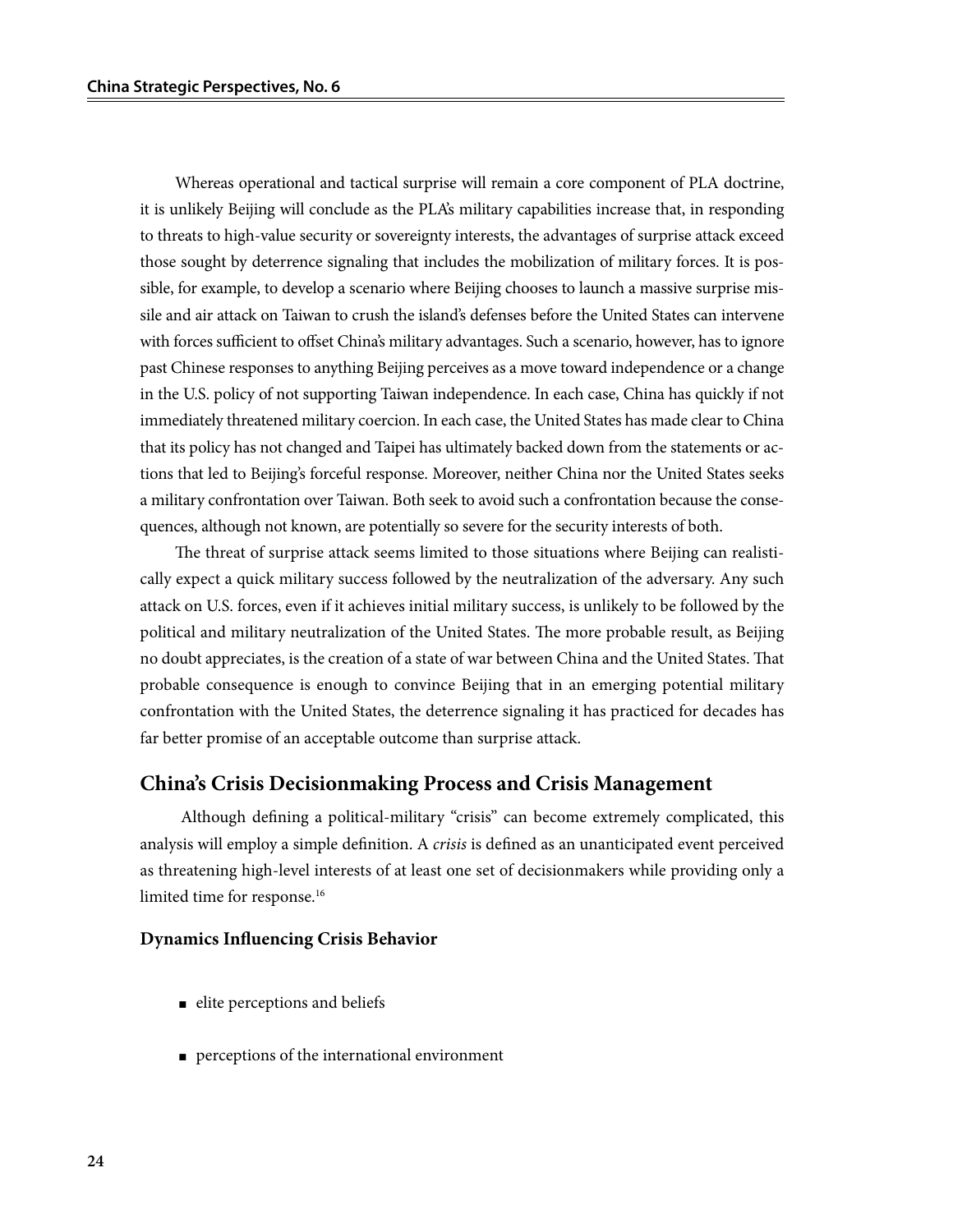- domestic politics and public opinion
- decisionmaking structure and processes
- information and intelligence receipt and processing
- distinctive features that may be unique to one of the participants.<sup>17</sup>

It is entirely plausible that decisionmakers confronting a political-military crisis may have distinctly different perceptions and beliefs from their counterparts on the other side, and that these will lead to different perceptions of the international environment within which the crisis is evolving and the influence of domestic politics and public opinion on their decisions. That is, even before the crisis decisionmaking process is activated and the information and intelligence on the events leading to the crisis evaluated, the parties to the crisis could be approaching each other with distinctly different understandings of what the events entail for their interests. In some cases, the perceived importance of the interest will vary considerably between the two countries. Negotiating a resolution to the crisis therefore requires some understanding of each other's beliefs about what is at stake for what particular interests.

#### **Sino-American Asymmetries: Chinese Views**<sup>18</sup>

From a Chinese perspective, Sino-American crises did not occur in locales where core security interests of the United States were at stake. Whether in Korea, China's offshore islands, Vietnam, Hainan, or Taiwan, China's interests were under greater threat because the locales were on or near China's national boundaries. Moreover, in crises over the offshore islands and Taiwan, China's territorial integrity and national sovereignty were at stake. The same was true of the bombing of the Chinese embassy in Belgrade. These perceived asymmetries of interest contribute to China's view that U.S. policies and strategies are similar to those conducted by imperialist and hegemonic powers in the past. This gives rise to China's tendency to view its position in these crises in a self-righteous manner that grants the United States little moral ground in Asian security issues, particularly those that involve what are perceived as China's core interests.

These same crises are seen as demonstrating the asymmetry in national power between the United States and China. That is, Beijing recognized that the United States could apply more policy instruments to affect a crisis than could China. The United States could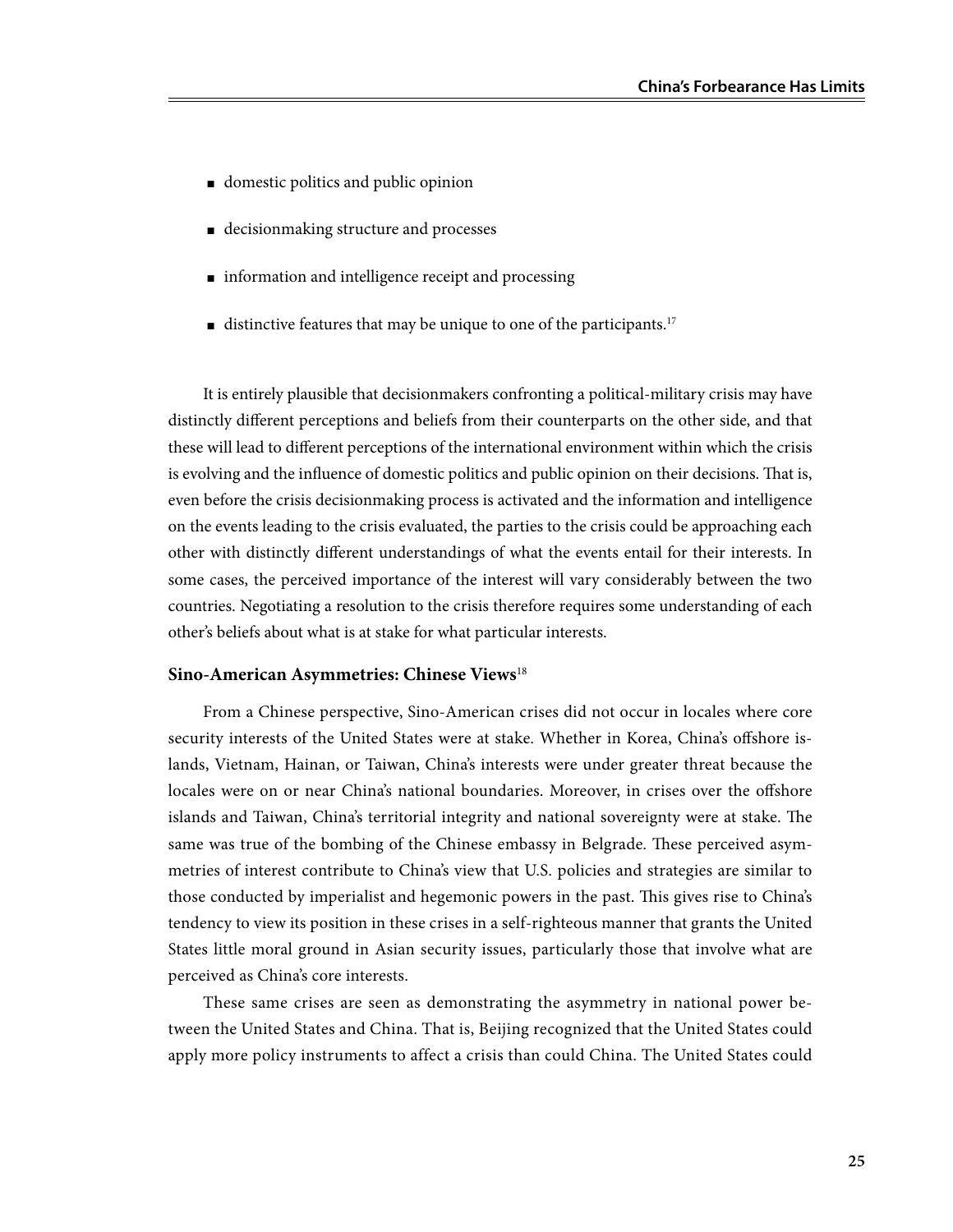select from or integrate economic sanctions, diplomatic isolation, military power, and the mobilization of allies, even in the United Nations. With only limited effective instruments of power, China had to either accept the compromises offered by the United States or use or threaten force even though its military capabilities were far less than those of the United States. Despite its overall military inferiority, China could inflict great costs on the United States as it did in the Korean War. From this came the belief that resolve and determination joined with a limited nuclear deterrent could in part compensate for military inferiority. Nonetheless, China's recognition of the power asymmetry between itself and the United States partially explains why none of the post–Korean War crises involving the United States evolved into direct military conflict. Indeed, Chinese and American scholars agree that a characteristic of Sino-American crises is China's consistent policy of seeking to avoid a military confrontation with the United States even as it employed or threatened the use of military force.<sup>19</sup>

This record does not, however, necessarily transfer to a potential Taiwan crisis. Here some Chinese hold the view that whereas Taiwan involves a core interest for China, it is only of marginal strategic interest to the United States. Consequently, China should not be fearful of employing military force to deter Taiwan's de jure independence because the United States could well decide that a war with China over Taiwan is simply too costly given the island's low strategic value to the United States.<sup>20</sup>

Two fundamental guidelines are seen as governing China's confrontation with a strategic rival, both originating in the mind of Mao Zedong in 1930s and 1940s.<sup>21</sup> In those years, the Chinese Communist Party faced much stronger adversaries in Japan and the Kuomintang. The first guideline is to despise the enemy strategically but take him seriously tactically. Wang and Xu assess this guideline as directing China to be politically principled but tactically flexible. The second directs China to fight on just grounds, to its advantage, and with restraint. From these components stem the following principles:

- China will not attack unless it is attacked. When attacked, China will certainly counterattack.
- China must never fight unless victory is assured through planning and preparation.
- When the attacker is repulsed, China must bring the fight to a close. China must not be carried away by success.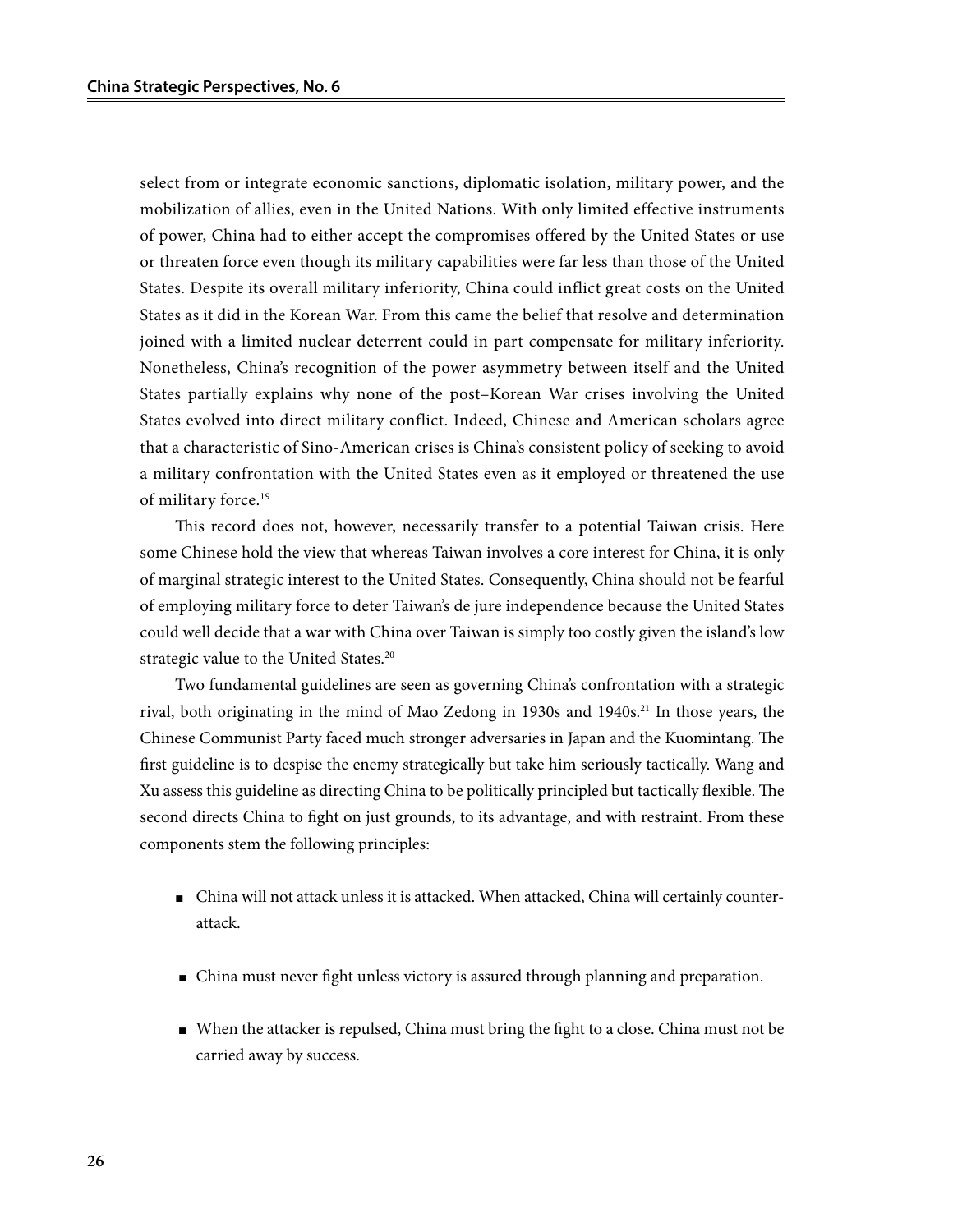These guidelines and associated principles were applied in the 1962 border war with India and the 1979 invasion of Vietnam. Both were declared to be defensive counterattacks. They have also been applied in confrontations where no fighting occurred. China assumed the moral posture in the confrontation that stemmed from the U.S. Navy's EP-3 collision with a PLA Navy F8-II, arguing that the EP-3 was spying on China. Morally, therefore, China was in a defensive posture. A similar interpretation is applied to the negotiations following the U.S. bombing of the Chinese embassy in Belgrade, which Beijing could not accept as accidental.

#### **Crises and China's Learning Curve**<sup>22</sup>

Wang and Xu discuss what they identify as a learning curve in China's approach to Sino-American crises over the years since 1950, including methods of crisis management. Mao Zedong together with Zhou Enlai and other senior leaders could make authoritative decisions at both the strategic and tactical levels with little or no opposition. Lower level officials and the general public would not be informed, and the Chinese people could be easily mobilized because they followed official direction without much opposition. Chinese leaders today face a different decisionmaking environment. Political leaders at all levels are much better informed of state matters, nationalist sentiments have risen, and freedom of expression through the Internet is now widespread. Consequently, decisionmaking has become increasingly complicated as crisis management has demanded greater cooperation and coordination across the Chinese government.

The increasing complexity of China's decisionmaking process reported by Chinese scholars is found also in the research conducted by Western academics.<sup>23</sup> Whereas the always opaque Politburo Standing Committee remains at the apex of any foreign and security policy decision, the number of official actors seeking to influence the decision has dramatically multiplied. This expansion reflects China's greater and expanding diplomatic, military, commercial, trade, tourist, and academic interaction with the world together with vastly expanded knowledge of world affairs among the general public. China's foreign and security policy formulation now includes not only the apex of Chinese Communist Party organs and the Ministry of Foreign Affairs, but additionally a variety of government agencies, departments of the PLA, Chinese think tanks, and China's multinational corporations. To these actors it is essential to add the expansion of Chinese public awareness of the world beyond China and the far from passive generation of "netizens" willing to express their opinions over the Internet on domestic and foreign policy issues. Whereas it is true that Beijing can make decisions without excessive concern for public opinion, where the decision involves the United States, Japan, or Taiwan, China's increasingly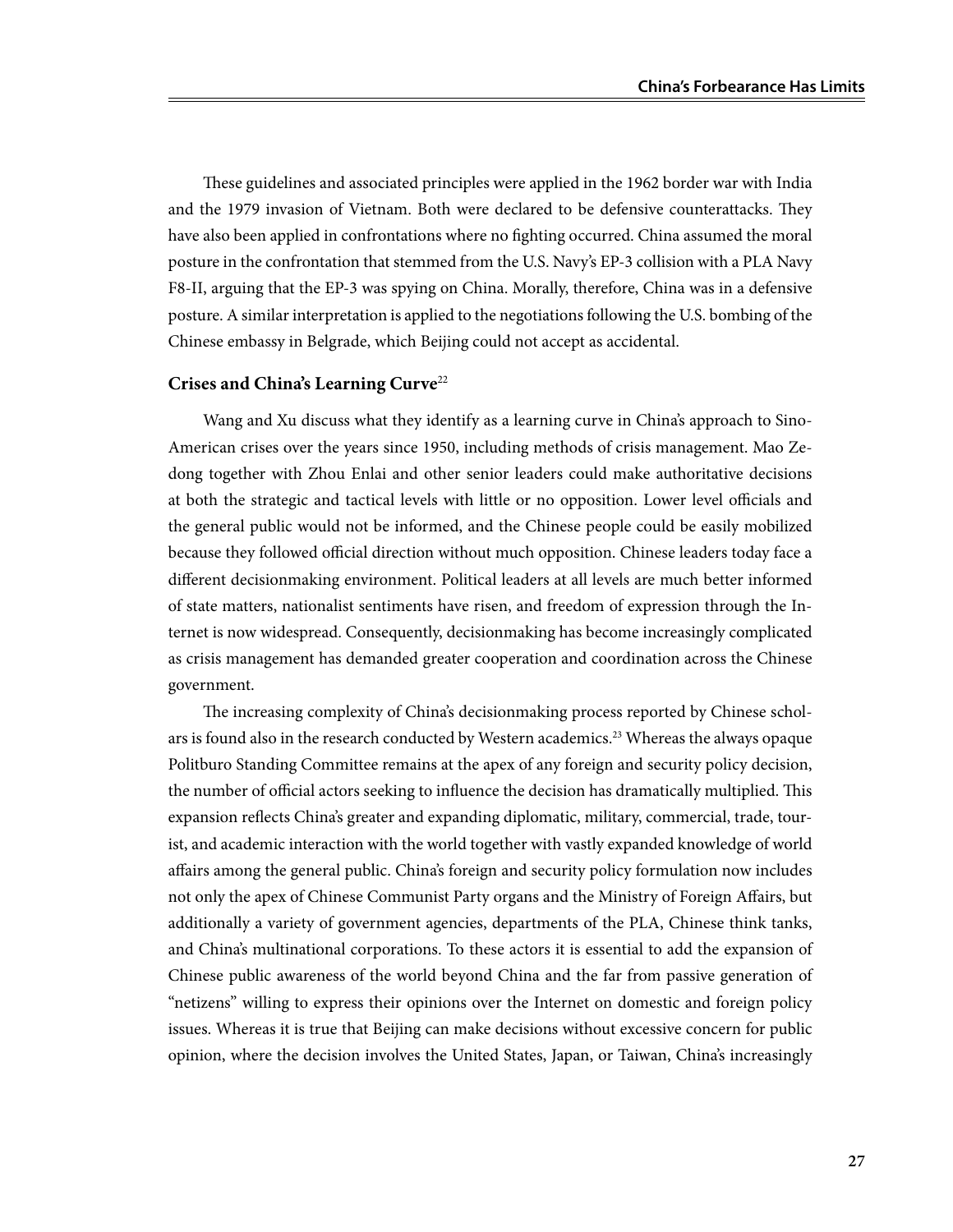nationalistic netizens (450 million by one estimate<sup>24</sup>) will be heard from. These expressions of public opinion can then raise questions about the CCP's ability to govern and potentially restrain the leaders' freedom of action.

When viewed from the perspective of a potential Sino-American political-military crisis, the complexity created by the variety of forces seeking to influence the decisions as they evolve creates a major analytic problem. Not the least of the problems encountered is the inability to know or measure the degree of influence wielded by the PLA through its General Staff Department (GSD) or the considerations within the CCP Central Military Commission (CMC) headed though it is by the General Secretary of the CCP—currently Xi Jinping. One aspect of this analytic dilemma is clear, however. Not only do PLA authors now publicly debate foreign policy and security issues, but the PLA appears increasingly willing to demonstrate its improving capabilities no matter how much this antagonizes China's neighbors and the United States. Moreover, in coming years as PLA capabilities continue to improve, China's reluctance to confront the United States military that has marked past crises may dissipate.

Despite the number of Sino-American political-military crises of varying intensity that have taken place over the past 62 years, including most recently the 1995–1996 Taiwan Strait political-military confrontation, the 1999 bombing of the Chinese embassy in Belgrade, and the USN EP-3 collision with a PLA Navy fighter near Hainan Island, there is as yet no effective crisis management mechanism in place that has contributed to emergency communication between high-level officials of both countries. A "hotline" linking the presidents of the two countries was established during the Clinton administration, but no use of it was made during the naval aircraft collision. More recently, in 2008 a direct telephone link or "hotline" was established between China's Ministry of National Defense (MND) and the U.S. Secretary of Defense. The first and largely ceremonial conversation between China's Minister of National Defense, General Liang Guanglie, and U.S. Secretary of Defense Robert Gates was held on April 10, 2008.<sup>25</sup> These direct telephone communications between the heads of the respective governments and militaries will be beneficial only if they are used and there is someone in authority to talk with. The procedure for making a telephone link is that the side wishing to talk must notify the other of the time and proposed topic. If the other side agrees to talk, then the staffs of both sides will arrange the specific time for the call. Despite these arrangements, China has twice closed the military hotline in response to U.S. arms sales to Taiwan. Following announcement of the October 2008 arms sale, China severed the hotline until 2009 when the Vice Chairman of the CMC, General Xu Caihou, visited the United States, and again in January 2010 when the United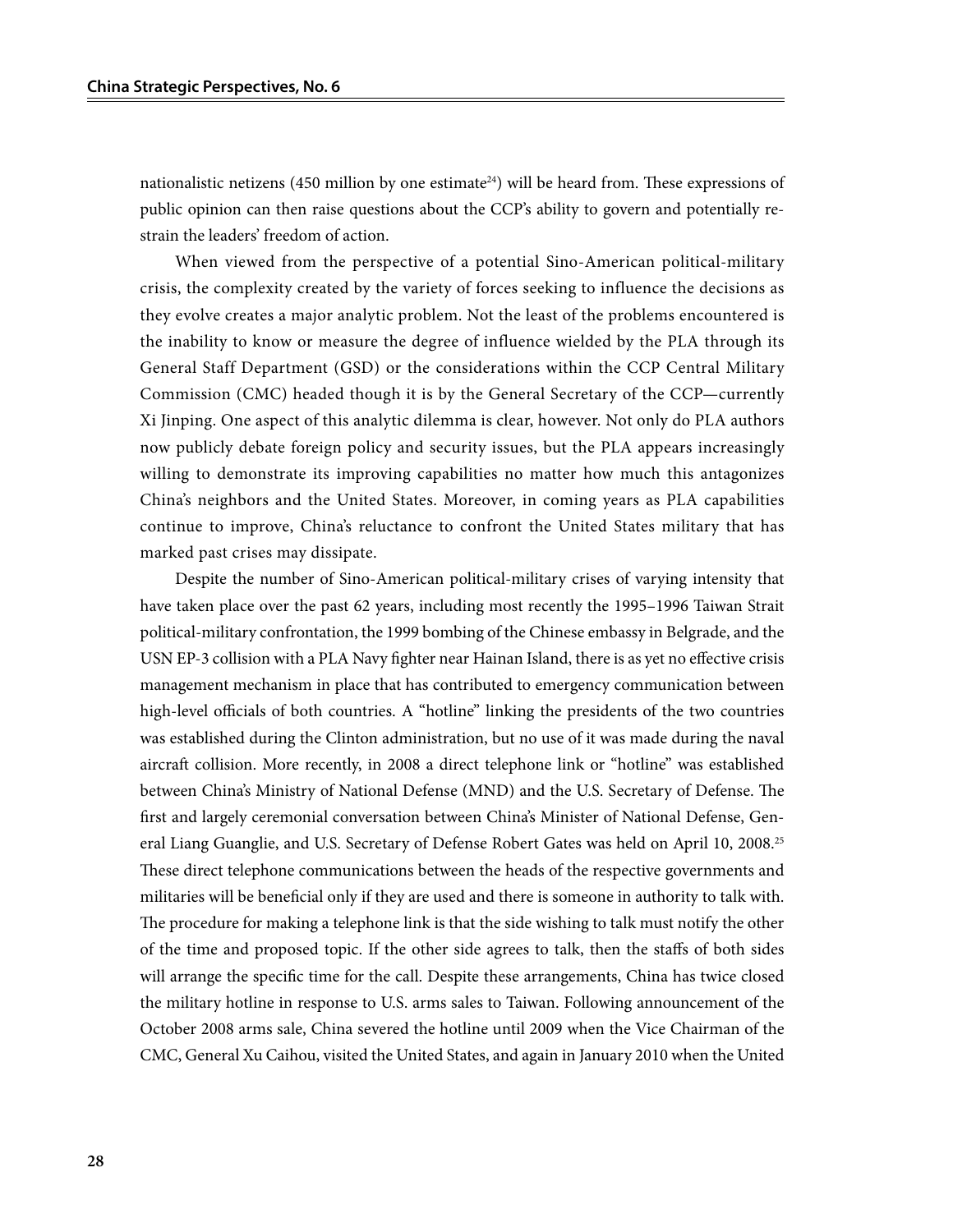States announced another Taiwan arms sale.<sup>26</sup> How well the two hotlines would serve to ease any political-military crisis is therefore open to question.

Consequently, an analytic framework designed to enhance understanding and anticipation of diplomatic indications that China may be planning to employ military force in a crisis is limited by the absence of any certain understanding of China's crisis decisionmaking processes. Judgments will have to be made based on indicators drawn from previous crises where China has threatened or employed military force. Given the increasing complexity of China's crisis decisionmaking process, it is improbable that firm conclusions can be drawn other than in a crisis emerging from an effort by Taiwan to receive international recognition of its de jure independence—an extremely unlikely event.

# **Signaling the Intent to Employ Military Force—China's Warnings Calculus**

In past responses to an international crisis or dispute that directly affected Chinese interests, Beijing has deployed a hierarchy of authoritative leadership statements, official protests, and press commentary intended to assert its claims and to deter its antagonists. If the crisis persists and Beijing perceives its interests are not satisfactorily taken into account, its statements escalate in level and may include at first implicit and thereafter increasingly explicit warnings that it may use military force to achieve its goals. This was the case in each of the major instances in which Beijing has resorted to military force—in Korea in 1950, in the Sino-Indian border dispute in 1961–1962, in the Sino-Soviet border dispute in 1968–1969, and in China's attack on northern Vietnam in 1979. It was also true in instances in which Beijing's effort at deterrence succeeded and ultimately stopped short of using military force, as, for example, with respect to the American combat effort in Vietnam in 1965–1968 and to the debates in Taiwan in 1991 about delimiting the ROC's sovereignty claims.

That Beijing uses such a warnings calculus should not surprise anyone. Most countries, including the United States, deploy a hierarchy of escalating statements intended to warn of use of force and so deter adversaries in disputes and crises. Through public statements by authoritative spokesmen from the State Department up to and including the President, Washington may escalate from statements that make no explicit or implicit reference to potential use of force to statements that advise that "no option has been taken off the table." It may then take deterrence up a notch by admonishing that "all options are on the table." From there, Washington may advise more explicitly that "the military option is on the table." Finally, if its previous warnings have gone unheeded, Washington may declare that it may have "no other option but military force."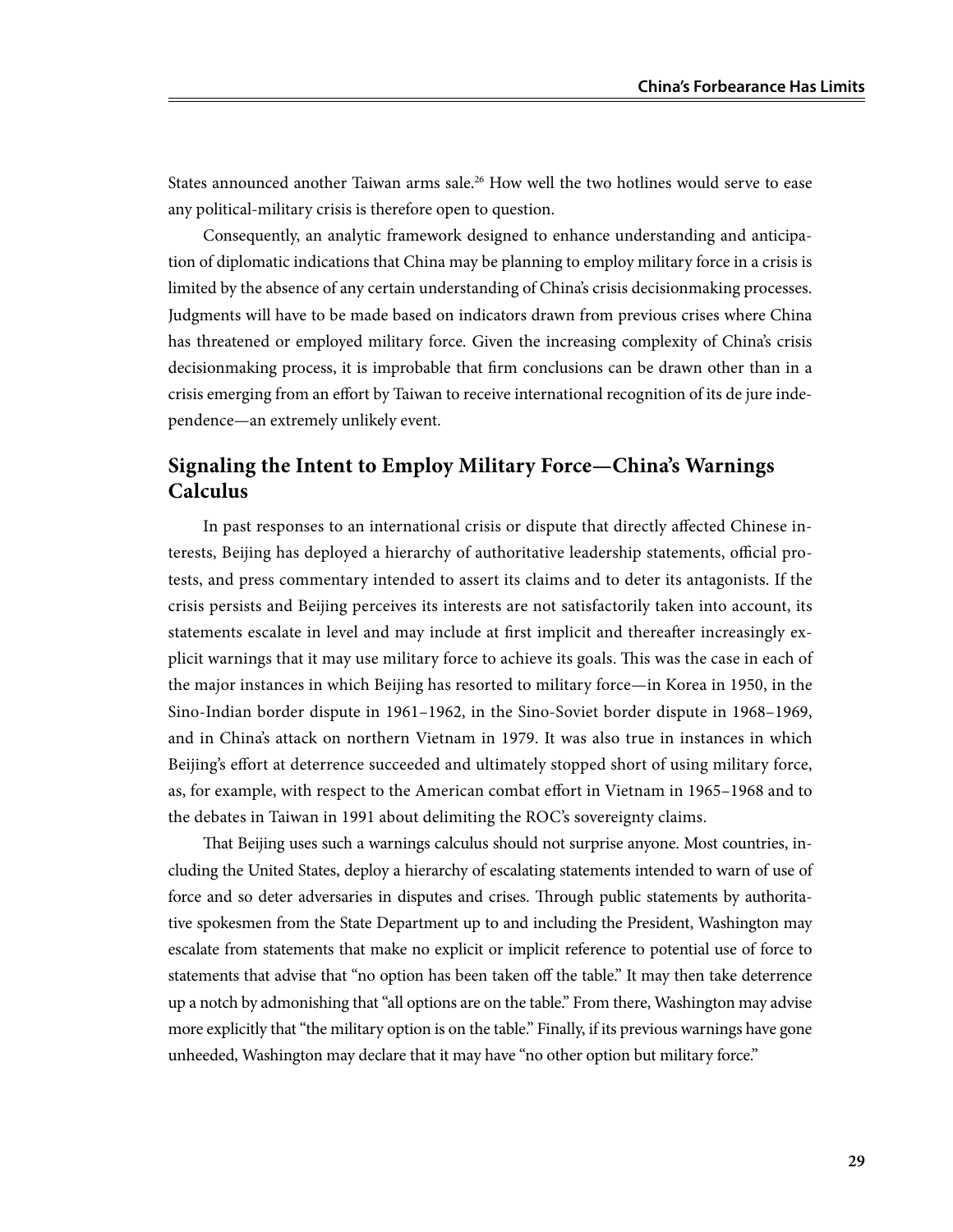### **Beijing's Hierarchy of Warning Statements**

The official and leadership statements and media commentary Beijing deploys in international crises and disputes fit into a hierarchy based on the relative authority of their origin. The authority of leadership statements reflects the relative standing of each leader in CCP or PRC government institutions. A statement by a provincial party chief in the CCP hierarchy or governor in the state hierarchy, for example, is less authoritative than a statement by a member of the CCP Politburo or Secretariat or State Council minister, respectively. The statements by the latter officials, in turn, are less authoritative than those uttered by a member of the Politburo Standing Committee in the party hierarchy or the State Council premier in the state hierarchy, respectively. And all such statements are less authoritative than statements by the party general secretary (or chairman in Mao Zedong's day) or the PRC president.

Similarly, the authority of statements made by military leaders reflects their relative standing in the People's Liberation Army structure. A statement uttered by, say, a military district commander or political commissar is outranked in authority by a statement by the commander or political commissar of a military region. In turn, those statements are outranked by those issued by the director of the General Staff or General Political Departments, which are themselves of less authority than statements by the Central Military Commission and its chairman or vice-chairmen.

All statements and speeches by leaders are authoritative within this hierarchy of authority. These include:

- statements by Politburo members, PRC officials, and PLA leaders in meetings with foreign guests
- speeches by any of these leaders at welcoming banquets, press conferences, and while traveling abroad
- interviews with PRC and foreign media.

Which leaders make statements on foreign policy issues normally reflects policy responsibilities and protocol. All leaders are expected to convey a unified position of foreign policy issues and so normally may be taken as reflecting the leadership's consensus on the issue at hand.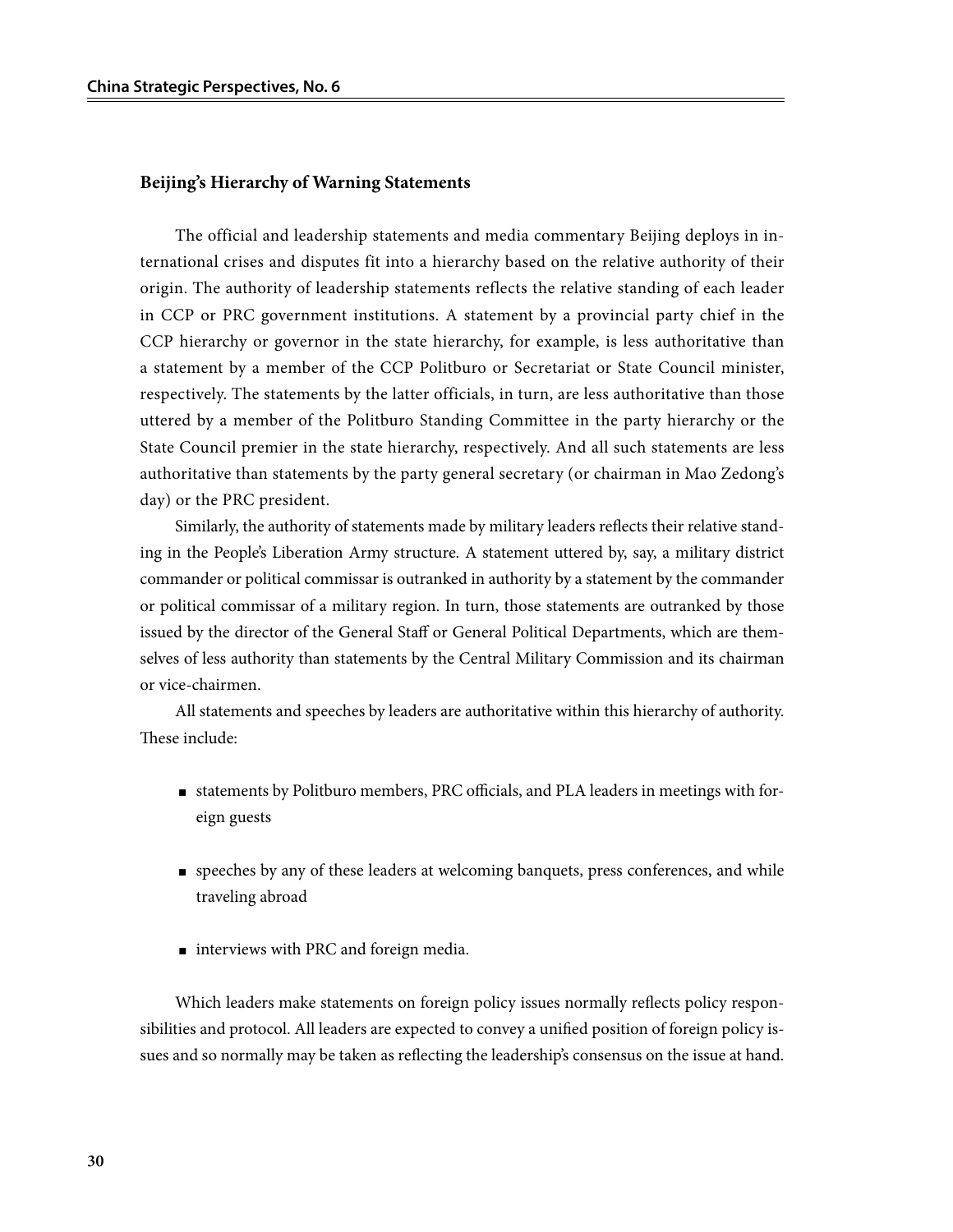Attention must be paid, however, to the source in assessing leadership statements. Leadership statements that are *publicized in PRC media*, whether in Chinese or as translated into Beijing's foreign-language channels, are always authoritative because they have been officially vetted and translated. Leadership statements reported by foreign media are authoritative but require caution because their rendition and translation have not been vetted by Beijing for publication.

The statements and protests of foreign crises and disputes issued in the name of institutions—normally the PRC Ministry of Foreign Affairs (MFA)—also feature a deliberate inherent hierarchy of authority. The bottom rung in authority is the statements uttered by the MFA spokesman at his routine press conferences. Before the MFA began the practice of routine weekly and then daily press briefings in Beijing, such statements were ascribed simply to the "MFA spokesman." Above that in authority is the "Ministry of Foreign Affairs statement," the top level of authority in MFA utterances. All MFA statements are in turn outranked by "PRC Government statements," the top of the official state utterances.

Finally, the only channel for authoritative media commentary on international disputes and crises is *People's Daily*, which speaks in the name of the CCP Central Committee. *People's Daily* publishes a wide range of reporting (often from the Xinhua News Agency), commentary, signed articles, and editorial comment, and not all of such vehicles are authoritative. In this context, the term "authoritative" refers only to commentary that speaks for *People's Daily* as an institution and, by extension, for the party Central Committee. Such authoritative comment fits into a deliberate hierarchy. The most authoritative vehicle historically has been the "editorial department article" ( 本报编辑部文章). Historically, these are extremely rare and have been reserved for the most significant issues in intercommunist relations—Khrushchev's "secret speech" and de-Stalinization in 1956, issues in the Sino-Soviet split in the early 1960s, the question of "joint action" with Moscow against the United States in Vietnam in 1965, and Albania's critique of Mao Zedong's "theory of the three worlds" in November 1977. Beneath that level, and far more common, are "editorials" ( 社论) and, at the bottom rung, "commentator articles" (本报评论员文章).

In addition, there are occasional vehicles for comment that do not clearly speak for the *People's Daily* as a whole but are clearly more significant than ordinary commentary in the paper and so are sometimes referred to by propaganda analysts as "quasi-authoritative." These include articles under such bylines as "observer" (观察家) and "special" or "contributing commentator" (特约评论员). As discussed below, these have come and gone in *People's Daily* from period to period and so analysts must be alert to changing patterns in media commentary over time. All other content in *People's Daily—*including lower-level commentaries, signed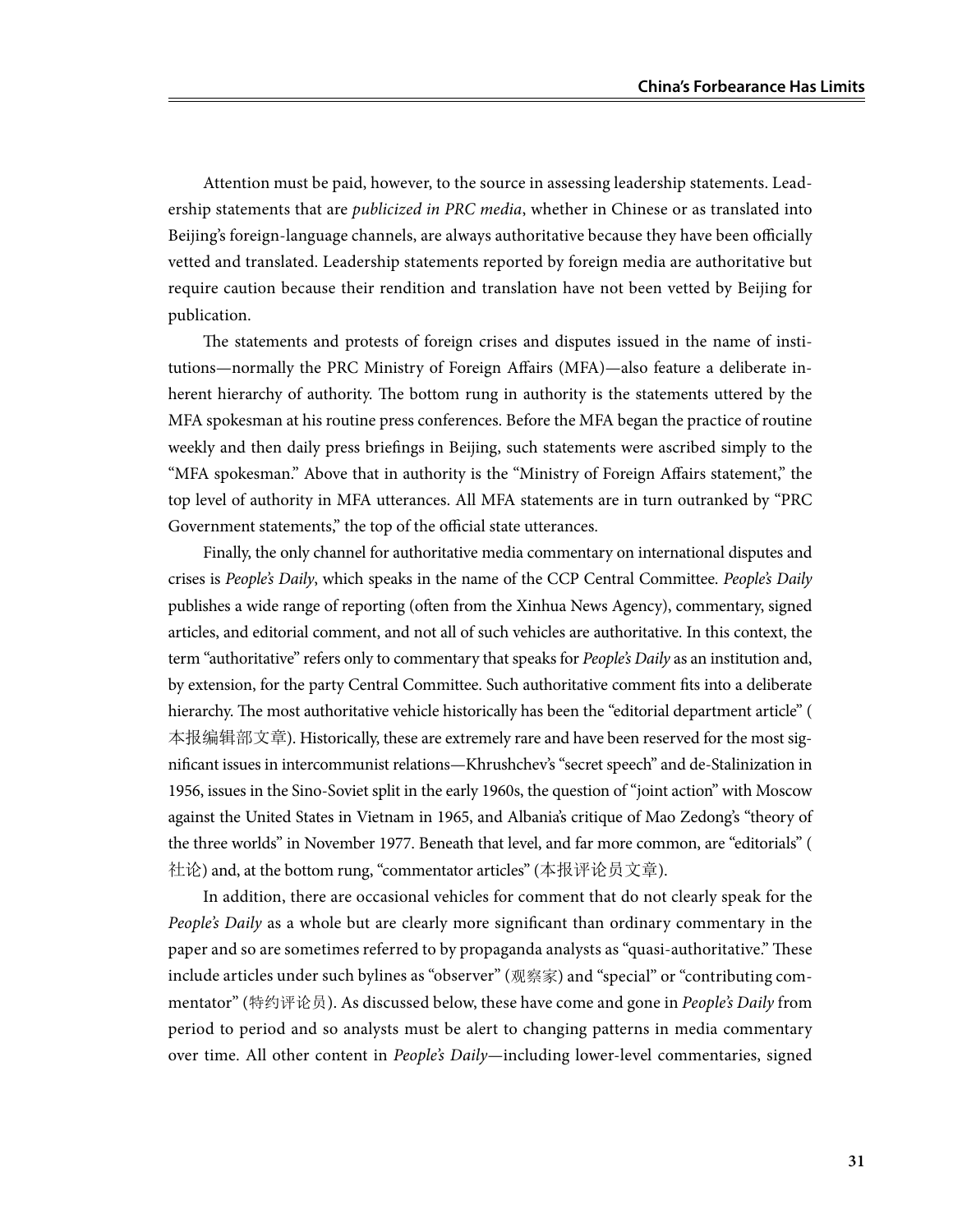articles, and reporting—is not considered authoritative in the sense of speaking for the regime as a whole and so is not relevant to Beijing's hierarchy of warning statements.

Other media often feature an inherent hierarchy of commentary and often publish or broadcast commentary on foreign crises or disputes in which Beijing has a stake. The PLA newspaper *Liberation Army Daily*, published by the General Political Department, for example, publishes "editorials" and "commentator articles" which speak for the paper as an institution, as do other nationally circulating dailies such as the united front and intellectual affairs newspaper *Enlightenment Daily* and all provincial party newspapers, such as Shanghai's *Liberation Daily*. The authority of such comment, however, is a step or more removed from the core authority of *People's Daily* and so is not normally relevant to Beijing's hierarchy of warning statements. Finally, commentary issued by the Xinhua News Agency, the official mouthpiece of the PRC State Council, is not authoritative except in instances when Xinhua transmits an issuance as an "authorized" comment or statement.

 The hierarchies of authoritative leadership statements, official protests, and media comment fit together in a three-tiered array. The structure of each hierarchy as deployed in the post-Mao period is shown in the table below.

These hierarchies also establish a ladder of increasingly authoritative responses that Beijing has used to convey increased urgency and weight and thus intended significance to its responses in an escalating crisis or dispute. At the lowest levels of statement or commentary, Beijing may

| <b>Leadership Statements</b>                                                                                        | <b>Official Protests</b>                       | People's Daily<br>Commentary      |
|---------------------------------------------------------------------------------------------------------------------|------------------------------------------------|-----------------------------------|
| <b>Chinese Communist Party</b><br>general secretary and<br>People's Republic of China<br>(PRC) president or premier | PRC government statement                       | Editorial                         |
| Politburo member and PRC<br>vice premiers                                                                           | Ministry of Foreign Affairs<br>(MFA) statement | Commentator article               |
| Central Committee<br>department chief or PRC<br>minister                                                            | MFA spokesman statement                        | Observer article                  |
| Provincial party chief or<br>governor                                                                               | MFA press briefing comment                     | Quasi-authoritative<br>commentary |

| Hierarchies of Authoritative Statements (Highest to Lowest) |  |
|-------------------------------------------------------------|--|
|-------------------------------------------------------------|--|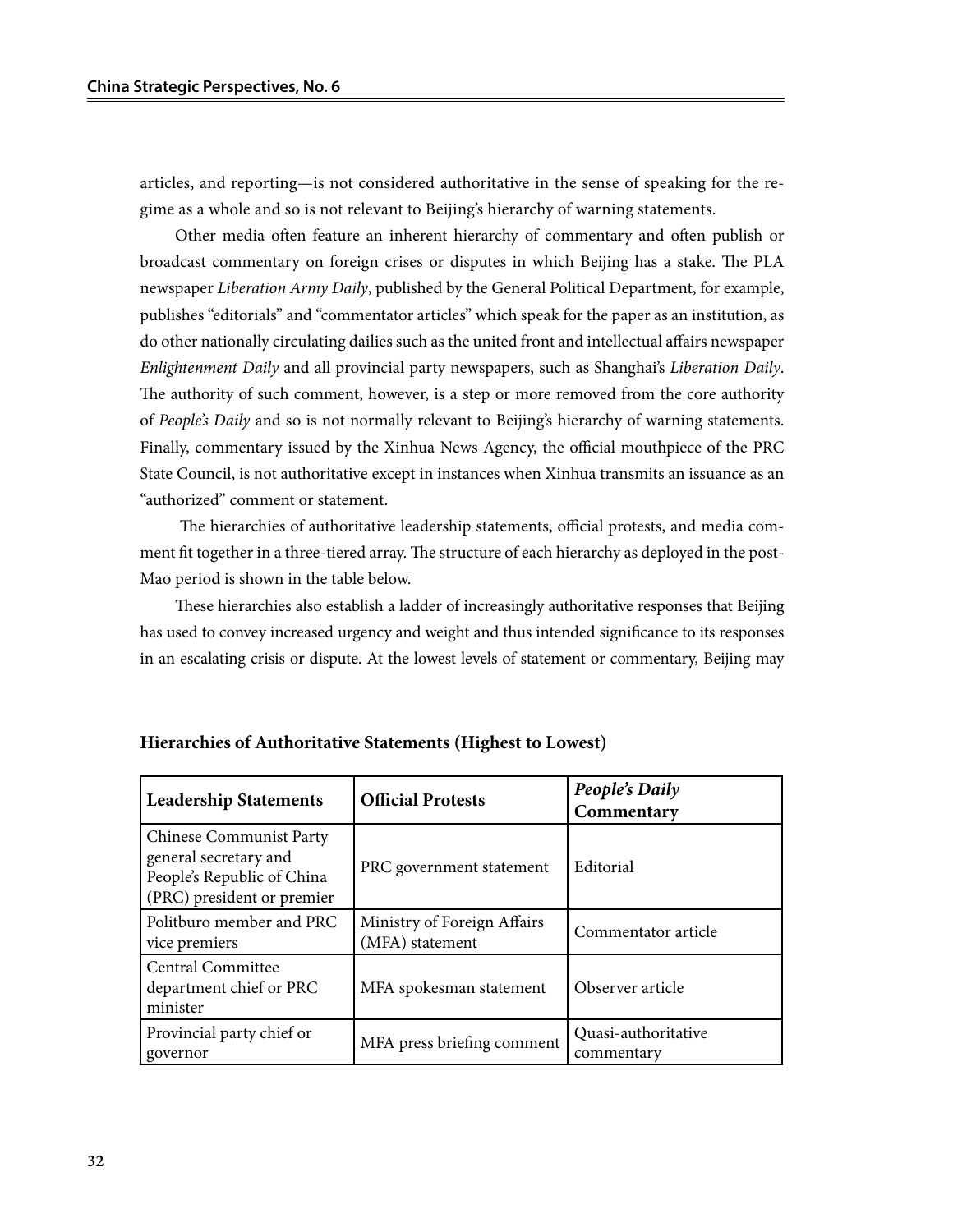simply be putting its position on record concerning the issue at hand and without connotation of a potential response by force. If there is such a connotation, it is usually expressed vaguely—stating, for example, that the opposite party "must bear responsibility for all of the consequences" that ensue. Higher level statements and commentary carry far more weight, underscoring the seriousness with which Beijing views the evolving situation. They need not convey an implication of a threat of military force, but if they do, such warnings are increasingly explicit and usually unmistakable.

When Beijing wishes to convey a potential use of force, it deploys a lexicon of threat and retaliation warnings. It is the presence of these warnings in authoritative statements and commentary with increasing explicitness that conveys Beijing's readiness to use force. The following list presents this lexicon in roughly ascending order of threat:

- X is "playing with fire" and may "get burned"
- Beijing so far has "exercised the greatest restraint and forbearance" but this "should not be taken as weakness and submissiveness"
- Do "not turn a deaf ear to China's warnings"; China "cannot stand idly by"
- "How far will you go? We shall wait and see"
- $\blacksquare$  "China's forbearance has limits"; X is "deluding itself in thinking we are weak and can be bullied"
- If X does not cease its behavior, it "will meet the punishment it deserves"
- "Do not complain later that we did not give you clear warning in advance"
- We have been "driven beyond forbearance" and are "forced to counterattack"; our "restraint was regarded as an invitation to bullying"; our "warnings fell on deaf ears"
- "We will not attack if we are not attacked; if we are attacked, we will certainly counterattack."

By tracking the level of authority and content of leadership statements, official protests, and *People's Daily* comment, and taking note of the threat and retaliation warnings they contain,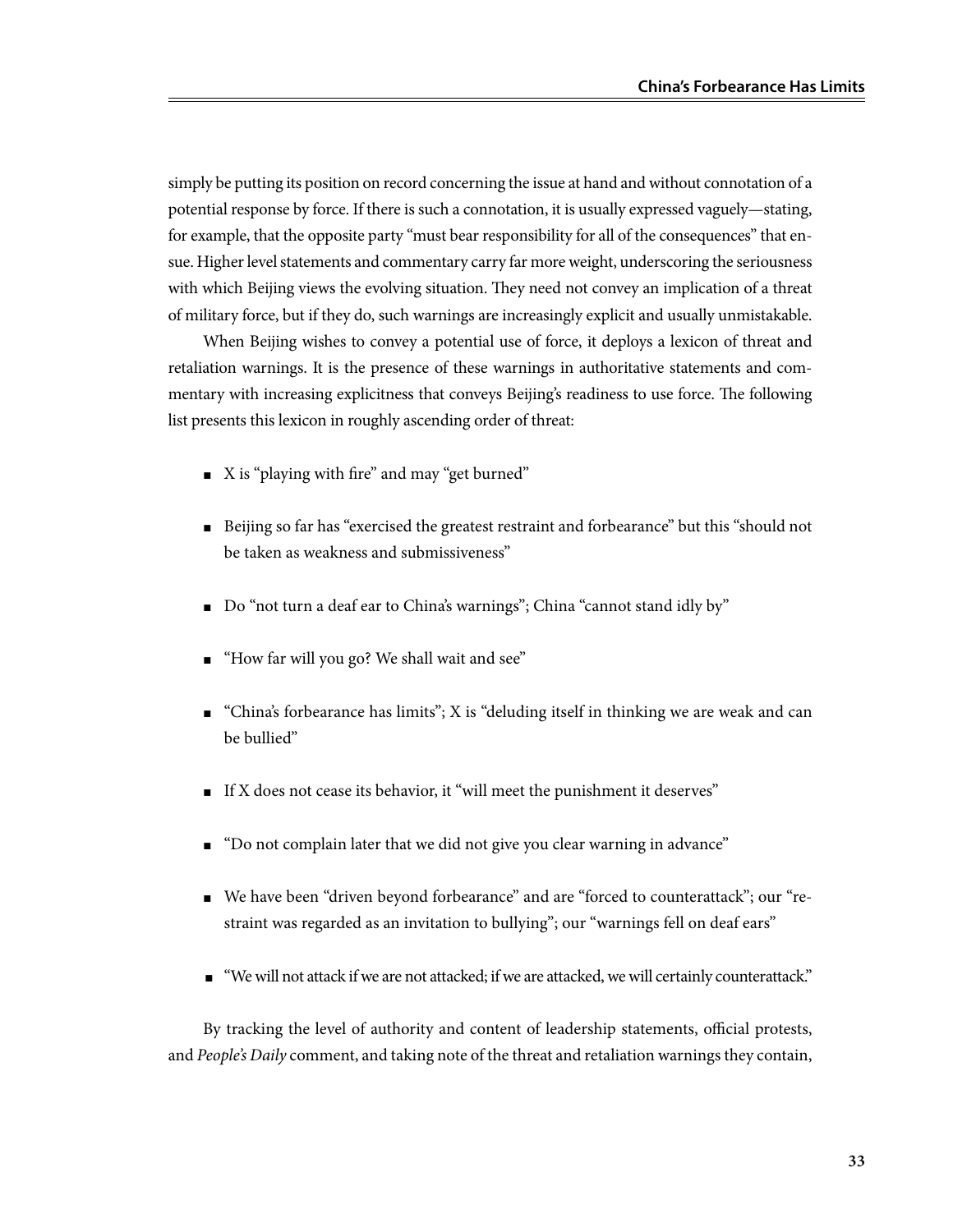therefore, analysts may assess the intent and seriousness of Beijing's response to an escalating dispute or crisis and detect any implication of potential use of military force.

Beijing's calculus of warnings was deployed during many of the crises it faced since 1949. It was deployed in rudimentary form in the summer and early fall months of 1950, preceding China's intervention in the Korean War after U.S. and UN forces crossed the 38<sup>th</sup> parallel and moved up to the PRC-Korean frontier on the Yalu River. It was used again during the 2 years preceding the brief war with India over the territorial dispute. It was used in 1965 as U.S. forces intervened in Vietnam, presenting Beijing with a crisis that resembled in their eyes the American threat in Korea in 1950. It was deployed in sharply escalated fashion in the Sino-Soviet border crisis of 1968–1969 and again in the contest over Vietnamese regional ambitions in 1978. The following discussion shows how Beijing deployed this calculus of threat and retaliation in two of these past examples.

#### **A Classical Example—The Sino-Vietnamese Border Crisis, 1978–1979**

Beijing's use of its hierarchies of leadership statements, official protests, and authoritative *People's Daily* commentary is clearly visible in its escalating treatment of its border crisis with Vietnam beginning in July 1978, culminating in its military attack on northern Vietnam on February 17, 1979.<sup>27</sup> The Sino-Vietnamese border emerged in the context of a larger Chinese effort, begun openly in early 1978, to blunt what it perceived to be Vietnamese efforts, abetted by the Soviet Union, to consolidate "regional hegemony" over its Indochinese neighbors Cambodia and Laos and, by extension, in Southeast Asia generally. In the context of escalating tensions between Hanoi and Phnom Penh in 1977 and early 1978, Beijing began to protest what it characterized as persecution of ethnic Chinese in a registration drive in southern Vietnam. In parallel with Chinese criticism of Hanoi's policies toward Cambodia, Chinese leadership statements, official protests, and authoritative *People's Daily* comment complained about Vietnamese mistreatment of ethnic Chinese. Chinese steps along the way included the dispatch of two ships to Vietnamese ports in mid-June to pick up "victimized Chinese nationals" (an effort that Hanoi blocked by not allowing the Chinese ships to dock), a total cut-off of Chinese economic and technical aid to Vietnam (announced in early July 1978), and the opening first of ambassadorial and then vice foreign ministerial talks on the issue. In this context, the Sino-Vietnamese border crisis emerged in July as a means to bring additional pressure on Hanoi over the larger contest over Cambodian and Vietnamese power.

After detailing incremental steps in Beijing's approach to the larger issues of Vietnamese-Cambodian tensions and Vietnamese treatment of ethnic Chinese (the Hoa people) in which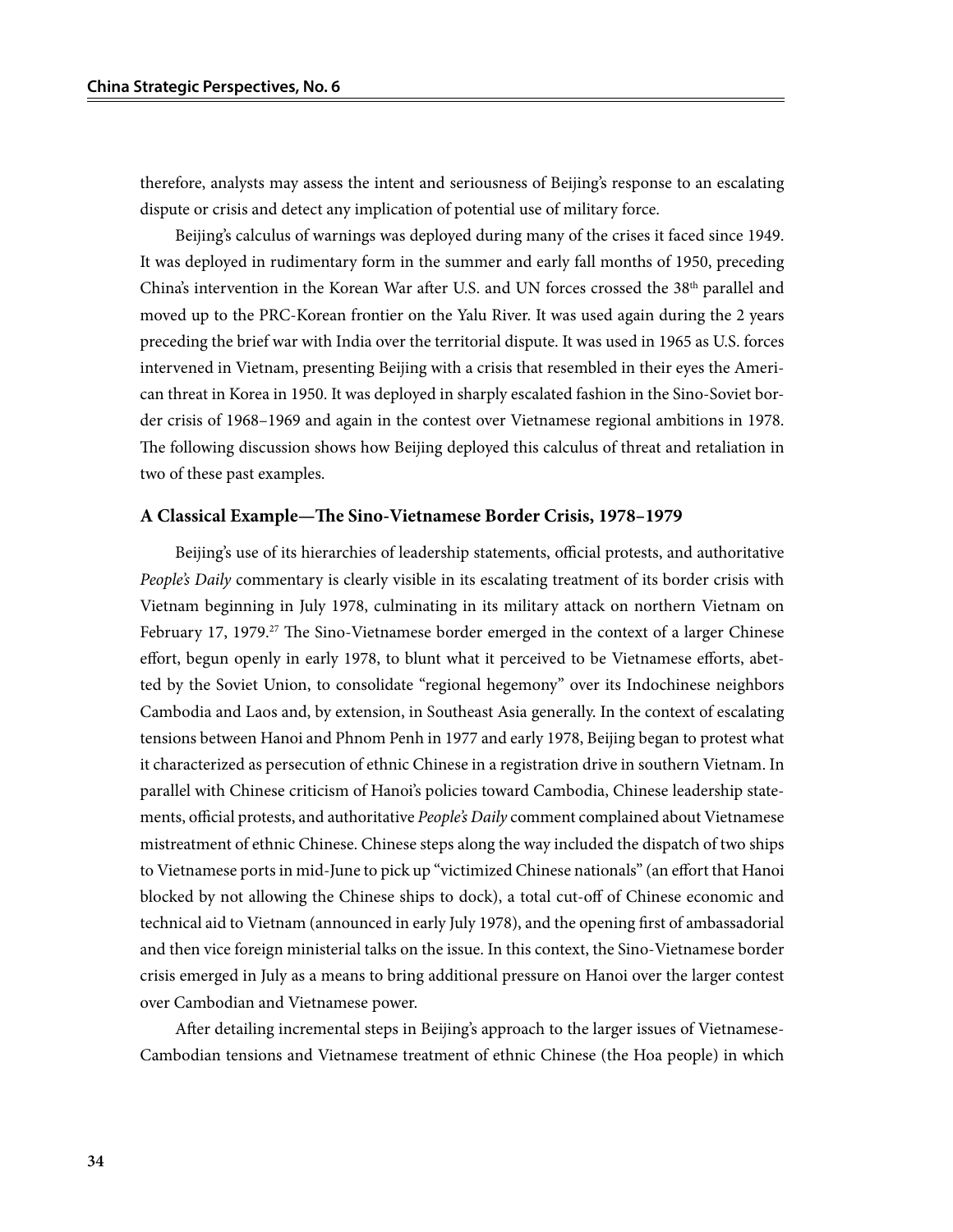the border crisis was embedded, appendix 1 charts Chinese leadership statements, official protests, and authoritative *People's Daily* commentary in the escalating border crisis; the appendix tracks statements from late July 1978, when Xinhua began reporting local Yunnan and Guangxi officials lodging a joint protest over Hanoi's forcing ethnic Chinese across the border into China, down through February 17, 1979, when PLA forces launched their "punitive" strike on northern Vietnam. Appendix 1 does not include corresponding statements by Vietnamese officials and authoritative commentary by the Vietnamese Communist Party's newspaper, *The People* (*Nhan Dan*), which would be useful in analyzing the crisis overall. Only the Chinese side is needed to dissect Beijing's warning signals.

Several fundamental points emerge from appendix 1's compilation of authoritative Chinese warning statements. First, the level of authority of statements concerning the border crisis in each tier rises, reflecting the escalating seriousness with which Beijing portrayed the crisis. PRC protests began with low-level regional officials protesting border incidents on July 26 and 29, 1978. Such incidents were then taken up by PRC Vice Foreign Minister Zhong Xidong in successive sessions of talks in Hanoi in August and September, supplemented in early September by statements by the State Council Overseas Chinese Affairs Office and by the MFA's Asia Department Director Shen Ping. In late October, the MFA began issuing "strong protests" in its own name, until a PRC Government statement declared on February 17, 1979, that Beijing was "forced to counterattack" Hanoi's activities with military force.

Authoritative *People's Daily* commentary shows a comparable pattern of escalation. Its first authoritative comment on the border crisis came on September 4. Thereafter, *People's Daily* notched up the level of its authoritative comment by publishing editorials, beginning with its first on November 10 and ending with its fourth on February 18, 1979, marking the launch of the PLA's strike on northern Vietnam.

A second point for attention is the escalation in language used in official protests and *People's Daily*'s commentary and, in particular, the introduction of higher levels of phrases intended to convey the potential for a military response. On November 7, 1978, the MFA's "strong protest" over an "extremely serious bloodshed incident" on November 1 on the border noted for the first time that Beijing has so far "exercised the greatest restraint and forbearance," warning that Hanoi should not mistake Beijing's restraint as "weakness and submissiveness." Thereafter, a *People's Daily*'s editorial on November 10 warned that Hanoi's "arrogant hostility to the Chinese people" had become "quite intolerable" and "sternly" warned Hanoi to pull back from Chinese territory and "not to turn a deaf ear to China's warnings." "How far will you go?" the editorial concluded, adding that "we will wait and see." On December 13, another MFA "strong protest"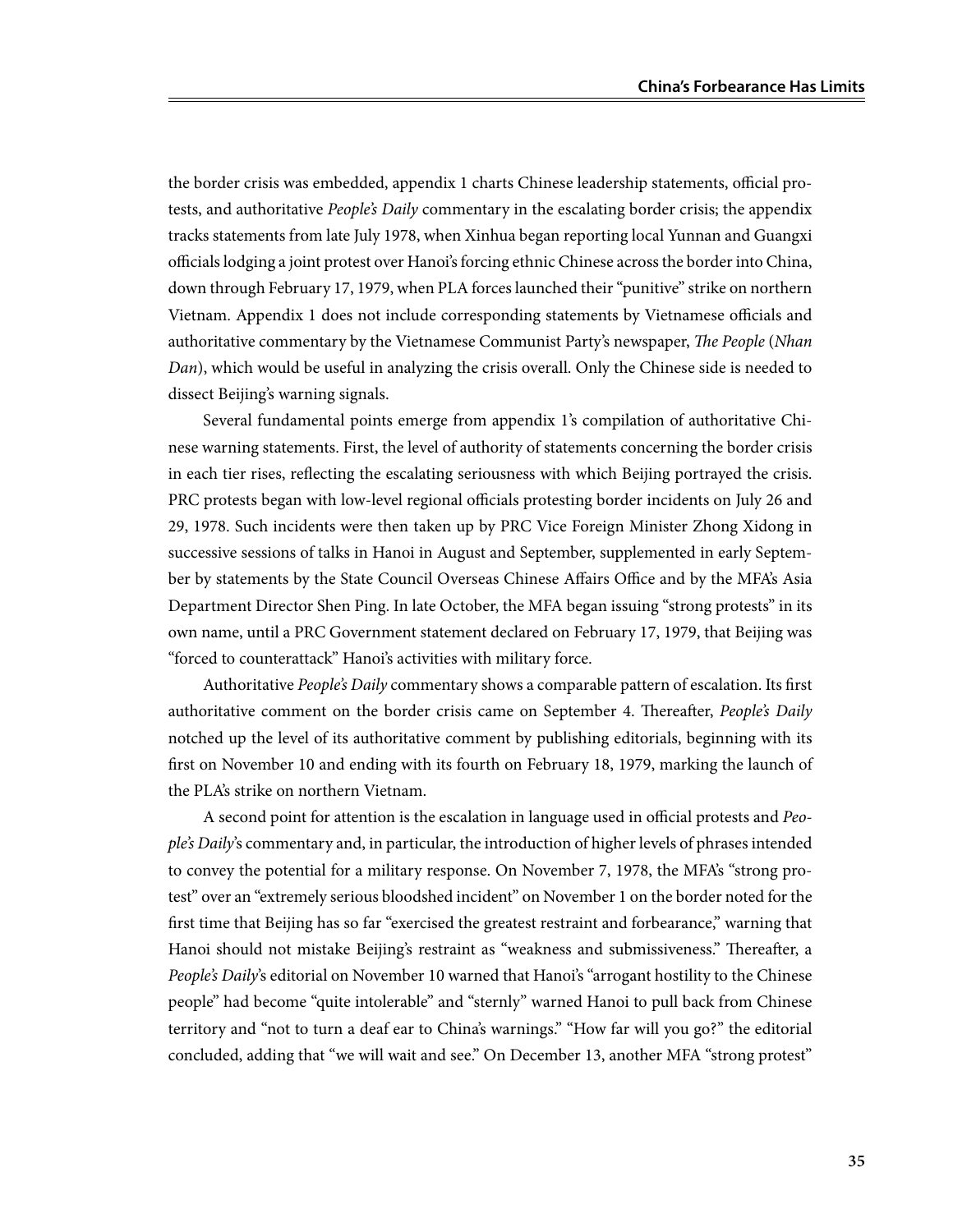over "incessant" Vietnamese encroachments and provoking "serious incidents of bloodshed" charged that Hanoi had "turned a deaf ear" to Beijing's repeated protests and warned that "there is a limit to China's forbearance and restraint." On December 24, a new MFA "strong protest" over a December 23 Vietnamese border intrusion into Guangxi noted that local Chinese militiamen were "compelled to return fire in self defense." And on December 25, a *People's Daily*'s editorial, entitled "Our Forbearance Is Limited," declared that Hanoi had "gone far enough." China, it stated, "will not allow itself to be bullied by others," will "certainly counterattack if attacked," and "means what it says." If Hanoi continued its border intrusions, it would "meet the punishment it deserves." "Don't complain later that we did not give you clear warning in advance," the editorial concluded.

The pattern of escalating language in the Sino-Vietnamese border crisis suggests significant turning points. Up through early November, Chinese protests and commentary had been vague regarding the consequences of what it was depicting as continuing Vietnamese provocations on the border. The shift to sharper warning language in the November 10 *People's Daily* editorial appears to reflect Beijing's implicit public warning that it was prepared to use military force. And the statements in the December 25 *People's Daily* that Hanoi had "gone far enough" and that Beijing had now given "clear warning" conveyed Beijing's decision that it had now decided to use force. Subsequent statements by Chinese leaders—such as Deng Xiaoping's in Washington—about the need to "teach Vietnam a lesson" bear this judgment out.

Finally, it is noteworthy that turning points in Beijing's escalating statements on the border crisis coincide with major turning points in the larger contest that Beijing was waging against Vietnamese expansion in Indochina. The November 10 *People's Daily* editorial on the border crisis immediately followed the signing in Moscow of the USSR-Vietnam security alliance, an event that Deng Xiaoping denounced during a visit to Bangkok as confirming Soviet-Vietnamese complicity in Hanoi's expansionist agenda and as an event to which "we will attach importance." And the *People's Daily*'s December 25 editorial declaring that Hanoi had "gone far enough" in its border provocations coincided with the full-scale assault of Vietnam's army against Cambodia.

#### **Another Classical Example—The Sino-Indian Border Crisis, 1961–1962**

As sketched in the first section of this paper, the brief Sino-Indian border war in October– November 1962 was rooted in Beijing's larger concern of consolidating its claims to sovereignty over Tibet. Its construction of a road accessing western Tibet from Xinjiang in 1957 and the road's discovery thereafter by India led to failed border negotiations over subsequent years and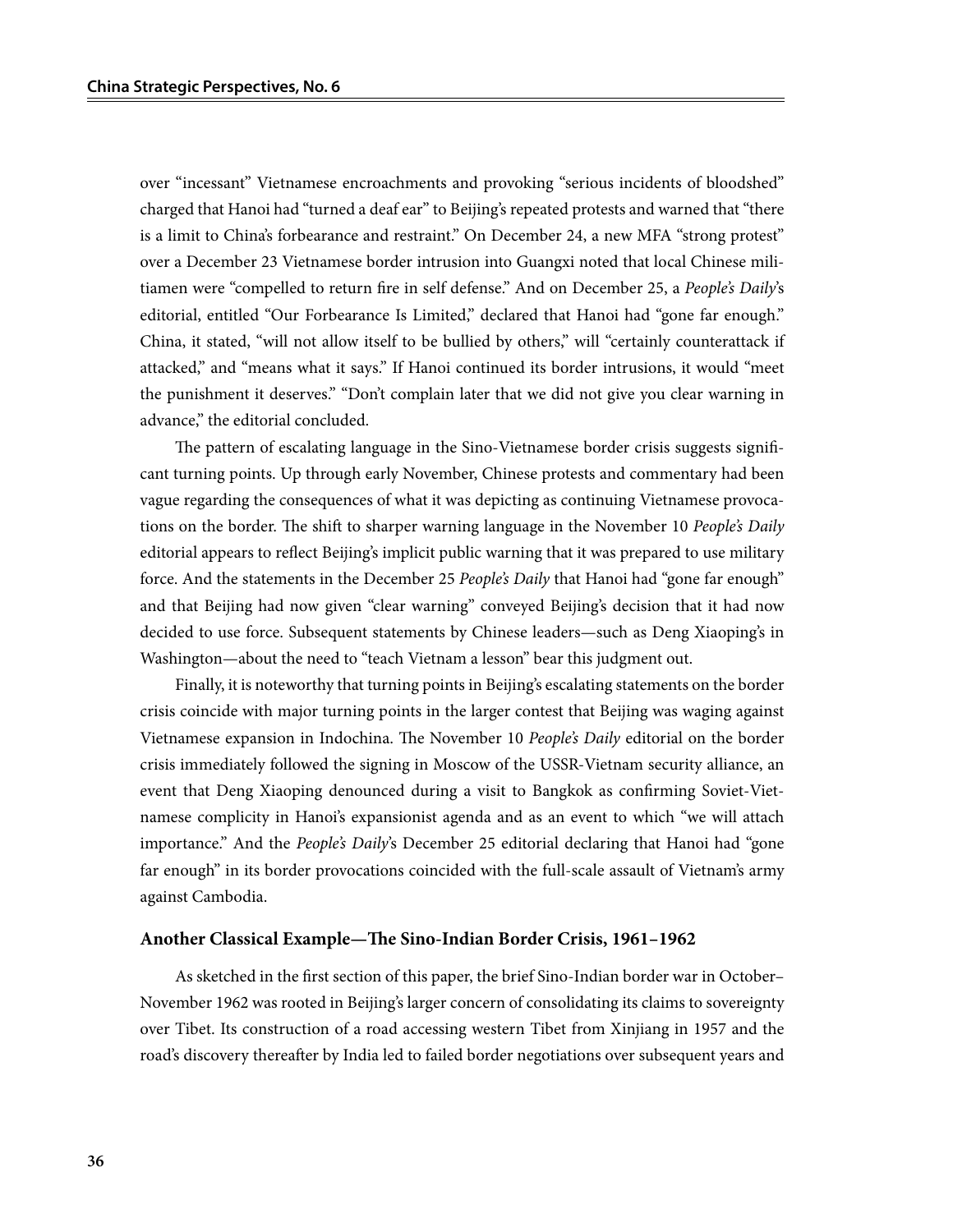eventually to New Delhi's "forward" policy in 1961 of advancing Indian Army sentry posts into the zone disputed with China. After more than a year of successive official protests and authoritative *People's Daily* commentary, Beijing moved with military force on October 20, 1962.

As the details in appendix 2 show, the protest calculus employed by the PRC's MFA and *People's Daily*'s hierarchy of authoritative commentary was different in the 1960s than the practices of the post-Mao period exemplified in the 1978–1979 Sino-Vietnamese border crisis analyzed above. In particular, following media practices of that day, *People's Daily* published authoritative "observer" articles instead of commentator articles. But the same pattern of escalating authority and language was evident in the 1961–1962 border crisis with India.

# **Signaling Case Studies—Taiwan**

Over the past two decades, Beijing has deployed its classical hierarchy of warning signals at least four times regarding Taiwan. These were:

- in 1991, as the opposition Democratic Progressive Party (DPP) made explicit its Taiwan independence platform and the ruling Kuomintang (KMT) moved to convene the first session of the ROC National Assembly since 1946
- in 1995, after Washington surprised Beijing by issuing ROC President Lee Teng-hui a visa to visit the United States
- in 1999, when ROC President Lee Teng-hui described the relationship between Taiwan and the Chinese mainland as a "special state-to-state relationship" in the early months of campaigning for March 2000 general elections
- in 2003–2004, when ROC President Chen Shui-bian and DPP politicians pressed passage of a referendum law and then put referenda on the ballot for March 2004 general elections.

In none of these instances did Beijing ultimately use military force against Taipei, although once Beijing's efforts to deter Lee Teng-hui from actually making his trip to the United States in June 1995 failed, Beijing did stage over the ensuing 9 months a series of three military exercises—including missile "test" firings into the East China Sea in August 1995 and off Taiwan in March 1996—to underscore its readiness to use military force to achieve its objectives. And in 1999, Beijing's warnings about potential use of military force reached the highest levels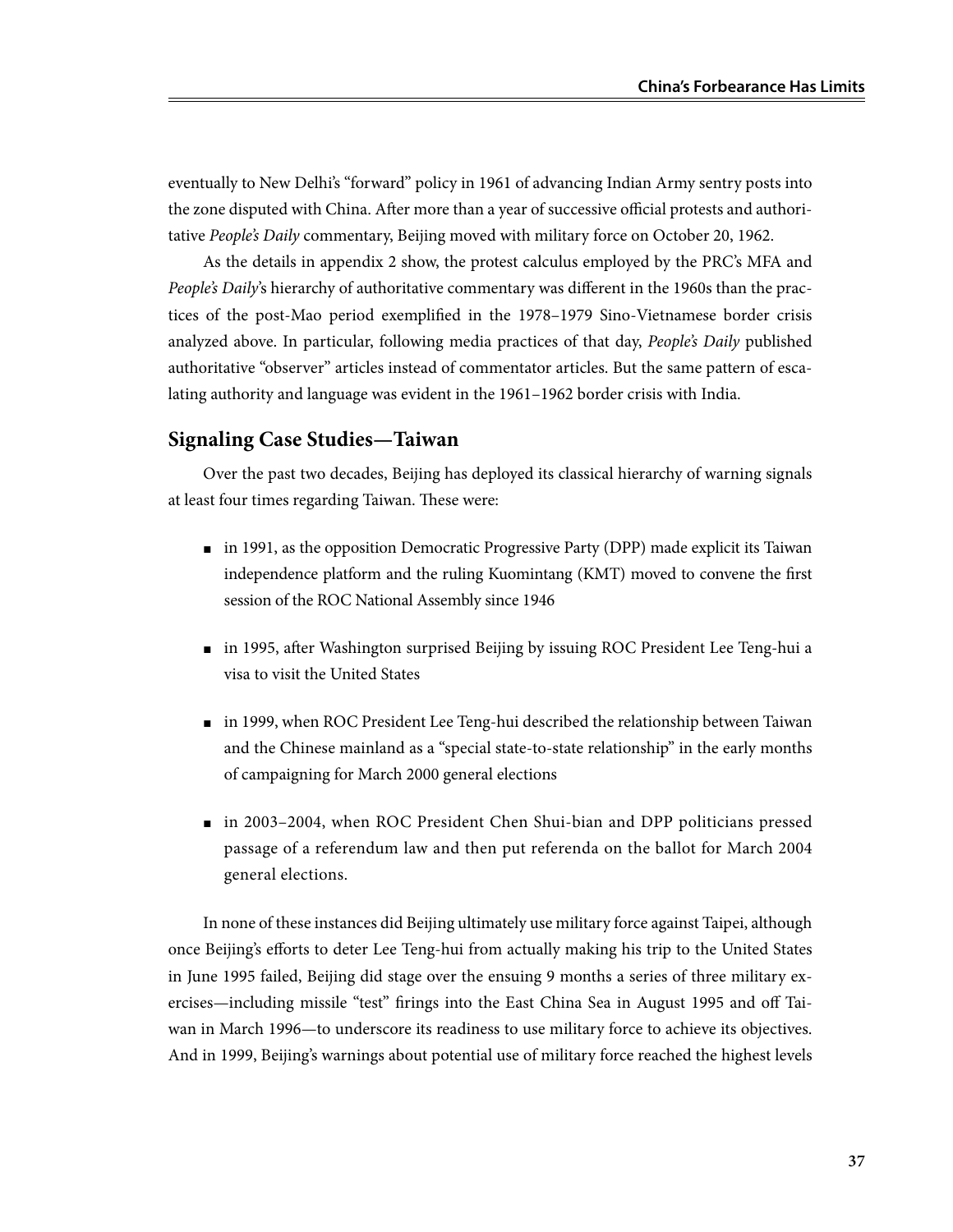of authority and sharpness. Each of these case studies therefore offers insight and clarity into how Beijing would respond to cross-strait tensions relevant to today. Appendix 3 offers detailed chronologies for each of these cases.

#### **1991**

The context for Beijing's deployment of its classical hierarchy of warning statements in 1991 was, first, KMT steps to revise the 1946 ROC constitution and hold elections for a new National Assembly; and second, escalation of public advocacy on behalf of Taiwan independence. An extraordinary session of the National Assembly in April 1991 mandated an end to the period of national mobilization and elections for a new National Assembly in 1991 and for the Legislative Yuan in 1992. The new National Assembly elections held on December 21—the first since November 1946—were a critical step in the evolution of ROC politics because they ended the 45-year tenure of mainland members who were elected in 1946 (having migrated to Taiwan at the end of the Chinese civil war), and installed a new membership that was overwhelmingly Taiwanese in origin. This transition from decrepit mainland holdovers to Taiwanese politicians enabled long-suppressed advocacy of Taiwan independence to move to the forefront of the political agenda.

Advocacy of Taiwan independence was in particular the agenda of the Democratic Progressive Party, which was founded in 1986 before the KMT lifted the longstanding ROC ban on political parties other than the KMT itself in 1987 and that operated under a continuing threat of prosecution under a statute that banned advocacy of Taiwan independence. As Taiwan's politics liberalized, however, public agitation on behalf of independence escalated. As the KMT and ROC dropped enforcement of the ban, the DPP in 1991 moved to write a new party platform that explicitly incorporated a plank on independence. In August 1991, a DPP seminar produced a draft for a new state constitution that declared Taiwan a "democratic republic" and renamed the ROC the "Republic of Taiwan." The following October 13, 1991, the DPP formally adopted a platform calling for the establishment of a "Republic of Taiwan" by popular referendum.

In the narrower cross-strait context, Taipei had begun to respond to Beijing's decade-long pitch to begin cross-strait exchanges that might lead to what Beijing hoped would be a "peaceful unification" and resolution of the Taiwan question. After the KMT lifted the ban on Taiwanese tourist travel and business investment in the PRC, a million Taiwanese a year were visiting the mainland and Taiwanese investment on the mainland coast skyrocketed. In November 1990, Taipei established the Straits Exchange Foundation (SEF), an unofficial body that would coordinate issues arising from the growing cross-strait exchanges. The rise of the DPP and advocacy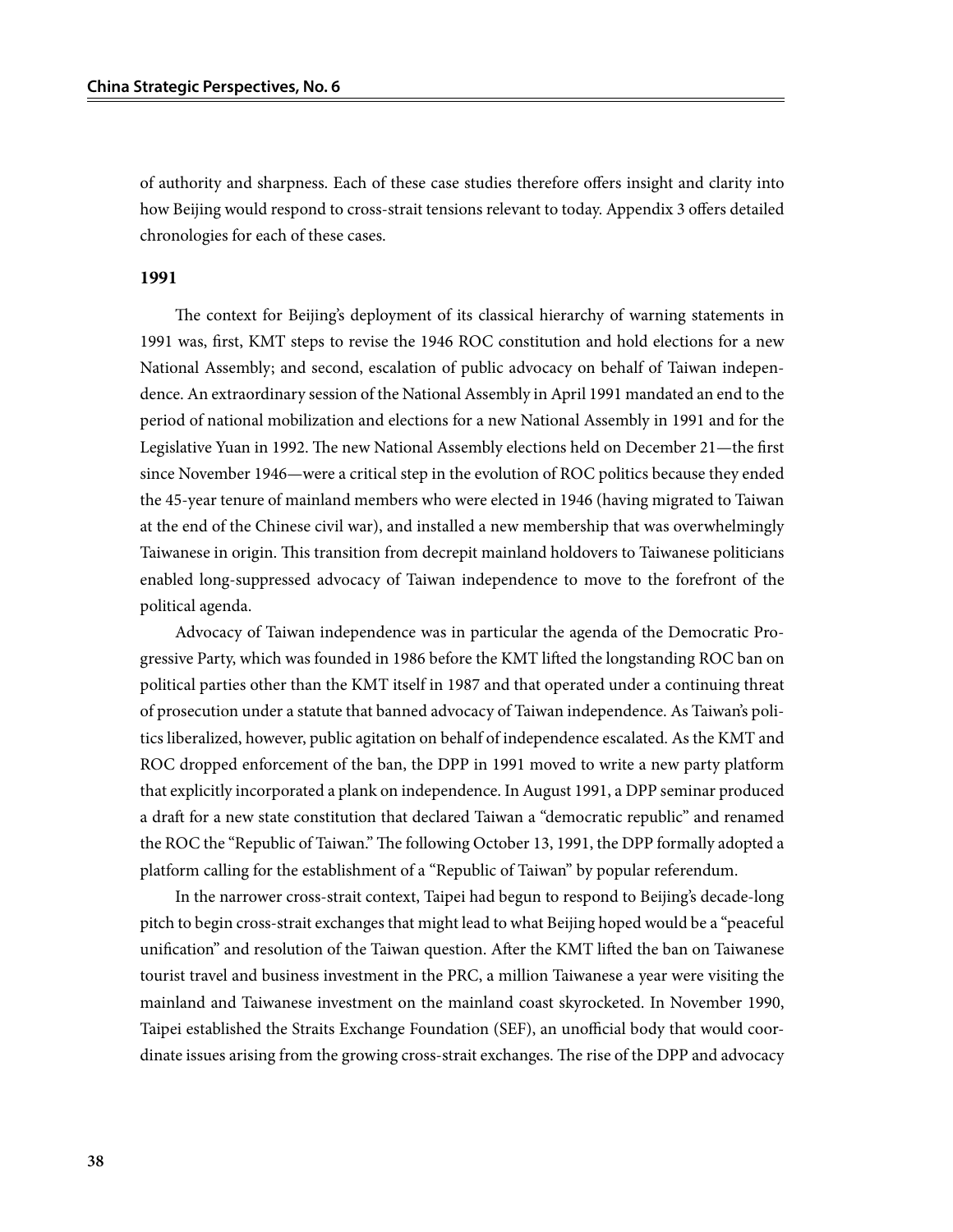of Taiwan independence and the concurrent Taiwanization of ROC politics put Beijing's longterm goals in jeopardy.

The broader international context in which these developments in Taiwan unfolded included the wave of new democracies created among some of the states of the former East European Soviet bloc, the independence of the three Baltic states from the Soviet Union, the evolving collapse of the Soviet Union itself, and the relaxation of tension between the two Koreas, leading to the December 1991 bilateral nonaggression and denuclearization pacts. The PRC continued to suffer from the blackened international image it received from its brutal suppression of the Tiananmen demonstrations in June 1989, although the G7 countries had already begun in 1990 to roll back the economic (but not military) sanctions they had imposed the year before.

Through the early months of 1991, PRC media reported on political trends in Taiwan and commented only at low-level, nonauthoritative levels. Finally, on June 3, an authoritative *People's Daily* commentator article warned that Taiwan's politics were on "a dangerous path" and warned advocates that they were "playing with fire" and to "rein in at the brink of the precipice." Two more commentator articles—one blasting the DPP's draft "Republic of Taiwan" constitution and another condemning any international support for "one China one Taiwan"—followed over the ensuing months.

Meanwhile, speeches by top PRC leaders on important anniversaries—by CCP General Secretary Jiang Zemin on the  $CCP's 70<sup>th</sup>$  founding anniversary, by Premier Li Peng on National Day, and by President Yang Shangkun on the 80<sup>th</sup> anniversary of the 1911 Revolution that created the Republic of China—incorporated warnings against pursuit of Taiwan independence. Yang Shangkun's warnings, delivered 2 months before the National Assembly elections, were the sharpest, advising that Beijing would "not sit idly by" in the face of efforts to "split" China and urging Taiwanese not to make "a wrong appraisal."

Finally, in a speech marking the  $60<sup>th</sup>$  anniversary of the 1936 Xian Incident (which formed a CCP-KMT coalition against Japan) and 10 days before the Taiwan elections, Jiang Zemin renewed calls for cross-strait talks and reiterated Yang's warning to Taiwanese not to make a "wrong assessment." Five days before the elections, Beijing announced formation of its own unofficial body corresponding to Taipei's SEF, the Association for Relations across the Taiwan Strait (ARATS).

The December 21 elections gave KMT candidates an overwhelming majority in the new National Assembly, marking a signal defeat for the DPP. The PRC media immediately reported the election's results as rejection of Taiwan independence by Taiwan's electorate.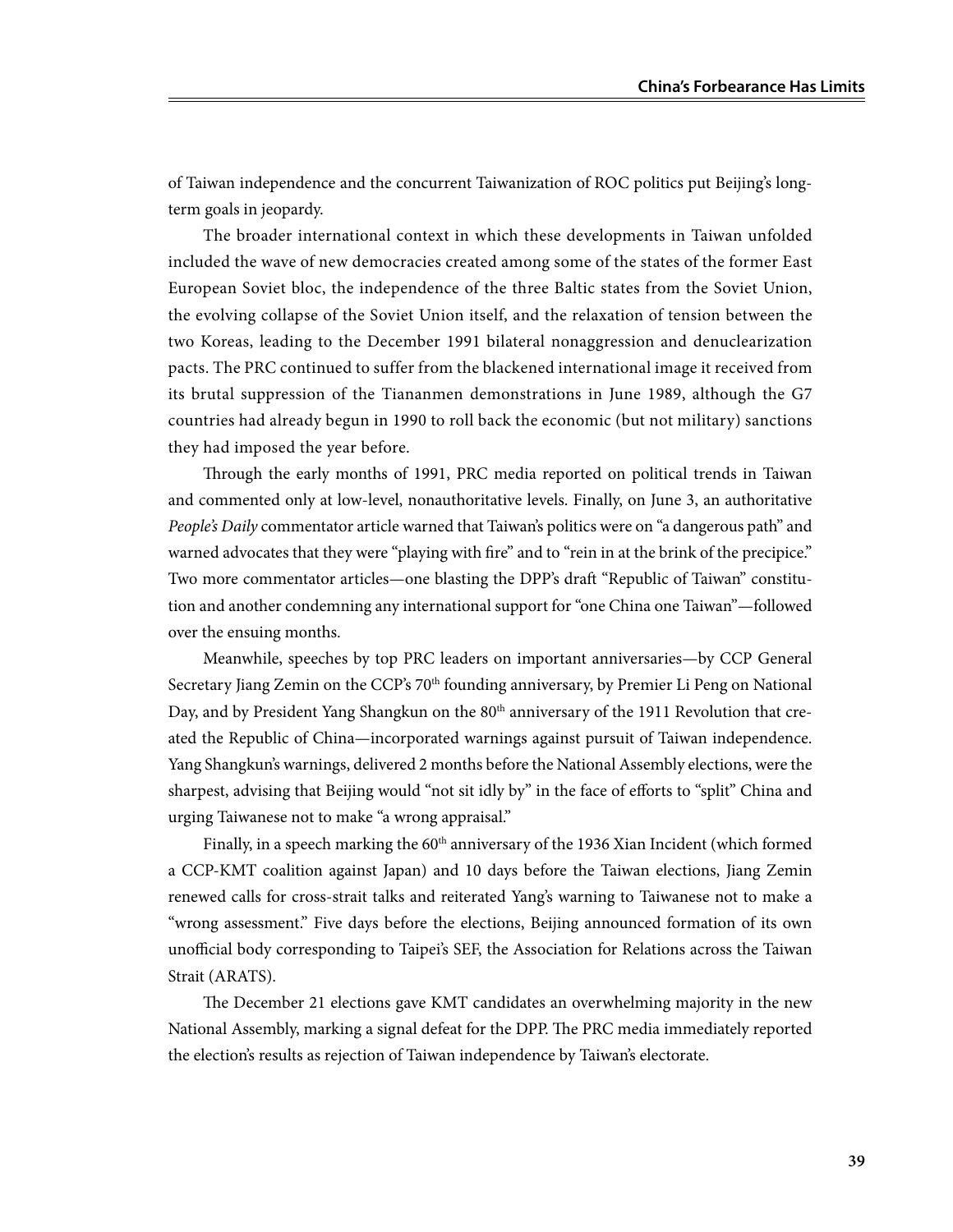In summary, Beijing's invocation of its warnings hierarchy was relatively restrained. There was no press comment above the level of *People's Daily* commentator articles—the lowest rung of authoritative commentary—devoted specifically to Taiwan events; the sole *People's Daily* editorial was not aimed specifically at Taiwan trends but rather was pegged to the 20<sup>th</sup> anniversary of the PRC's seating in the United Nations. High-level leadership statements came only in broader speeches marking major anniversaries. Finally, leadership and *People's Daily* warnings focused on political themes, advising Taipei not to go too far without raising the prospect of military intervention.

#### **1995**

The 1995–1996 Taiwan Strait crisis was triggered by the decision of the Clinton administration—after months of advising Beijing that it would *not* do so—to grant Taiwan President Lee Teng-hui a visa to visit his alma mater, Cornell University, where he had earned a Ph.D. in 1968 in agricultural economics. Several of Lee's friends in Taiwan donated money to Cornell to endow a Lee Teng-hui chair in agricultural economics, with the stipulation that Lee be invited to attend the chair's inaugural ceremony in Ithaca, New York. Lee's visit was thus billed as private, although it was widely expected that he would plump for greater acceptance of Taiwan in the international community. The Clinton administration vowed it would not issue Lee a visa because granting a visa to a sitting Taiwan president would violate the 1978 agreements that normalized U.S.-PRC relations. The administration relented, however, when first the House of Representatives and then the Senate passed nearly unanimous nonbinding resolutions demanding that the administration give Lee a visa. On May 22, the State Department announced that it would grant Lee a visa after all. Lee's visit proceeded on June 8–12. Beijing appears to have regarded the Clinton decision as the last straw in a slow, incremental effort by Washington to upgrade ties with Taipei. In 1992, the Bush administration decided to sell 150 F-16s to Taipei. In 1994, the new Clinton administration completed a Taiwan policy review that upgraded the level of cabinet contacts with Taipei. In U.S.-PRC relations, the administration had in May 1993 conditioned renewal of PRC most-favored-nation trading status in 1994 on performance in several categories of human rights improvements, a threat that the administration ultimately backed away from even though Beijing did little to meet Washington's conditions.

Beijing's initial response was immediate and authoritative, pressing Washington to reverse its decision. As the appended chronology shows, Vice Premier and Foreign Minister Qian Qichen the next day delivered a "strong protest" to U.S. Ambassador Stapleton Roy, warning of "grave consequences" unless Washington reversed itself. A Foreign Ministry statement—the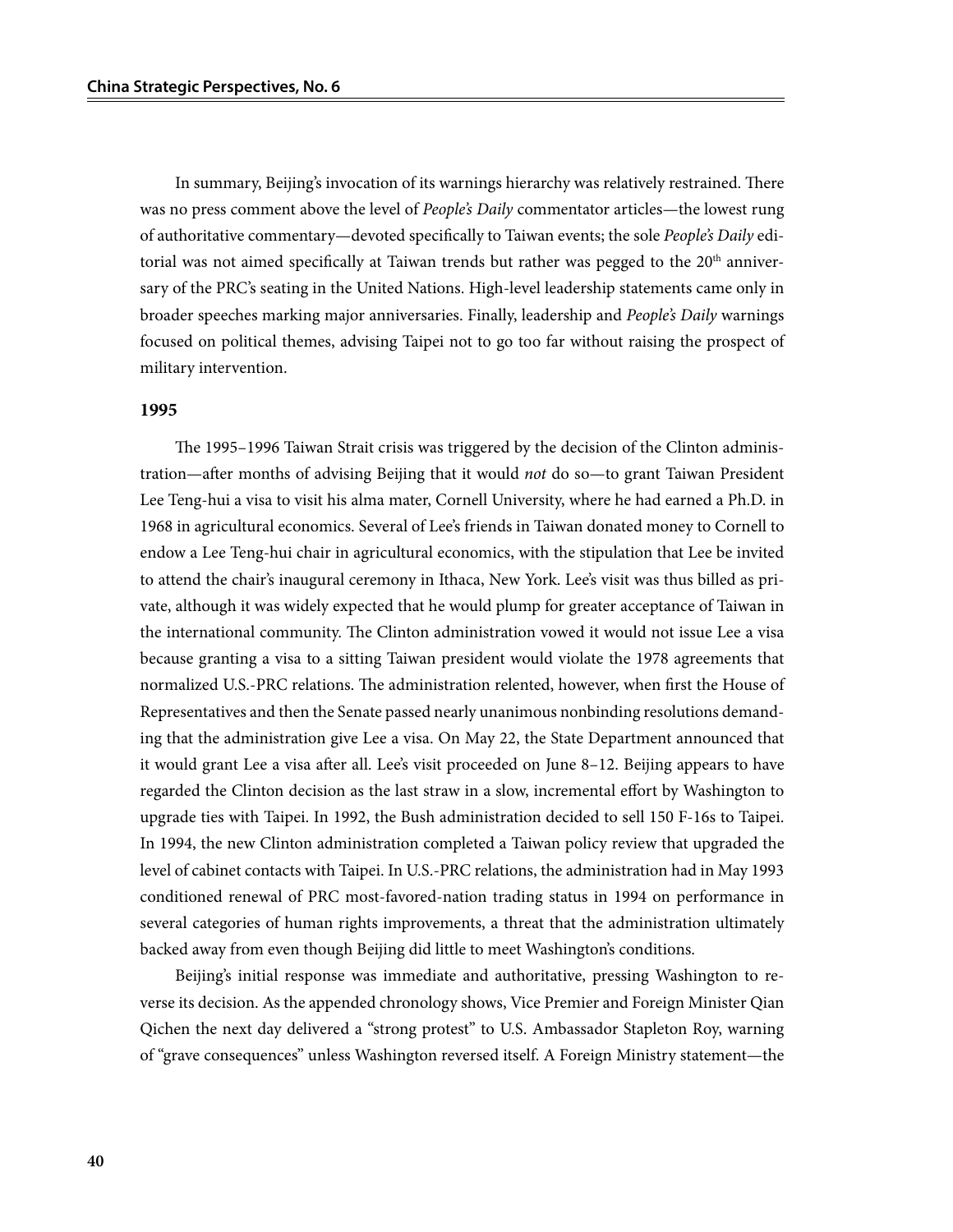top level of Foreign Ministry utterances—repeated the same warning. Two days later, the Foreign Ministry announced that two ongoing visits by PRC leaders were cut short. On May 26, a *People's Daily* commentator article, entitled "A Serious and Dangerous Retrogression," advised that Beijing "absolutely would not tolerate" violation of its sovereignty. And a nonauthoritative editorial in the PRC-controlled Hong Kong communist newspaper *Ta Kung Pao* urged Washington "not to turn a deaf ear" and "miscalculate," forcing Beijing to "react further."

Once Beijing's effort to press Washington to reverse itself failed and Lee's trip began, Beijing then moved to levy consequences in both U.S.-PRC and cross-strait relations. On June 9 (the day after Lee's trip began) in a meeting with President Clinton, PRC Ambassador Li Daoyu stated that Washington had "seriously damaged relations." A *People's Daily* commentator article the same day reiterated Li's assessment and that Washington would "pay a price" for its actions. On May 16, a Foreign Ministry spokesman announced that Li Daoyu had been called home indefinitely "for consultations" and that a long-planned second session of SEF-ARATS talks was postponed indefinitely. In early July, Beijing announced a series of "missile tests" in the East China Sea, the first of a set of three military exercises that unfolded over the following 8 months. These included live-fire amphibious landing exercises on Dongshan Island off the Guangdong coast in November 1995 and a second round of "missile tests," this time into waters immediately off Taiwan's largest ports, Kaohsiung and Keelung, in March 1996—on the eve of Taiwan's presidential election.

In summary, Beijing deployed its warnings hierarchy at a high, authoritative level in reaction to a U.S. reversal of policy that clearly surprised and embarrassed it. Its warnings were calculated to press Washington to reverse itself, and when that failed, it responded with political steps to express its displeasure, complemented by a prolonged series of military exercises intended to underscore its readiness to defend its sovereignty against further slight.

## **1999**

Taiwan President Lee Teng-hui's statement during an interview with the German news agency *Deutsche Welle* on July 9, 1999—that the relationship between Taiwan and the Chinese mainland was a "state-to-state, or at least special state-to-state" relationship—triggered the most intensive invocation of Beijing's warning calculus. Over the ensuing 2 months, Beijing's warnings escalated in level and clarity with regard to a potential use of military force. Tensions abated and Beijing's warnings receded only in late September after repeated assurances from the Clinton administration that it continued to adhere to a "one-China" policy and after it became clear that Taipei's bid for greater international recognition had failed.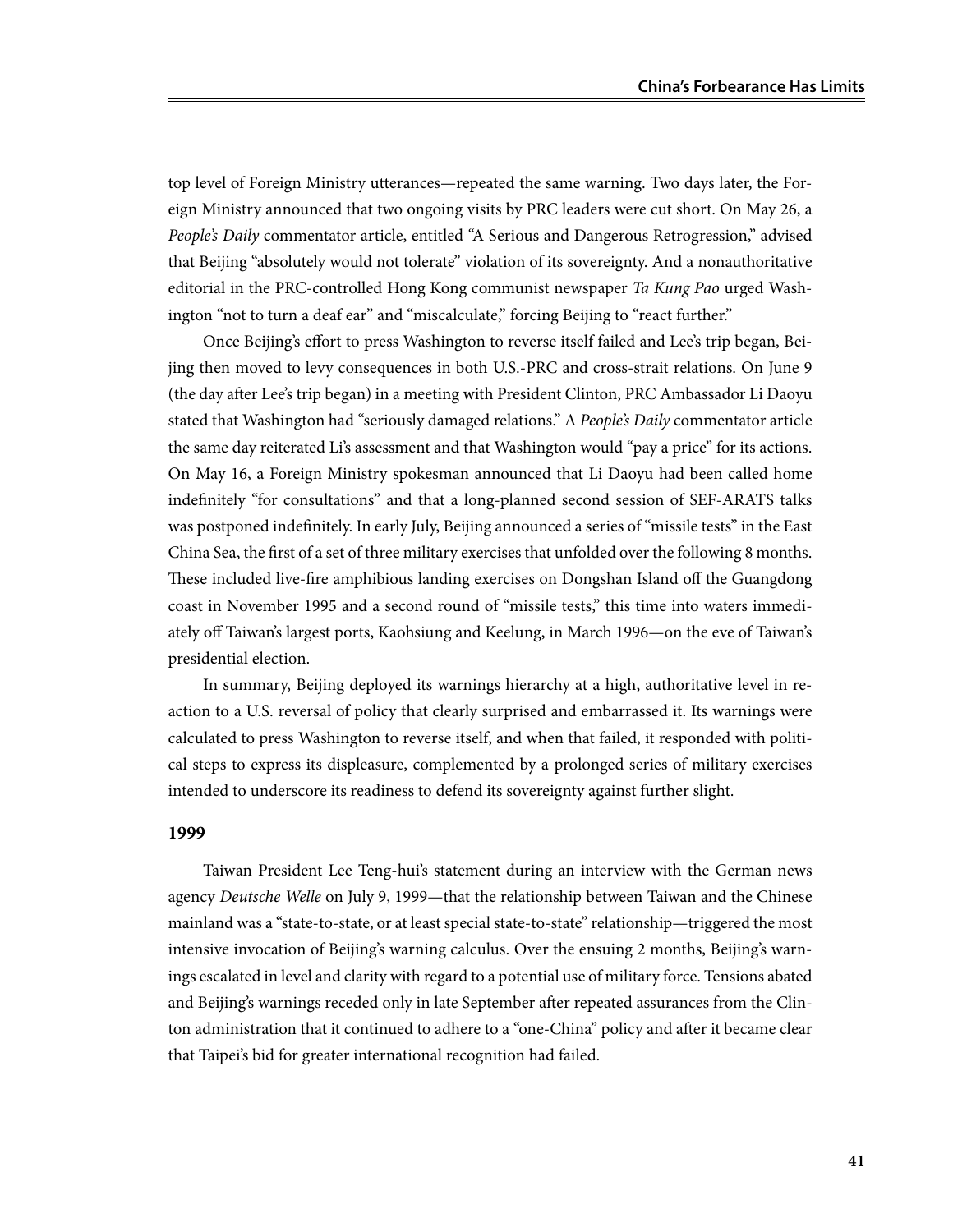Several contextual factors catalyzed Beijing's escalating response to Lee's statement. First, Lee made his statement as the campaign for the March 2000 presidential election was getting under way. Lee himself was not running, so his remark was perhaps an effort both at shaping his political legacy and at shaping the politics of the election. U.S.-PRC relations had been put on an improved footing during the bilateral summits of October 1997, when Jiang Zemin visited the United States for the first time, and June 1998, when President Clinton visited China. But more recently relations were troubled first by President Clinton's last-minute rejection of a bilateral accord on PRC accession to the World Trade Organization (WTO) during Premier Zhu Rongji's visit to Washington in March 1999 and then in April by the American bombing of the Chinese embassy in Belgrade during the Kosovo war. In addition, in March Congress began debate of a Taiwan Security Enhancement Act, intended to beef up American military collaboration with Taiwan. In this period, the Clinton administration was also debating whether and how to extend theater missile defense to Taiwan. Finally, Nicaragua and a few other member states introduced a motion in the UN General Assembly calling for the seating of Taipei in the United Nations.

As the chronology in appendix 3 shows, Beijing's initial response to Lee's July 9, 1999, statement came in the form of a joint spokesman statement issued on July 11 by the CCP Central Committee and State Council Taiwan Affairs Offices that warned Taipei "to pull back before it is too late and to stop playing with fire." On the 12<sup>th</sup>, Ministry of Foreign Affairs spokesman Zhu Bangzao warned Lee Teng-hui that he "had gone too far down the dangerous road of playing with fire" and urged him to "rein in at the brink of the precipice." Wang Daohan, chairman of Beijing's unofficial cross-strait exchanges organization ARATS, declared the same day that Lee's statement "undermined the foundation" necessary for continued cross-strait contacts. On July 14, a *People's Daily* commentator article blasted Lee's statement as exposing his "secessionist ambitions."

On July 20, a report in the PRC-controlled Hong Kong communist newspaper *Wen Wei Po* complemented these official warnings, citing Su Jing, deputy chief of staff of the Nanjing Military Region—the region charged with primary military responsibility over the Taiwan Strait on the progress of a PLA exercise on the Fujian coast and predicting that Lee Teng-hui will "ruin himself by playing with fire" and will "drown in an ocean of people's war." On July 27, Xinhua cited PLA Chief of the General Staff Fu Quanyou denouncing Lee as "lifting a great rock only to drop it onto his own feet" and declaring that the PLA has "the determination and strength" to defend China's sovereignty. Defense Minister Chi Haotian similarly warned Lee "not to underestimate" the PLA's determination. Over the same period, *People's Daily* published three more commentator articles denouncing Lee's statement.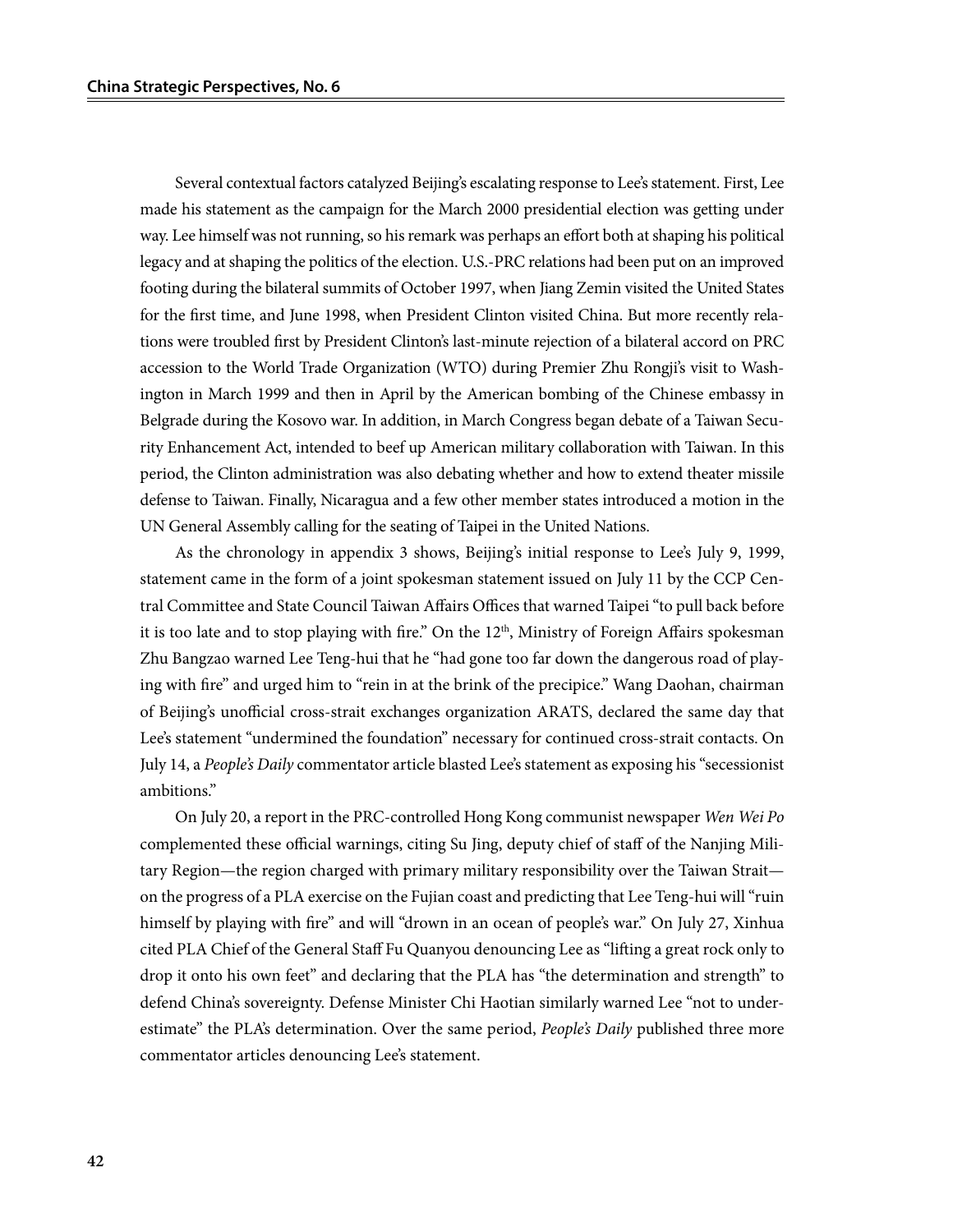In late July and early August, SEF chairman Koo Chen-fu and Taipei's Mainland Affairs Council proffered elaborations of Lee's statement, prompting an escalation in Beijing's response. On August 10, *People's Daily* published an article under the byline "Observer," a highly authoritative vehicle that had disappeared since the 1960s, calling on Taipei "to stop before the brink of the precipice." On the 18th, the military newspaper *Liberation Army Daily* published a commentator article declaring that the PLA would rather lose a thousand men before ceding an inch of territory. Over the next 2 weeks, low-level reports in PRC and Honk Kong communist media laid out Beijing's military options in the event of a war in the Taiwan Strait and played up China's missile capabilities. On September 2, Ministry of Foreign Affairs spokesman Sun Yuxi warned that Lee Teng-hui's efforts to incorporate his "two-state theory" into the KMT's platform were "pushing the Taiwan people nearer to the abyss of war."

Over the first 3 weeks of September, Beijing's warnings of potential war sharpened further. In comments aired by Xinhua, CCP chief Jiang Zemin, Fu Quanyou, and Chi Haotian in succession renewed promises that the PLA stood ready to defend Chinese sovereignty. CMC Vice Chairman Zhang Wannian on September 10 was reportedly "keeping a close eye" on Taiwan developments while monitoring PLA exercises off Zhejiang and Guangdong, declaring that the PLA was "ready to crush" any attempt at splitting the country. On September 13, the Hong Kong communist newspaper *Ta Kung Pao* reported a CMC resolution ordering steps to mobilize for war over Taiwan. Between September 7 and 16, *People's Daily* carried six commentator articles on the crisis.

As rapidly as Beijing's warnings intensified over the weeks down through mid-September, they dropped off sharply after September 16. On that day, Ministry of Foreign Affairs spokesman Sun Yuxi noted Beijing's satisfaction at the defeat of the proposal to seat Taipei in the UN. In addition, President Clinton conveyed American assurances of a continuing "one-China" policy to Jiang Zemin during a meeting in Auckland, New Zealand, on September 11, an occasion that Foreign Minister Tang Jiaxuan praised as having produced "positive and constructive results."

The level and clarity of Beijing's warnings regarding the prospects for military confrontation in the 1999 crisis exceeded those attending any other in the post-Cold War era. Beijing capped the episode in February 2000 when it released a new white paper on the Taiwan question that added a new condition under which it might be forced to resort to military force. In addition to its two longstanding bottom lines—if Taipei were to declare independence or if foreign forces intervened in Taiwan to promote Taiwan independence—Beijing now added the refusal of Taipei to negotiate "*sine die*" (without a date certain) peaceful resolution of the unification question.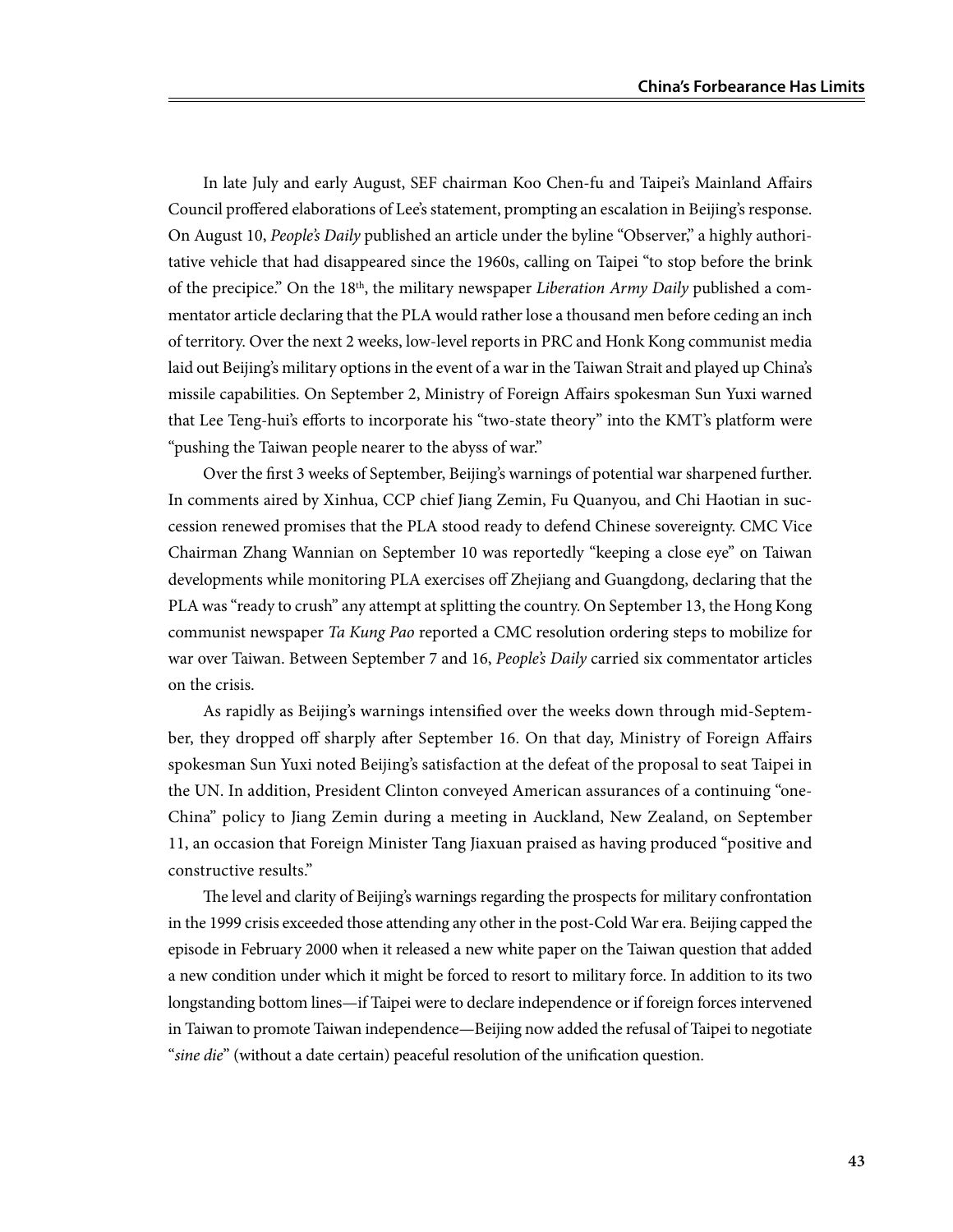#### **2003–2004**

The most recent deployment of Beijing's warning calculus was in response to the efforts of Taiwan President Chen Shui-bian and the DPP to push through the Legislative Yuan a referendum law that could provide the mechanism for a plebiscite on independence for Taiwan. In this instance, Beijing dealt with a favorable context in U.S.-PRC relations. In 2002, Washington explicitly reaffirmed its "one-China" policy and its opposition to Chen Shui-bian's statement that "there is a country on each side" of the Taiwan Strait (一邊一國), a formulation that recalled Lee Teng-hui's "state-to-state" cross-strait relationship. Throughout the referendum law debate in Taiwan, Washington renewed its insistence that it did not support Taiwan independence and reaffirmed to Beijing its "one-China" policy.

In this context, Beijing could respond to the debate in Taipei in the summer and fall months of 2003 with low-level authoritative protests issued by the State Council Taiwan Affairs Office that branded Chen's and the DPP's referendum push as "a dangerous trend" and that warned Taipei that Beijing would not "tolerate" steps toward Taiwan independence. In November, in response to comments by American politicians that blurred Washington's opposition, Beijing's warnings notched up as the Ministry of Foreign Affairs spokesman began to call on the Bush administration "to be crystal clear" in its commitment to one China and its opposition to a referendum.

Also in late November 2003, Taiwan's Legislative Yuan passed a watered-down referendum law, and Chen Shui-bian moved to put two referenda on the agenda for national elections scheduled for March 20, 2004. Beijing's warnings thereafter escalated as the elections approached. On December 25, Hu Jintao met with 200 businessmen from Taiwan and stressed common interest in stable cross-strait relations and warned that Beijing would not tolerate Taiwan independence. In early January, State Council Taiwan Affairs Office deputy Wang Zaixi warned that Beijing's "restraint has a bottom line" and Beijing would not "waver or compromise" with regard to Taiwan independence. In mid-January, while visiting New York, Wang recalled that the February 2000 PRC white paper had set a third condition under which Beijing would consider use of military force—if cross-strait negotiations did not begin *sine die*—adding that Beijing would have to "move up its timetable" if Taipei made the "wrong judgment."

High-level leadership statements on Beijing's opposition to the referendum continued down to the eve of the election. Finally, on March 20, 2004, Xinhua reported the defeat of Chen's and the DPP's referenda, and a joint Central Committee and State Council Taiwan Affairs Office statement pronounced the referenda as "illegal acts that went against the will of the people."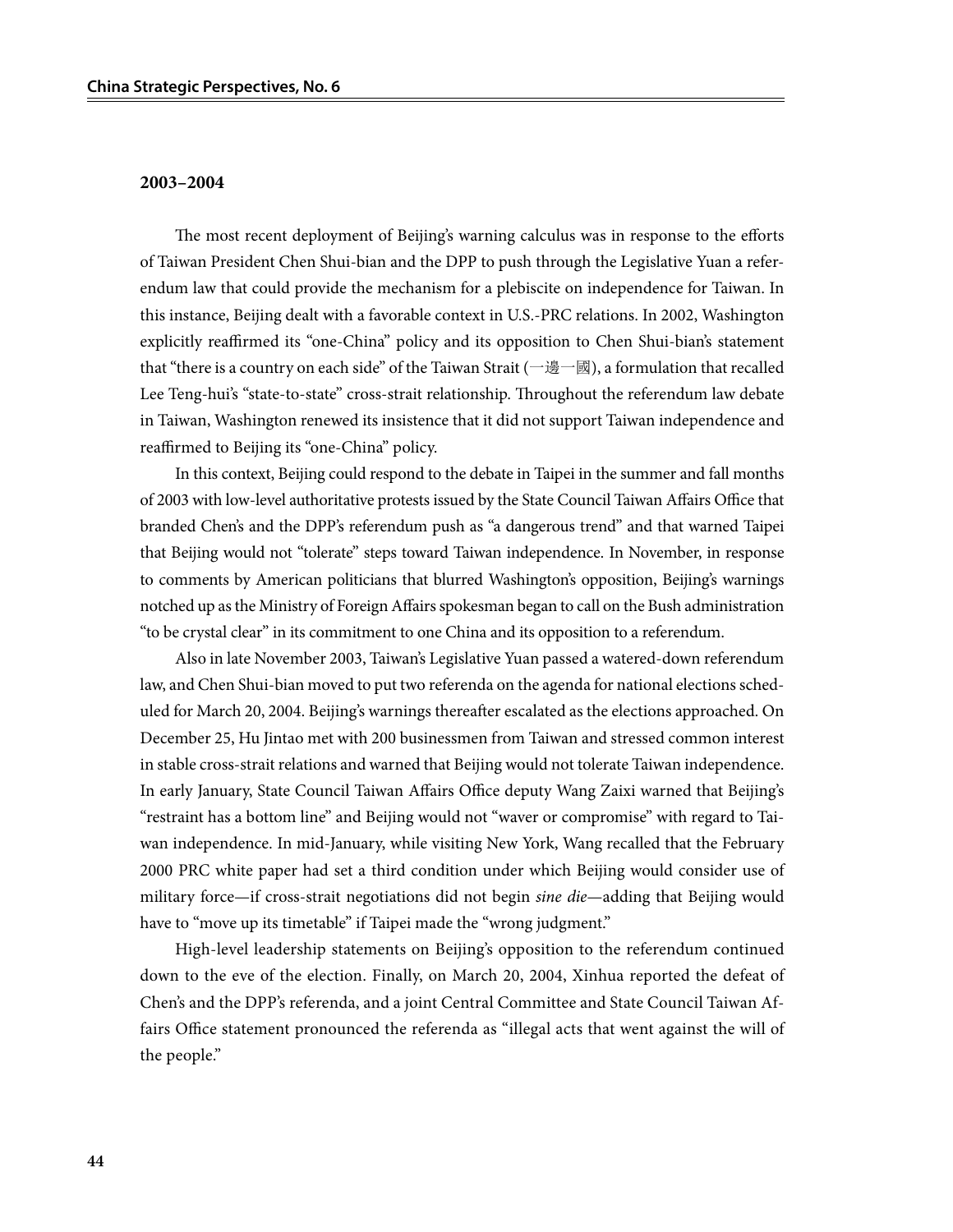# **Analyzing Beijing's Signals—Things to Consider**

Beijing's traditional calculus of threat and retaliation statements remains a critical tool in its array of foreign policy and security instruments in responding to and managing tensions and disputes in which it engages. Analysts seeking to assess its use in contemporary contexts, however, must take into consideration several points that bear on its interpretation.

First, due account must be taken of the fact that PRC media have evolved dramatically. Commentary formats come and go, including those that are authoritative. *People's Daily* editorial department articles—long the most authoritative format in the party's newspaper—have disappeared, and "observer" articles have become exceedingly rare. Editorials and commentator articles remain reliable indicators of authoritative commentary in *People's Daily*, but analysts must remain aware of the ongoing evolution in media practices.

Second, much of the vocabulary employed in China's warnings calculus is not unique to authoritative commentary and may be found in low-level commentary that does not speak authoritatively for the regime, as authoritative commentary does. Warnings to "rein in before the brink of the precipice," not to "turn a deaf ear," to "make a correct assessment," or that Beijing cannot "stand idly by" frequently occur in low-level, nonauthoritative comment. Such warnings may be regarded as low-level expressions of Beijing's concern about a situation, but they do not carry the weight of the same themes expressed in authoritative commentary. It is the authority of the source, not the themes themselves, that merits attention.

Third, as China's engagement with the world has advanced over the past four decades, the foreign and security policy institutions and the instruments available to Beijing to shape pursuit of its interests have proliferated. This means that the range of institutions and voices that may respond with some authority in any international dispute has broadened correspondingly. In the 1950s and 1960s, when the People's Republic was recognized by a small minority of countries in the international order, the Ministry of Foreign Affairs was an underdeveloped mechanism for engaging China's interest through ordinary state-to-state diplomacy, while the party's International Liaison Department (ILD) served as a primary mechanism in international affairs, especially with fraternal Soviet bloc states and foreign communist parties and revolutionary movements. Since Beijing's admission to the United Nations in 1971 and as the PRC was increasingly recognized diplomatically, the ILD receded in significance and took on new foreign relations tasks.

In addition, as Beijing's economic and military relationships have flourished abroad, new institutions and sub-bureaucracies now take part in Chinese foreign policy. The consequence of this proliferation of actors and instruments has been to deepen the hierarchy on institutional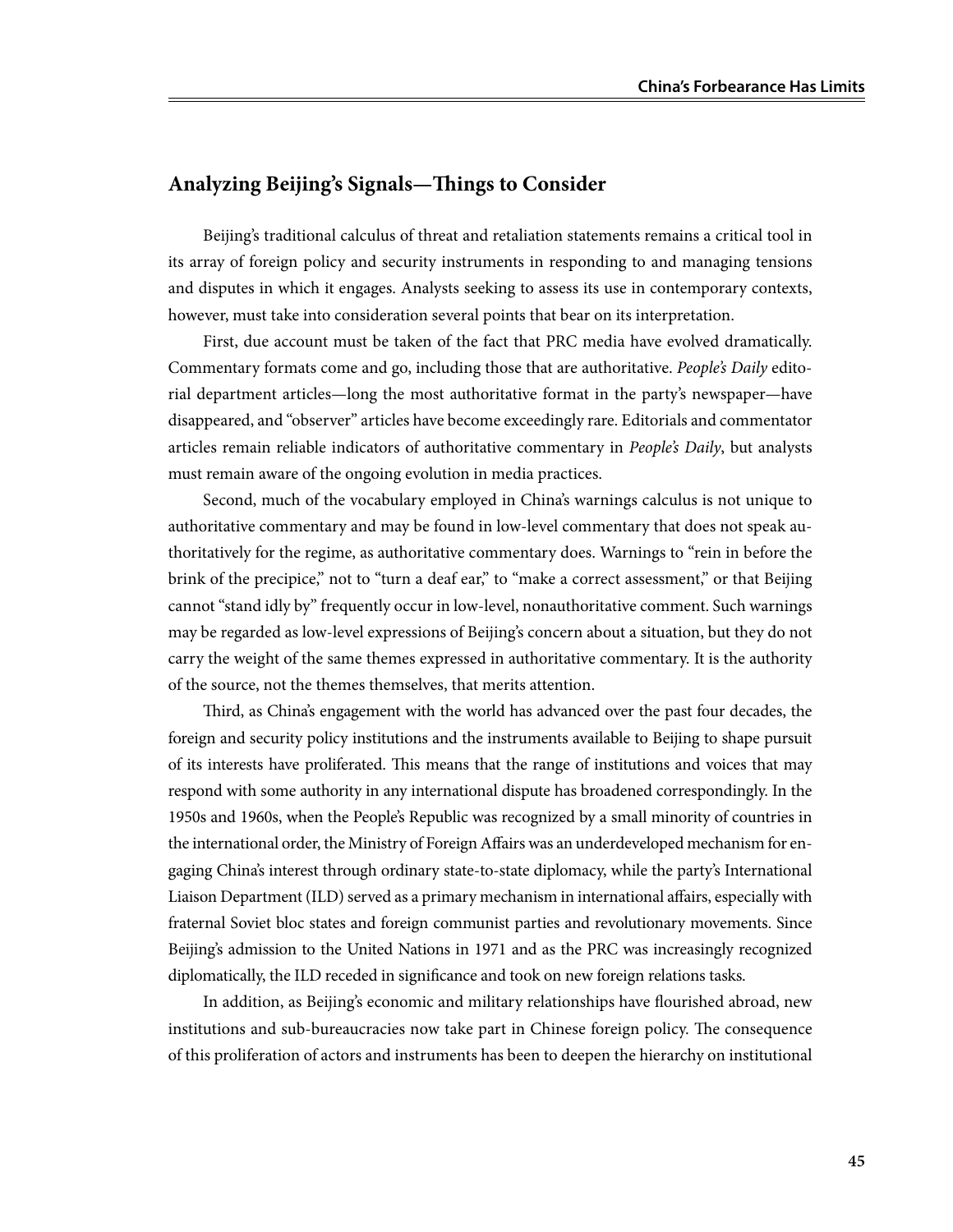authority. It also adds to the sophistication of Beijing's means to respond to an international dispute. When the National People's Congress (NPC) Foreign Relations Committee protests a U.S. congressional resolution on a Taiwan issue, its statement should not be discounted, because the NPC is really an instrument of policy made in the party, the real seat of power. It should be seen instead as Beijing's use of the corresponding institution by protocol in responding to the specific source on the U.S. side, and so be taken with due regard for its authority, not its actual power and policy influence within the Chinese system.

## **Conclusion—A Hypothetical South China Sea Signaling Scenario**

Nothing would be more destructive of Sino-American relations and Asia's security dynamics than a decision by China to threaten a military confrontation in order to change a U.S. course of action Beijing perceived as threatening its interests in the South China Sea. It would create a political-military crisis far exceeding those that erupted from the accidental 1999 bombing of China's Belgrade embassy or the 2001 collision between two U.S. and Chinese military aircraft. Such a crisis would stem from two conditions. The United States would view such a threat as the first Chinese effort to challenge American military supremacy in Asia's maritime periphery. Second, all of Asia would perceive the potential military confrontation as possibly determining the future security dynamics of the region. Beijing's decisionmakers would recognize the probable strategic implications of such a decision. Conceiving of events that could lead to such a perilous decision is in itself confounding. Consequently, the suggested scenario will focus on a low level of coercive diplomacy that goes beyond the harassment which U.S. intelligencecollection missions have faced over the past decade, but which is far less threatening than an outright military confrontation.

## **The Scenario**

The core of this scenario is based upon the proposition that Beijing perceives closer military ties among the United States, the Republic of the Philippines (RP), and the Socialist Republic of Vietnam (SRV) as a threatening strategic trend much as it did Hanoi's November 1978 security treaty with Moscow. It is a trend Beijing identifies as originating in U.S. Secretary of State Clinton's firm position on U.S. South China Sea interests at the Hanoi-hosted ASEAN meetings of July 2010. Whereas Beijing saw the Hanoi-Moscow treaty as confirming its perception that Vietnam and the USSR were colluding to establish "regional hegemony" over Hanoi's Indochina neighbors and possibly over all Southeast Asia, the closer links it sees emerging among Washington, Hanoi, and Manila are viewed in this scenario as potentially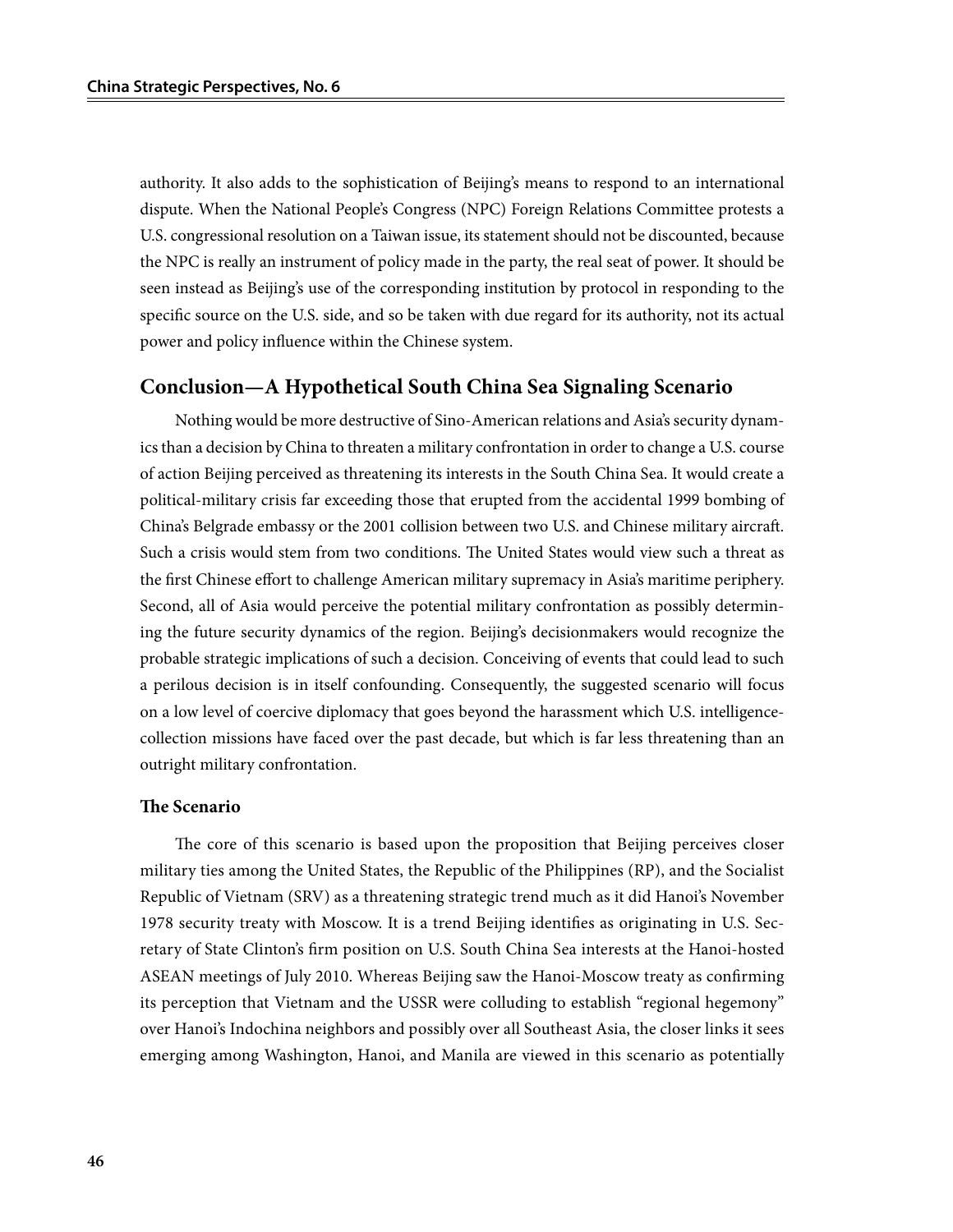presenting a military coalition designed to offset China's growing military presence in the South China Sea. The existing U.S. mutual defense treaty with Manila is seen as providing expanding access to RP military bases and, Beijing fears, presumably allowing a buildup of logistic support for American regional military operations. U.S. port visits and closer political links with the SRV are suggesting a level of cooperation that would include improving combined operational capabilities between Vietnamese and U.S. forces. These developments could possibly lead to the United States gaining access to SRV military facilities, including its air bases, even as Hanoi improves its own military capabilities with acquisitions of advanced submarines and fighter aircraft from Russia. China's signaling is designed to indicate the seriousness with which Beijing views this strategic trend.

The United States finds its position in this scenario problematic for several reasons. It is not seeking to build a regional alliance against China. As part of its strategic "rebalancing" toward Asia, however, Washington seeks to assure regional friends and allies that the United States will maintain a strong regional military presence. An aspect of this strategy is to guarantee freedom of navigation through the South China Sea. In support of this objective, at the time Beijing initiates signaling China's concerns, the USS *George Washington* carrier strike group (CSG) has been scheduled to conduct a FON exercise in the South China Sea. As part of U.S. regional assurance policy, Vietnamese political and military officials have been invited aboard for a couple of days to observe flight operations. A long-planned, combined exercise between U.S. and Philippine marines is also about to get underway. For the purpose of illustrating the full range of Chinese signaling behavior, we postulate disagreements among U.S. policymakers about whether to cancel or postpone these activities in response to Chinese concerns or whether such actions would be interpreted as signals of weakness that would damage the U.S. reputation in Beijing and in the region. In the scenario, these policy disagreements delay clear substantive U.S. response to Chinese signals, prompting policymakers in Beijing to move up the signaling ladder.

Beijing's signaling begins at the lower level of authority with a commentary by a PLAN political commissar at the South Sea Fleet Yulin naval base on Hainan Island. His commentary includes a military assessment of developments in the South China Sea stressing the increasing military cooperation between the United States and the naval forces of the Philippines and Vietnam. He details the port calls made by U.S. naval ships to Vietnam and the Philippines as part of his assessment. This review is paralleled by a *Liberation Army Daily* article on the same topic stressing China's commitment to cooperation and stability in the South China Sea even as it safeguards its national maritime rights. During a visit by the commander of the U.S. Pacific Command (USPACOM) to PLAN headquarters, China's naval commander makes similar points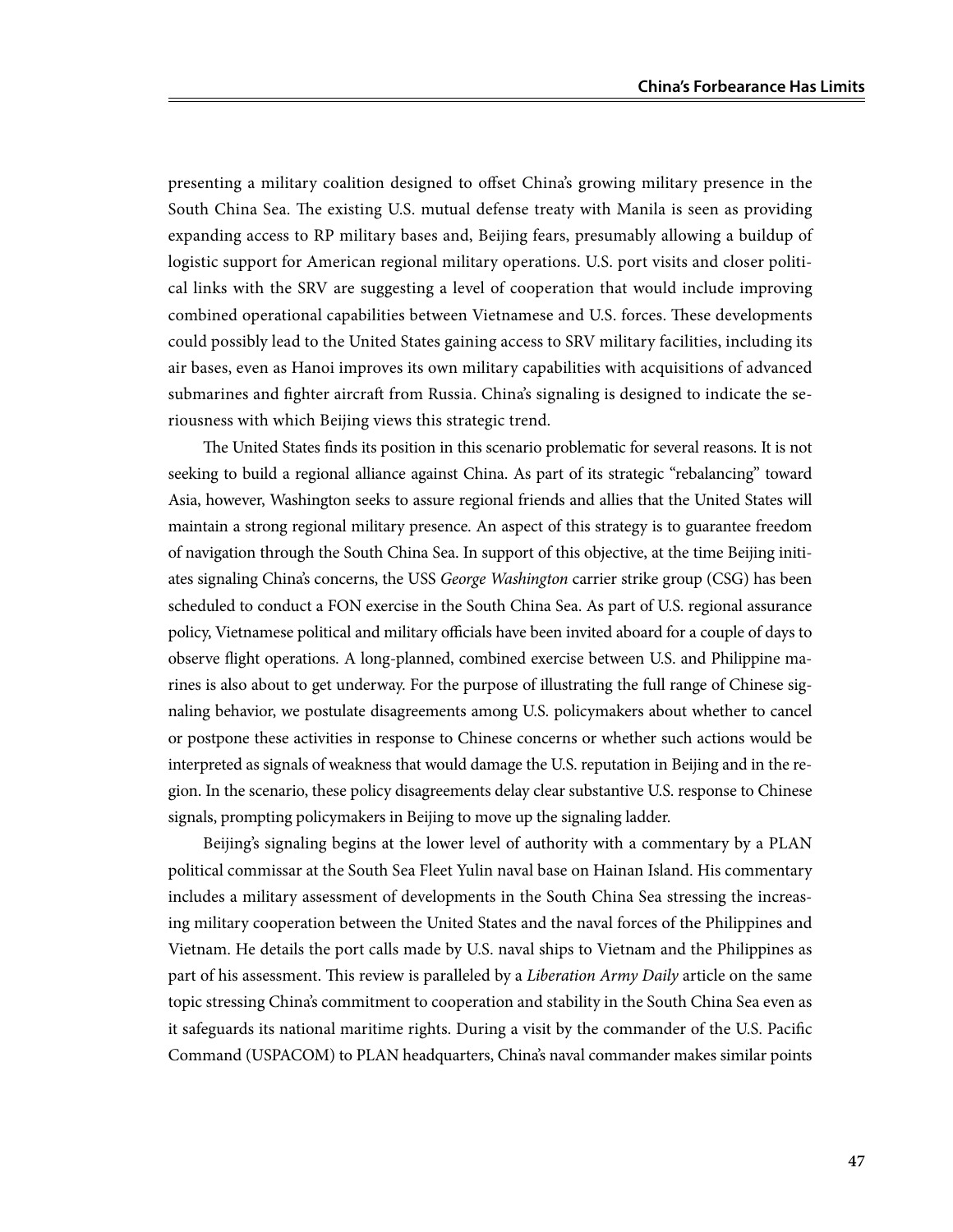in his discussion stressing the need for cooperation between the U.S. and Chinese navies and with their regional counterparts. This first step is signaling the United States that China's maritime interests, particularly in the South China Sea, are a matter of importance requiring discussion between the two defense establishments.

Failing to receive a U.S. response in a week, China takes the next step upward by including the Ministry of Foreign Affairs (MFA) in the signaling process. At a weekly press conference, an MFA spokesperson includes a comment about the importance of China's national maritime rights in terms of sovereignty and access to maritime resources. Sovereignty and resources are the core of these remarks, not security or defense issues. *Liberation Army Daily* carries a signed article discussing what was said to be a regular PLAN exercise in the South China Sea and the importance of a powerful navy in defending China's maritime interests. Less emphasis is placed on the need for regional cooperation to ensure maritime security.

 Not receiving any positive U.S. response, the next step up is taken by Beijing. An MFA statement and a *People's Daily* commentator article focus on China's maritime interests and the need to avoid military tensions through diplomacy and discussion to ensure that each party's interests are understood. To this end, where military tensions emerge the parties should agree to high-level discussions designed to ease if not eliminate the tensions.

With no definite U.S. response to the suggestion that a meeting should be held at a high enough level where Beijing can express its concerns directly, China's signaling escalates with more direct language. A vice foreign minister expresses China's intent to defend its sovereignty and maritime interests against any threats. This statement is paralleled by a *People's Daily* contributing editor article assessing U.S. strategy in the South China Sea. The article emphasizes what it sees as U.S. efforts opposing China's maritime rights and sovereignty by providing support, including military support, to Vietnam and the Republic of the Philippines. Both are declared to be pressing unwarranted and illegal claims against China's well-established and legal sovereignty rights in the South China Sea. This strategy is declared as undermining the tranquility of the South China Sea and creating unnecessary regional military tensions. Moreover, the United States is defined as an outside power creating regional tensions to serve its own hegemonic objectives through power politics. Unless the United States agrees to a high-level meeting with China to resolve their differences, it will have to accept the consequences of its ill-conceived strategy.

Just as the United States resolves its dilemmas and is about to propose a meeting at the Under Secretary of State and Under Secretary of Defense level, China takes the next escalatory step in its signaling strategy. The Minister of Foreign Affairs calls a press conference where he first declares that China's exercise of restraint in the face of U.S. provocative actions in the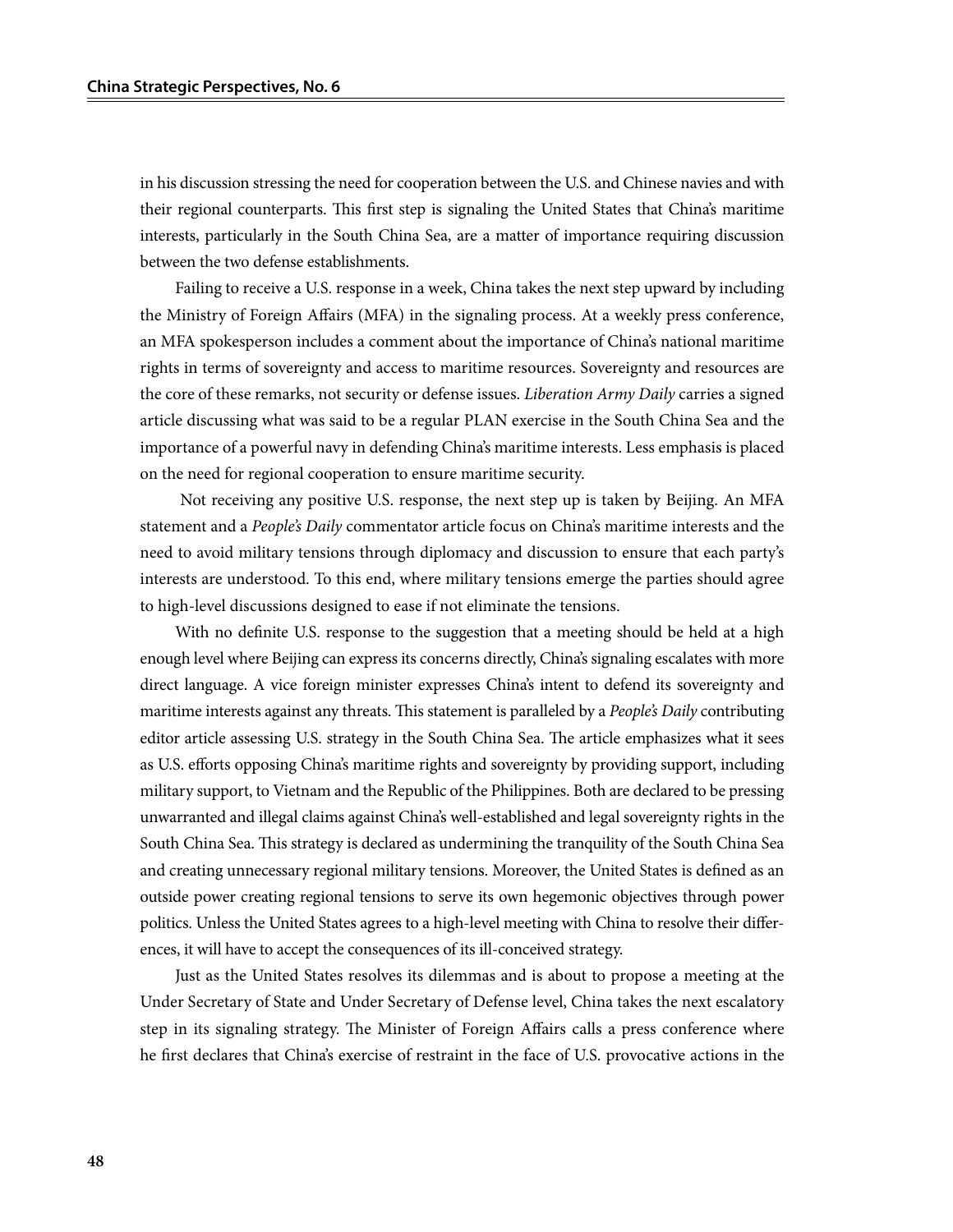South China Sea should not be viewed as weakness. China's forbearance should be recognized as demonstrating its commitment to building and sustaining a tranquil regional security environment. However, there is a limit to China's forbearance and restraint in the face of U.S. power politics seeking to maintain its hegemonic position. China has already urged the United States to agree to a senior-level meeting where their respective interests and policies can be discussed and differences resolved. Failure to schedule such a meeting will leave China no choice but to reinforce its military deployments in the region and the South China Sea to counter U.S. power politics and military strategy. This is not China's preferred choice, but a just response against U.S. bullying and power politics. Shortly after the Minister of Foreign Affairs makes his statement, China's most senior general, a vice-chairman of the CMC and a member of the Politburo, makes his own statement. He declares that the PLA is dedicated and prepared to defend China's sovereignty and national interests against all adversaries.

## **Comment**

The signaling employed in this scenario reflects a basic pattern Beijing has demonstrated since its first signaling exercise in 1950 when China sought to deter U.S. forces from crossing the 38th parallel into North Korean territory. The core of these signaling patterns consists of the following:

- Systematic integration of political and diplomatic action with military preparations as *the signaling escalates through higher levels of authority.* Such preparations are often, if not always, overt and integrated into the political and diplomatic messages designed to deter the adversary from the course of action Beijing finds threatening.
- *Stating why China is justified in using military force should this prove necessary.* The message targets both domestic and international audiences. In essence, Beijing declares that China confronts a serious threat to its security and interests that if not terminated will require the use of military force.
- *Asserting that the use of military force is not Beijing's preferred resolution to the threat China faces, but one that will be forced upon it should the adversary not heed the deterrence warnings sent*. In short, Beijing's signaling strategy seeks to grant China the moral high ground in the emerging confrontation. Such argument supports China's self-identification as a uniquely peaceful country that employs military force only in defense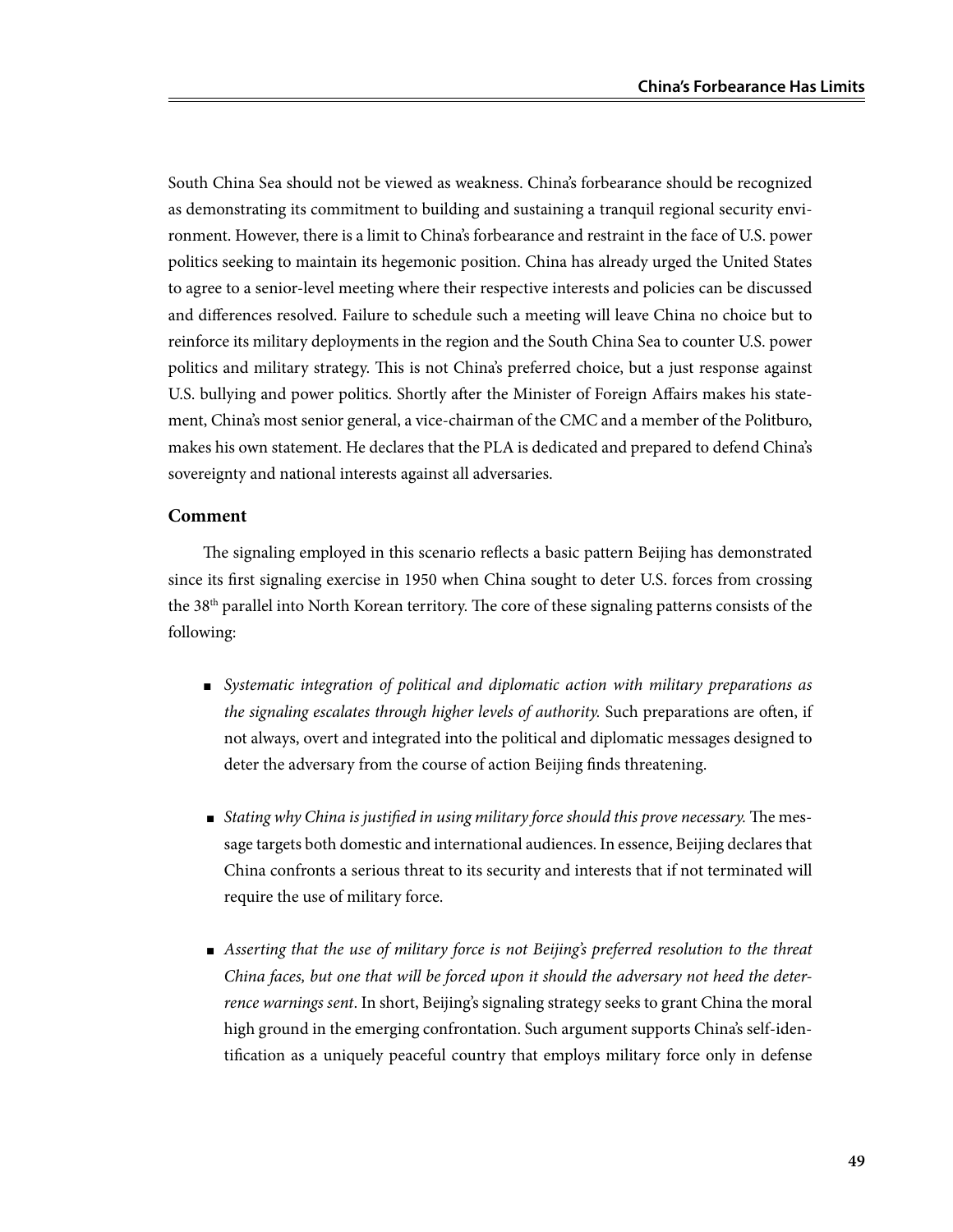when provoked by adversaries threatening China's security or sovereignty. Presumably, Beijing believes that asserting the moral high ground in a confrontation can ease the international response to any military action China might take and thereby reduce the political costs of employing military force.

■ *Emphasizing that China's forbearance and restraint should not be viewed as weakness and that China is prepared to employ military force should that be necessary.*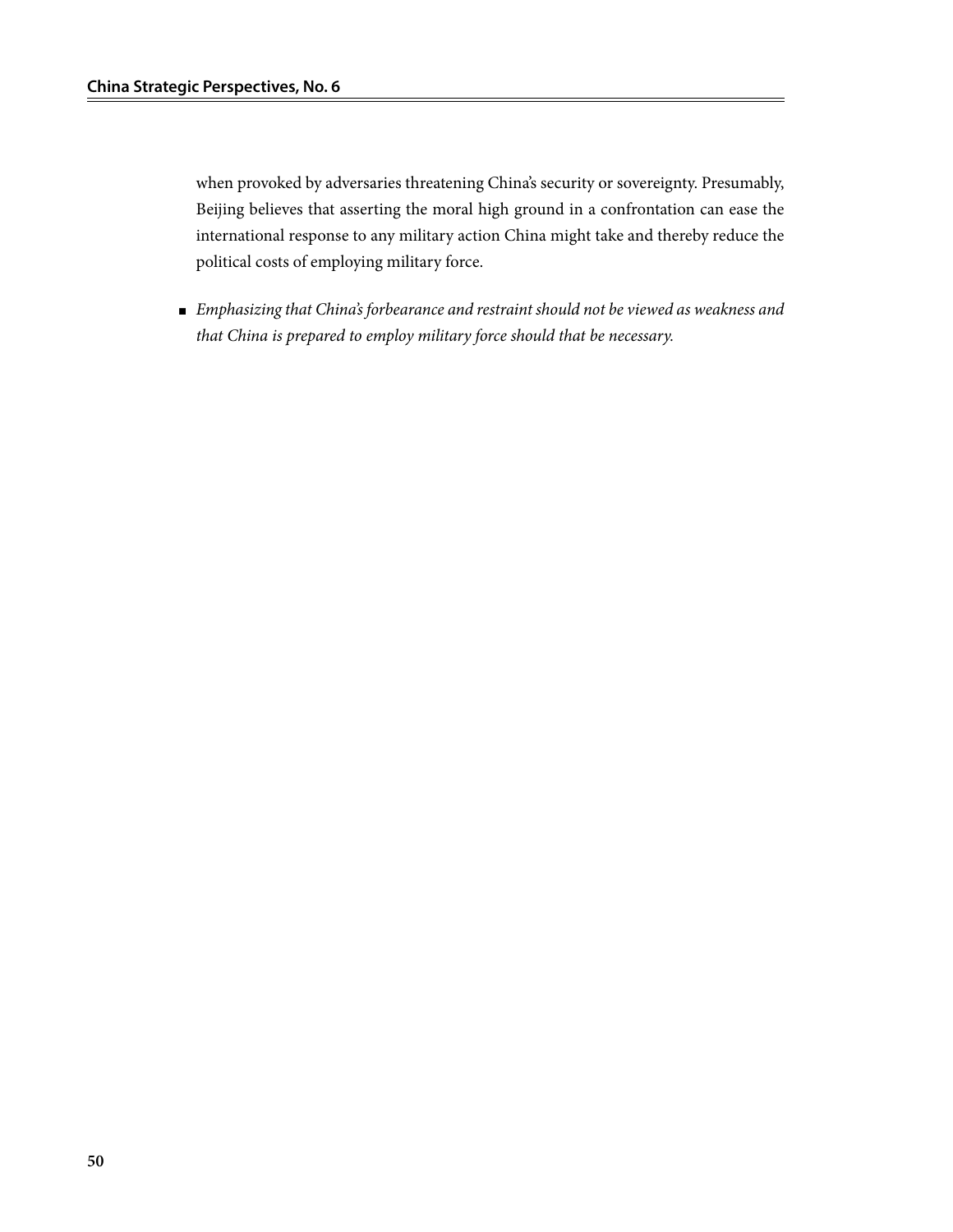# **Appendix 1. Chronology of the 1978–1979 Sino-Vietnamese Border Crisis**

*Note: Beijing's calculus of warnings regarding the Sino-Vietnamese border that culminated in the PRC's "punitive" attack in February–March 1979 was embedded among Beijing's protests and statements over other issues in the broader Sino-Vietnamese tangle over regional power. The border warnings are therefore indicated in* **bold type** *in the following chronology (appendix 1 only) to distinguish them from Beijing's protests over other issues.*

| Date  | Leadership                                                                                        | Official                                                                                                                                                     | Authoritative | Other                                                                                                                                                                                                                                               |
|-------|---------------------------------------------------------------------------------------------------|--------------------------------------------------------------------------------------------------------------------------------------------------------------|---------------|-----------------------------------------------------------------------------------------------------------------------------------------------------------------------------------------------------------------------------------------------------|
|       | <b>Statements</b>                                                                                 | <b>Statements</b>                                                                                                                                            | Commentary    |                                                                                                                                                                                                                                                     |
| 1977  |                                                                                                   |                                                                                                                                                              |               |                                                                                                                                                                                                                                                     |
| 12/31 |                                                                                                   |                                                                                                                                                              |               | Xinhua reports<br>contending<br>Vietnamese and<br>Cambodian<br>government<br>statements on<br>border clashes-<br>first PRC media<br>attention to<br>escalating SRV<br>(Socialist Republic<br>of Vietnam)-DK<br>(Democratic<br>Kampuchea)<br>dispute |
| 1978  |                                                                                                   |                                                                                                                                                              |               |                                                                                                                                                                                                                                                     |
| 4/30  | Liao Chengzhi<br>statement: first<br>PRC public<br>reference to<br>SRV treatment<br>of Hoa people |                                                                                                                                                              |               |                                                                                                                                                                                                                                                     |
| 6/9   |                                                                                                   | <b>FOREIGN</b><br><b>MINISTRY</b><br>STATEMENT on<br>SRV expulsion of<br>Hoa (Chinese)<br>people; responds<br>to May 27 SRV<br>Foreign Ministry<br>statement |               |                                                                                                                                                                                                                                                     |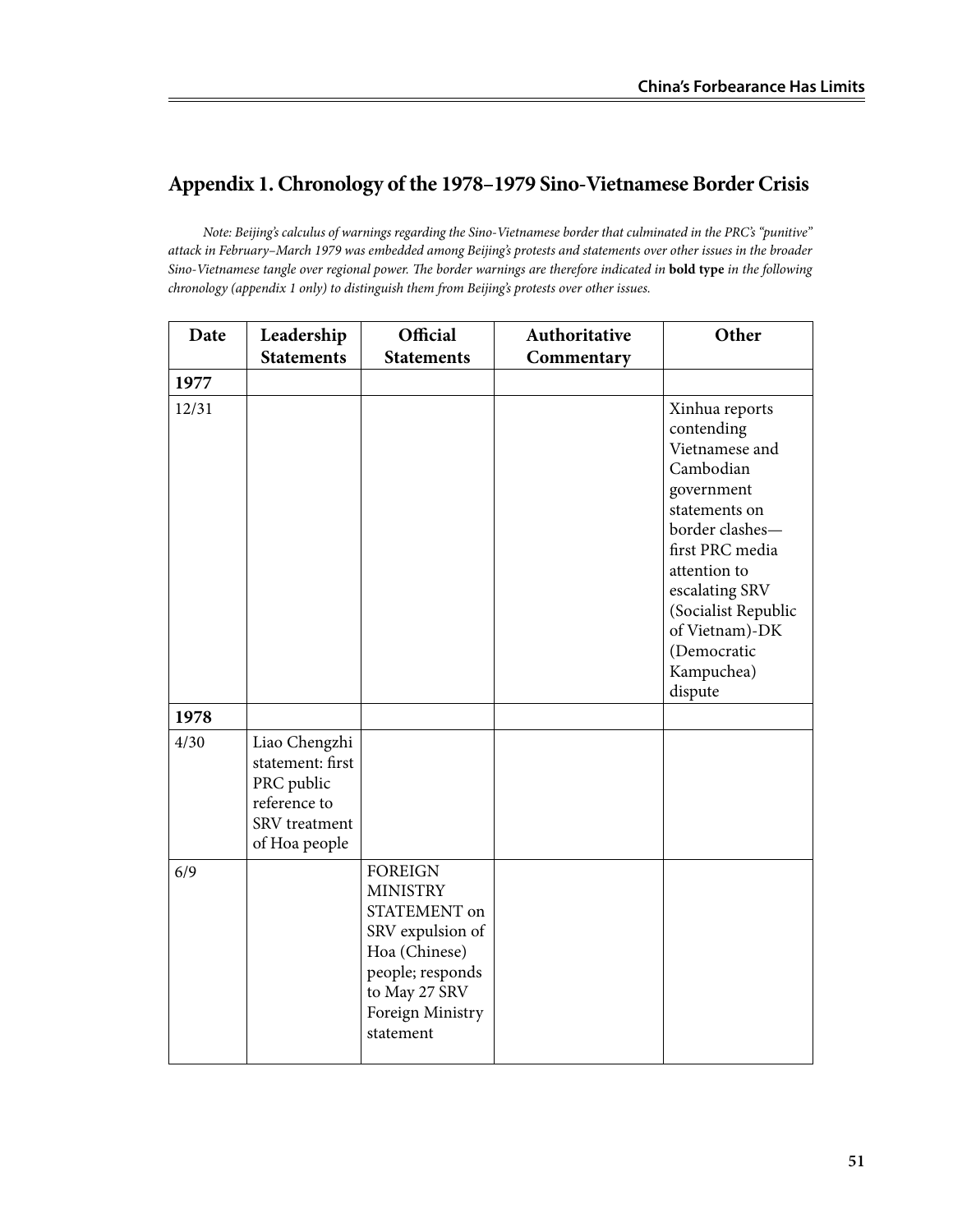| Date | Leadership<br><b>Statements</b> | Official<br><b>Statements</b>                                                                                  | Authoritative<br>Commentary                                                                                                                                                                                 | Other                                                                                                                                                                                          |
|------|---------------------------------|----------------------------------------------------------------------------------------------------------------|-------------------------------------------------------------------------------------------------------------------------------------------------------------------------------------------------------------|------------------------------------------------------------------------------------------------------------------------------------------------------------------------------------------------|
| 1978 |                                 |                                                                                                                |                                                                                                                                                                                                             |                                                                                                                                                                                                |
| 6/10 |                                 |                                                                                                                | People's Daily<br><b>COMMENTATOR</b><br><b>ARTICLE</b> on Hanoi<br>provoking SRV-<br>Cambodia border<br>crisis                                                                                              |                                                                                                                                                                                                |
| 6/15 |                                 |                                                                                                                |                                                                                                                                                                                                             | PRC ships Minghua<br>and Changli depart<br>Guangzhou to pick<br>up "victimized<br>Chinese nationals"<br>from Hanoi and Ho<br>Chi Minh City                                                     |
| 7/3  |                                 | <b>PRC</b><br><b>GOVERNMENT</b><br>NOTE to<br>Hanoi suspends<br>economic and<br>technical aid to<br><b>SRV</b> |                                                                                                                                                                                                             |                                                                                                                                                                                                |
| 7/11 |                                 |                                                                                                                | People's Daily<br><b>COMMENTATOR</b><br><b>ARTICLE links</b><br>SRV "persecution"<br>of Hoa people and<br>SRV instigation of<br>Viet-Cambodian<br>border tensions to<br>Hanoi's "expansionist"<br>ambitions | <b>Joint Guangxi-</b><br>Yunnan<br>communiqué<br>protests SRV<br>driving Hoa<br>people across<br>border, establishes<br>regulations for<br>entry of Hoa<br>people into PRC<br>along SRV border |
| 7/15 |                                 | PRC chargé at<br>Hanoi embassy<br>says talks over<br>Hoa people<br>deadlocked in<br>$16th$ session             |                                                                                                                                                                                                             |                                                                                                                                                                                                |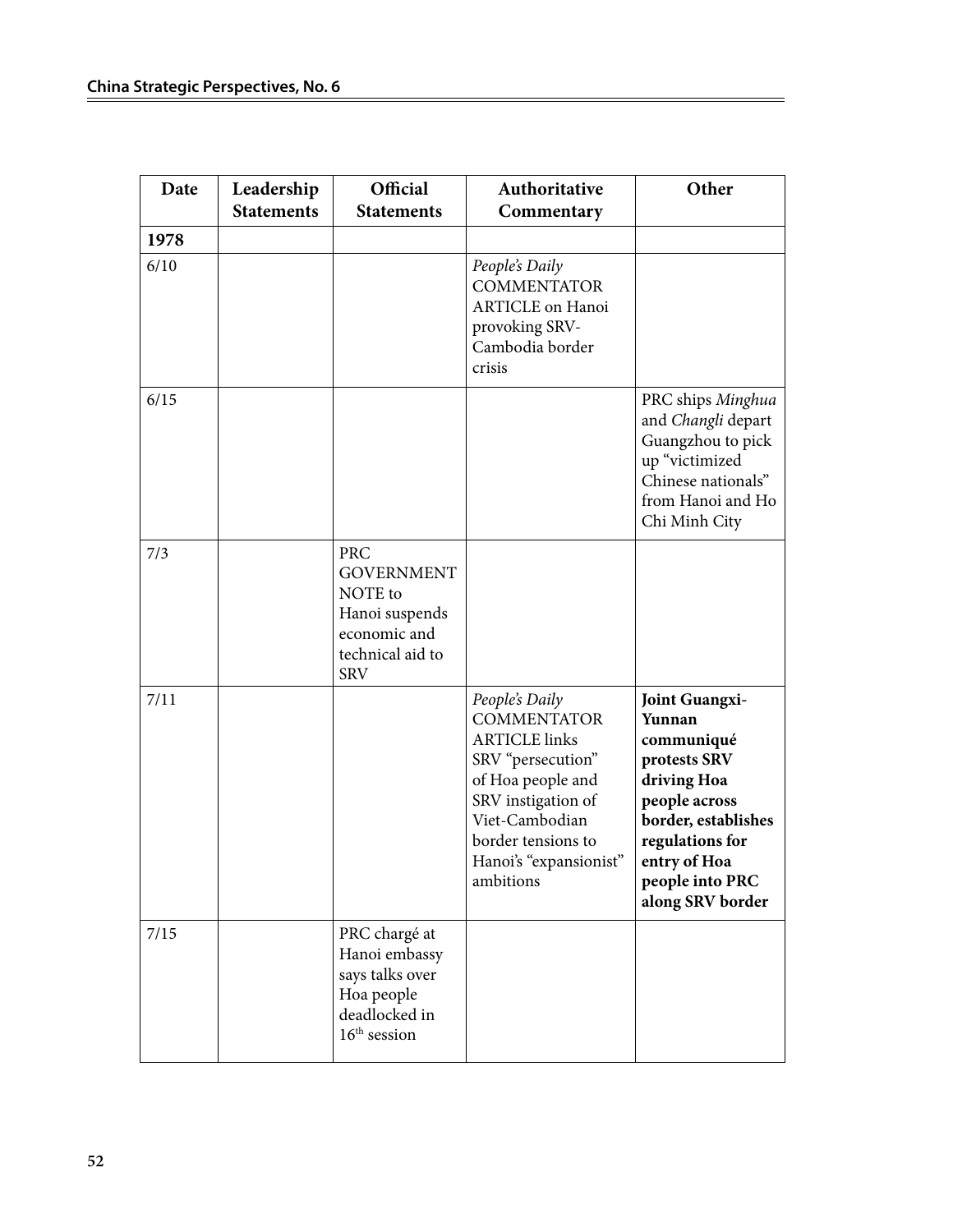| Date               | Leadership<br><b>Statements</b> | Official<br><b>Statements</b>                                                                                                   | Authoritative<br>Commentary                                                                                        | Other                                                                                                                             |
|--------------------|---------------------------------|---------------------------------------------------------------------------------------------------------------------------------|--------------------------------------------------------------------------------------------------------------------|-----------------------------------------------------------------------------------------------------------------------------------|
| 1978               |                                 |                                                                                                                                 |                                                                                                                    |                                                                                                                                   |
| 7/16               |                                 |                                                                                                                                 | People's Daily<br><b>COMMENTATOR</b><br><b>ARTICLE</b> on Hanoi<br>stirring up anti-China<br>fever                 |                                                                                                                                   |
| 7/19               |                                 | Ministry of<br>Foreign Affairs<br>(MFA) note to<br>Hanoi proposes<br>vice foreign min-<br>isterial talks on<br>Hoa people issue |                                                                                                                    |                                                                                                                                   |
| 7/22               |                                 |                                                                                                                                 | People's Daily<br><b>COMMENTATOR</b><br><b>ARTICLE on SRV</b><br>ingratitude for PRC aid                           |                                                                                                                                   |
| 7/25               |                                 | PRC Embassy<br>"strong protest"<br>over SRV slander<br>of embassy                                                               |                                                                                                                    |                                                                                                                                   |
| $7/26$ and<br>7/29 |                                 |                                                                                                                                 |                                                                                                                    | PRC border of-<br>ficials in Guangxi<br>and Yunnan pro-<br>test continuing<br><b>SRV</b> pushing Hoa<br>people across bor-<br>der |
| 8/1                |                                 |                                                                                                                                 | Red Flag<br><b>COMMENTATOR</b><br><b>ARTICLE</b> attacks<br>Soviet complicity<br>in SRV's anti-China<br>activities |                                                                                                                                   |
| 8/8                |                                 | $1st$ session<br>of PRC-SRV<br>vice foreign<br>ministerial talks<br>open in Hanoi                                               |                                                                                                                    | Guangxi border<br>officials protest<br>Peilun Bridge<br>incident                                                                  |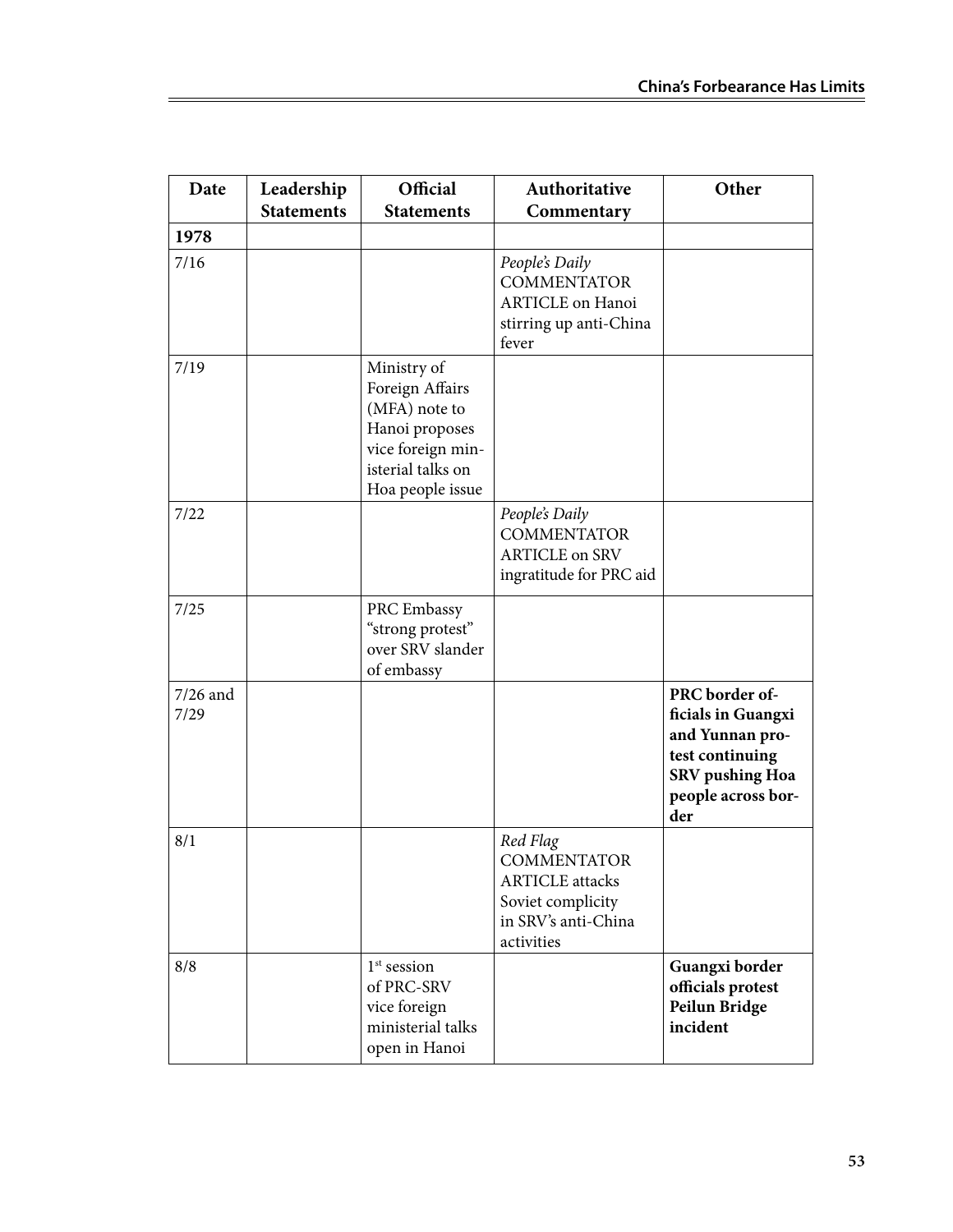| Date | Leadership        | Official                           | Authoritative | Other |
|------|-------------------|------------------------------------|---------------|-------|
|      | <b>Statements</b> | <b>Statements</b>                  | Commentary    |       |
| 1978 |                   |                                    |               |       |
| 8/9  |                   | <b>PRC Hanoi</b>                   |               |       |
|      |                   | chargé "strong                     |               |       |
|      |                   | protest" rejects                   |               |       |
|      |                   | <b>SRV</b> protest over            |               |       |
|      |                   | <b>August 8 border</b>             |               |       |
|      |                   | incident                           |               |       |
| 8/14 |                   | PRC FOREIGN                        |               |       |
|      |                   | <b>MINISTRY Asia</b>               |               |       |
|      |                   | Department                         |               |       |
|      |                   | delivers "strong                   |               |       |
|      |                   | protest" over Au-                  |               |       |
|      |                   | gust 10 border                     |               |       |
|      |                   | incident: "in-                     |               |       |
|      |                   | fringed" Chinese                   |               |       |
|      |                   | sovereignty                        |               |       |
| 8/19 |                   | <b>PRC Vice For-</b>               |               |       |
|      |                   | eign Minister                      |               |       |
|      |                   | <b>Zhong Xidong</b>                |               |       |
|      |                   | puts forward<br>four-point pro-    |               |       |
|      |                   | posal at 3rd ses-                  |               |       |
|      |                   | sion of Hanoi                      |               |       |
|      |                   | talks                              |               |       |
| 8/25 |                   | <b>PRC Vice For-</b>               |               |       |
|      |                   | eign Minister                      |               |       |
|      |                   | Zhang Hai-                         |               |       |
|      |                   | feng delivers a                    |               |       |
|      |                   | "strong protest"                   |               |       |
|      |                   | to SRV envoy                       |               |       |
|      |                   | on August 25                       |               |       |
|      |                   | "provocative in-                   |               |       |
|      |                   | cident" at Youyi                   |               |       |
|      |                   | Pass, an "ex-                      |               |       |
|      |                   | tremely serious                    |               |       |
|      |                   | step" and "new<br>crime" in effort |               |       |
|      |                   | to sabotage on-                    |               |       |
|      |                   | going Sino-Viet                    |               |       |
|      |                   | talks in Hanoi                     |               |       |
|      |                   |                                    |               |       |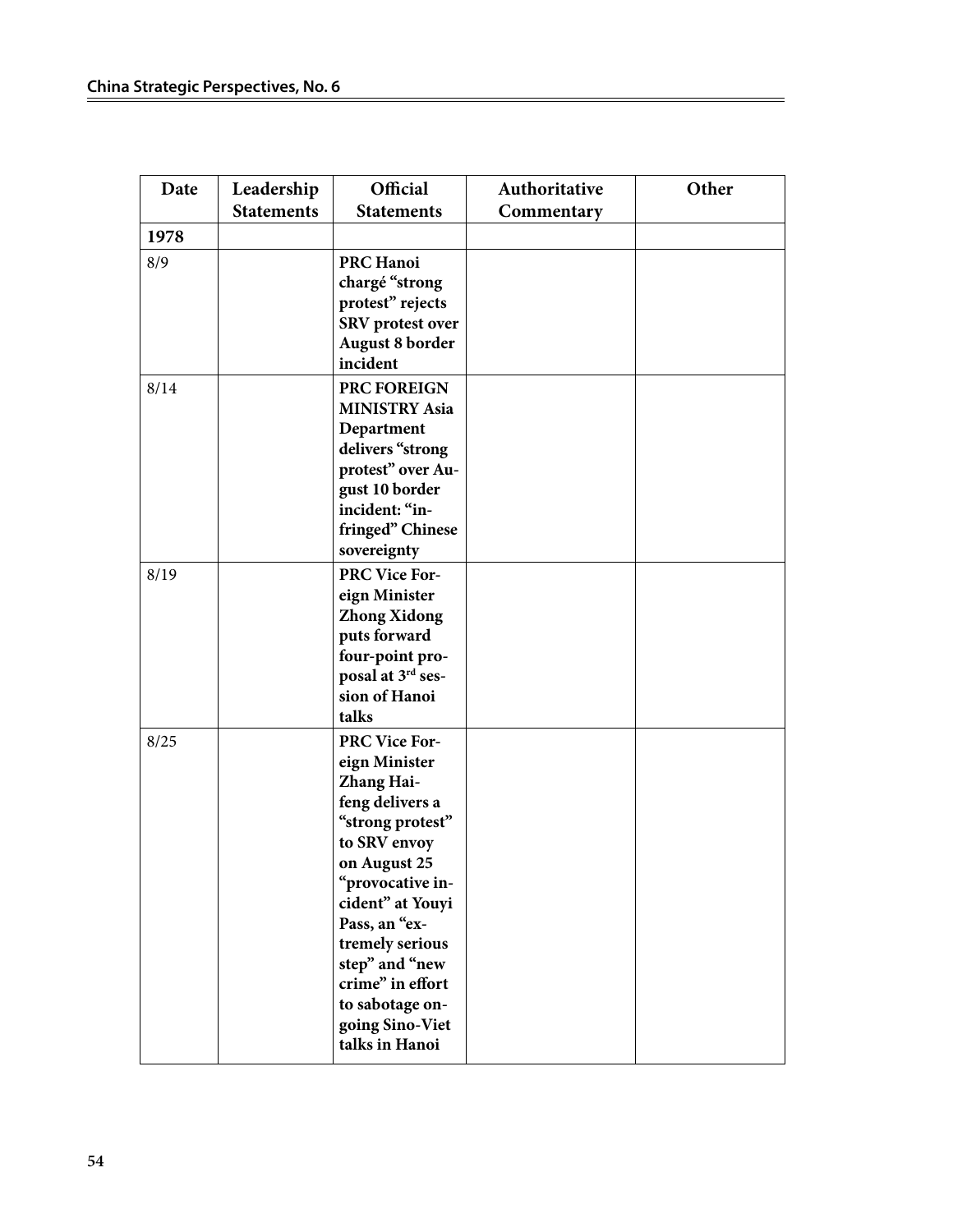| Date                    | Leadership<br><b>Statements</b> | Official<br><b>Statements</b>                                                                                                                                                          | Authoritative<br>Commentary                                                                            | Other |
|-------------------------|---------------------------------|----------------------------------------------------------------------------------------------------------------------------------------------------------------------------------------|--------------------------------------------------------------------------------------------------------|-------|
|                         |                                 |                                                                                                                                                                                        |                                                                                                        |       |
| 1978<br>8/25<br>(cont.) |                                 | PRC vice foreign<br>minister Zhong<br><b>Xidong protests</b><br>same at 4 <sup>th</sup><br>session of Hanoi<br>talks                                                                   |                                                                                                        |       |
| 8/29                    |                                 | PRC chargé in<br>Hanoi issues<br>"strong protest"<br>over August 12<br>Guangxi border<br>incident                                                                                      |                                                                                                        |       |
| 9/4                     |                                 | <b>PRC State</b><br><b>Council Over-</b><br>seas Chinese<br>Office state-<br>ment denounces<br>SRV's "engi-<br>neering" August<br>25 Youyi Pass<br>incident                            | People's Daily<br><b>COMMENTATOR</b><br><b>ARTICLE on SRV's</b><br>escalating anti-China<br>activities |       |
| 9/5                     |                                 | <b>FOREIGN</b><br><b>MINISTRY Asia</b><br>Department<br><b>Director Shen</b><br><b>Ping delivers</b><br>"strong protest"<br>over SRV<br>suspending rail<br>traffic at Yunnan<br>border |                                                                                                        |       |
| 9/7                     |                                 | Vice Foreign<br>Minister<br>Zhong Xidong<br>complains about<br>lack of progress<br>at 5 <sup>th</sup> session of<br>Hanoi talks                                                        |                                                                                                        |       |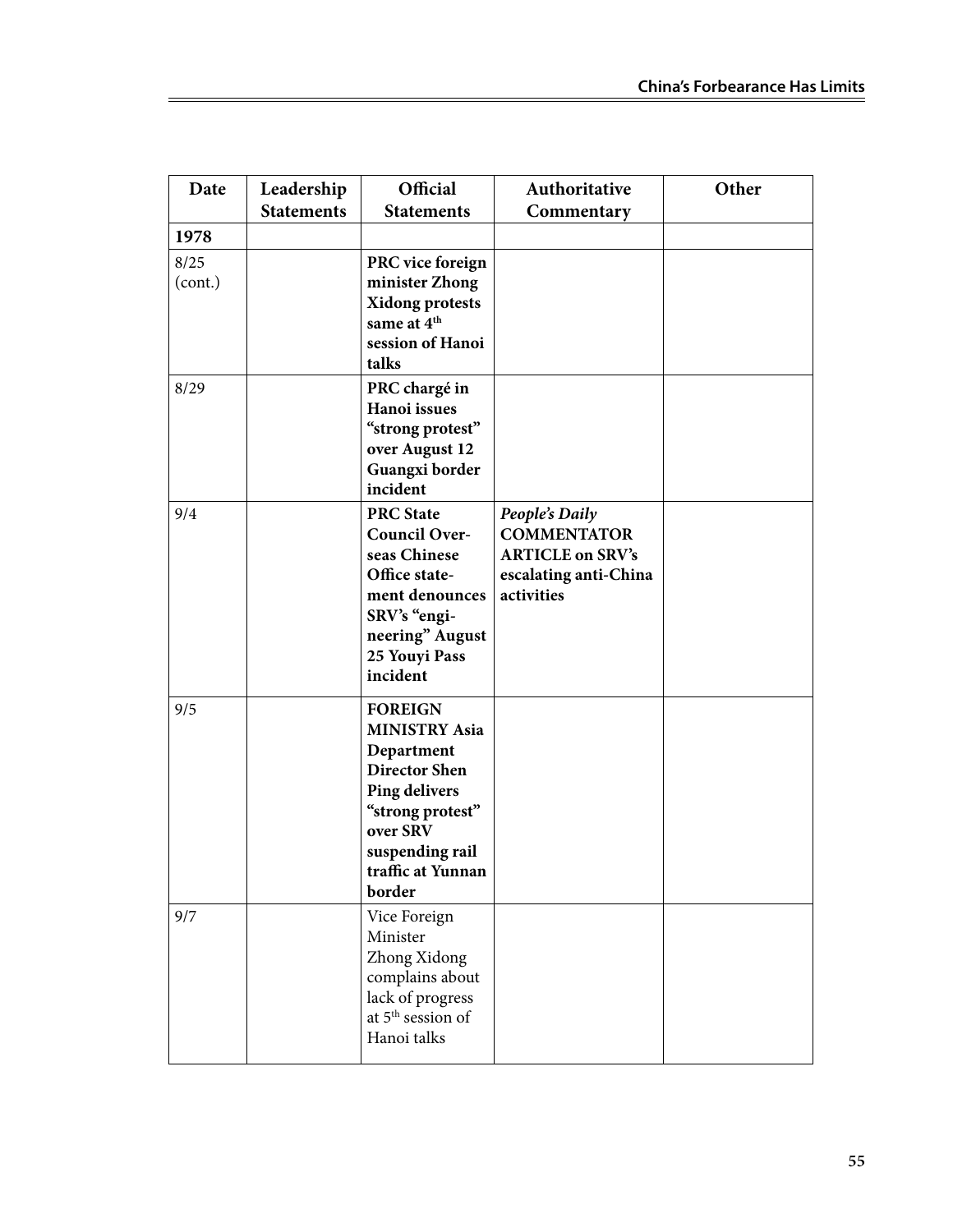| Date  | Leadership<br><b>Statements</b> | Official<br><b>Statements</b>                                                                                                                          | Authoritative<br>Commentary | Other                                                               |
|-------|---------------------------------|--------------------------------------------------------------------------------------------------------------------------------------------------------|-----------------------------|---------------------------------------------------------------------|
| 1978  |                                 |                                                                                                                                                        |                             |                                                                     |
| 9/12  |                                 | Vice Foreign<br>Minister Zhong<br>Xidong puts<br>forward new<br>proposals at 6 <sup>th</sup><br>session of Hanoi<br>talks                              |                             |                                                                     |
| 9/19  |                                 | Vice Foreign<br>Minister<br>Zhong Xidong<br>complains of<br>SRV bad faith<br>at 7 <sup>th</sup> session of<br>Hanoi talks                              |                             |                                                                     |
| 9/26  |                                 | Vice Foreign<br>Minister Zhong<br>Xidong suspends<br>talks at 8 <sup>th</sup><br>session of Hanoi<br>talks; departs for<br>Beijing on 27 <sup>th</sup> |                             |                                                                     |
| 10/20 |                                 |                                                                                                                                                        |                             | Xinhua reports Le<br>Duan inspecting<br>SRV-Cambodia<br>border zone |
| 10/26 |                                 | <b>FOREIGN</b><br><b>MINISTRY</b><br>"strong protest"<br>over repeated<br><b>SRV</b> border<br>incidents in<br>September and<br>October                |                             |                                                                     |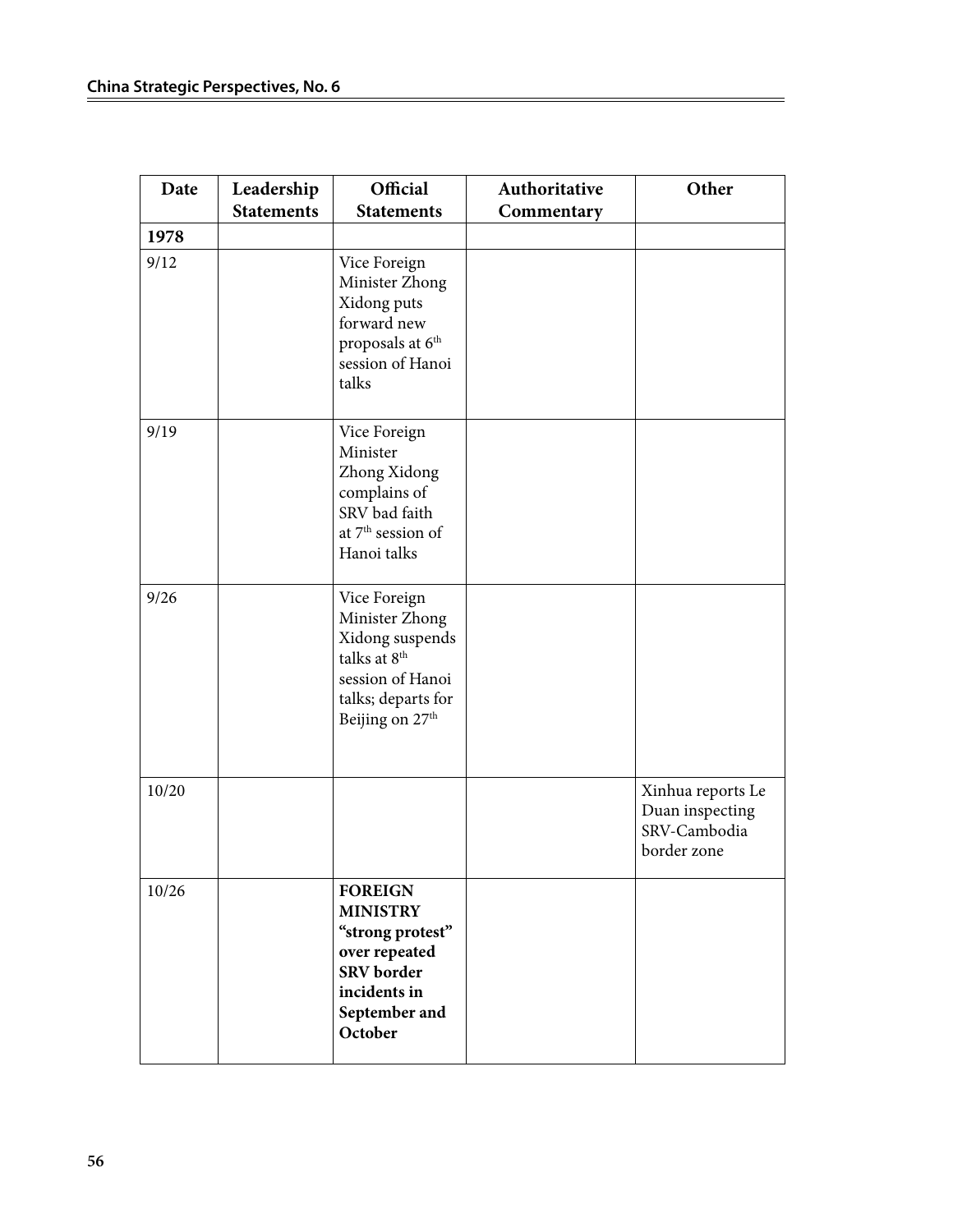| Date | Leadership                                                                                                                                                                                    | Official                                                                                                                                                                                                                                                                                                                                           | Authoritative | Other                                                                                                                              |
|------|-----------------------------------------------------------------------------------------------------------------------------------------------------------------------------------------------|----------------------------------------------------------------------------------------------------------------------------------------------------------------------------------------------------------------------------------------------------------------------------------------------------------------------------------------------------|---------------|------------------------------------------------------------------------------------------------------------------------------------|
|      | <b>Statements</b>                                                                                                                                                                             | <b>Statements</b>                                                                                                                                                                                                                                                                                                                                  | Commentary    |                                                                                                                                    |
| 1978 |                                                                                                                                                                                               |                                                                                                                                                                                                                                                                                                                                                    |               |                                                                                                                                    |
| 11/3 |                                                                                                                                                                                               |                                                                                                                                                                                                                                                                                                                                                    |               | Soviet Union-SRV<br>security treaty<br>signed;<br>Xinhua reports SRV<br>preparing "large-<br>scale aggression"<br>against Cambodia |
| 11/7 |                                                                                                                                                                                               | PRC FOREIGN<br><b>MINISTRY</b><br>"strong protest"<br>over November<br>1 "extremely<br>serious blood-<br>shed incident"<br>on border; notes<br>Beijing has so<br>far "exercised<br>the greatest<br>restraint and<br>forbearance";<br>and warns that<br>Hanoi should<br>not mistake Bei-<br>jing's restraint as<br>"weakness and<br>submissiveness" |               |                                                                                                                                    |
| 11/8 | <b>DENG</b><br><b>XIAOPING</b><br>in Bangkok<br>denounces<br>USSR-SRV<br>treaty and<br>Soviet global<br>and SRV<br>regional<br>hegemonism;<br>"we will attach<br>importance"<br>to this event |                                                                                                                                                                                                                                                                                                                                                    |               |                                                                                                                                    |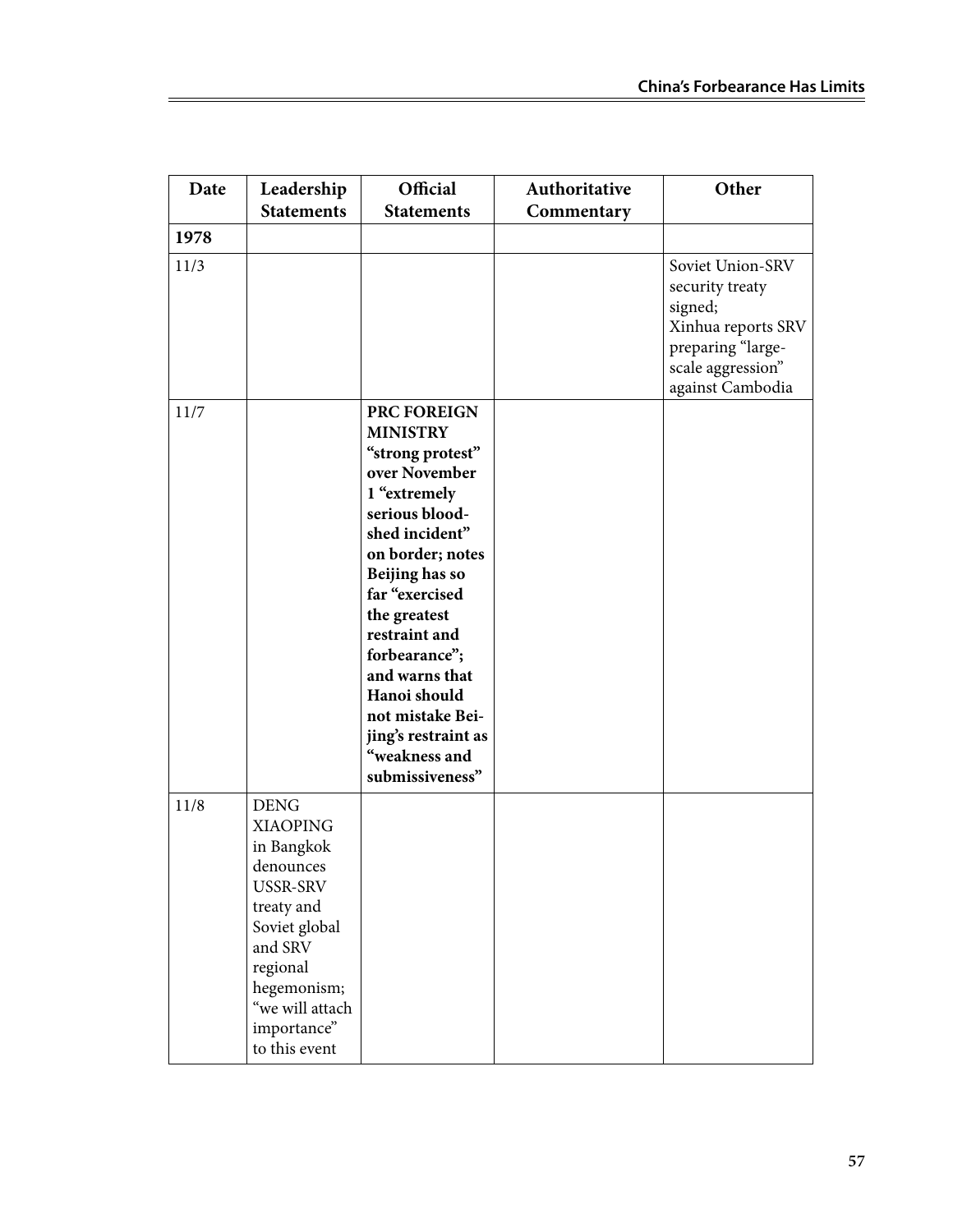| Date  | Leadership<br><b>Statements</b> | Official<br><b>Statements</b> | Authoritative<br>Commentary                                                                                                                                                                                                                                                                                                                                                                                                                                                                                                                                                                              | Other                                                                       |
|-------|---------------------------------|-------------------------------|----------------------------------------------------------------------------------------------------------------------------------------------------------------------------------------------------------------------------------------------------------------------------------------------------------------------------------------------------------------------------------------------------------------------------------------------------------------------------------------------------------------------------------------------------------------------------------------------------------|-----------------------------------------------------------------------------|
| 1978  |                                 |                               |                                                                                                                                                                                                                                                                                                                                                                                                                                                                                                                                                                                                          |                                                                             |
| 11/10 |                                 |                               | People's Daily<br><b>EDITORIAL</b><br>entitled "What are<br>the Vietnamese<br>Authorities up<br>to?" warns that<br>November 1 incident<br>shows that Hanoi's<br>"arrogant hostility<br>to the Chinese<br>people" has become<br>"quite intolerable";<br>links Vietnamese<br>border provocations<br>to Soviet support<br>for Vietnamese<br>aggression in<br>Cambodia and<br>signing of Soviet-<br>Vietnamese alliance;<br>and "sternly" warns<br>Hanoi to pull back<br>from Chinese<br>territory and "not<br>to turn a deaf ear to<br>China's warnings."<br>"How far will you go?<br>We will wait and see" | Xinhua reports<br>continuing SRV<br>border intrusions                       |
| 12/6  |                                 |                               |                                                                                                                                                                                                                                                                                                                                                                                                                                                                                                                                                                                                          | Xinhua reports<br>Hanoi setting<br>up Cambodian<br>liberation front<br>body |
| 12/10 |                                 |                               |                                                                                                                                                                                                                                                                                                                                                                                                                                                                                                                                                                                                          | Xinhua reports<br>new SRV border<br>intrusions                              |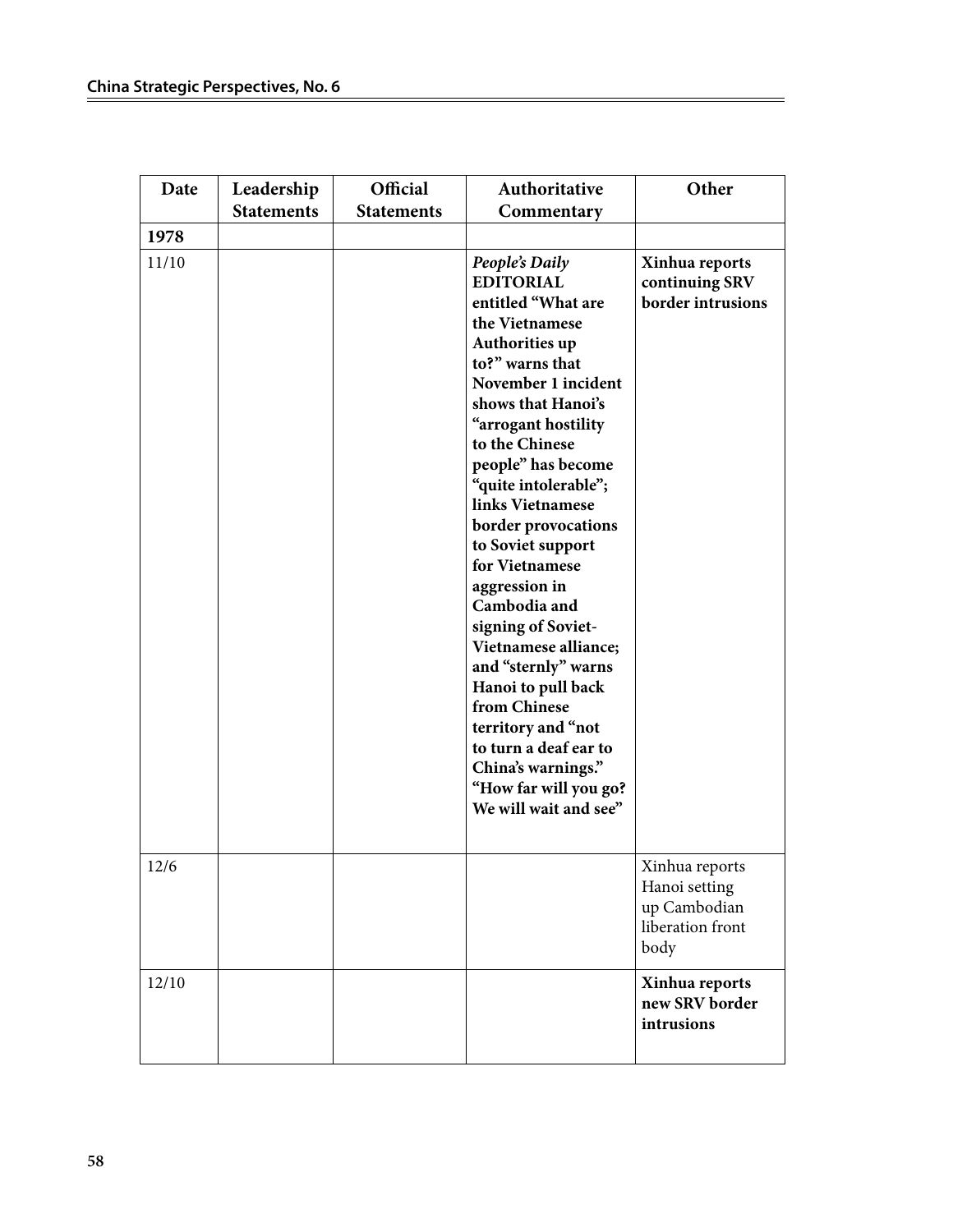| Date  | Leadership                                                                                                                                                                                                                                             | Official                                                                                                                                                                                                                                                                                                                                                                                                                                           | Authoritative | Other |
|-------|--------------------------------------------------------------------------------------------------------------------------------------------------------------------------------------------------------------------------------------------------------|----------------------------------------------------------------------------------------------------------------------------------------------------------------------------------------------------------------------------------------------------------------------------------------------------------------------------------------------------------------------------------------------------------------------------------------------------|---------------|-------|
|       | <b>Statements</b>                                                                                                                                                                                                                                      | <b>Statements</b>                                                                                                                                                                                                                                                                                                                                                                                                                                  | Commentary    |       |
| 1978  |                                                                                                                                                                                                                                                        |                                                                                                                                                                                                                                                                                                                                                                                                                                                    |               |       |
| 12/11 | <b>Guangxi CCP</b><br>chief Zhao<br>Xiaoguang<br>speech at<br>Nanning rally<br>denounces<br>continuing<br><b>SRV</b> border<br>intrusions;<br>warns that<br>China will<br>"certainly<br>counterat-<br>tack" any<br>enemy's en-<br>croachment           |                                                                                                                                                                                                                                                                                                                                                                                                                                                    |               |       |
| 12/13 | <b>Vice Premier</b><br>Li Xiannian<br>tells Thai<br>delegation<br>that "China's<br>forbearance<br>has limits<br>and the<br><b>Vietnamese</b><br>authorities<br>are deluding<br>themselves by<br>thinking that<br>we are weak<br>and can be<br>bullied" | <b>FOREIGN MIN-</b><br><b>ISTRY</b> "strong<br>protest" over<br>"incessant"<br>Vietnamese en-<br>croachments and<br>provoking "seri-<br>ous incidents<br>of bloodshed";<br>charges that Ha-<br>noi has "turned<br>a deaf ear" to<br>Beijing's repeated<br>protests; warns<br>that "there is a<br>limit to China's<br>forbearance and<br>restraint" and<br>Hanoi must bear<br>responsibility for<br>the consequences<br>if provocations<br>continue |               |       |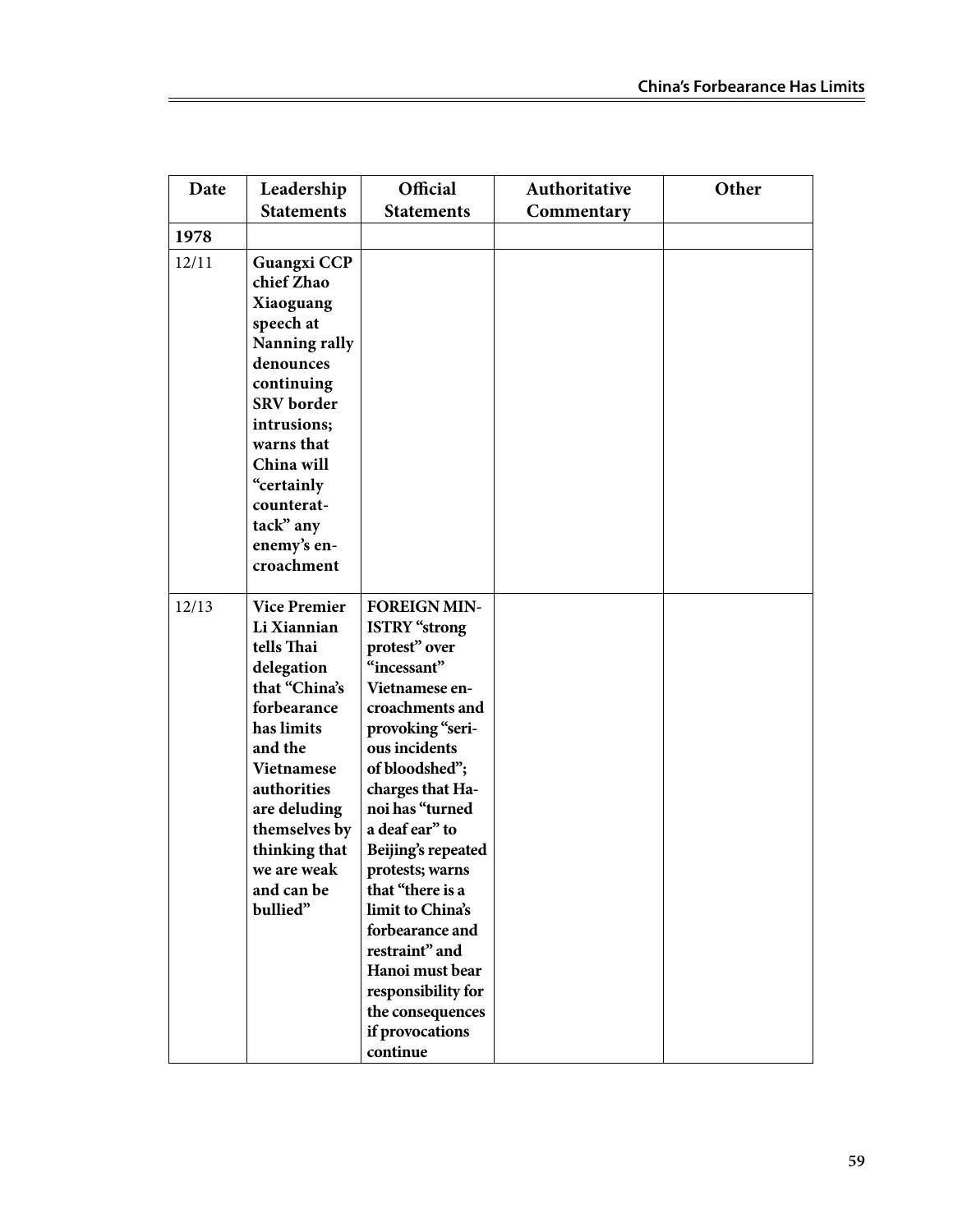| Date  | Leadership<br><b>Statements</b> | Official<br><b>Statements</b>                                                                                                                                                                                                                                                                                                | Authoritative<br>Commentary                                                                                                                                                                    | Other                                                                                                                                                 |
|-------|---------------------------------|------------------------------------------------------------------------------------------------------------------------------------------------------------------------------------------------------------------------------------------------------------------------------------------------------------------------------|------------------------------------------------------------------------------------------------------------------------------------------------------------------------------------------------|-------------------------------------------------------------------------------------------------------------------------------------------------------|
| 1978  |                                 |                                                                                                                                                                                                                                                                                                                              |                                                                                                                                                                                                |                                                                                                                                                       |
| 12/16 |                                 |                                                                                                                                                                                                                                                                                                                              | People's Daily EDITO-<br>RIAL on USSR-SRV<br>collusion in planned<br>aggression in Cambo-<br>dia, Southeast Asia                                                                               |                                                                                                                                                       |
| 12/20 |                                 |                                                                                                                                                                                                                                                                                                                              |                                                                                                                                                                                                | Xinhua reviews<br>SRV border intru-<br>sions in Guangxi<br>since August;<br>notes PLA "did<br>not return fire"<br>even when SRV<br>troops opened fire |
| 12/24 |                                 | <b>FOREIGN MIN-</b><br><b>ISTRY</b> "strong<br>protest" over<br>December 23<br><b>SRV</b> border<br>intrusion in<br>Guangxi, notes<br>Chinese militia<br>"compelled to<br>return fire in<br>self defense";<br><b>FOREIGN MIN-</b><br><b>ISTRY</b> "strong<br>protest" over<br>December 10-16<br>Guangxi border<br>intrusions |                                                                                                                                                                                                | Xinhua reports<br>repeated<br>September-<br><b>December SRV</b><br>border intrusions,<br>firing at people in<br>Yunnan                                |
| 12/25 |                                 |                                                                                                                                                                                                                                                                                                                              | People's Daily<br><b>EDITORIAL</b> entitled<br>"Our Forbearance<br>is Limited" reviews<br><b>SRV</b> aggression<br>against China and<br>states that Hanoi<br>"has gone far<br>enough"; (cont.) |                                                                                                                                                       |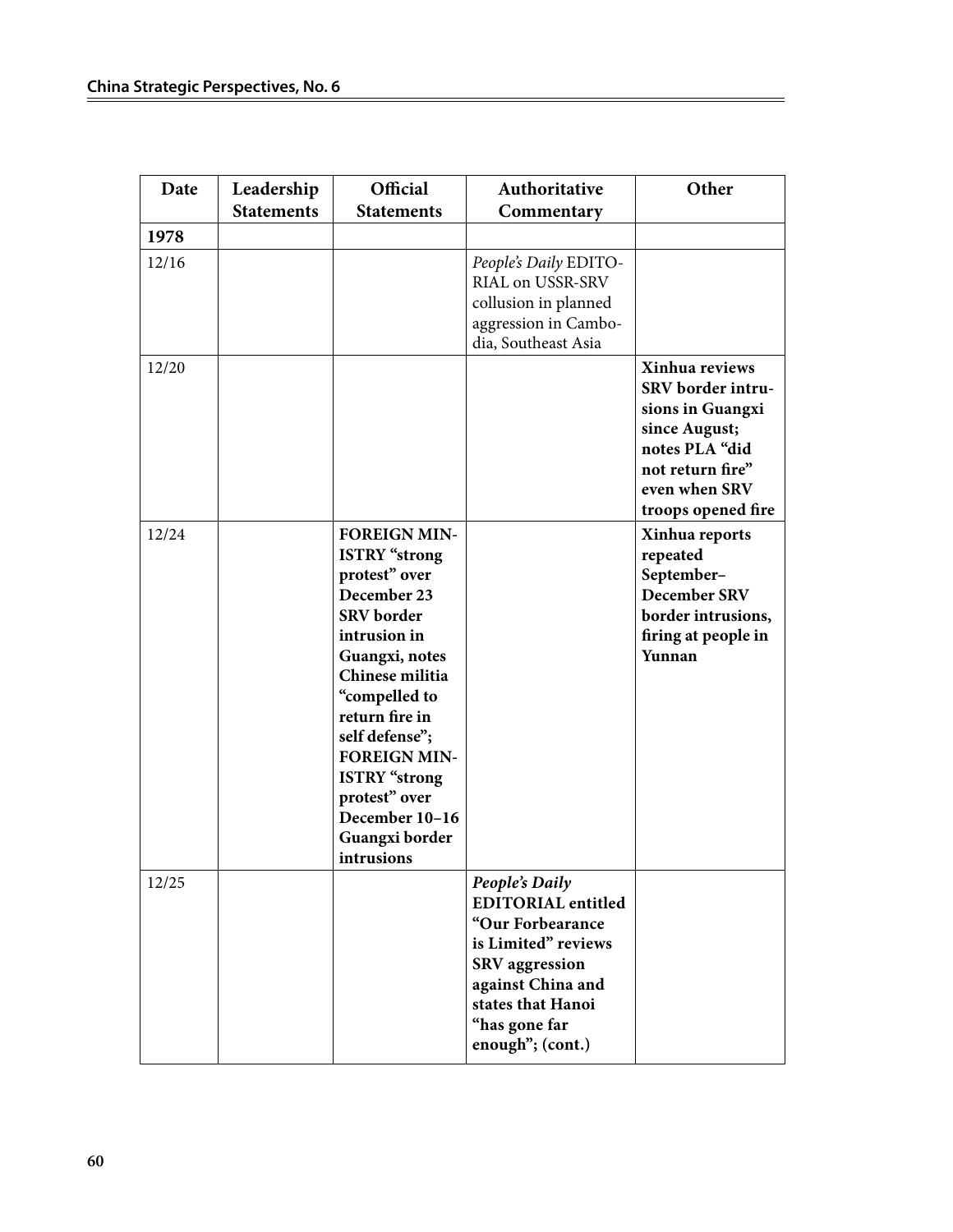| Date    | Leadership                     | Official          | Authoritative                                  | Other           |
|---------|--------------------------------|-------------------|------------------------------------------------|-----------------|
|         | <b>Statements</b>              | <b>Statements</b> | Commentary                                     |                 |
| 1978    |                                |                   |                                                |                 |
| 12/25   |                                |                   | China "will not allow                          | SRV invasion of |
| (cont.) |                                |                   | itself to be bullied by                        | Cambodia begins |
|         |                                |                   | others," will "certainly                       |                 |
|         |                                |                   | counterattack if at-                           |                 |
|         |                                |                   | tacked," and "means                            |                 |
|         |                                |                   | what it says"; if Hanoi<br>continues, it "will |                 |
|         |                                |                   | meet the punishment                            |                 |
|         |                                |                   | it deserves"; "don't                           |                 |
|         |                                |                   | complain later that we                         |                 |
|         |                                |                   | did not give you clear                         |                 |
|         |                                |                   | warning in advance"                            |                 |
| 12/28   | LI XIANNIAN                    |                   |                                                |                 |
|         | at overseas                    |                   |                                                |                 |
|         | <b>Chinese affairs</b>         |                   |                                                |                 |
|         | conference                     |                   |                                                |                 |
|         | warns that                     |                   |                                                |                 |
|         | SRV provoca-<br>tions have be- |                   |                                                |                 |
|         | come "intoler-                 |                   |                                                |                 |
|         | able" and that                 |                   |                                                |                 |
|         | if Hanoi does                  |                   |                                                |                 |
|         | not cease, it                  |                   |                                                |                 |
|         | "will meet the                 |                   |                                                |                 |
|         | punishment it                  |                   |                                                |                 |
|         | deserves"                      |                   |                                                |                 |
| 1979    |                                |                   |                                                |                 |
| 1/5     | <b>DENG</b>                    |                   |                                                |                 |
|         | XIAOPING in                    |                   |                                                |                 |
|         | meeting with                   |                   |                                                |                 |
|         | U.S. journal-                  |                   |                                                |                 |
|         | ists denounces<br>SRV invasion |                   |                                                |                 |
|         | of Cambodia,                   |                   |                                                |                 |
|         | pledges "vari-                 |                   |                                                |                 |
|         | ous forms of                   |                   |                                                |                 |
|         | material as-                   |                   |                                                |                 |
|         | sistance" to                   |                   |                                                |                 |
|         | Phnom Penh                     |                   |                                                |                 |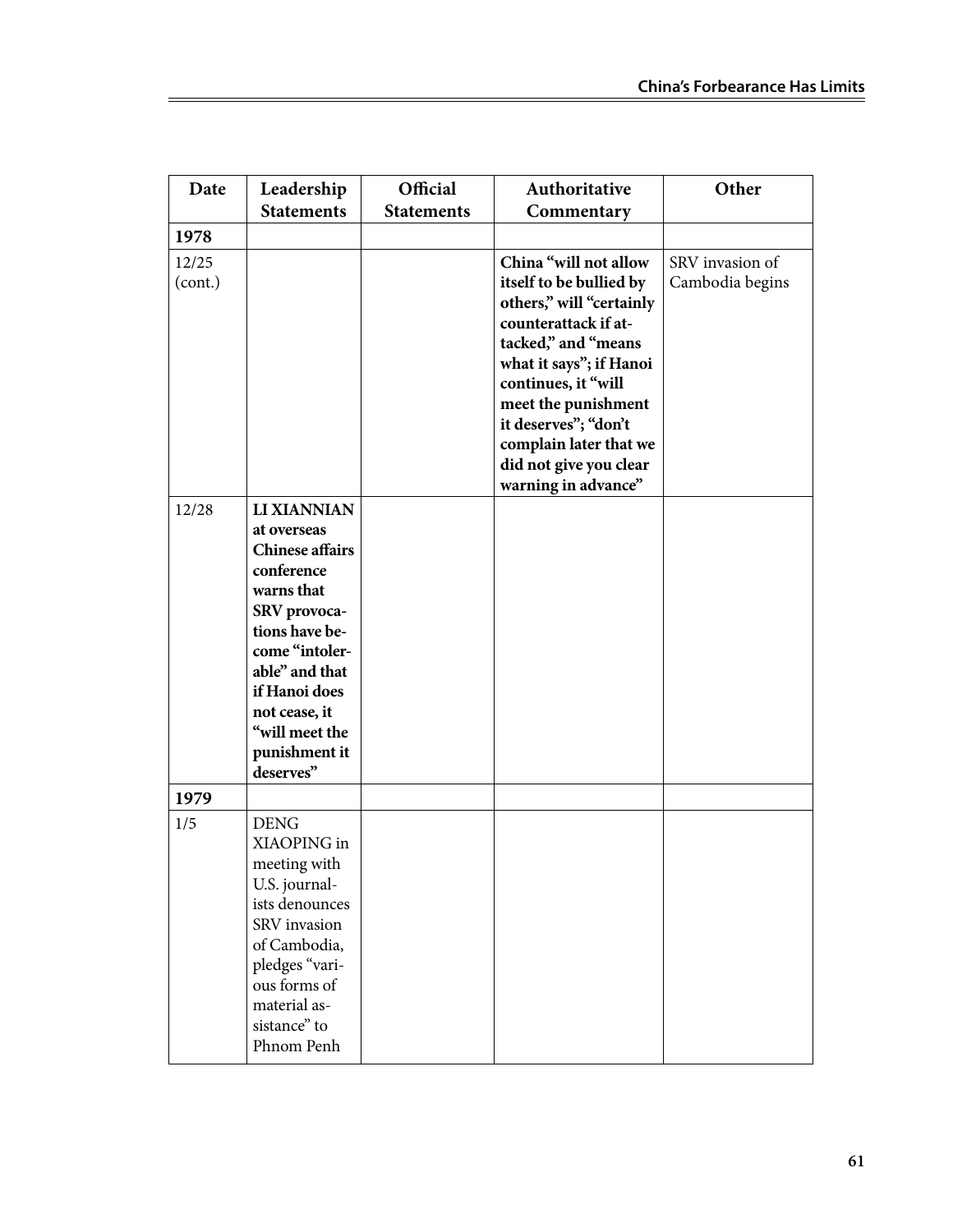| Date | Leadership<br><b>Statements</b> | Official<br><b>Statements</b>                                                                                                                                               | Authoritative<br>Commentary | Other                                                                                                 |
|------|---------------------------------|-----------------------------------------------------------------------------------------------------------------------------------------------------------------------------|-----------------------------|-------------------------------------------------------------------------------------------------------|
| 1979 |                                 |                                                                                                                                                                             |                             |                                                                                                       |
| 1/7  |                                 | <b>PRC</b><br><b>GOVERNMENT</b><br><b>STATEMENT</b><br>denounces<br>SRV invasion<br>of Cambodia,<br>pledges support<br>to Phnom Penh                                        |                             |                                                                                                       |
| 1/12 |                                 |                                                                                                                                                                             |                             | Xinhua report<br>reviews SRV<br>border intrusions<br>in early January,<br>firing on Chinese<br>people |
| 1/14 |                                 | <b>PRC</b><br><b>GOVERNMENT</b><br><b>STATEMENT</b><br>denounces SRV<br>continuing<br>invasion of<br>Cambodia;<br>China "will do<br>its utmost" to<br>support Phnom<br>Penh |                             |                                                                                                       |
| 1/19 |                                 | PRC FOREIGN<br><b>MINISTRY</b><br>note denounces<br>SRV stoppage<br>of border rail<br>traffic                                                                               |                             |                                                                                                       |
| 1/20 |                                 |                                                                                                                                                                             |                             | Xinhua reports<br>new SRV border<br>intrusions in<br>Guangxi                                          |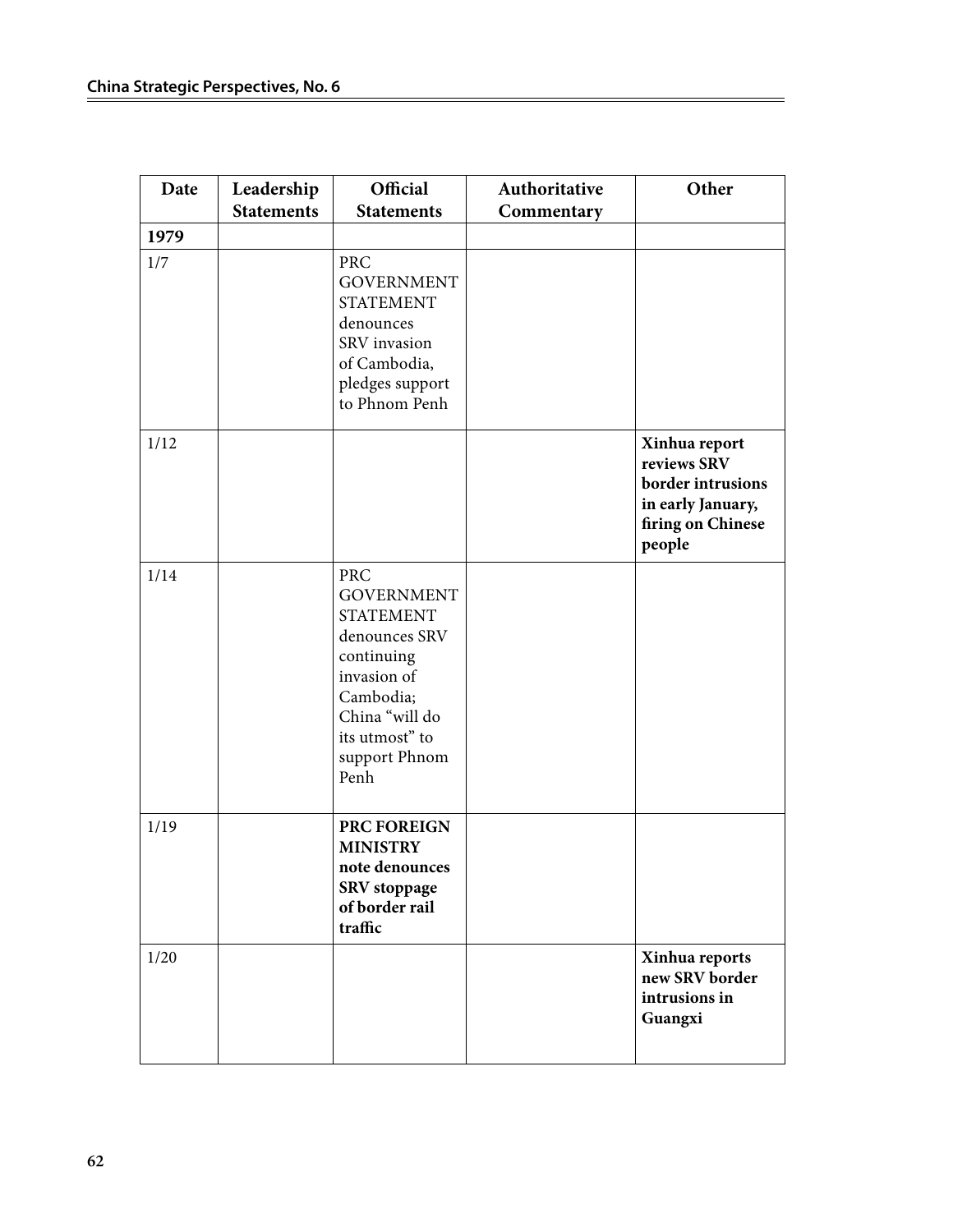| Date | Leadership                                                                                                                                                                                      | Official          | Authoritative | Other                                                                                                                                                                                                                                                                       |
|------|-------------------------------------------------------------------------------------------------------------------------------------------------------------------------------------------------|-------------------|---------------|-----------------------------------------------------------------------------------------------------------------------------------------------------------------------------------------------------------------------------------------------------------------------------|
|      | <b>Statements</b>                                                                                                                                                                               | <b>Statements</b> | Commentary    |                                                                                                                                                                                                                                                                             |
| 1979 |                                                                                                                                                                                                 |                   |               |                                                                                                                                                                                                                                                                             |
| 1/31 | <b>DENG</b><br><b>XIAOPING</b><br>at Washing-<br>ton press<br>conference<br>declares that<br>"we mean<br>what we say"<br>and that Ha-<br>noi must be<br>taught "some<br>necessary les-<br>sons" |                   |               |                                                                                                                                                                                                                                                                             |
| 2/1  |                                                                                                                                                                                                 |                   |               | Xinhua reports<br>new SRV border<br>intrusions,<br>Chinese border<br>guards "firing<br>back in self<br>defense and<br>giving the<br>intruders due<br>punishment"; says<br><b>SRV</b> actions have<br>"aroused the deep<br>indignation of the<br>Chinese army and<br>people" |
| 2/11 | $\mathbf{L}\mathbf{I}$<br><b>XIANNIAN</b><br>in talks with<br>Pakistani<br>defense<br>minister<br>warns Hanoi<br>"not to turn<br>a deaf ear to<br>what China<br>has said"                       |                   |               |                                                                                                                                                                                                                                                                             |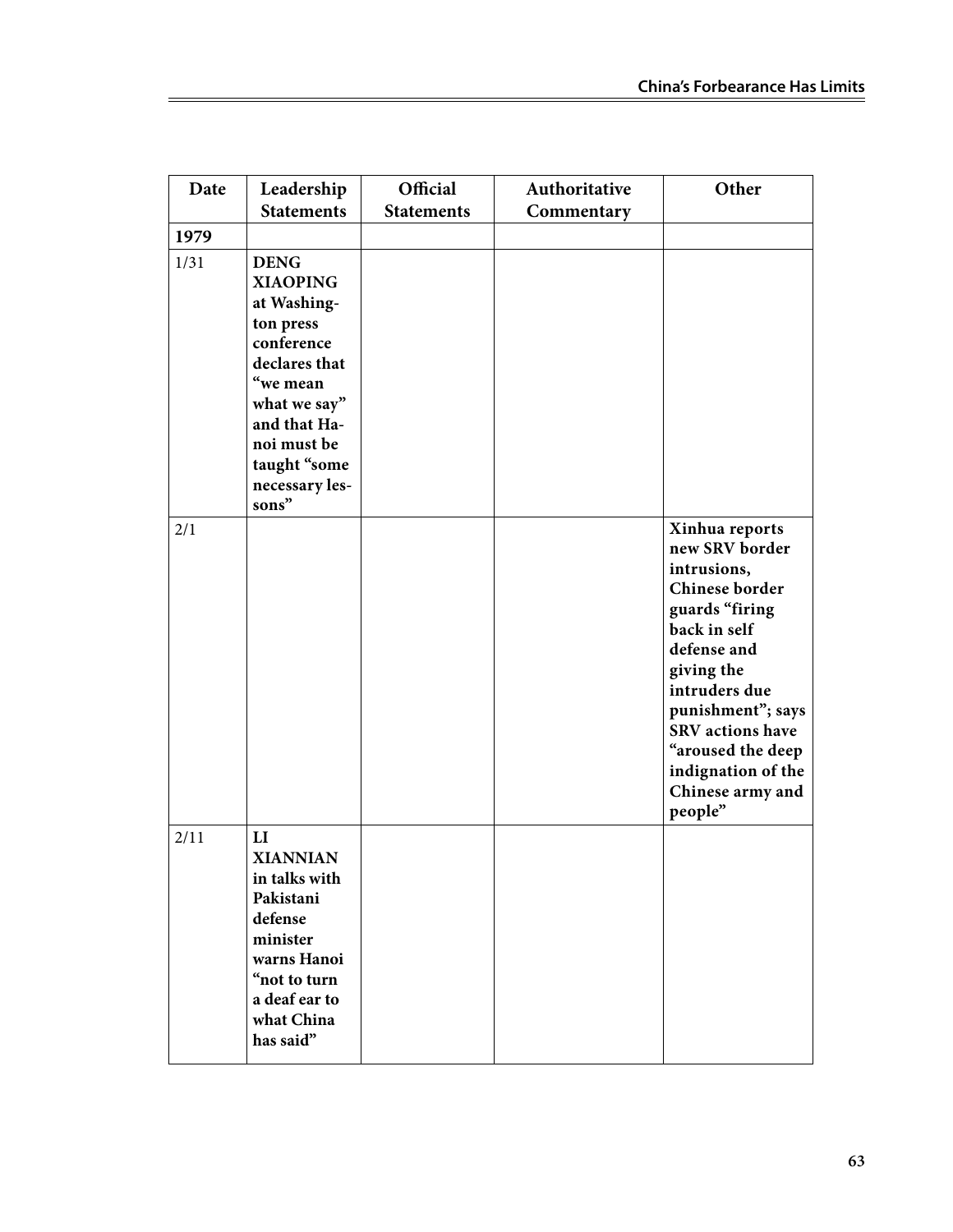| Date | Leadership        | Official                                                                                                                                                                                                                                                                                                                                                                                           | Authoritative                                                                                                                                                                                                                                                                                                                                     | Other |
|------|-------------------|----------------------------------------------------------------------------------------------------------------------------------------------------------------------------------------------------------------------------------------------------------------------------------------------------------------------------------------------------------------------------------------------------|---------------------------------------------------------------------------------------------------------------------------------------------------------------------------------------------------------------------------------------------------------------------------------------------------------------------------------------------------|-------|
|      | <b>Statements</b> | <b>Statements</b>                                                                                                                                                                                                                                                                                                                                                                                  | Commentary                                                                                                                                                                                                                                                                                                                                        |       |
| 1979 |                   |                                                                                                                                                                                                                                                                                                                                                                                                    |                                                                                                                                                                                                                                                                                                                                                   |       |
| 2/17 |                   | PRC GOV-<br><b>ERNMENT</b><br><b>STATEMENT</b><br>declares PRC<br>forces have been<br>"driven beyond<br>forbearance"<br>and "forced to<br>counterattack";<br>PRC does not<br>want "an inch"<br>of SRV terri-<br>tory but neither<br>will it tolerate<br>"wanton incur-<br>sions"; pledges<br>to reopen nego-<br>tiations if Hanoi<br>ceases provoca-<br>tions; attack on<br>northern SRV<br>begins |                                                                                                                                                                                                                                                                                                                                                   |       |
| 2/18 |                   |                                                                                                                                                                                                                                                                                                                                                                                                    | People's Daily<br><b>EDITORIAL</b><br>entitled "Rise in<br>Counterattack in<br>Defense of Frontiers"<br>declares that in<br>Hanoi "restraint<br>and forbearance<br>were regarded<br>as invitations to<br>bullying" and "advice<br>and warnings fell on<br>deaf ears"; calls PRC<br>counterattack a "just<br>action in defense of<br>our frontier" |       |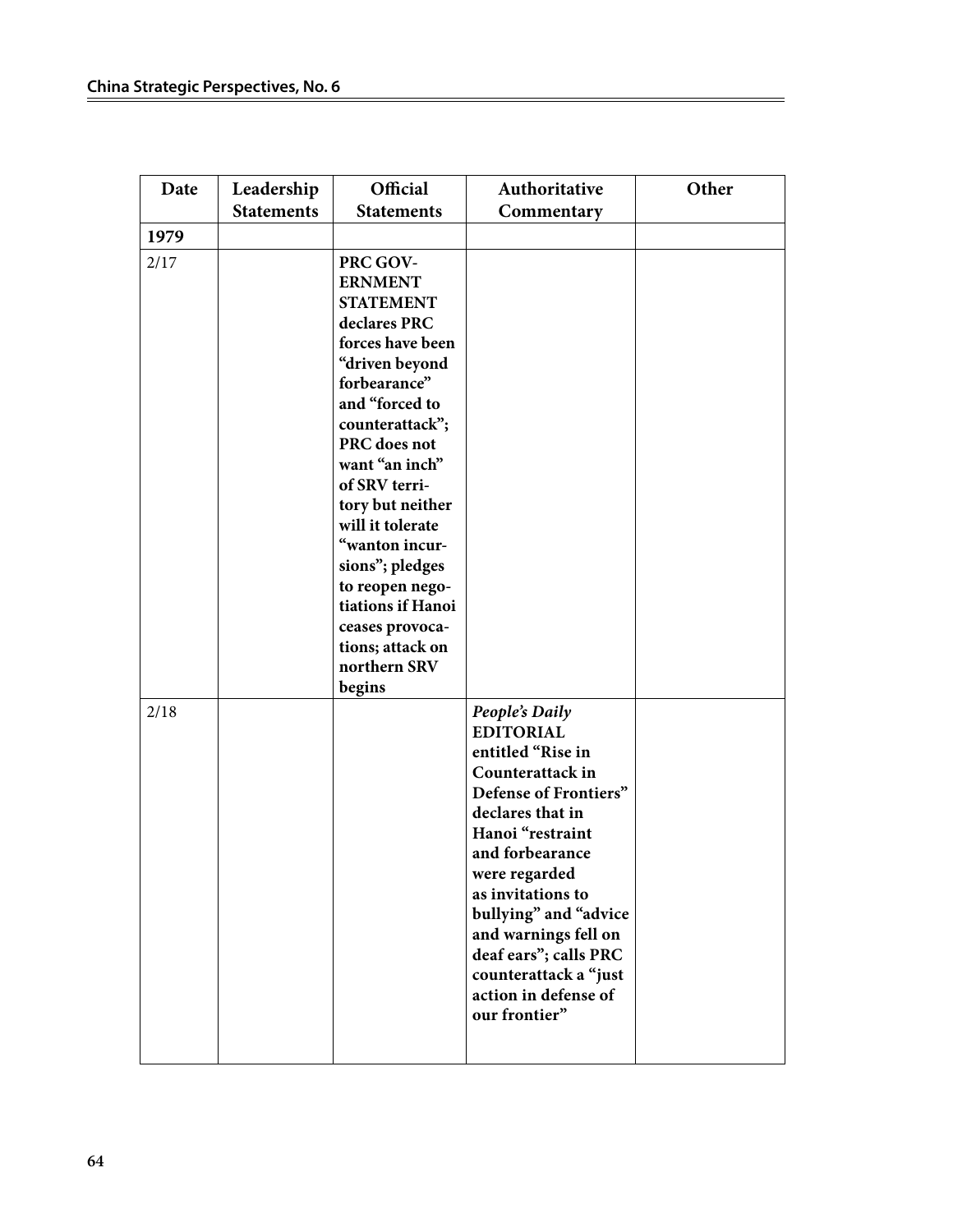| Date  | <b>Official Statements</b>                                                                                                                                                                    | <b>Authoritative Commentary</b>                                                                          |
|-------|-----------------------------------------------------------------------------------------------------------------------------------------------------------------------------------------------|----------------------------------------------------------------------------------------------------------|
| 1961  |                                                                                                                                                                                               |                                                                                                          |
| 8/12  | Ministry of Foreign Affairs (MFA)<br>protests repeated Indian encroachments<br>on border since May 19                                                                                         |                                                                                                          |
| 10/7  | MFA protests repeated Indian<br>encroachments on border                                                                                                                                       |                                                                                                          |
| 11/2  | Two MFA "strong protests" of new en-<br>croachments and violation of airspace;<br>New Delhi should not take Beijing's "re-<br>straint and tolerance as weakness"                              |                                                                                                          |
| 11/30 | MFA note urges New Delhi to cease<br>"unlawful actions," otherwise it must be<br>"held responsible for new tensions"                                                                          |                                                                                                          |
| 12/6  | MFA note discloses several previous<br>protests; says Beijing has "exercised self<br>restraint" in face of Indian "war clamor"                                                                |                                                                                                          |
| 12/7  |                                                                                                                                                                                               | People's Daily EDITORIAL advises<br>that New Delhi will be held re-<br>sponsible for new border tensions |
| 1962  |                                                                                                                                                                                               |                                                                                                          |
| 1/24  | MFA "serious protest" against new<br>Indian air intrusions; New Delhi<br>"mistaken if it thinks it can profit from<br>unscrupulous provocations" against<br>Chinese border posts              |                                                                                                          |
| 2/26  | MFA note renews call for negotiation of<br>boundary dispute                                                                                                                                   |                                                                                                          |
| 3/22  | MFA note again calls for negotiation of<br>boundary dispute                                                                                                                                   |                                                                                                          |
| 4/21  | MFA "serious protest" on new Indian<br>border intrusion                                                                                                                                       |                                                                                                          |
| 4/30  | MFA "strongest protest" over Indian<br>troops establishing posts on PRC<br>territory; warns that if they are not<br>withdrawn, PRC border guards would<br>be "compelled to defend themselves" |                                                                                                          |

# **Appendix 2. Chronology of the 1961–1962 Sino-Indian Border Crisis**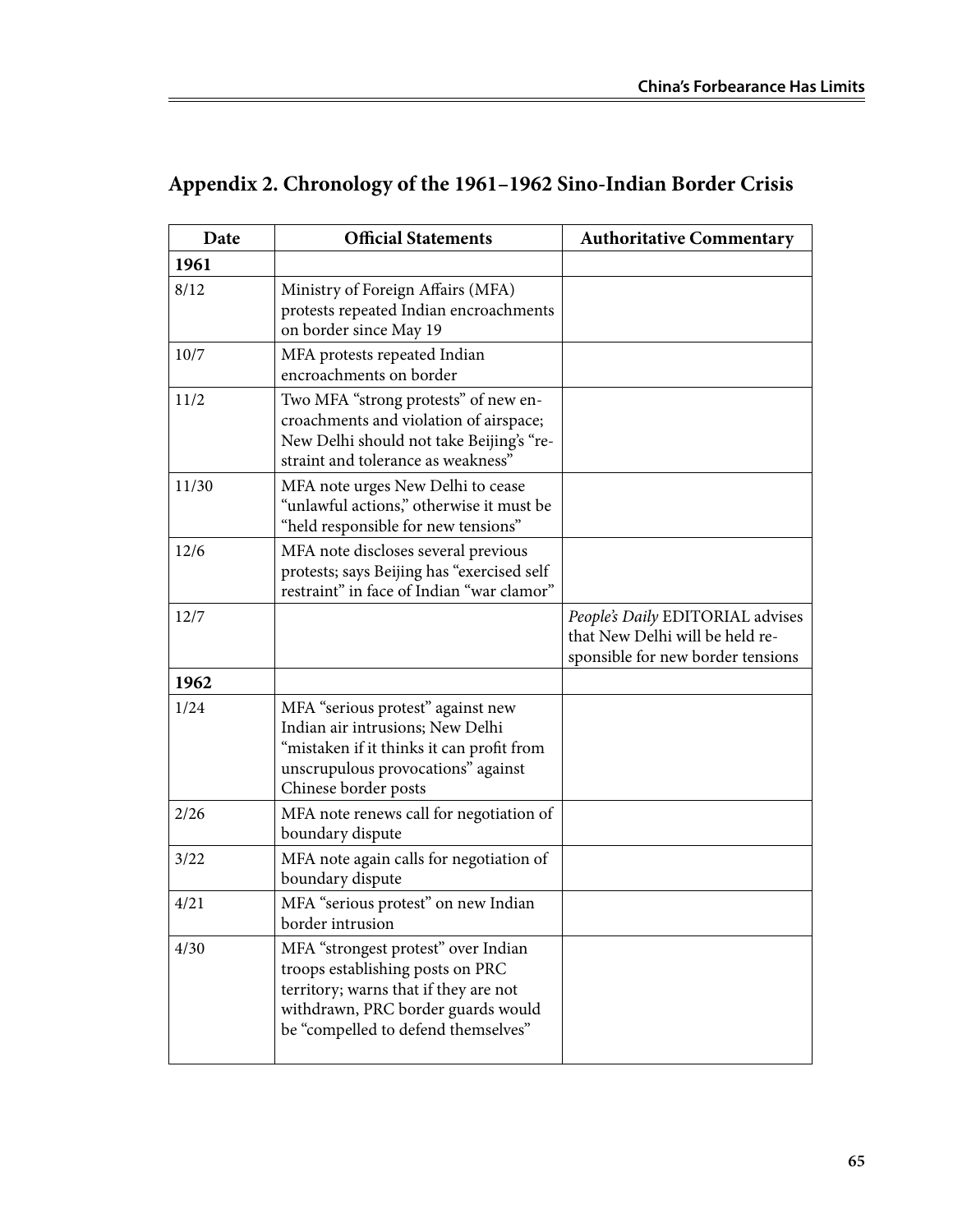| Date | <b>Official Statements</b>                                                                                                                                                                                                                                                | <b>Authoritative Commentary</b>                                                                                                                                                                                                                                                               |
|------|---------------------------------------------------------------------------------------------------------------------------------------------------------------------------------------------------------------------------------------------------------------------------|-----------------------------------------------------------------------------------------------------------------------------------------------------------------------------------------------------------------------------------------------------------------------------------------------|
| 1962 |                                                                                                                                                                                                                                                                           |                                                                                                                                                                                                                                                                                               |
| 5/11 | MFA "serious protest" of new intrusion<br>and "provocative firing" by Indian<br>troops in eastern sector; notes that PRC<br>forces "firmly maintained a coolheaded<br>attitude of self restraint"; situation on<br>border "very grave"                                    |                                                                                                                                                                                                                                                                                               |
| 6/18 | PRC Government "strong protest" of<br>"atrocity" in which Indian troops shot<br>four Tibetans; demands compensation<br>and end to such incidents                                                                                                                          |                                                                                                                                                                                                                                                                                               |
| 6/28 | PRC Government "serious" protest of<br>59 Indian air intrusions in May                                                                                                                                                                                                    |                                                                                                                                                                                                                                                                                               |
| 7/8  | PRC "strongest" protest of "serious<br>intrusion" of Indian troops into<br>Xinjiang; commends PRC forces' self-<br>restraint but warns that China "will<br>never yield to deeper advances by India,<br>nor will China give up its right to self<br>defense when attacked" |                                                                                                                                                                                                                                                                                               |
| 7/9  |                                                                                                                                                                                                                                                                           | People's Daily EDITORIAL,<br>entitled "The Indian Government<br>Should Rein in at the Brink of the<br>Precipice," warns that China will<br>exercise right of self-defense in the<br>face of unprovoked attacks                                                                                |
| 7/13 | MFA "strongest protest" says New<br>Delhi "turning a deaf ear" to past<br>protests; warns that PRC has exercised<br>forbearance and self-restraint but will<br>be compelled to defend itself if Indian<br>forces provoke an armed clash                                   |                                                                                                                                                                                                                                                                                               |
| 7/21 |                                                                                                                                                                                                                                                                           | People's Daily observer article,<br>entitled "The Indian Authorities<br>Should Not Miscalculate," warns<br>that if India continues to provoke<br>armed clashes and compels Chi-<br>nese forces to defend themselves,<br>it will be "lifting a great stone only<br>to drop it on its own foot" |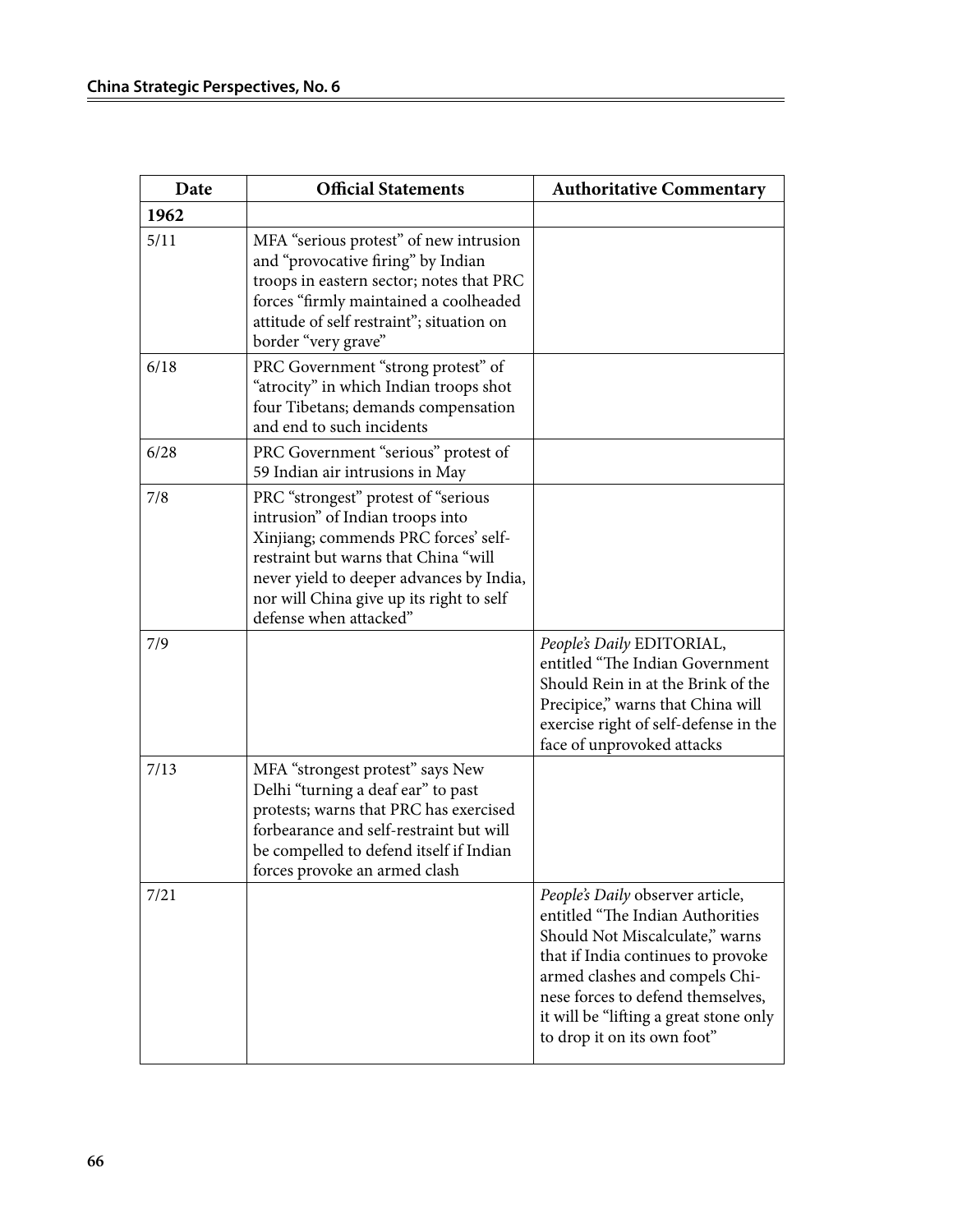| Date | <b>Official Statements</b>                                                                                                                                                                                        | <b>Authoritative Commentary</b>                                                                                                                                                                                                                                                                                                            |
|------|-------------------------------------------------------------------------------------------------------------------------------------------------------------------------------------------------------------------|--------------------------------------------------------------------------------------------------------------------------------------------------------------------------------------------------------------------------------------------------------------------------------------------------------------------------------------------|
| 1962 |                                                                                                                                                                                                                   |                                                                                                                                                                                                                                                                                                                                            |
| 7/22 | MFA "strongest protest" over clash in<br>Xinjiang in which PRC forces were<br>compelled to defend themselves;<br>while China has exercised "greatest<br>forbearance and restraint," it could not<br>"sit idly by" |                                                                                                                                                                                                                                                                                                                                            |
| 8/4  | MFA note calls for border talks as soon<br>as possible                                                                                                                                                            |                                                                                                                                                                                                                                                                                                                                            |
| 9/7  |                                                                                                                                                                                                                   | People's Daily EDITORIAL<br>calls on New Delhi to cease<br>border provocations and enter<br>negotiations                                                                                                                                                                                                                                   |
| 9/13 | MFA note proposes opening border<br>talks on October 15; notes that New<br>Delhi has rejected Beijing's August 4<br>call for talks                                                                                |                                                                                                                                                                                                                                                                                                                                            |
| 9/21 | PRC Government "most serious and<br>strongest" protest on new Indian border<br>clashes                                                                                                                            |                                                                                                                                                                                                                                                                                                                                            |
| 9/22 |                                                                                                                                                                                                                   | People's Daily EDITORIAL entitled<br>"Is This Tolerable?" warns that<br>"Beijing's patience is limited" and<br>that Beijing will be forced to "take<br>necessary measures" to protect<br>its border guards if New Delhi<br>does not cease its provocations;<br>New Delhi "cannot now say that<br>warning has not been given in<br>advance" |
| 10/3 | MFA note reiterates call for border<br>talks to open on October 15; notes<br>continuing clashes                                                                                                                   |                                                                                                                                                                                                                                                                                                                                            |
| 10/6 | MFA note protests new "incidents of<br>bloodshed" in the eastern sector, says<br>New Delhi "continuing to play with fire"                                                                                         |                                                                                                                                                                                                                                                                                                                                            |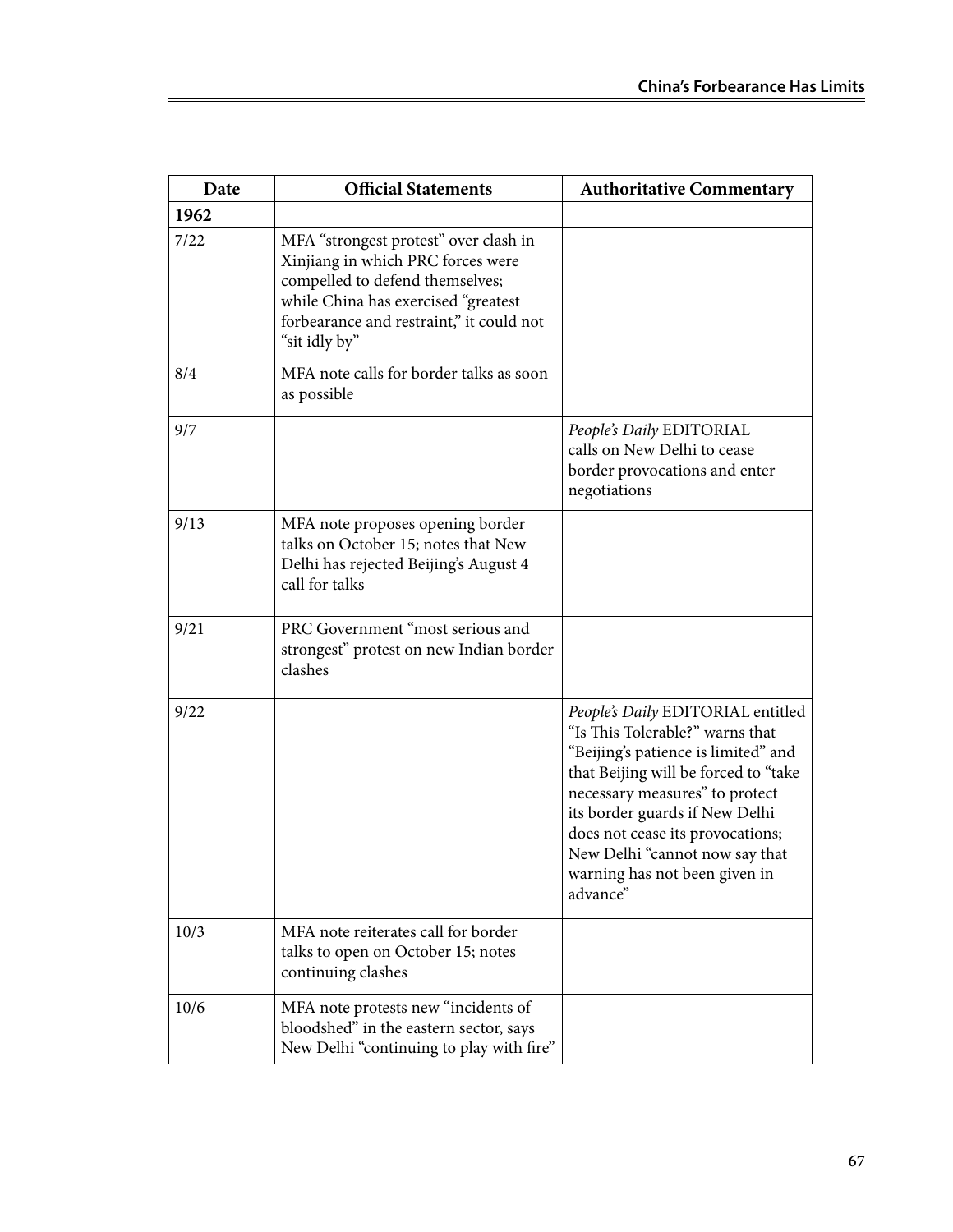| Date  | <b>Official Statements</b>                                                                                                                                                                                                                                                                                                                                                                                                                      | <b>Authoritative Commentary</b>                                                                                 |
|-------|-------------------------------------------------------------------------------------------------------------------------------------------------------------------------------------------------------------------------------------------------------------------------------------------------------------------------------------------------------------------------------------------------------------------------------------------------|-----------------------------------------------------------------------------------------------------------------|
| 1962  |                                                                                                                                                                                                                                                                                                                                                                                                                                                 |                                                                                                                 |
| 10/11 | MFA "strongest and most serious<br>protest" over October 9 clash, killing<br>several PRC troops; warns that if<br>Indian forces do not cease, Chinese<br>troops "will surely act in self defense";<br>second "strongest and most serious"<br>protest over new Indian attacks in<br>Tibet; warns that if New Delhi "does<br>not rein in before the precipice and<br>continues to spread the flames of war,"<br>it will bear all the consequences |                                                                                                                 |
| 10/13 | MFA "strong protest" over new<br>intrusions; notes Indian side moving<br>more troops "in preparation for war"                                                                                                                                                                                                                                                                                                                                   |                                                                                                                 |
| 10/14 |                                                                                                                                                                                                                                                                                                                                                                                                                                                 | People's Daily EDITORIAL<br>entitled "Mr. Nehru! It's Time to<br>Pull Back from the Brink of the<br>Precipice!" |
| 10/17 | Two MFA "serious" protests over<br>continuing intrusions                                                                                                                                                                                                                                                                                                                                                                                        |                                                                                                                 |
| 10/20 | MFA "most urgent, most serious<br>and strongest" note declares that<br>New Delhi has refused to negotiate<br>and launched broad attacks on PRC<br>territory and so China has "no choice<br>but to rebuff these frenzied attacks<br>resolutely"; Ministry of National<br>Defense spokesman states that "all-out<br>attacks" by Indian forces compelled<br>PRC forces to "strike back" and<br>"recover territory occupied by Indian<br>troops"    |                                                                                                                 |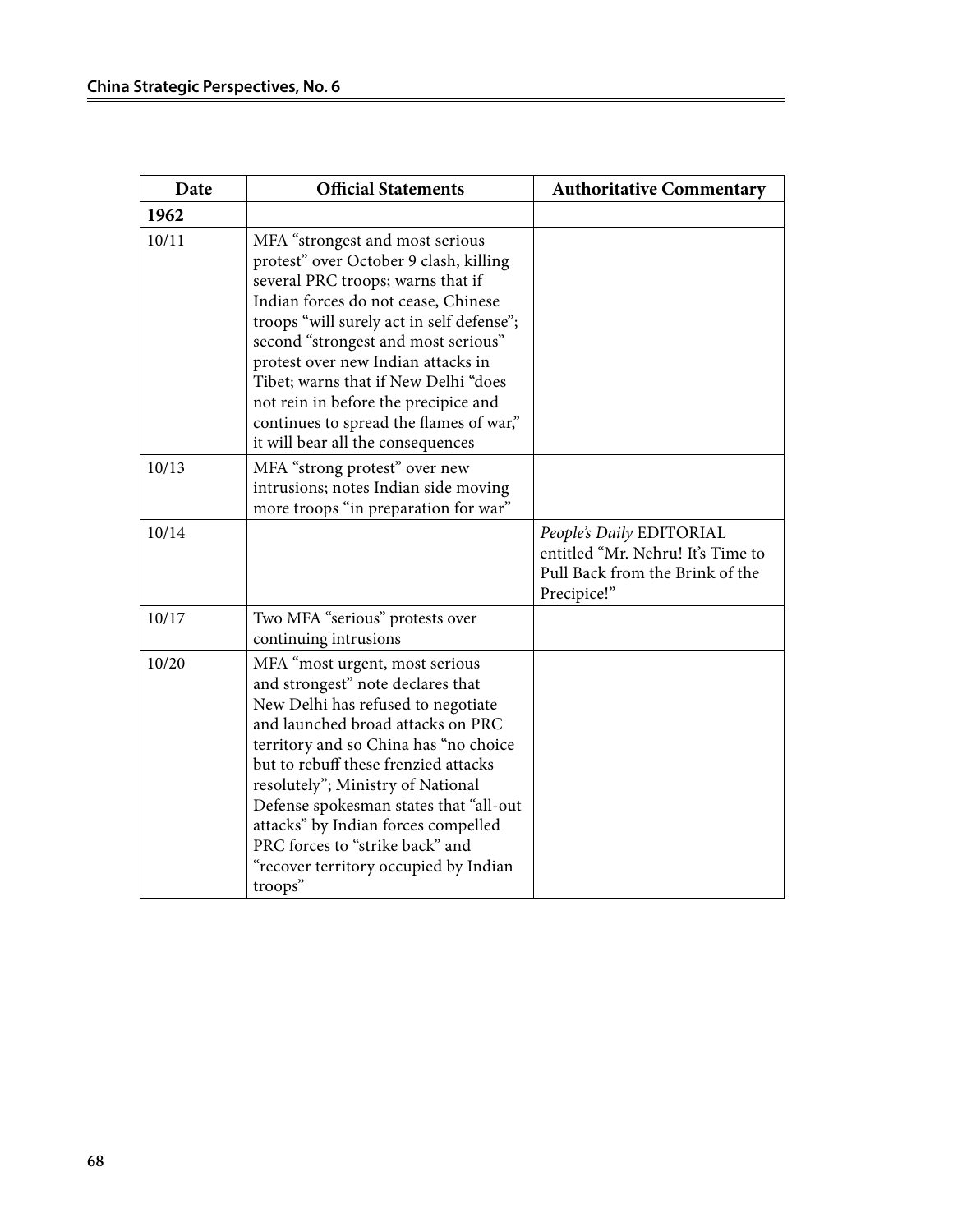# **Appendix 3. PRC Signaling Over Taiwan: 1991, 1995, 1999, 2003–2004**

| Date | Leadership                                                                                                                                                        | Official          | Authoritative                                                                                                                                                                                                              | Other                                                                                                     |
|------|-------------------------------------------------------------------------------------------------------------------------------------------------------------------|-------------------|----------------------------------------------------------------------------------------------------------------------------------------------------------------------------------------------------------------------------|-----------------------------------------------------------------------------------------------------------|
|      | <b>Statements</b>                                                                                                                                                 | <b>Statements</b> | <b>Press Comment</b>                                                                                                                                                                                                       |                                                                                                           |
| 1991 |                                                                                                                                                                   |                   |                                                                                                                                                                                                                            |                                                                                                           |
| 5/6  |                                                                                                                                                                   |                   |                                                                                                                                                                                                                            | Long Liaowang<br>article describes<br>rising Taiwan<br>independence<br>(TI) issue in<br>Taiwan's politics |
| 6/3  |                                                                                                                                                                   |                   | People's Daily<br><b>COMMENTATOR</b><br><b>ARTICLE</b> warns<br>TI is "a dangerous<br>path"; warns<br>advocates to "rein<br>in at the brink of<br>the precipice" and<br>by "playing with<br>fire" one will "get<br>burned" |                                                                                                           |
| 7/1  | <b>JIANG ZEMIN</b><br><b>Chinese Communist</b><br>Party (CCP)<br>anniversary speech<br>notes that rise of<br>TI "calls for special<br>attention and<br>vigilance" |                   |                                                                                                                                                                                                                            |                                                                                                           |

#### **1991: Taiwan Debate Preceding National Assembly Elections**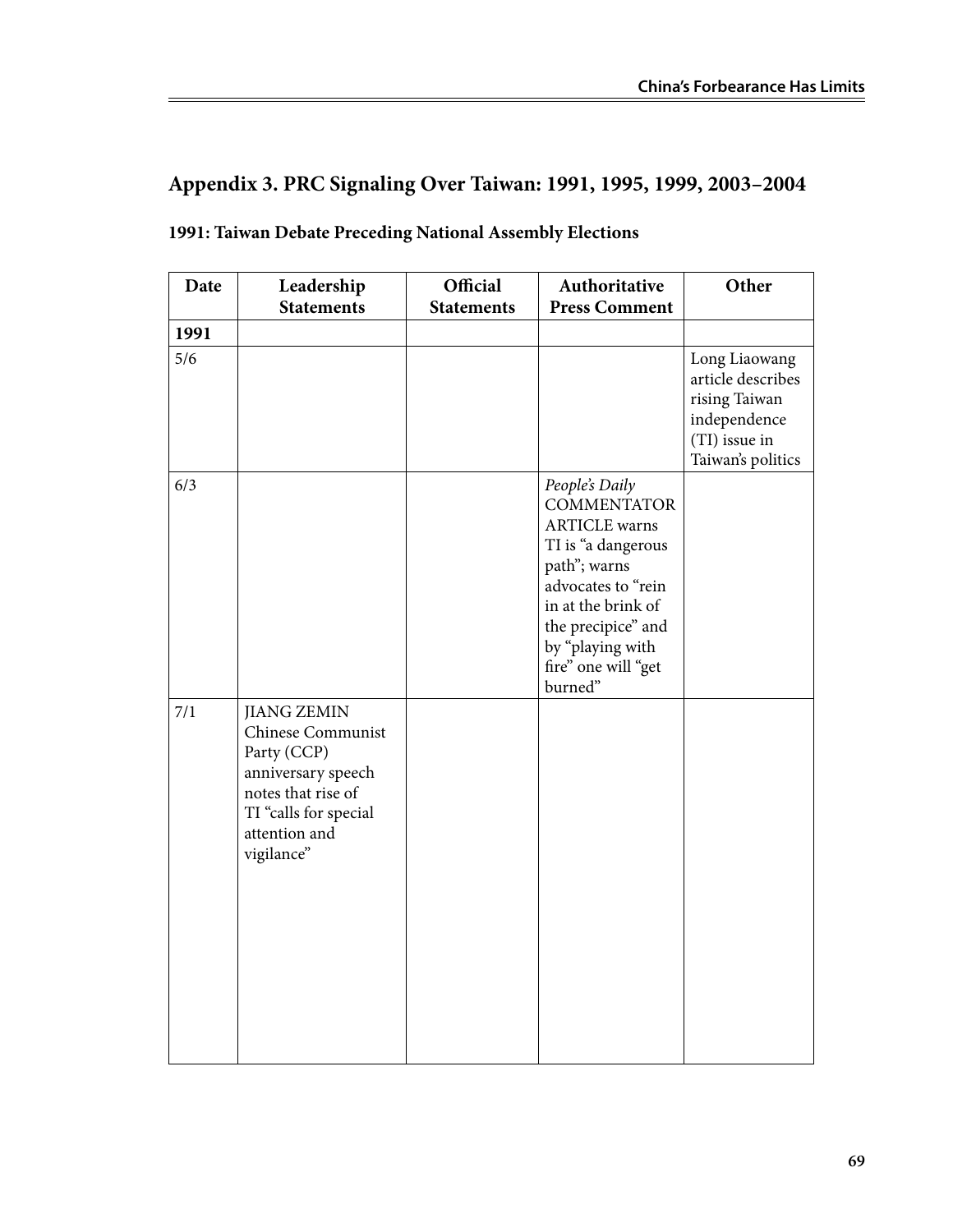| Date | Leadership        | Official                                                                                                                                                                                                                                                                                                     | Authoritative                                                                              | Other                                                                                                                      |
|------|-------------------|--------------------------------------------------------------------------------------------------------------------------------------------------------------------------------------------------------------------------------------------------------------------------------------------------------------|--------------------------------------------------------------------------------------------|----------------------------------------------------------------------------------------------------------------------------|
|      | <b>Statements</b> | <b>Statements</b>                                                                                                                                                                                                                                                                                            | <b>Press Comment</b>                                                                       |                                                                                                                            |
| 1991 |                   |                                                                                                                                                                                                                                                                                                              |                                                                                            |                                                                                                                            |
| 7/9  |                   | <b>State Council</b><br>(SC) Taiwan<br>Affairs<br>Office (TAO)<br>spokesman<br><b>TANG SHUBEI</b><br>denounces<br>Legislative Yuan<br>(LY) proposal<br>to join United<br>Nations as<br>Republic of<br>China (ROC),<br>notes some<br>Kuomintang<br>(KMT) legislators<br>support; requires<br>"high vigilance" |                                                                                            |                                                                                                                            |
| 8/25 |                   |                                                                                                                                                                                                                                                                                                              |                                                                                            | Democratic<br>Progressive<br>Party (DPP)<br>meeting on<br>constitutional<br>revision to<br>change name of<br>ROC to Taiwan |
| 9/7  |                   |                                                                                                                                                                                                                                                                                                              | People's Daily<br><b>COMMENTATOR</b><br><b>ARTICLE</b><br>blasts DPP draft<br>constitution |                                                                                                                            |
| 9/12 |                   | MFA spokesman<br>at weekly briefing<br>denounces<br>TI advocates,<br>Ramsey Clark<br>remarks<br>as "foreign<br>interference"                                                                                                                                                                                 |                                                                                            |                                                                                                                            |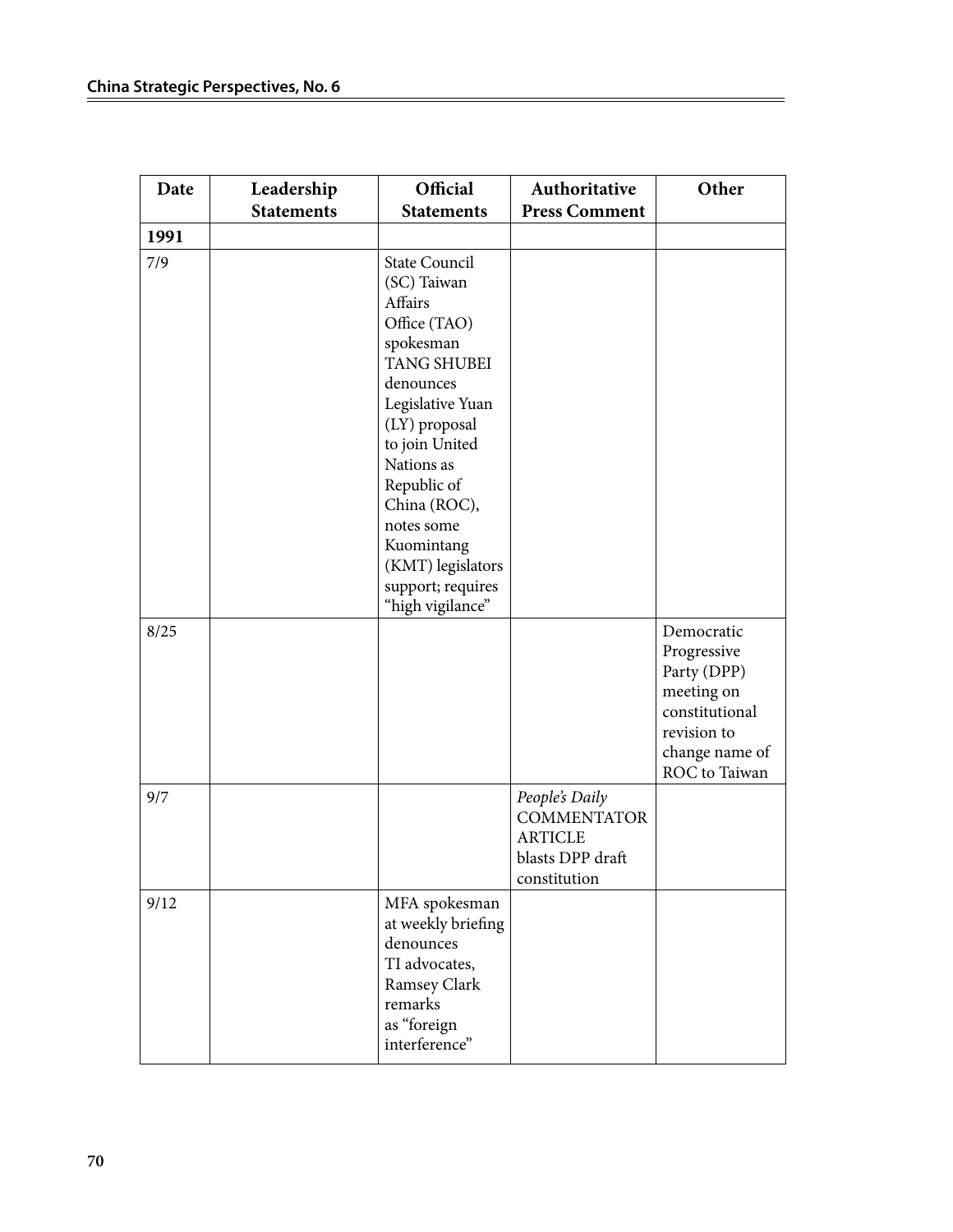| Date  | Leadership<br><b>Statements</b>                                                                                                                                                                                       | Official<br><b>Statements</b> | Authoritative<br><b>Press Comment</b>                                                                                                            | Other                                                                                                                                                                        |
|-------|-----------------------------------------------------------------------------------------------------------------------------------------------------------------------------------------------------------------------|-------------------------------|--------------------------------------------------------------------------------------------------------------------------------------------------|------------------------------------------------------------------------------------------------------------------------------------------------------------------------------|
| 1991  |                                                                                                                                                                                                                       |                               |                                                                                                                                                  |                                                                                                                                                                              |
| 9/30  | LI PENG national day<br>toast says PRC "will<br>never tolerate" Taiwan<br>independence                                                                                                                                |                               |                                                                                                                                                  |                                                                                                                                                                              |
| 10/7  |                                                                                                                                                                                                                       |                               |                                                                                                                                                  | Wen Wei Po<br><b>EDITORIAL</b><br>chides KMT<br>leaders for<br>accommodating<br>DPP TI<br>demands; warns<br>Beijing will<br>not "stand idly<br>by and remain<br>indifferent" |
| 10/9  | PRC President YANG<br><b>SHANGKUN</b> warns<br>those seeking to split<br>China: Beijing "will<br>not stand idly by";<br>should not make<br>"wrong appraisal";<br>"those who play with<br>fire will perish by<br>fire" |                               |                                                                                                                                                  |                                                                                                                                                                              |
| 10/10 |                                                                                                                                                                                                                       |                               | People's Daily<br>EDITORIAL on<br>PRC national day<br>warns Beijing<br>"will not tolerate"<br>TI advocates<br>colluding with<br>"foreign powers" |                                                                                                                                                                              |
| 10/13 |                                                                                                                                                                                                                       |                               |                                                                                                                                                  | Zhongguo<br>Xinwenshe<br>reports DPP<br>adopting TI<br>plank in party<br>constitution                                                                                        |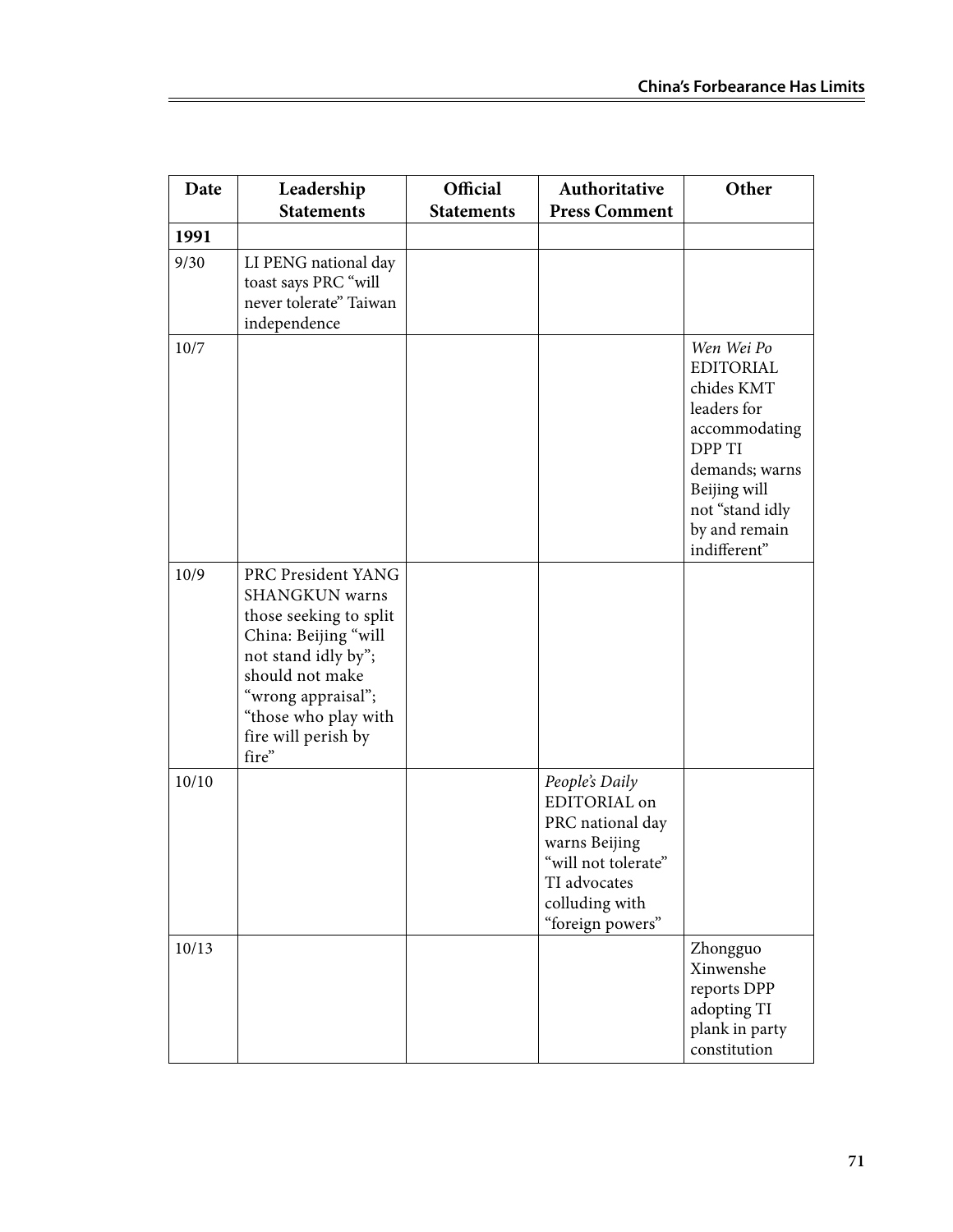| Date       | Leadership                                                                                                                                                                                       | Official                                                                                                                                                                                                             | Authoritative                                                                                                                                                                                                        | Other |
|------------|--------------------------------------------------------------------------------------------------------------------------------------------------------------------------------------------------|----------------------------------------------------------------------------------------------------------------------------------------------------------------------------------------------------------------------|----------------------------------------------------------------------------------------------------------------------------------------------------------------------------------------------------------------------|-------|
|            | <b>Statements</b>                                                                                                                                                                                | <b>Statements</b>                                                                                                                                                                                                    | <b>Press Comment</b>                                                                                                                                                                                                 |       |
| 1991       |                                                                                                                                                                                                  |                                                                                                                                                                                                                      |                                                                                                                                                                                                                      |       |
| 10/15      |                                                                                                                                                                                                  | <b>SC TAO</b><br>spokesman<br><b>TANG SHUBEI</b><br>statement<br>condemning<br><b>DPP</b><br>constitution<br>plank on TI:<br>"If they turn<br>a deaf ear" to<br>PRC warnings,<br>Beijing "will not<br>stand idly by" |                                                                                                                                                                                                                      |       |
| 10/17      |                                                                                                                                                                                                  |                                                                                                                                                                                                                      | People's Daily<br><b>COMMENTATOR</b><br>ARTICLE on 20 <sup>th</sup><br>anniversary of<br>PRC entry into<br>UN: "we resolutely<br>oppose any<br>attempt to create<br>'two Chinas' or<br>'one China and<br>one Taiwan" |       |
| $11/6 - 7$ | Vice President WU<br>XUEQIAN meets<br><b>Straits Exchange</b><br>Foundation (SEF)<br>delegation in Beijing,<br>calls for talks                                                                   |                                                                                                                                                                                                                      |                                                                                                                                                                                                                      |       |
| 12/11      | <b>JIANG ZEMIN</b><br>speech on 55 <sup>th</sup><br>anniversary of Xian<br>Incident: renews<br>proposal for talks;<br>urges TI advocates<br>"not to make a<br>mistaken assessment,"<br>turn back |                                                                                                                                                                                                                      |                                                                                                                                                                                                                      |       |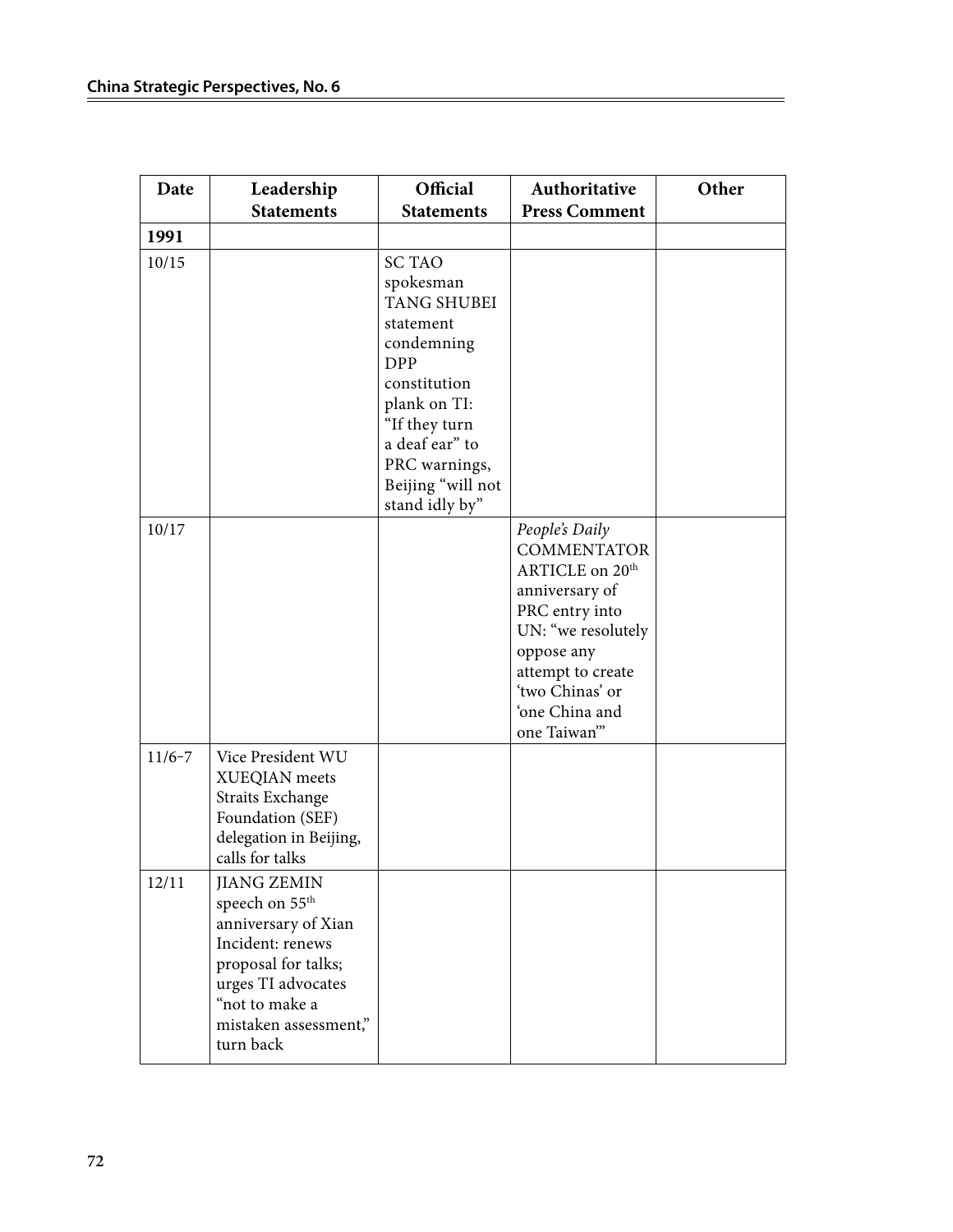| Date  | Leadership<br><b>Statements</b>                                                                                                                                                                                                                   | <b>Official</b><br><b>Statements</b> | Authoritative<br><b>Press Comment</b> | Other                                                                                                      |
|-------|---------------------------------------------------------------------------------------------------------------------------------------------------------------------------------------------------------------------------------------------------|--------------------------------------|---------------------------------------|------------------------------------------------------------------------------------------------------------|
| 1991  |                                                                                                                                                                                                                                                   |                                      |                                       |                                                                                                            |
| 12/16 | Vice President WU<br>XUEQIAN at ARATS<br>(Association for Rela-<br>tions Across the Taiwan<br>Strait) founding meet-<br>ing applauds some Tai-<br>pei officials for taking<br>stronger stand against<br>TI, acts to speed up<br>cross-strait ties |                                      |                                       | Xinhua reports<br>founding of<br><b>ARATS</b>                                                              |
| 12/22 |                                                                                                                                                                                                                                                   |                                      |                                       | Zhongguo<br>Tongxunshe<br>reports KMT<br>dominance, TI<br>rejection in Na-<br>tional Assembly<br>elections |

## **1995: Lee Teng-hui U.S. Visit**

| Date | Leadership<br><b>Statements</b>                                                                                                                     | <b>Official</b><br><b>Statements</b>                                                                                  | <b>Authoritative</b><br><b>Press Comment</b> | Other                                                                     |
|------|-----------------------------------------------------------------------------------------------------------------------------------------------------|-----------------------------------------------------------------------------------------------------------------------|----------------------------------------------|---------------------------------------------------------------------------|
| 1995 |                                                                                                                                                     |                                                                                                                       |                                              |                                                                           |
| 5/22 |                                                                                                                                                     |                                                                                                                       |                                              | Xinhua reports<br>U.S. decision to<br>grant Lee Teng-<br>hui (LTH) a visa |
| 5/23 | VP/MFA Qian Qichen<br>lodges "strong protest"<br>with Ambassador<br>Roy; will result in<br>"grave consequences"<br>unless U.S. reverses<br>decision | <b>MFA</b><br><b>STATEMENT</b><br>warns relations<br>may "retrogress"<br>and cause "severe<br>damage" to<br>relations |                                              |                                                                           |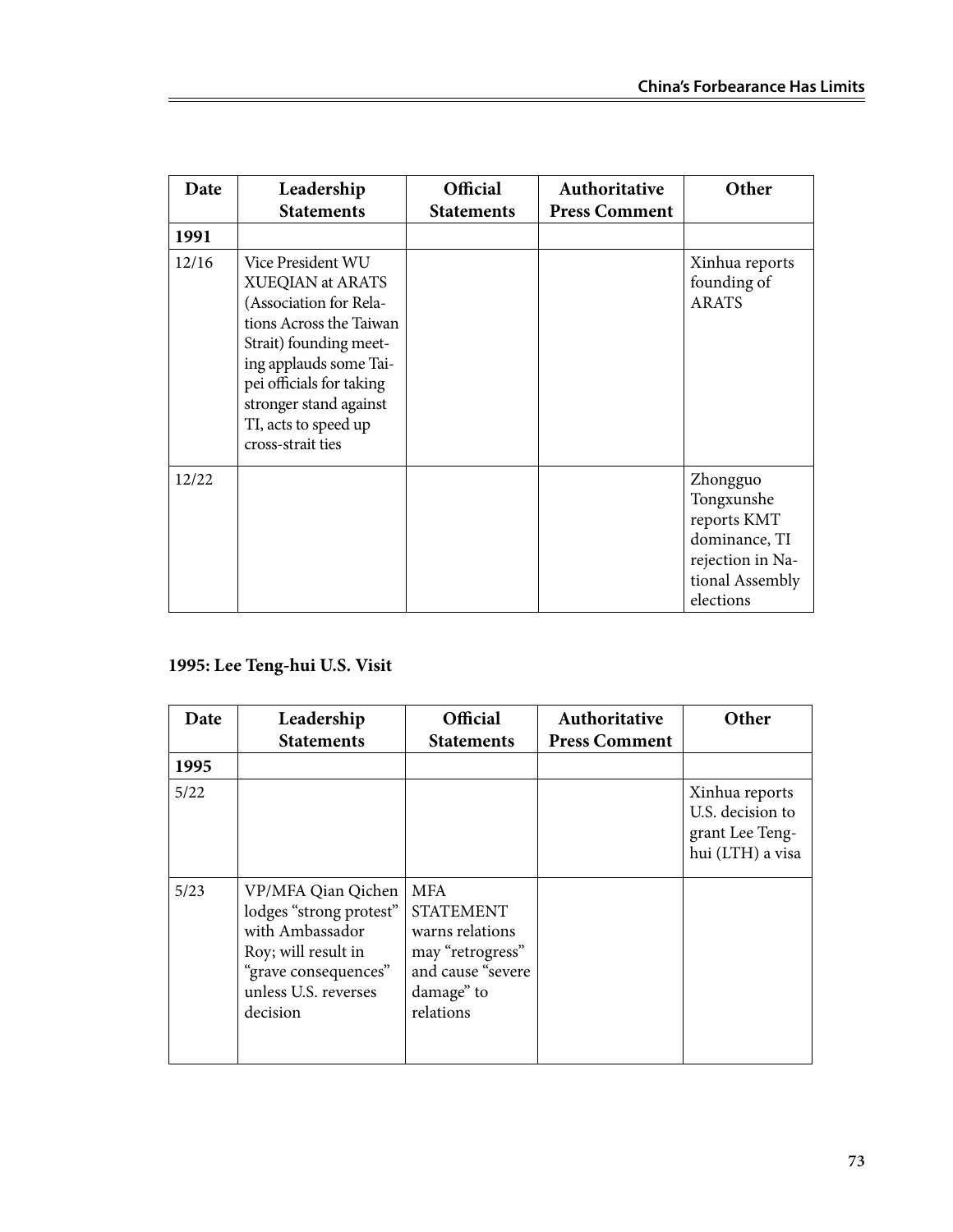| Date   | Leadership        | Official                                                                                                                                                                                                                                                         | Authoritative                                                                                                                                                                                                                             | Other                                                                                                                                                                                                         |
|--------|-------------------|------------------------------------------------------------------------------------------------------------------------------------------------------------------------------------------------------------------------------------------------------------------|-------------------------------------------------------------------------------------------------------------------------------------------------------------------------------------------------------------------------------------------|---------------------------------------------------------------------------------------------------------------------------------------------------------------------------------------------------------------|
|        | <b>Statements</b> | <b>Statements</b>                                                                                                                                                                                                                                                | <b>Press Comment</b>                                                                                                                                                                                                                      |                                                                                                                                                                                                               |
| 1995   |                   |                                                                                                                                                                                                                                                                  |                                                                                                                                                                                                                                           |                                                                                                                                                                                                               |
| 5/24   |                   | National<br>People's<br>Congress (NPC)<br>Foreign Affairs<br>Committee<br>statement:<br>U.S. entirely<br>responsible for<br>consequences;<br>Chinese People's<br>Political<br>Consultative<br>Conference<br>(CPPCC)<br>Foreign Affairs<br>Committee<br>statement |                                                                                                                                                                                                                                           |                                                                                                                                                                                                               |
| $5/25$ |                   | MFA spokesman<br>Shen Guofang<br>says SC Li<br>Guixian, PLA<br>Air Force Deputy<br>Commander Yu<br>Zhenwu cutting<br>U.S. visits short                                                                                                                           |                                                                                                                                                                                                                                           | May 25-30:<br>Taiwan forces<br>hold anti-<br>amphibious<br>landing exercises<br>on Taiwan coast                                                                                                               |
| 5/26   |                   | MFA spokesman<br>Shen Guofang<br>says Minister of<br>National Defense<br>(MinND) Chi<br>Haotian U.S. visit<br>postponed                                                                                                                                          | People's Daily<br><b>COMMENTATOR</b><br>ARTICLE, "Serious<br>and Dangerous<br>Retrogression,"<br>says PRC<br>"absolutely will<br>not tolerate"<br>U.S. violating<br>sovereignty, "will<br>resolutely defend"<br>its national<br>interests | Xinhua reports<br><b>ARATS Vice</b><br>President<br>Tang Shubei<br>departing for<br>Taipei to set 2 <sup>nd</sup><br>summit between<br>SEF and ARATS;<br>says Wang-Koo<br>talks to be in<br>mid- or late July |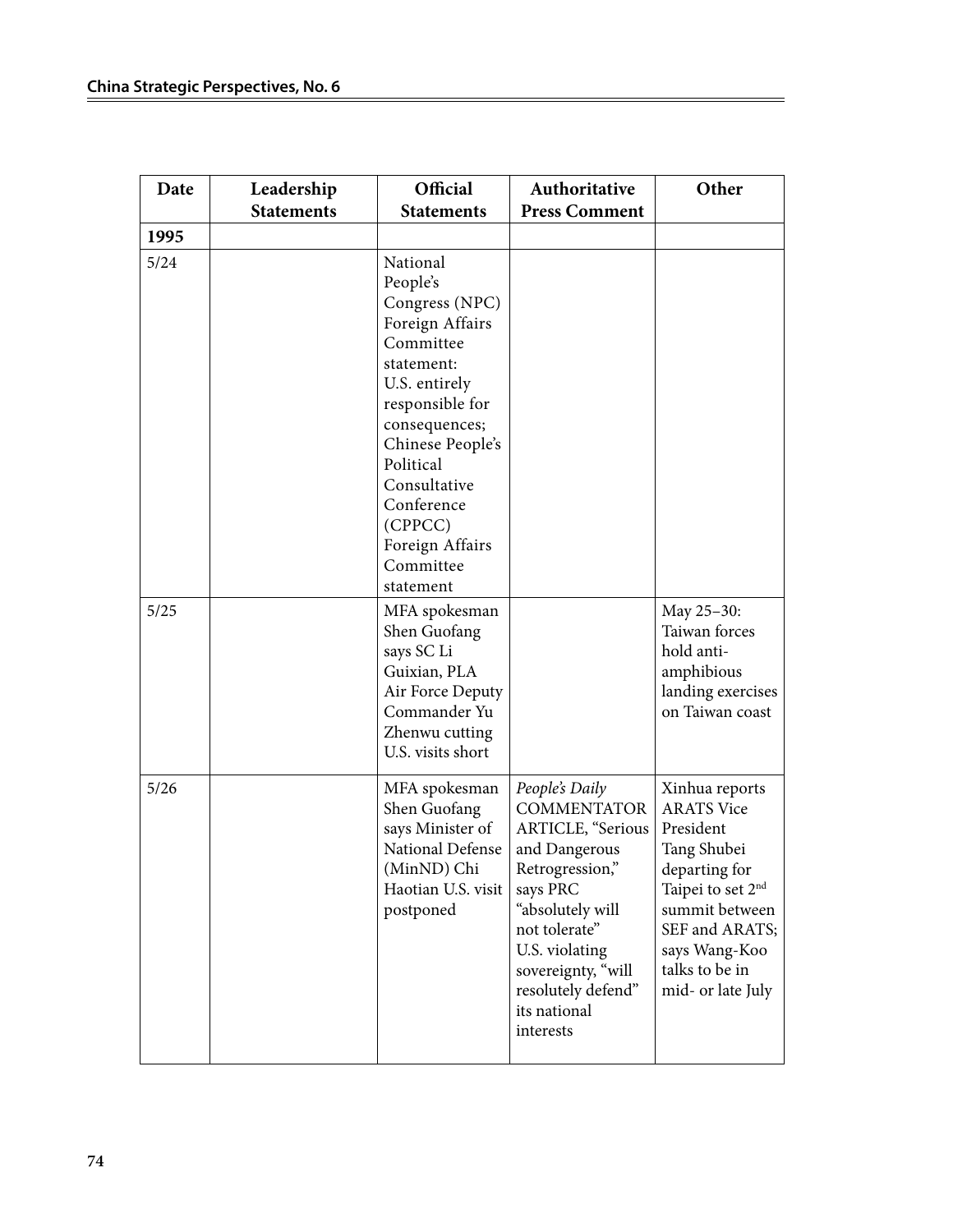| Date         | Leadership<br><b>Statements</b> | Official<br><b>Statements</b>                                                                                                                                                                       | Authoritative<br><b>Press Comment</b> | Other                                                                                                                                                                                                                                     |
|--------------|---------------------------------|-----------------------------------------------------------------------------------------------------------------------------------------------------------------------------------------------------|---------------------------------------|-------------------------------------------------------------------------------------------------------------------------------------------------------------------------------------------------------------------------------------------|
|              |                                 |                                                                                                                                                                                                     |                                       |                                                                                                                                                                                                                                           |
| 1995<br>5/28 |                                 | MFA spokesman<br>Shen Guofang<br>announces<br>postponement<br>of Missile<br>Technology<br>Control Regime<br>(MTCR) talks<br>and visit by<br>U.S. Arms<br>Control and<br>Disarmament<br>Agency chief |                                       |                                                                                                                                                                                                                                           |
| 5/29         |                                 |                                                                                                                                                                                                     |                                       | Wen Wei Po<br>(Hong Kong)<br><b>EDITORIAL</b><br>notes PRC<br>responses so far<br>in diplomatic<br>arena; other<br>areas could<br>be affected;<br>in Taipei,<br>Tang Shubei<br>announces<br>agreement on<br>Wang-Koo talks<br>for July 20 |
| 6/1          |                                 | MFA spokesman<br>Chen Jian<br>warns "serious<br>damage" to<br>PRC-U.S.<br>relations if U.S.<br>does not reverse<br>Lee Teng-hui<br>visa                                                             |                                       |                                                                                                                                                                                                                                           |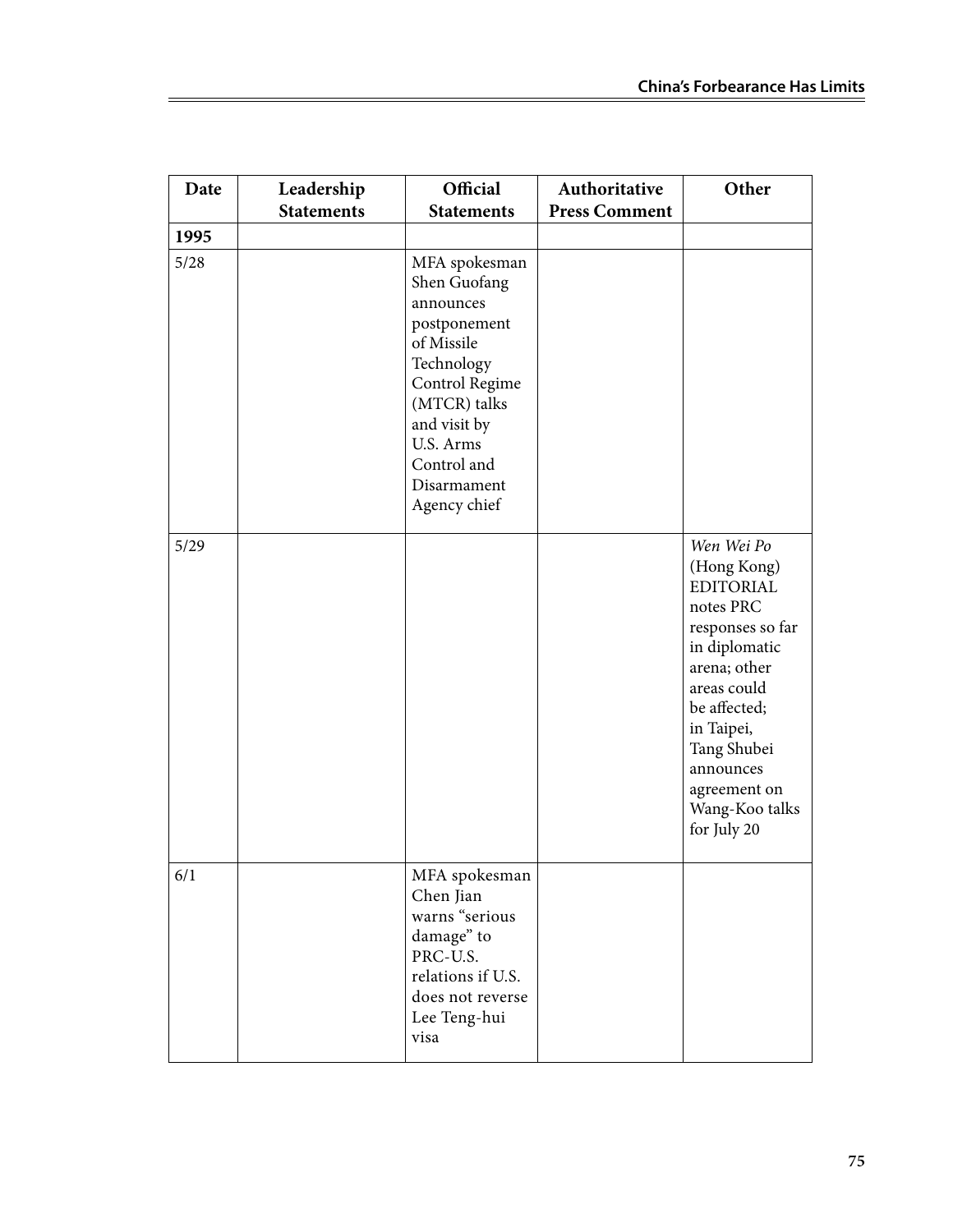| Date       | Leadership        | Official                                                                                                                                | Authoritative        | Other                                                                                                                                                      |
|------------|-------------------|-----------------------------------------------------------------------------------------------------------------------------------------|----------------------|------------------------------------------------------------------------------------------------------------------------------------------------------------|
|            | <b>Statements</b> | <b>Statements</b>                                                                                                                       | <b>Press Comment</b> |                                                                                                                                                            |
| 1995       |                   |                                                                                                                                         |                      |                                                                                                                                                            |
| 6/2        |                   |                                                                                                                                         |                      | Winston Lord<br>announces<br>Clinton<br>administration's<br>renewal of<br>"most favored<br>nation" status<br>for PRC                                       |
| 6/3        |                   |                                                                                                                                         |                      | Ta Kung Pao<br>(Hong Kong)<br>editorial<br>urges U.S.<br>Government<br>"not to<br>miscalculate"<br>and "turn a deaf<br>ear" or PRC will<br>"react further" |
| 6/6        |                   | MFA spokesman<br>Shen Guofang<br>calls U.S. visa<br>for Lee a "grave<br>affair," says<br>PRC will "react<br>further" if not<br>reversed |                      |                                                                                                                                                            |
| $6/8 - 12$ |                   |                                                                                                                                         |                      | Lee Teng-hui<br>visit to Los<br>Angeles, Ithaca,<br>Anchorage                                                                                              |
| 6/8        |                   |                                                                                                                                         |                      | Xinhua<br>publishes "Ai<br>Zhonghua"<br>article stating<br>PRC will "adopt<br>all necessary<br>measures"<br>to defend<br>sovereignty                       |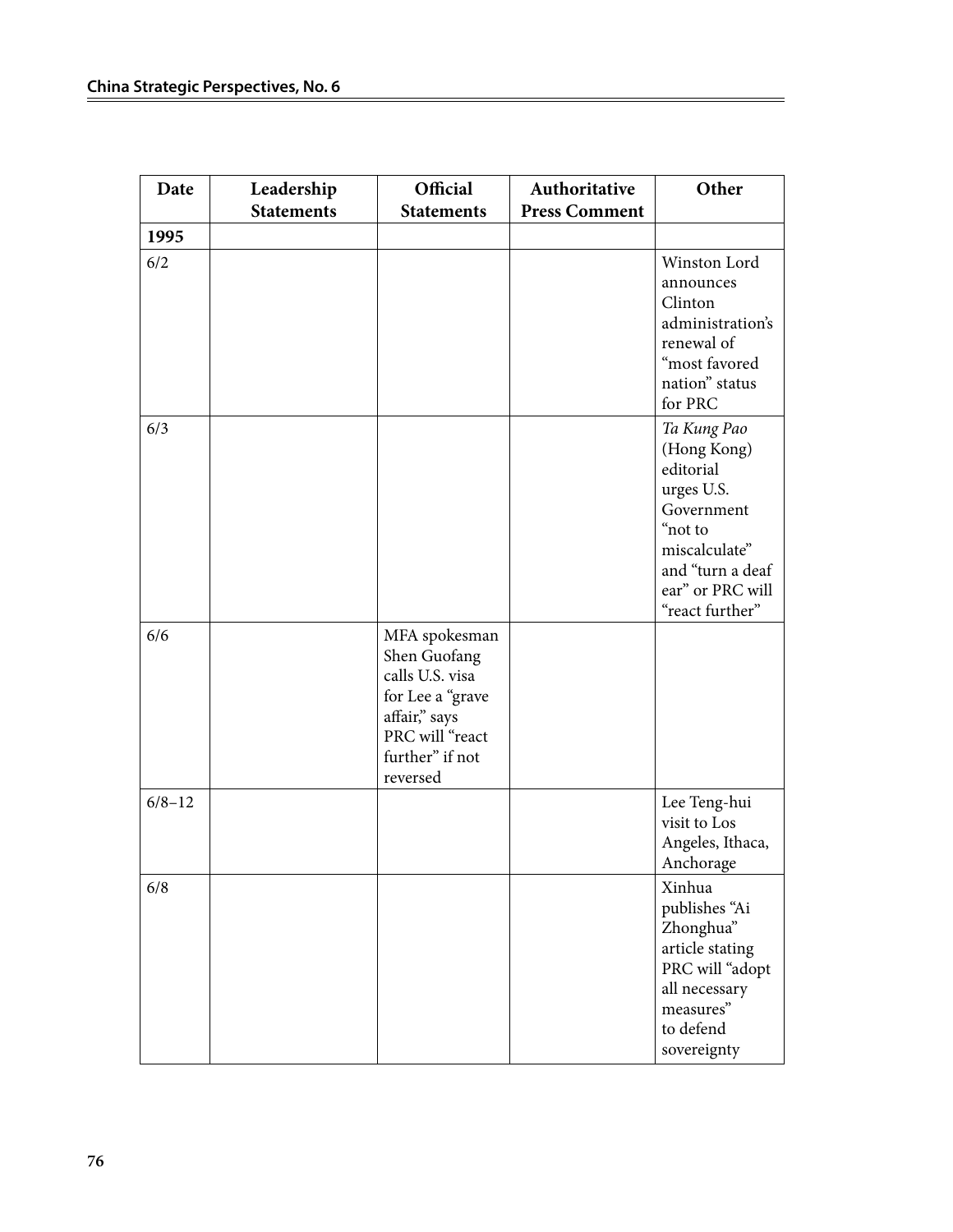| Date | Leadership<br><b>Statements</b> | Official<br><b>Statements</b>                                                                                                                                                                                              | Authoritative<br><b>Press Comment</b>                                                                                                                  | Other                                                                                                                                           |
|------|---------------------------------|----------------------------------------------------------------------------------------------------------------------------------------------------------------------------------------------------------------------------|--------------------------------------------------------------------------------------------------------------------------------------------------------|-------------------------------------------------------------------------------------------------------------------------------------------------|
| 1995 |                                 |                                                                                                                                                                                                                            |                                                                                                                                                        |                                                                                                                                                 |
| 6/9  |                                 | <b>PRC</b><br>Ambassador<br>Li Daoyu<br>meets Clinton:<br>U.S. action<br>has "seriously<br>damaged"<br>relations                                                                                                           | People's Daily<br><b>COMMENTATOR</b><br><b>ARTICLE</b><br>says U.S. has<br>"brought serious<br>consequences" to<br>relations and will<br>"pay a price" |                                                                                                                                                 |
| 6/10 |                                 |                                                                                                                                                                                                                            |                                                                                                                                                        | People's Daily<br>"Bu Wen"<br>article entitled<br>"U.S. Is Playing<br>with Fire," says<br>Taiwan issue<br>is a "powder<br>keg"-"be<br>careful!" |
| 6/16 |                                 | MFA spokesman<br>Shen Guofang<br>announces<br>Ambassador Li<br>Daoyu called<br>home "for<br>consultations";<br><b>SC</b> Taiwan<br>Affairs Office<br>spokesman<br>announces 2 <sup>nd</sup><br>Wang-Koo talks<br>postponed |                                                                                                                                                        |                                                                                                                                                 |
| 6/17 |                                 |                                                                                                                                                                                                                            |                                                                                                                                                        | Xinhua<br>commentary<br>says PRC-U.S.<br>relations "at a<br>crossroad," and<br>"we will wait<br>and see" which<br>way U.S. wants<br>to go       |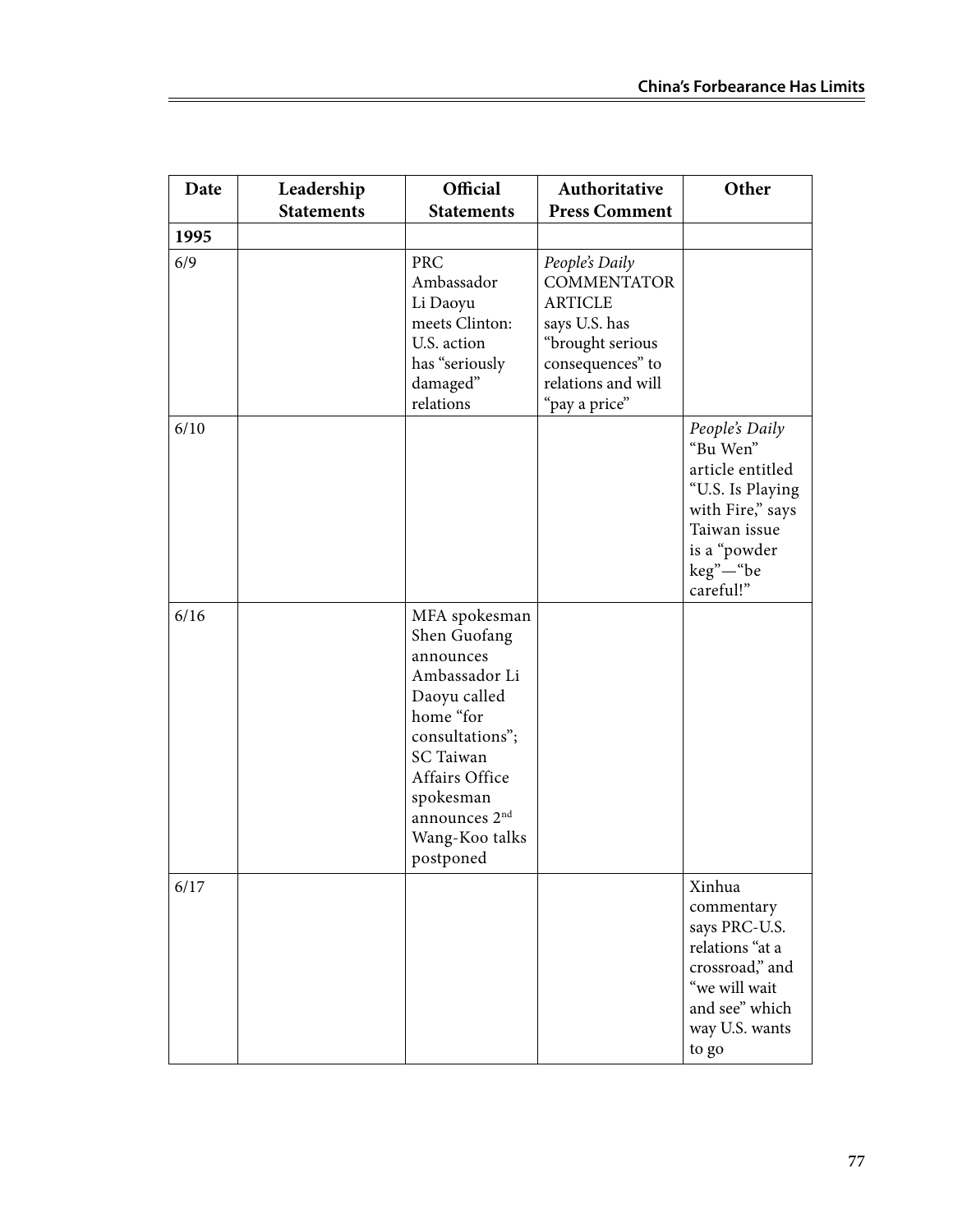| Date | Leadership<br><b>Statements</b>                                                                                                                                                            | Official<br><b>Statements</b> | Authoritative<br><b>Press Comment</b> | Other                                                  |
|------|--------------------------------------------------------------------------------------------------------------------------------------------------------------------------------------------|-------------------------------|---------------------------------------|--------------------------------------------------------|
| 1995 |                                                                                                                                                                                            |                               |                                       |                                                        |
| 7/21 |                                                                                                                                                                                            |                               |                                       | PRC begins mis-<br>sile firings into<br>East China Sea |
| 7/31 | Minister of National<br>Defense CHI HAO-<br>TIAN Army Day toast<br>says PRC will "not<br>give up use of force" or<br>"stand idly by" in face<br>of foreign interference<br>in Taiwan issue |                               |                                       |                                                        |

### **1999: Lee Teng-hui on Cross-strait Exchanges as "Special State-to-State Relations"**

| Date | Leadership        | Official                                                                                                                                                                                                                                     | Authoritative        | Other                                                                                                                     |
|------|-------------------|----------------------------------------------------------------------------------------------------------------------------------------------------------------------------------------------------------------------------------------------|----------------------|---------------------------------------------------------------------------------------------------------------------------|
|      | <b>Statements</b> | <b>Statements</b>                                                                                                                                                                                                                            | <b>Press Comment</b> |                                                                                                                           |
| 1999 |                   |                                                                                                                                                                                                                                              |                      |                                                                                                                           |
| 7/9  |                   |                                                                                                                                                                                                                                              |                      | Lee Teng-hui<br>says cross-strait<br>ties a "special<br>state-to-state"<br>relationship in<br>Deutsche Welle<br>interview |
| 7/11 |                   | Central Commit-<br>tee (CC)/State<br>Council (SC)<br>Taiwan Affairs<br>Office spokes-<br>man on Lee<br>statement: "We<br>solemnly warn<br>Taiwan splittist<br>forces to pull<br>back before it is<br>too late and stop<br>playing with fire" |                      |                                                                                                                           |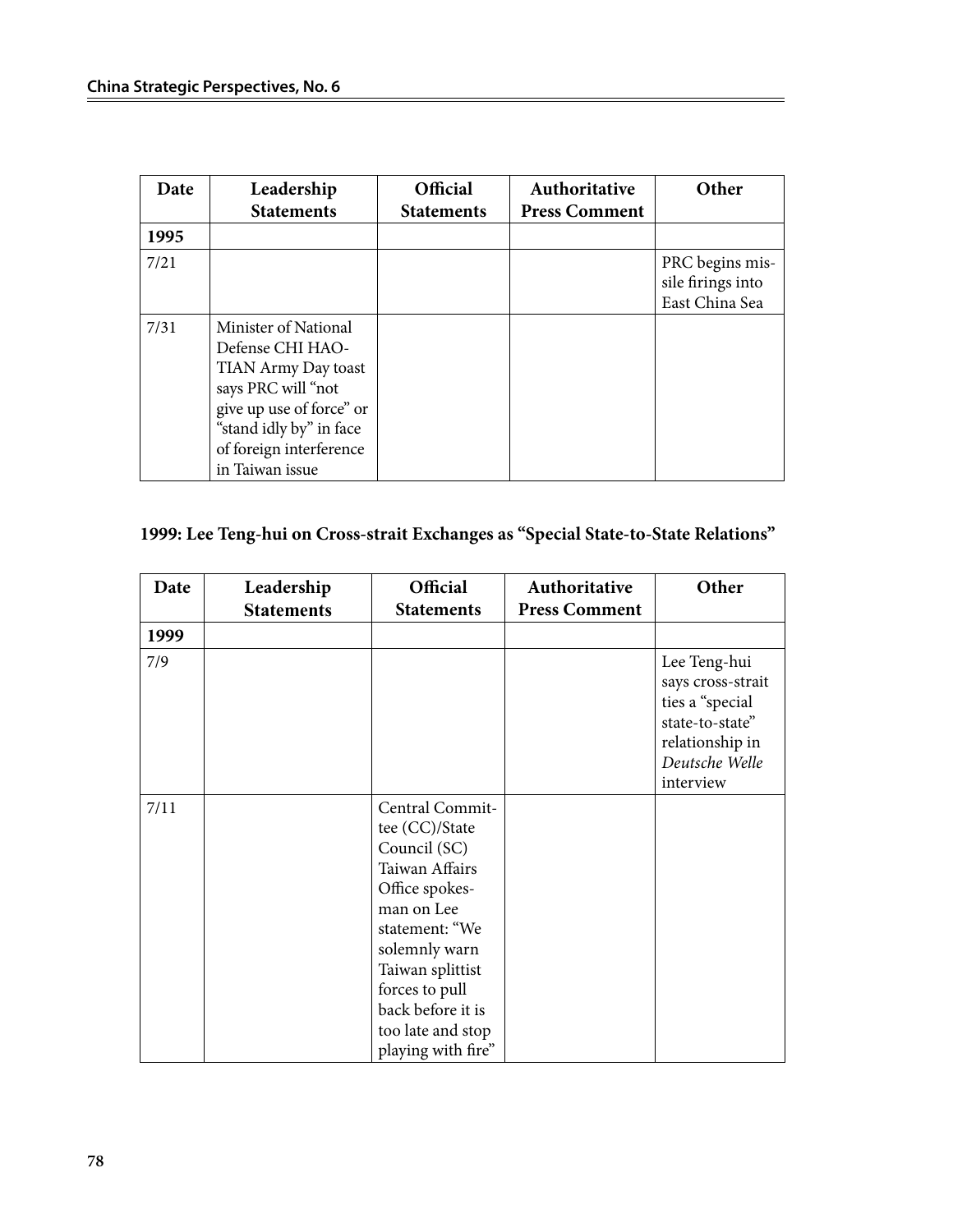| Date | Leadership        | Official                                                                                                                                                                                                                                                                                                                                                                                                                   | Authoritative        | Other |
|------|-------------------|----------------------------------------------------------------------------------------------------------------------------------------------------------------------------------------------------------------------------------------------------------------------------------------------------------------------------------------------------------------------------------------------------------------------------|----------------------|-------|
|      | <b>Statements</b> | <b>Statements</b>                                                                                                                                                                                                                                                                                                                                                                                                          | <b>Press Comment</b> |       |
| 1999 |                   |                                                                                                                                                                                                                                                                                                                                                                                                                            |                      |       |
| 7/12 |                   | <b>MFA</b><br>spokesman<br>Zhu Bangzao<br>urges Lee Teng-<br>hui to "size up<br>the situation<br>soberly, rein in<br>at the brink of<br>the precipice"<br>and cease all<br>separatist<br>activities;<br>has "gone too<br>far on the<br>dangerous road<br>of playing with<br>fire"; ARATS<br>President Wang<br>Daohan says<br>Lee Teng-hui's<br>statement<br>"undermines<br>the foundation"<br>of cross-strait<br>exchanges |                      |       |
| 7/13 |                   | <b>ARATS Vice-</b><br>President<br>Tang Shubei<br>elaborates on<br>Lee Teng-hui<br>undermining<br>basis for cross-<br>strait exchanges                                                                                                                                                                                                                                                                                     |                      |       |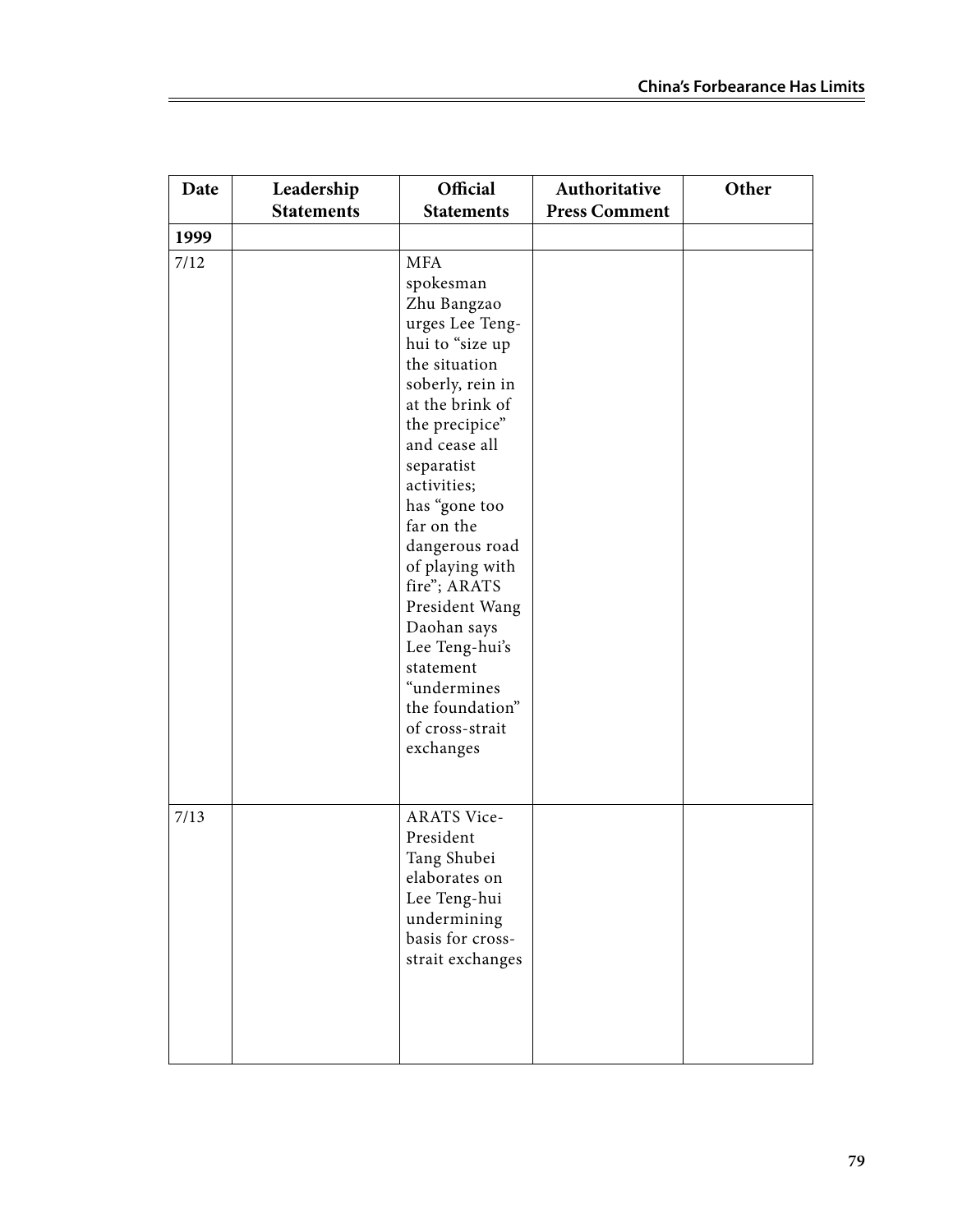| Date | Leadership        | Official                                                                                                                                                                                                                                                                                                                                                   | Authoritative                                                                                                                                                                          | Other                                                                                                                                                                                                                                                                 |
|------|-------------------|------------------------------------------------------------------------------------------------------------------------------------------------------------------------------------------------------------------------------------------------------------------------------------------------------------------------------------------------------------|----------------------------------------------------------------------------------------------------------------------------------------------------------------------------------------|-----------------------------------------------------------------------------------------------------------------------------------------------------------------------------------------------------------------------------------------------------------------------|
|      | <b>Statements</b> | <b>Statements</b>                                                                                                                                                                                                                                                                                                                                          | <b>Press Comment</b>                                                                                                                                                                   |                                                                                                                                                                                                                                                                       |
| 1999 |                   |                                                                                                                                                                                                                                                                                                                                                            |                                                                                                                                                                                        |                                                                                                                                                                                                                                                                       |
| 7/14 |                   |                                                                                                                                                                                                                                                                                                                                                            | People's Daily<br><b>COMMENTATOR</b><br><b>ARTICLE</b><br>denounces<br>Lee Teng-hui's<br>"secessionist<br>ambition"; expresses<br>confidence in<br>people's support for<br>unification | Zhongguo Xinw-<br>enshe interview<br>with Institute of<br>Taiwan Studies<br>researcher Li Ji-<br>aquan: Lee Teng-<br>hui's statement<br>"a declaration<br>of war against<br>peaceful unifica-<br>tion and pushes<br>cross-strait<br>relations to the<br>brink of war" |
| 7/15 |                   | MFA spokesman<br>Zhang Qiyue<br>urges Taiwan au-<br>thorities to "size<br>up the situation<br>soberly, rein in<br>at the brink of<br>the precipice,"<br>and cease splittist<br>activities; CC/SC<br>Taiwan Affairs<br>Office Director<br><b>CHEN YUNLIN:</b><br>Lee Teng-hui's re-<br>marks "destroyed<br>the foundation"<br>of the one-China<br>principle |                                                                                                                                                                                        |                                                                                                                                                                                                                                                                       |
| 7/17 |                   |                                                                                                                                                                                                                                                                                                                                                            |                                                                                                                                                                                        | Xinhua long<br>article by "GUO<br>TAIWEN" on<br>meaning of Lee<br>Teng-hui's "two-<br>state" theory                                                                                                                                                                   |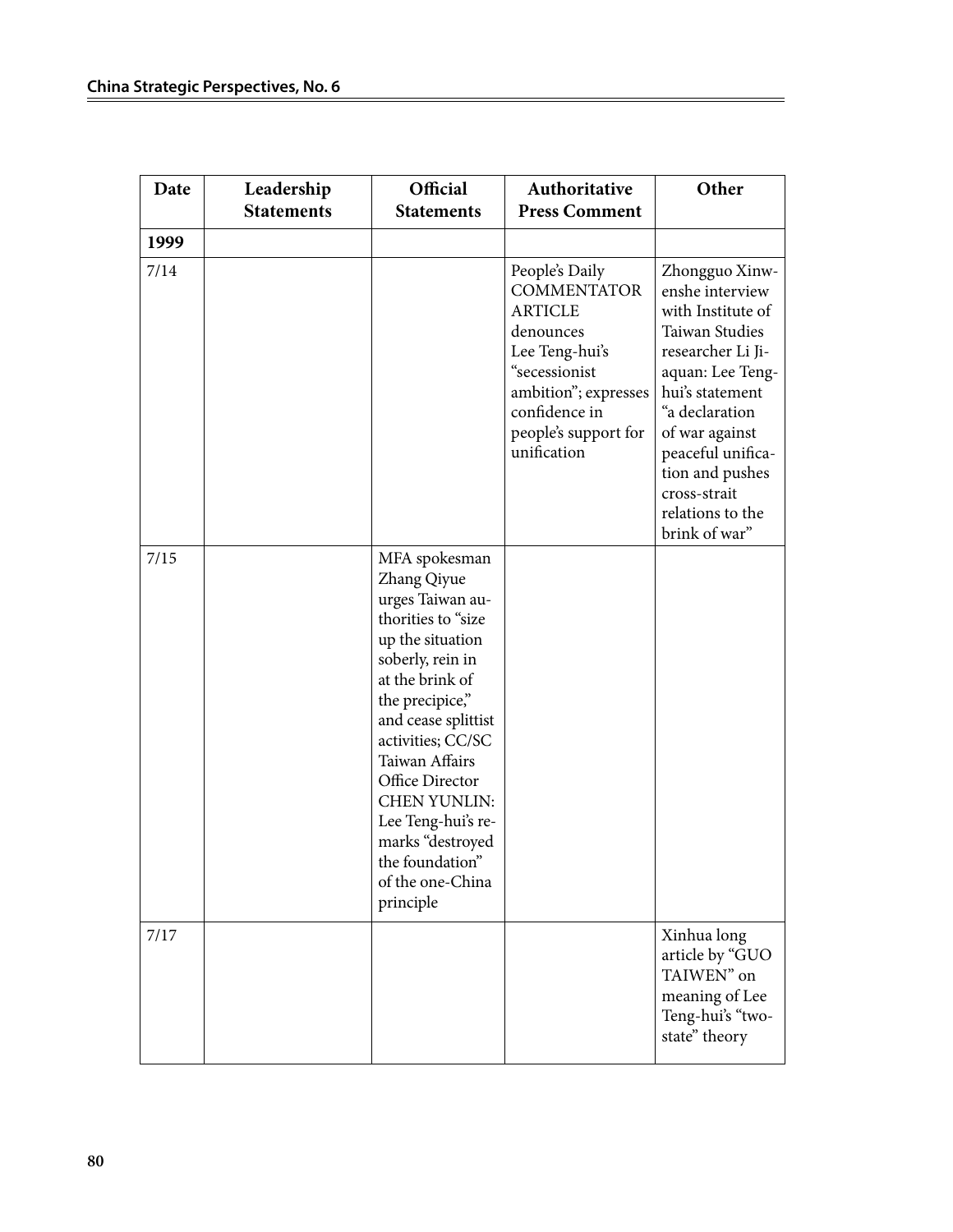| Date | Leadership<br><b>Statements</b> | Official<br><b>Statements</b>                                                                                                                        | Authoritative<br><b>Press Comment</b>                                                     | Other                                                                                                                                                                                                                                                              |
|------|---------------------------------|------------------------------------------------------------------------------------------------------------------------------------------------------|-------------------------------------------------------------------------------------------|--------------------------------------------------------------------------------------------------------------------------------------------------------------------------------------------------------------------------------------------------------------------|
| 1999 |                                 |                                                                                                                                                      |                                                                                           |                                                                                                                                                                                                                                                                    |
| 7/18 |                                 | <b>CPPCC Hong</b><br>Kong/Macao/<br>Taiwan/Overseas<br>Chinese (OC)<br>Committee<br>statement: Lee<br>Teng-hui "should<br>stop playing with<br>fire" |                                                                                           |                                                                                                                                                                                                                                                                    |
| 7/20 |                                 |                                                                                                                                                      |                                                                                           | Wen Wei Po<br>cites Nanjing<br>Military Region<br>Deputy Chief<br>of Staff Su Jing<br>comments on<br>Fujian military<br>exercise, says<br>Lee Teng-hui<br>will "ruin<br>himself by<br>playing with<br>fire" and will<br>"drown in the<br>ocean of people's<br>war" |
| 7/21 |                                 | Xinhua reports<br><b>ARATS</b> forum<br>denouncing Lee<br>Teng-hui for<br>destroying basis<br>for cross-strait<br>exchanges                          | People's Daily<br><b>COMMENTATOR</b><br>ARTICLE on<br>upholding "one-<br>China principle" | Xinhua<br>Commentator<br>on Lee Teng-<br>hui "doomed<br>to be pinned<br>on the pole of<br>humiliation in<br>history"                                                                                                                                               |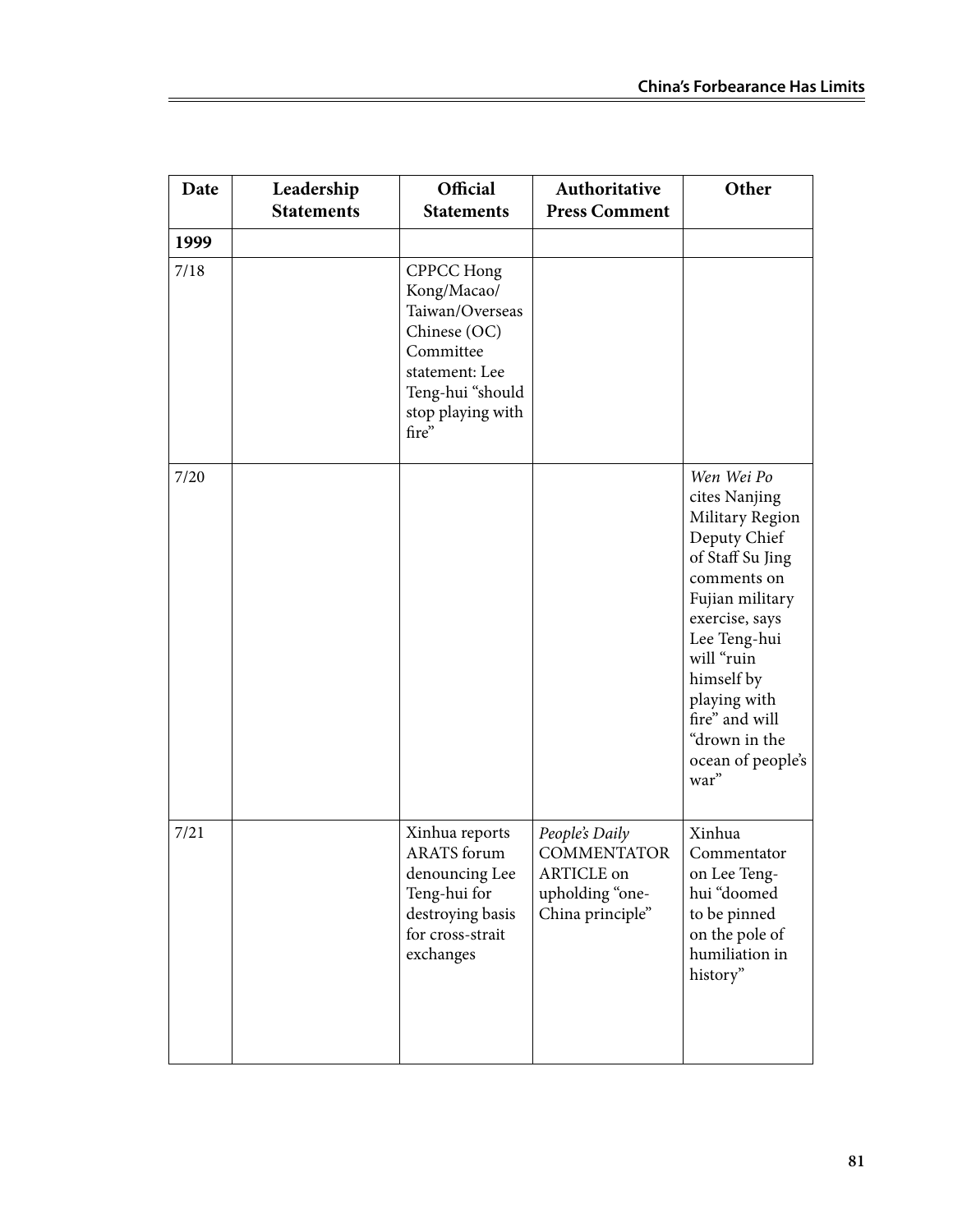| Date | Leadership<br><b>Statements</b>                                                                                                                                                                                                                                   | Official<br><b>Statements</b> | Authoritative<br><b>Press Comment</b>                                                                                                                              | Other                                                                                                                                                             |
|------|-------------------------------------------------------------------------------------------------------------------------------------------------------------------------------------------------------------------------------------------------------------------|-------------------------------|--------------------------------------------------------------------------------------------------------------------------------------------------------------------|-------------------------------------------------------------------------------------------------------------------------------------------------------------------|
| 1999 |                                                                                                                                                                                                                                                                   |                               |                                                                                                                                                                    |                                                                                                                                                                   |
| 7/25 | Xinhua reports<br>Foreign Minister<br>TANG JIAXUAN<br>denouncing Lee<br>Teng-hui "splittism"<br>in Singapore talks<br>with U.S. Secretary of<br>State Albright; stresses<br>U.S. abiding by three<br>communiques critical<br>to stability in the<br>Taiwan Strait |                               |                                                                                                                                                                    | Xinhua<br>Commentator<br>on Lee Teng-<br>hui's "sophistry";<br>must "rein<br>in before the<br>brink of the<br>precipice and<br>cease all splittist<br>activities" |
| 7/26 |                                                                                                                                                                                                                                                                   |                               | People's Daily<br><b>COMMENTATOR</b><br><b>ARTICLE</b> on Lee<br>Teng-hui's removal<br>of basis for cross-<br>strait exchanges                                     |                                                                                                                                                                   |
| 7/27 | PLA Chief of General<br>Staff FU QUANYOU<br>says Lee Teng-hui<br>"lifting a great rock<br>only to drop it on his<br>own feet"; PLA has<br>"determination and<br>strength" to defend<br>China's sovereignty                                                        |                               |                                                                                                                                                                    |                                                                                                                                                                   |
| 7/29 |                                                                                                                                                                                                                                                                   |                               | People's Daily<br><b>COMMENTATOR</b><br><b>ARTICLE</b> warns<br>Taipei to "rein in<br>at the brink of the<br>precipice," restore<br>basis for cross-strait<br>ties |                                                                                                                                                                   |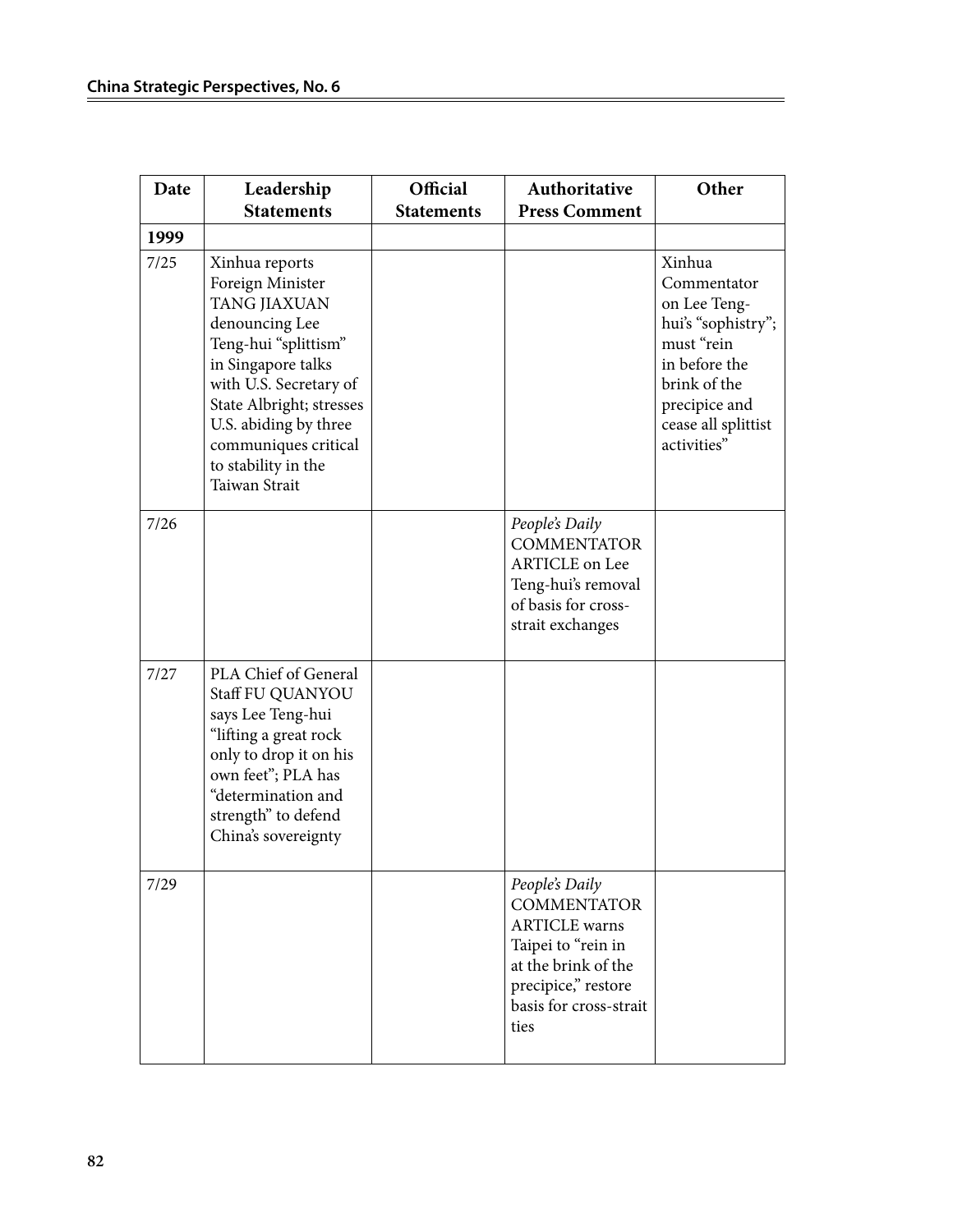| Date | Leadership<br><b>Statements</b>                                                                                                  | Official<br><b>Statements</b>                                                                                                                  | Authoritative<br><b>Press Comment</b>                                                                                                                                                                                                                                             | Other                                                                                                                                    |
|------|----------------------------------------------------------------------------------------------------------------------------------|------------------------------------------------------------------------------------------------------------------------------------------------|-----------------------------------------------------------------------------------------------------------------------------------------------------------------------------------------------------------------------------------------------------------------------------------|------------------------------------------------------------------------------------------------------------------------------------------|
| 1999 |                                                                                                                                  |                                                                                                                                                |                                                                                                                                                                                                                                                                                   |                                                                                                                                          |
| 7/30 |                                                                                                                                  | Xinhua reports<br><b>ARATS</b><br>rejecting Koo<br>Chen-fu letter<br>responding<br>to WANG<br>DAOHAN call<br>on SEF to clarify<br>its position |                                                                                                                                                                                                                                                                                   |                                                                                                                                          |
| 7/31 | Minister of Defense<br>CHI HAOTIAN<br>warns Taipei "not to<br>under-estimate" PLA<br>resolution to defend<br>China's sovereignty |                                                                                                                                                |                                                                                                                                                                                                                                                                                   | Wen Wei Po<br>(Hong Kong)<br>says Wang<br>Daohan will<br>not visit Taipei<br>until it retracts<br>Lee Teng-hui<br>position               |
| 8/1  |                                                                                                                                  |                                                                                                                                                | People's Daily and<br>Xinhua SPECIAL<br><b>COMMENTATOR</b><br><b>ARTICLE</b> blasts<br>Koo Chen-fu<br>speech "clarifying"<br>Lee Teng-hui view;<br>Seeking Truth<br><b>COMMENTATOR</b><br>ARTICLE calls on<br>Lee Teng-hui to<br>"ward off disaster<br>at the critical<br>moment" | Wen Wei Po<br>(Hong Kong)<br>article by Li<br>Jiaquan dissects<br>Koo Chen-fu<br>response on<br>"clarifying"<br>Lee Teng-hui<br>position |
| 8/2  |                                                                                                                                  |                                                                                                                                                |                                                                                                                                                                                                                                                                                   | Xinhua<br>Commentator<br>blasts Koo<br>Chen-fu speech<br>responding to<br>Wang Daohan<br>demand for<br>clarification                     |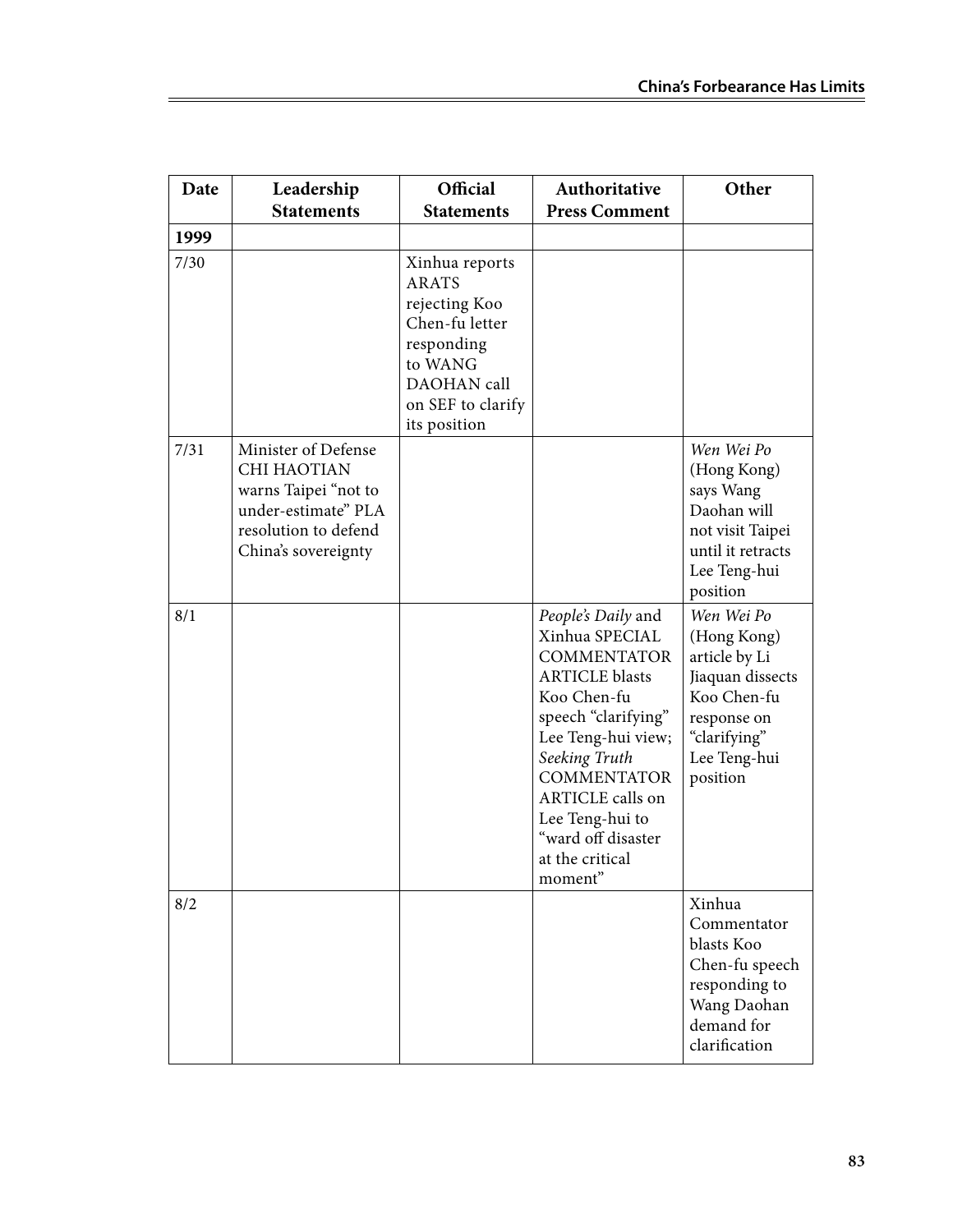| Date | Leadership        | Official                                                                                                                                      | Authoritative                                                                                                                                                                                                                                                    | Other                                                                                                                                                    |
|------|-------------------|-----------------------------------------------------------------------------------------------------------------------------------------------|------------------------------------------------------------------------------------------------------------------------------------------------------------------------------------------------------------------------------------------------------------------|----------------------------------------------------------------------------------------------------------------------------------------------------------|
|      | <b>Statements</b> | <b>Statements</b>                                                                                                                             | <b>Press Comment</b>                                                                                                                                                                                                                                             |                                                                                                                                                          |
| 1999 |                   |                                                                                                                                               |                                                                                                                                                                                                                                                                  |                                                                                                                                                          |
| 8/3  |                   |                                                                                                                                               |                                                                                                                                                                                                                                                                  | Ta Kung Pao<br>(Hong Kong)<br>cites PLA<br>sources that<br>Fujian PLA<br>forces on alert;<br>3-stage military<br>exercises like<br>1995-1996<br>"likely" |
| 8/4  |                   | CC & SC TAO<br>director's speech<br>rebutting 1<br>Aug Taiwan<br>Mainland Affairs<br>Council (MAC)<br>explanation<br>of "two-state"<br>theory |                                                                                                                                                                                                                                                                  |                                                                                                                                                          |
| 8/9  |                   |                                                                                                                                               |                                                                                                                                                                                                                                                                  | Wen Wei Po<br>(Hong Kong)<br>editorial raises<br>possibility of<br>blockade                                                                              |
| 8/10 |                   |                                                                                                                                               | Long People's<br>Daily OBSERVER<br><b>ARTICLE</b> on Lee<br>Teng-hui's two-state<br>theory; blasts July<br>30 Koo Chen-fu<br>speech, August 1<br>MAC explanations<br>as showing Lee<br>Teng-hui not<br>willing to "stop<br>before the brink of<br>the precipice" | Ta Kung Pao<br>(Hong Kong)<br>editorial notes<br>warnings of CHI<br>HAOTIAN,<br><b>ZHANG</b><br>WANNIAN, sees<br>prospect of war                         |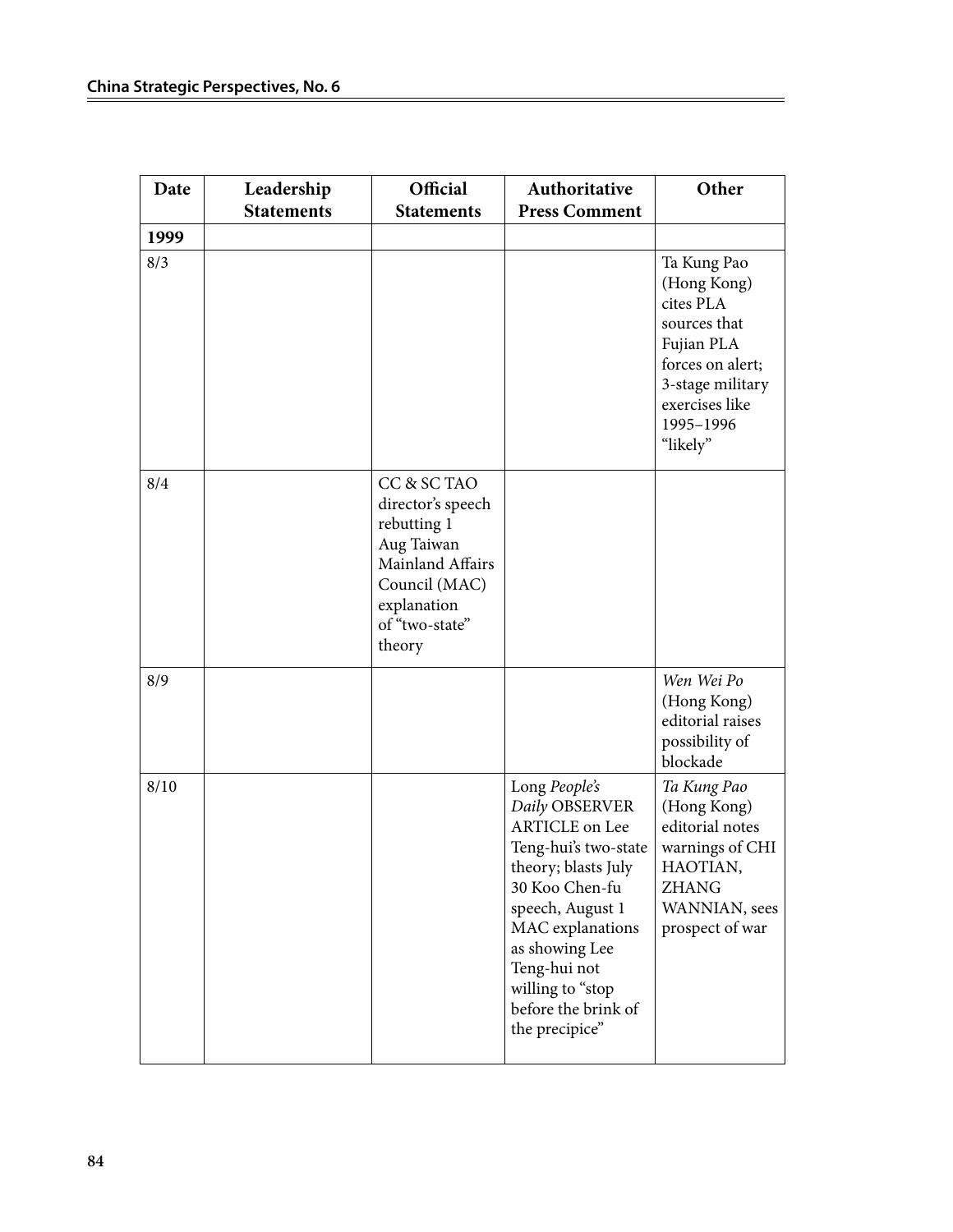| Date | Leadership        | Official                                                                                                                                                                                                                                  | Authoritative                                                                                                                                                 | Other                                                                                                                                                                   |
|------|-------------------|-------------------------------------------------------------------------------------------------------------------------------------------------------------------------------------------------------------------------------------------|---------------------------------------------------------------------------------------------------------------------------------------------------------------|-------------------------------------------------------------------------------------------------------------------------------------------------------------------------|
|      | <b>Statements</b> | <b>Statements</b>                                                                                                                                                                                                                         | <b>Press Comment</b>                                                                                                                                          |                                                                                                                                                                         |
| 1999 |                   |                                                                                                                                                                                                                                           |                                                                                                                                                               |                                                                                                                                                                         |
| 8/16 |                   |                                                                                                                                                                                                                                           |                                                                                                                                                               | Xinhua reports<br>various PLA<br>elements<br>denounce Lee<br>Teng-hui's<br>two-state view;<br>pledge "not<br>to sit idly by"<br>to preserve<br>territorial<br>integrity |
| 8/18 |                   | Xinhua repots<br>TAO office direc-<br>tors meeting reit-<br>erating readiness<br>to open talks if<br>Taipei retreats<br>from two-state<br>position                                                                                        | Jiefangjun Bao<br><b>COMMENTATOR</b><br><b>ARTICLE</b> blasts<br>two-state theory;<br>says PLA would<br>rather lose 1,000<br>men than an inch of<br>territory |                                                                                                                                                                         |
| 8/19 |                   | UN representative<br><b>QIN HUASUN</b><br>meets UN deputy<br>secretary-general<br>on Nicaraguan<br>proposal to seat<br>Taipei; Amb. LI<br>ZHAOXING<br>blasts "some<br>U.S. politicians"<br>urging that U.S.<br>protect Taiwan<br>by force | Jiefangjun Bao<br><b>COMMENTATOR</b><br>ARTICLE #2 on Lee<br>Teng-hui's two-state<br>theory                                                                   |                                                                                                                                                                         |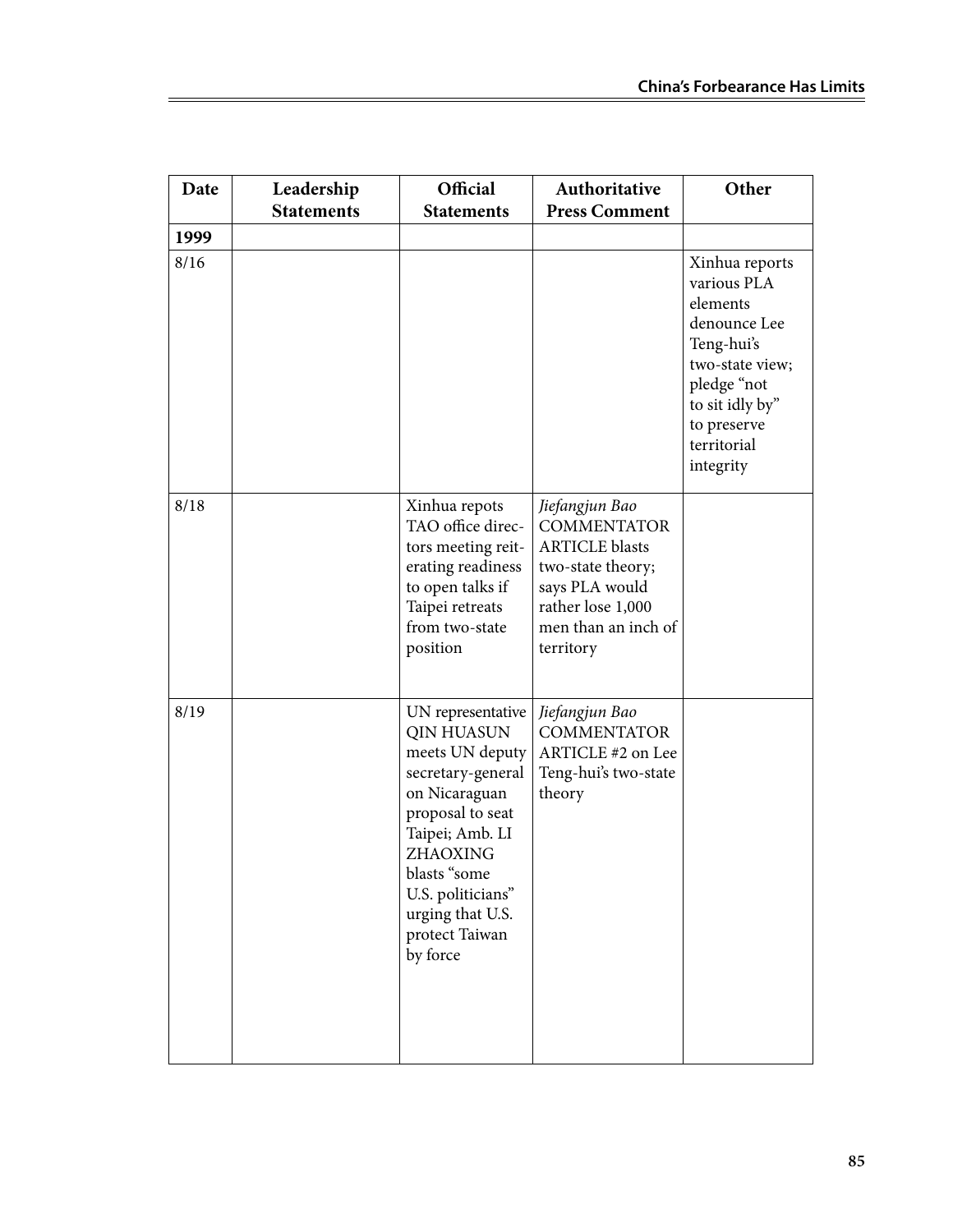| Date | Leadership        | Official                                                                                                                                                                                                                  | Authoritative        | Other                                                                                                                                                                                                                                                                                                                                       |
|------|-------------------|---------------------------------------------------------------------------------------------------------------------------------------------------------------------------------------------------------------------------|----------------------|---------------------------------------------------------------------------------------------------------------------------------------------------------------------------------------------------------------------------------------------------------------------------------------------------------------------------------------------|
|      | <b>Statements</b> | <b>Statements</b>                                                                                                                                                                                                         | <b>Press Comment</b> |                                                                                                                                                                                                                                                                                                                                             |
| 1999 |                   |                                                                                                                                                                                                                           |                      |                                                                                                                                                                                                                                                                                                                                             |
| 8/20 |                   | MFA spokesman<br><b>ZHU</b><br><b>BANGZAO</b> calls<br>for the U.S. "to<br>make a clear<br>commitment<br>to not supply<br>TMD" to Taiwan<br>so as "not to<br>undermine<br>peace and<br>stability" in the<br>Taiwan Strait |                      |                                                                                                                                                                                                                                                                                                                                             |
| 8/21 |                   |                                                                                                                                                                                                                           |                      | Wen Wei Po<br>(Hong Kong)<br>article by NDU<br>professor on<br>likely military<br>alternatives<br>in event of<br>Taiwan Strait<br>war; Zhongguo<br>Tongxunshe<br>report on<br>accuracy of PRC<br>cruise missiles,<br>other capabilities<br>in Taiwan<br>conflict; "The<br>PLA will teach<br>Taiwan a lesson"<br>and "cause heavy<br>losses" |
| 8/23 |                   |                                                                                                                                                                                                                           |                      | Liaowang<br>commentator<br>article warns Lee<br>Teng-hui "not to<br>turn a deaf ear"                                                                                                                                                                                                                                                        |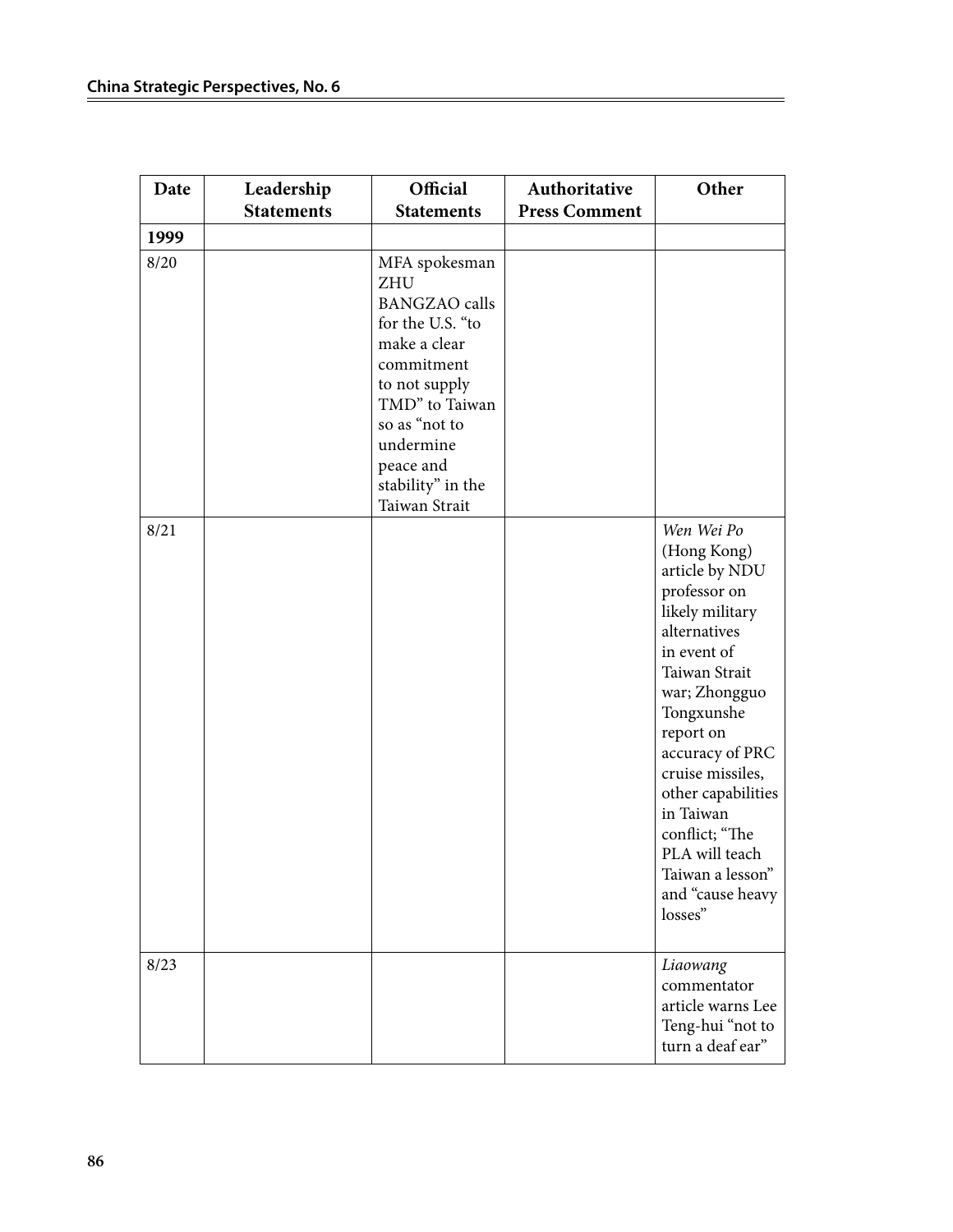| Date | Leadership<br><b>Statements</b>                                                                                                                                                  | Official<br><b>Statements</b>                                                                                 | Authoritative<br><b>Press Comment</b>                                                                                                                                             | Other                                                                                                                    |
|------|----------------------------------------------------------------------------------------------------------------------------------------------------------------------------------|---------------------------------------------------------------------------------------------------------------|-----------------------------------------------------------------------------------------------------------------------------------------------------------------------------------|--------------------------------------------------------------------------------------------------------------------------|
| 1999 |                                                                                                                                                                                  |                                                                                                               |                                                                                                                                                                                   |                                                                                                                          |
| 8/26 |                                                                                                                                                                                  |                                                                                                               |                                                                                                                                                                                   | Zhongguo<br>Xinwenshe<br>interview with<br>2nd Artillery<br>engineer on<br>PLA readiness<br>to defend PRC<br>sovereignty |
| 8/27 |                                                                                                                                                                                  |                                                                                                               | People's Daily<br><b>COMMENTATOR</b><br><b>ARTICLE</b> attacks<br>new Lee Teng-hui<br>remarks; notes<br>Lee Teng-hui finds<br>himself increasingly<br>isolated<br>internationally |                                                                                                                          |
| 8/28 | VP QIAN QICHEN<br>warns Taipei "not to<br>underestimate the<br>firm determination"<br>of PRC to uphold<br>sovereignty; do not<br>"lift a stone only to<br>drop it on one's foot" |                                                                                                               |                                                                                                                                                                                   |                                                                                                                          |
| 8/31 |                                                                                                                                                                                  | <b>CCTAO</b><br>statement blasts<br><b>KMT</b> resolution<br>endorsing Lee<br>Teng-hui's two-<br>state theory |                                                                                                                                                                                   |                                                                                                                          |
| 9/1  |                                                                                                                                                                                  |                                                                                                               |                                                                                                                                                                                   | People's Daily<br>runs long Li<br>Jiaquan article<br>on Taiwanization<br>of KMT                                          |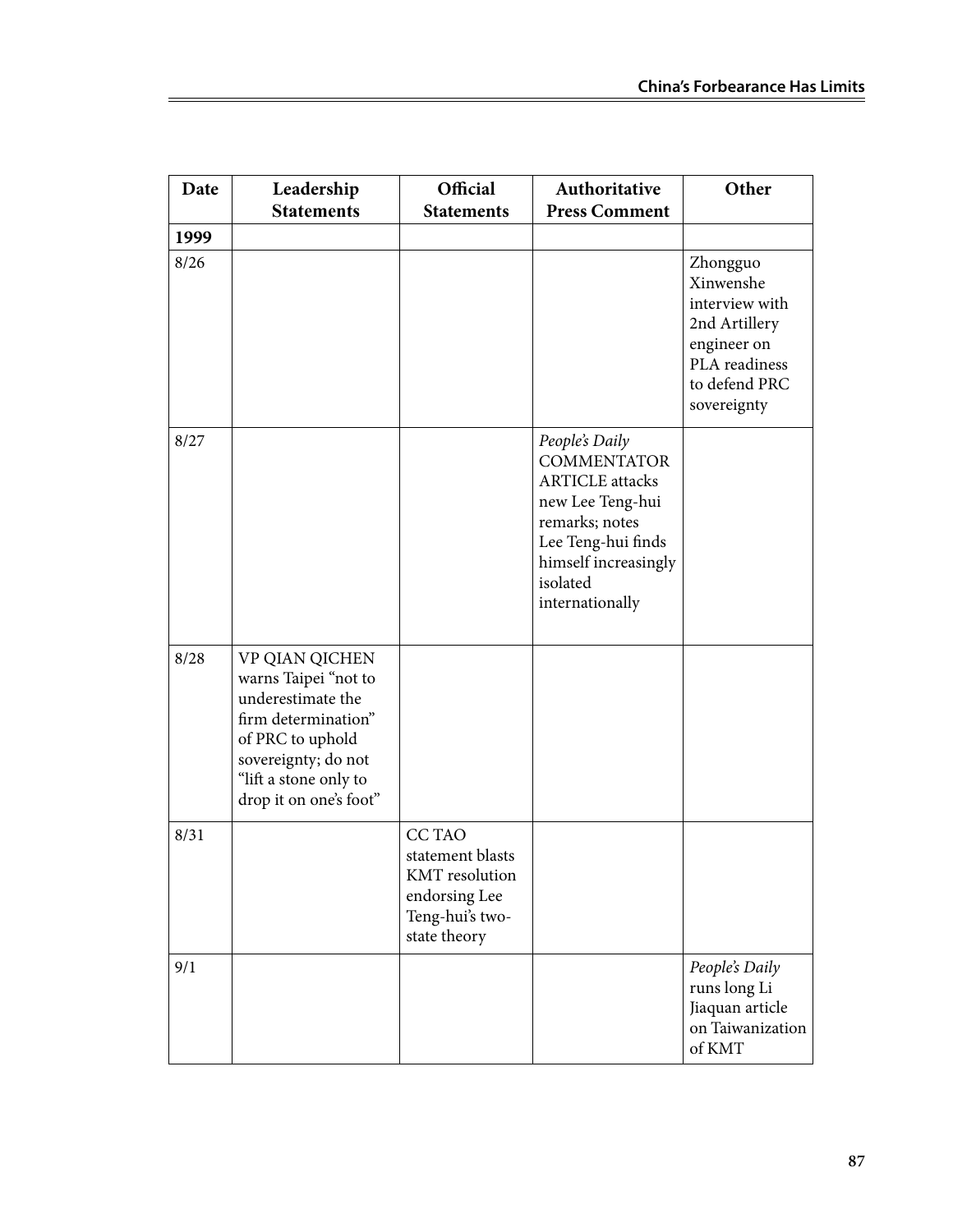| Date | Leadership<br><b>Statements</b>                                                                                                                                                | Official<br><b>Statements</b>                                                                                                                                                                       | Authoritative<br><b>Press Comment</b> | Other                                                                                                                 |
|------|--------------------------------------------------------------------------------------------------------------------------------------------------------------------------------|-----------------------------------------------------------------------------------------------------------------------------------------------------------------------------------------------------|---------------------------------------|-----------------------------------------------------------------------------------------------------------------------|
| 1999 |                                                                                                                                                                                |                                                                                                                                                                                                     |                                       |                                                                                                                       |
| 9/2  |                                                                                                                                                                                | MFA spokesman<br>Sun Yuxi blasts<br>Lee Teng-hui<br>pressing two-<br>state theory in<br>KMT platform,<br>"pushing the<br>Taiwan people<br>nearer to the<br>abyss of war,"<br>"playing with<br>fire" |                                       | AFP reports<br>PLA exercises off<br>Xiamen                                                                            |
| 9/3  | Chief of General<br>Staff FU QUANYOU<br>tells Uruguay guest<br>PLA "will foil any<br>conspiracy to split the<br>mainland"                                                      |                                                                                                                                                                                                     |                                       | Xinhua reports<br>PRC missile<br>experts blast<br>Lee Teng-hui,<br>boast of new<br>generation of<br>missiles          |
| 9/4  | <b>JIANG ZEMIN in</b><br>Bangkok calls Lee<br>Teng-hui's two-state<br>view "a dangerous<br>step," reiterates<br>PRC as "firm in its<br>determination" to<br>defend sovereignty |                                                                                                                                                                                                     |                                       |                                                                                                                       |
| 9/5  |                                                                                                                                                                                |                                                                                                                                                                                                     |                                       | Guangzhou<br>Daily notes<br>upcoming PLA<br>exercises off<br>Guangdong<br>to "deflate Lee<br>Teng-hui's<br>arrogance" |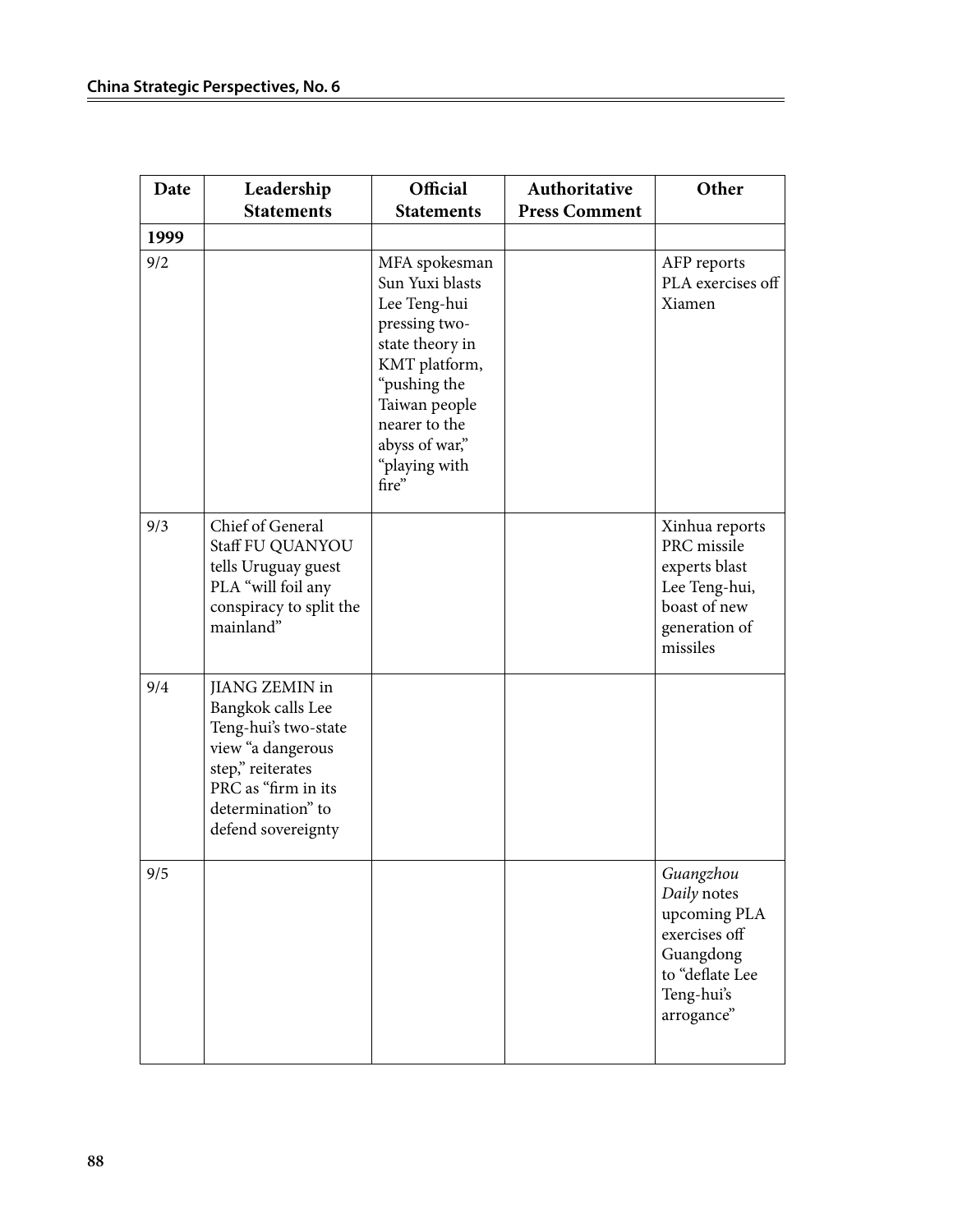| Date | Leadership<br><b>Statements</b>                                                                                                                                                                                                          | Official<br><b>Statements</b>                                                                                             | Authoritative<br><b>Press Comment</b>                                                                                                        | Other |
|------|------------------------------------------------------------------------------------------------------------------------------------------------------------------------------------------------------------------------------------------|---------------------------------------------------------------------------------------------------------------------------|----------------------------------------------------------------------------------------------------------------------------------------------|-------|
| 1999 |                                                                                                                                                                                                                                          |                                                                                                                           |                                                                                                                                              |       |
| 9/6  | Chief of General<br>Staff FU QUANYOU<br>tells Czech army<br>leader PLA backs<br>PRC government<br>stance on Lee Teng-<br>hui's two-state<br>theory, has "strong<br>determination<br>and sufficient<br>strength" to defend<br>sovereignty |                                                                                                                           |                                                                                                                                              |       |
| 9/7  | Minister of Defense<br><b>CHI HAOTIAN</b><br>tells Czech army<br>leader Beijing will<br>not give up use of<br>force against Taiwan<br>splittists                                                                                         | MFA spokesman<br>Sun Yuxi urges<br>U.S. officials not<br>to say things<br>that encourage<br>Lee Teng-hui's<br>"arrogance" | People's Daily<br><b>COMMENTATOR</b><br><b>ARTICLE blasts</b><br>Lee Teng-hui's<br>efforts over the<br>decade to pursue<br>two-state idea    |       |
| 9/8  | <b>JIANG ZEMIN</b><br>in Canberra says<br>PRC will not give<br>up use of force in<br>event of Taiwan<br>independence or<br>foreign intervention<br>in Taiwan issue                                                                       |                                                                                                                           | People's Daily 2nd<br><b>COMMENTATOR</b><br><b>ARTICLE</b> attacks<br>Lee Teng-hui<br>claim that public<br>supports his two-<br>state theory |       |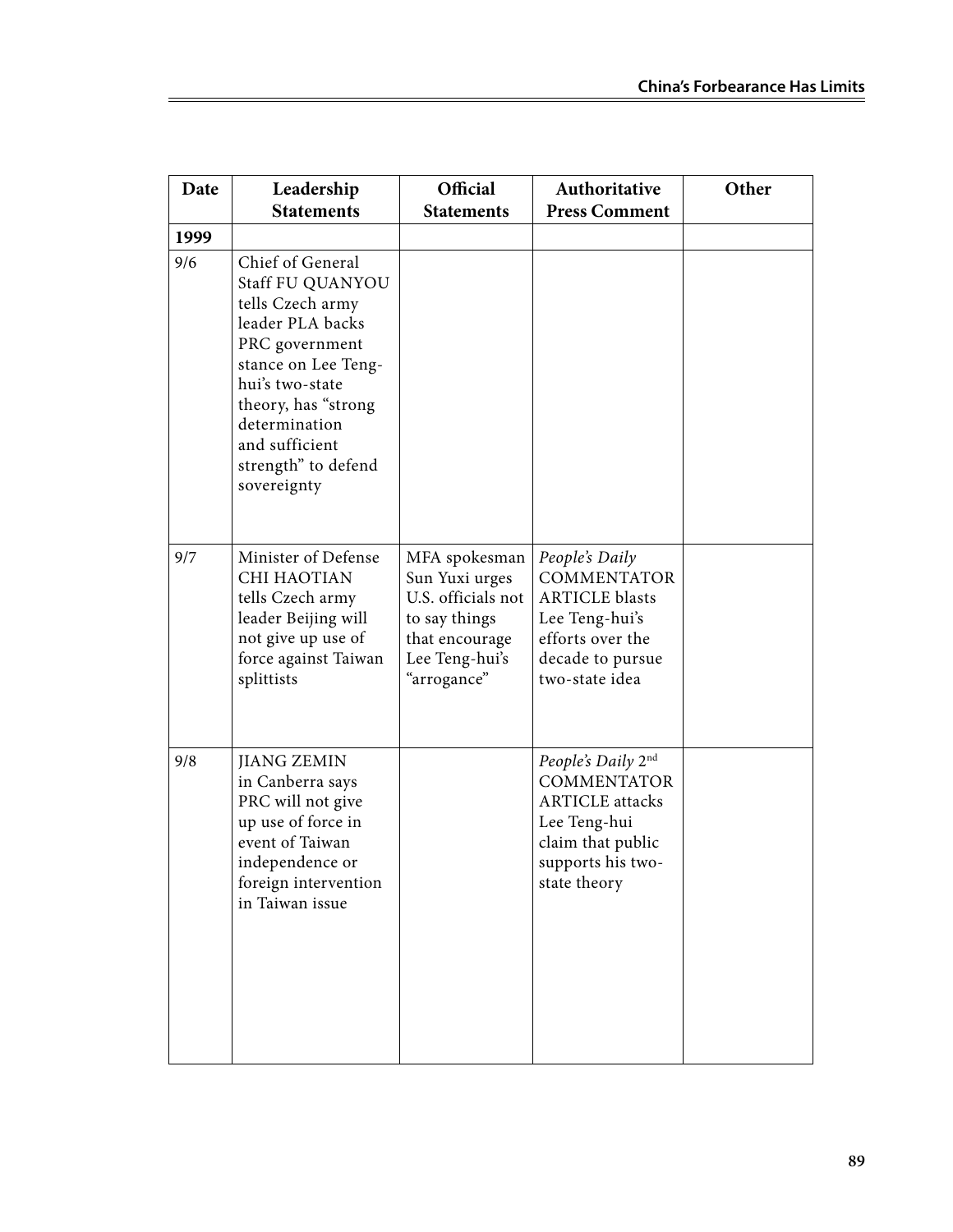| Date | Leadership<br><b>Statements</b>                                                                                                                                                                                     | Official<br><b>Statements</b> | Authoritative<br><b>Press Comment</b>                                                                   | Other                                                                                                                                                                                                                                                                                                          |
|------|---------------------------------------------------------------------------------------------------------------------------------------------------------------------------------------------------------------------|-------------------------------|---------------------------------------------------------------------------------------------------------|----------------------------------------------------------------------------------------------------------------------------------------------------------------------------------------------------------------------------------------------------------------------------------------------------------------|
| 1999 |                                                                                                                                                                                                                     |                               |                                                                                                         |                                                                                                                                                                                                                                                                                                                |
| 9/9  | FM TANG JIAXUAN<br>meets Secretary of<br>State ALBRIGHT in<br>Canberra, calls on U.S.<br>not to encourage Lee<br>Teng-hui's "arrogance,"<br>nor supply theater<br>missile defense<br>(TMD)                          |                               |                                                                                                         | Zhongguo<br>Xinwenshe<br>reports Academy<br>of Military<br>Science (AMS)<br>researcher Wang<br>Baoqing stating<br>that "there is a<br>limit to Beijing's<br>patience" on<br>unification; PRC<br>has military<br>superiority<br>because of<br>missiles; U.S.<br>may intervene<br>but will<br>ultimately retreat |
| 9/10 | Reports ZHANG<br>WANNIAN observing<br>PLA "joint landing"<br>exercises off Zhejiang<br>and Guangdong in<br>early September; PLA<br>keeping a "close eye"<br>on developments,<br>"ready to crush"<br>separatist acts |                               |                                                                                                         |                                                                                                                                                                                                                                                                                                                |
| 9/11 | <b>JIANG ZEMIN in</b><br>Auckland reiterates<br>Beijing will not<br>renounce use of force<br>to defend sovereignty                                                                                                  |                               | People's Daily 3rd<br><b>COMMENTATOR</b><br><b>ARTICLE</b> blasts Lee<br>Teng-hui's two-state<br>theory | Liberation<br>Army Daily<br>commentary on<br>why PRC will<br>not renounce<br>use of force;<br>Wen Wei Po<br>(Hong Kong)<br>on significance<br>of recent joint<br>exercises                                                                                                                                     |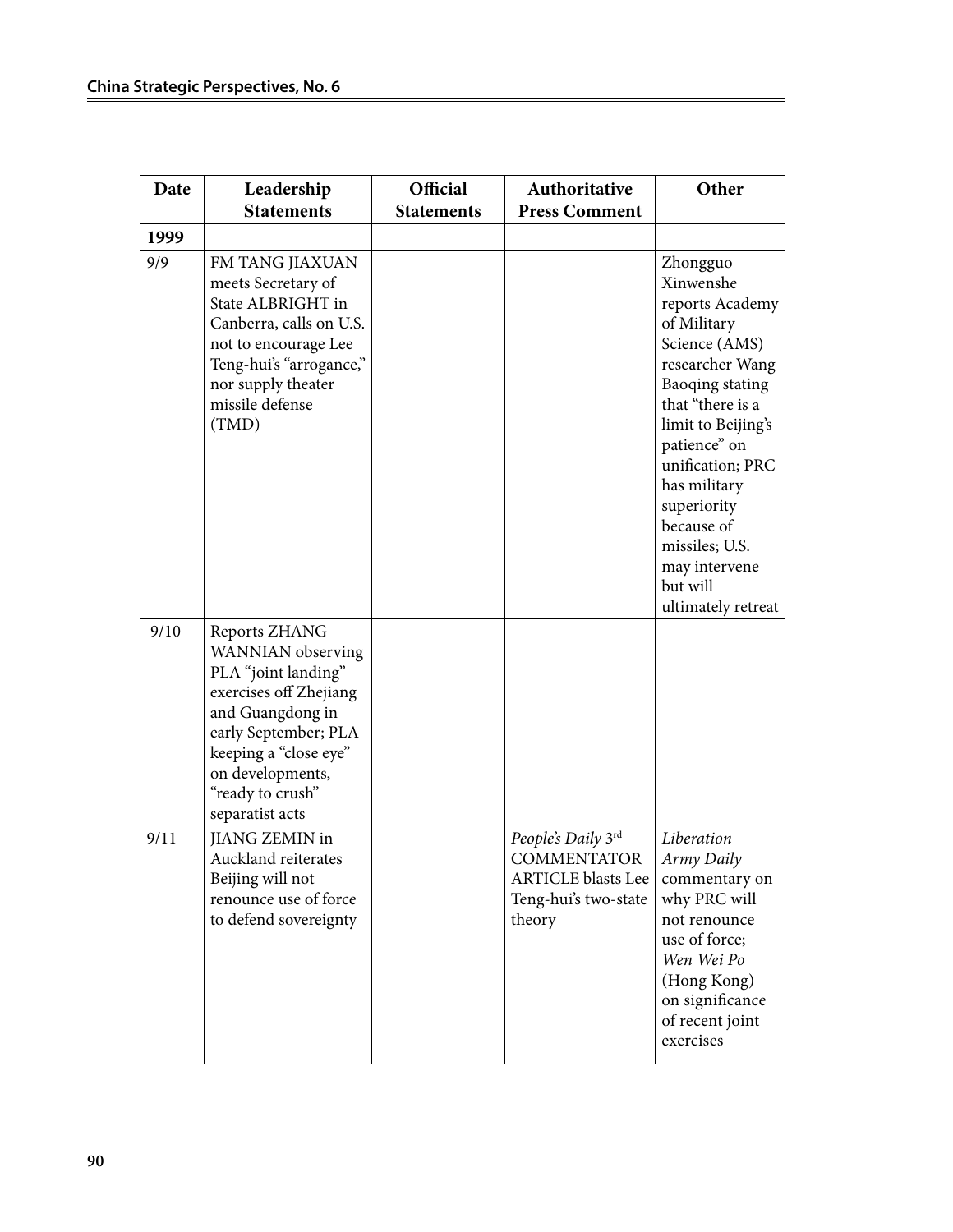| Date | Leadership<br><b>Statements</b>                                          | Official<br><b>Statements</b>                                                                                                                                                                                                                   | Authoritative<br><b>Press Comment</b>                                                                                                                                                                                                                                                                                                                                                             | Other |
|------|--------------------------------------------------------------------------|-------------------------------------------------------------------------------------------------------------------------------------------------------------------------------------------------------------------------------------------------|---------------------------------------------------------------------------------------------------------------------------------------------------------------------------------------------------------------------------------------------------------------------------------------------------------------------------------------------------------------------------------------------------|-------|
| 1999 |                                                                          |                                                                                                                                                                                                                                                 |                                                                                                                                                                                                                                                                                                                                                                                                   |       |
| 9/13 | Ta Kung Pao reports<br><b>CMC RESOLUTION</b><br>on mobilizing for<br>war |                                                                                                                                                                                                                                                 |                                                                                                                                                                                                                                                                                                                                                                                                   |       |
| 9/14 |                                                                          |                                                                                                                                                                                                                                                 | People's Daily<br><b>COMMENTATOR</b><br>ARTICLE, "Lee<br>Teng-hui Is<br>Pushing Taiwan<br>to Disaster,"<br>says cross-strait<br>relations "at a<br>vitally important<br>moment"; PRC will<br>not renounce use of<br>force; prospect of<br>peaceful unification<br>"in danger of<br>being wiped out";<br>"Chinese people<br>keep their word"<br>and Lee Teng-hui<br>will suffer "fatal<br>attacks" |       |
| 9/15 |                                                                          | <b>ARATS Vice</b><br>Chairman<br><b>TANG SHUBEI</b><br>in Los Angeles<br>warns "a small<br>number of anti-<br>China forces in<br>the U.S. not "to<br>be drawn into<br>a head-on<br>collision with<br>China" over<br>Lee Teng-hui's<br>splittism | People's Daily 4th<br><b>COMMENTATOR</b><br><b>ARTICLE</b> on Lee<br>Teng-hui's two-state<br>theory                                                                                                                                                                                                                                                                                               |       |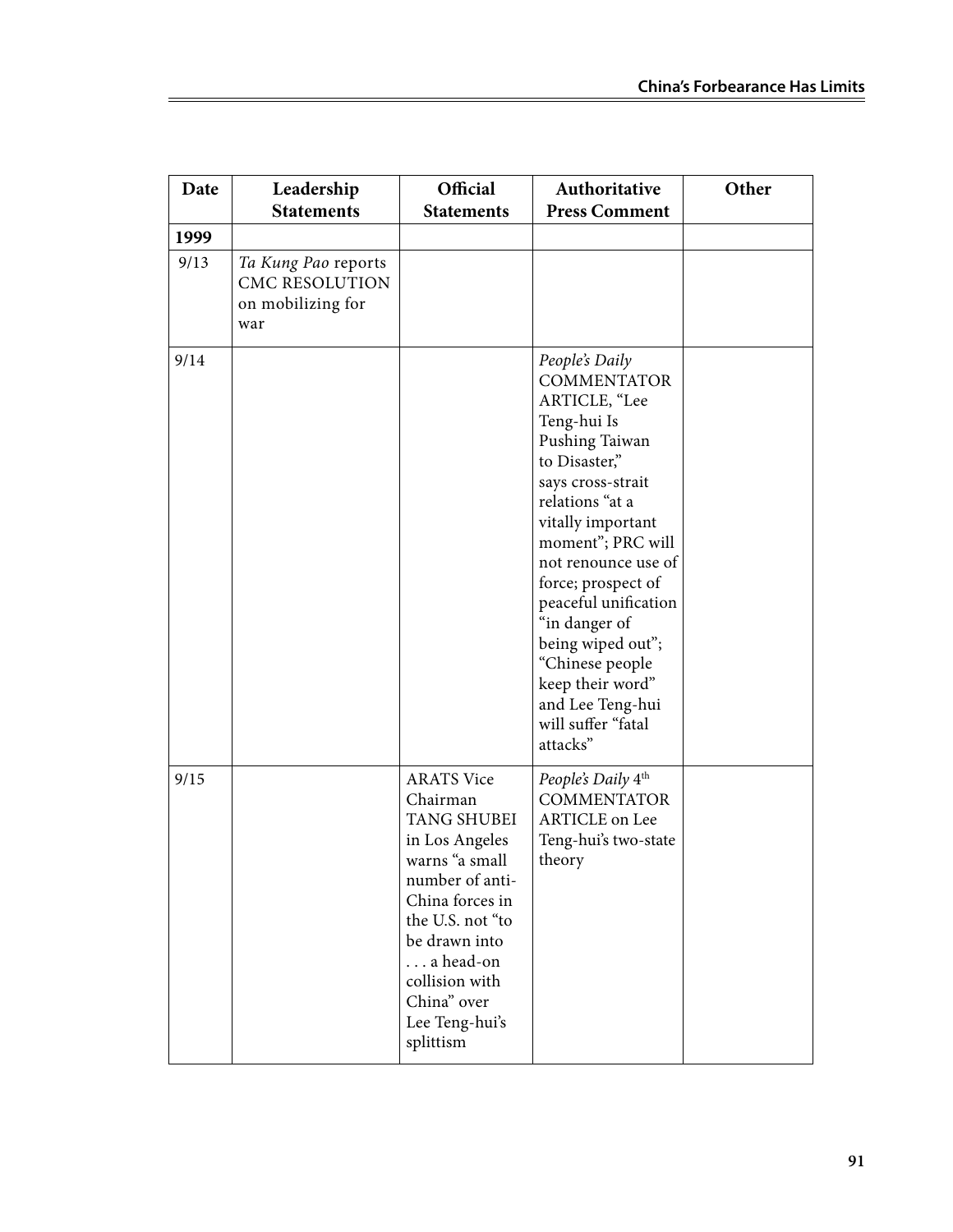| Date  | Leadership<br><b>Statements</b>                                                                                                                                                                 | Official<br><b>Statements</b>                                                                                                                                         | Authoritative<br><b>Press Comment</b>                                                                                                                   | Other                                                                                                                    |
|-------|-------------------------------------------------------------------------------------------------------------------------------------------------------------------------------------------------|-----------------------------------------------------------------------------------------------------------------------------------------------------------------------|---------------------------------------------------------------------------------------------------------------------------------------------------------|--------------------------------------------------------------------------------------------------------------------------|
| 1999  |                                                                                                                                                                                                 |                                                                                                                                                                       |                                                                                                                                                         |                                                                                                                          |
| 9/16  |                                                                                                                                                                                                 | MFA spokesman<br>Sun Yuxi notes<br><b>United Nations</b><br><b>General Assembly</b><br>rejection of effort<br>by "a small num-<br>ber of countries"<br>to seat Taiwan | People's Daily 5th<br><b>COMMENTATOR</b><br>ARTICLE on<br>Lee Teng-hui's<br>two-state theory's<br>"trouble-making"<br>in the international<br>community |                                                                                                                          |
| 9/20  |                                                                                                                                                                                                 |                                                                                                                                                                       |                                                                                                                                                         | Wen Wei Po<br>(Hong Kong)<br>article on PLA<br>preparations<br>for war against<br>Taiwan                                 |
| 9/23  | Foreign Minister<br>TANG JIAXUAN tells<br>Secretary ALBRIGHT<br>that JIANG-CLINTON<br>meeting in Auckland<br>produced "positive and<br>constructive results";<br>now need "concrete<br>actions" |                                                                                                                                                                       |                                                                                                                                                         |                                                                                                                          |
| 9/30  | Premier ZHU RONGJI<br>national day toast<br>notes campaign against<br>Lee Teng-hui's two-<br>state theory; pledges<br>aid to Taiwan earth-<br>quake victims                                     |                                                                                                                                                                       |                                                                                                                                                         |                                                                                                                          |
| 10/15 |                                                                                                                                                                                                 |                                                                                                                                                                       |                                                                                                                                                         | SEF Chairman<br>Koo Chen-fu<br>renews invita-<br>tion to ARATS<br>Chairman<br><b>WANG DAO-</b><br>HAN to visit<br>Taipei |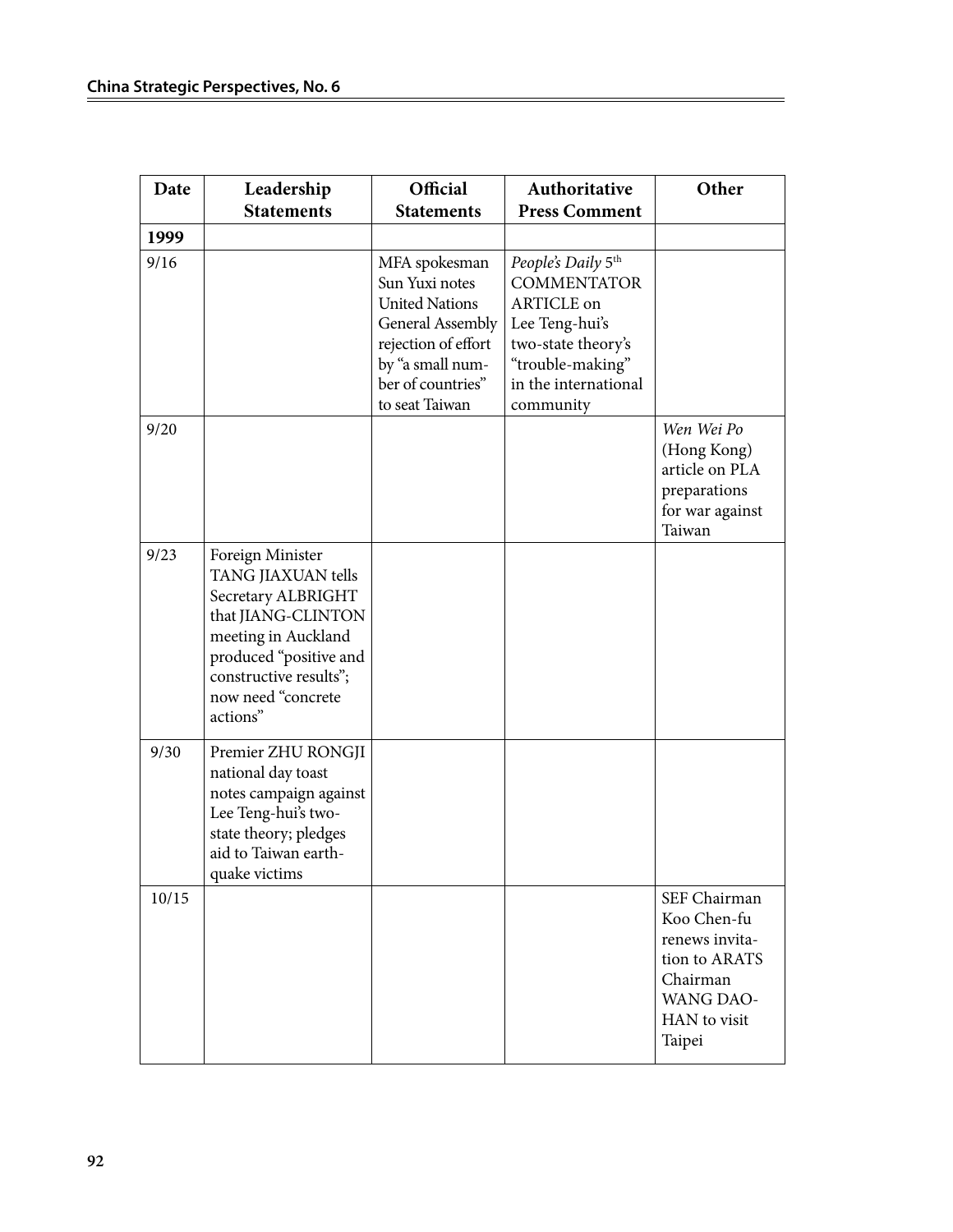| Date  | Leadership<br><b>Statements</b>                                                                                                                                               | <b>Official</b><br><b>Statements</b>                                                                                                                                       | Authoritative<br><b>Press Comment</b> | Other |
|-------|-------------------------------------------------------------------------------------------------------------------------------------------------------------------------------|----------------------------------------------------------------------------------------------------------------------------------------------------------------------------|---------------------------------------|-------|
| 1999  |                                                                                                                                                                               |                                                                                                                                                                            |                                       |       |
| 10/16 |                                                                                                                                                                               | <b>ARATS</b> deputy<br><b>ZHANG</b><br><b>JINCHENG</b><br>rejects Koo<br>invitation as<br>"insincere"<br>in absence of<br>retraction of Lee<br>Teng-hui two-<br>state view |                                       |       |
| 10/25 | <b>JIANG ZEMIN</b><br>interview with Le<br>Figaro says PRC<br>"will not sit idly by"<br>at attempts to split<br>China; but renews<br>Beijing interest in<br>peaceful approach |                                                                                                                                                                            |                                       |       |

### **2003–2004 Taiwan Referendum Law**

| Date | Leadership<br><b>Statements</b> | Official<br><b>Statements</b>                                                                                 | Authoritative<br><b>Press Comment</b> | Other |
|------|---------------------------------|---------------------------------------------------------------------------------------------------------------|---------------------------------------|-------|
| 2003 |                                 |                                                                                                               |                                       |       |
| 3/26 |                                 | <b>SC TAO</b><br>spokesman<br>Zhang Mingqing<br>blasts Legislative<br>Yuan push<br>to adopt<br>referendum law |                                       |       |
| 7/18 |                                 | SC TAO deputy<br>director WANG<br>ZAIXI says push<br>for referendum<br>law "a very<br>dangerous trend"        |                                       |       |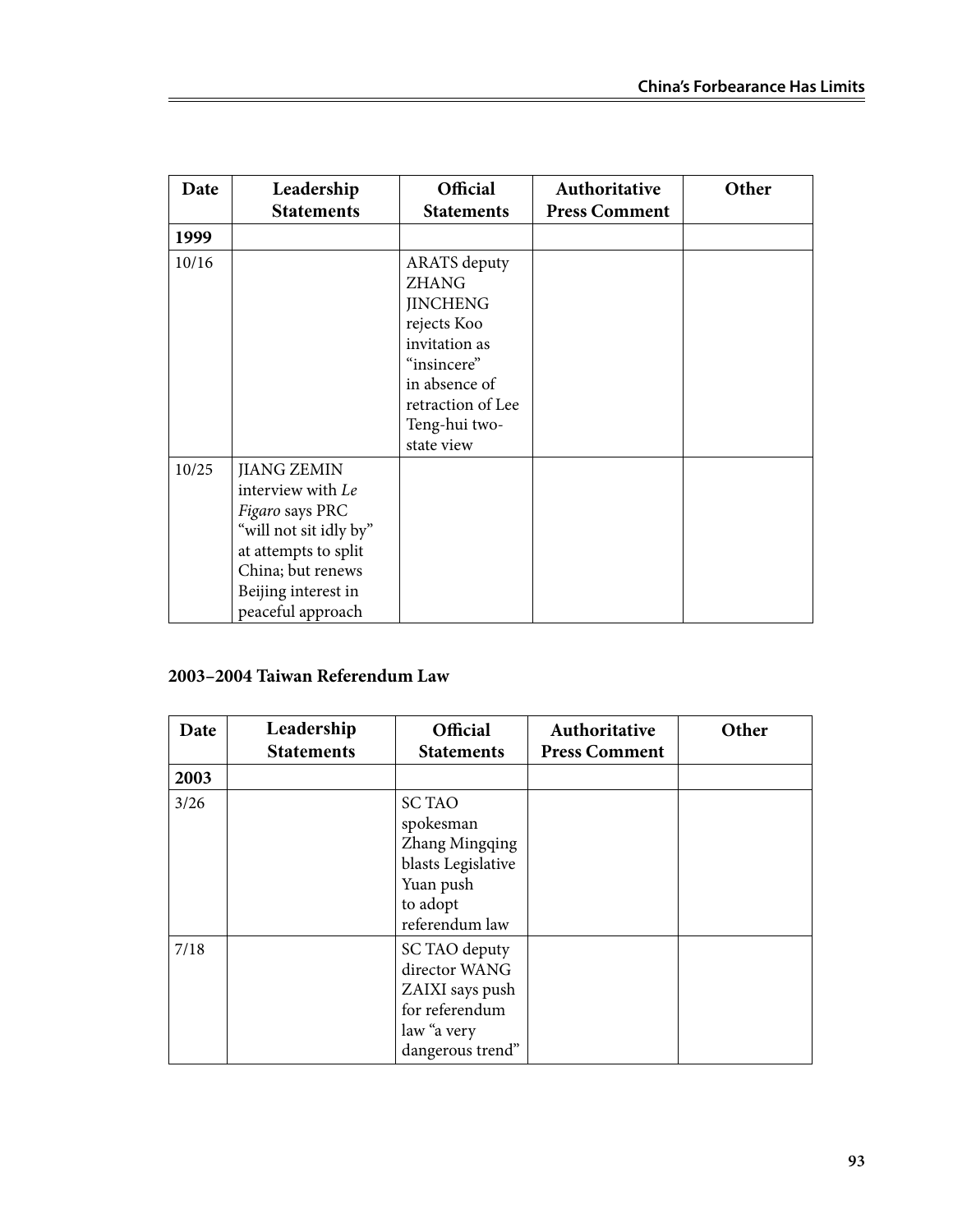| Date | Leadership                                                                                                                                             | Official                                                                                                                | Authoritative        | Other                                                                                                                                                                                      |
|------|--------------------------------------------------------------------------------------------------------------------------------------------------------|-------------------------------------------------------------------------------------------------------------------------|----------------------|--------------------------------------------------------------------------------------------------------------------------------------------------------------------------------------------|
|      | <b>Statements</b>                                                                                                                                      | <b>Statements</b>                                                                                                       | <b>Press Comment</b> |                                                                                                                                                                                            |
| 2003 |                                                                                                                                                        |                                                                                                                         |                      |                                                                                                                                                                                            |
| 8/7  | State Councilor (SClr)<br>TANG JIAXUAN<br>tells Taiwan media<br>delegation Beijing<br>"opposes people using<br>a 'referendum' to split<br>the country" |                                                                                                                         |                      |                                                                                                                                                                                            |
| 8/26 |                                                                                                                                                        | SC TAO deputy<br>director WANG<br>ZAIXI again<br>says push for<br>referendum law<br>"a dangerous<br>trend"              |                      |                                                                                                                                                                                            |
| 9/28 |                                                                                                                                                        |                                                                                                                         |                      | DPP and Chen<br>Shui-bian (CSB)<br>call for new<br>constitution and<br>2006 referendum                                                                                                     |
| 10/2 |                                                                                                                                                        |                                                                                                                         |                      | Xinhua reports<br>People's<br>University<br>professor<br>denouncing<br>CSB's call<br>for new<br>constitution,<br>referendum a<br>"provocative<br>move" that<br>is "extremely<br>dangerous" |
| 10/9 |                                                                                                                                                        | <b>SC TAO</b><br><b>STATEMENT</b><br>blasts CSB's<br>September 28<br>"provocative"<br>remarks favoring<br>TI referendum |                      |                                                                                                                                                                                            |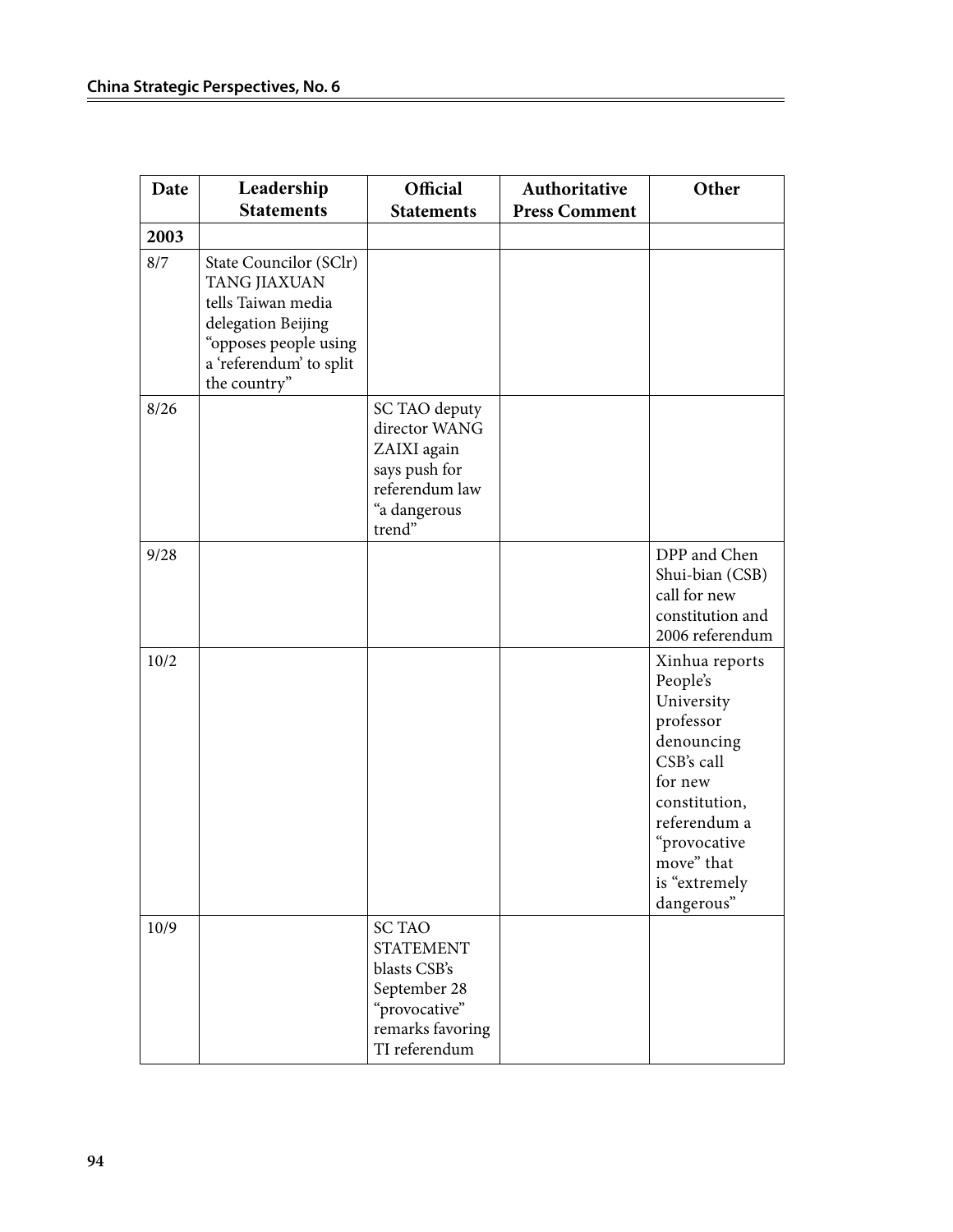| Date  | Leadership                                                                                                        | Official                                                                                                                                        | Authoritative        | Other                                                                                                                                                                                                           |
|-------|-------------------------------------------------------------------------------------------------------------------|-------------------------------------------------------------------------------------------------------------------------------------------------|----------------------|-----------------------------------------------------------------------------------------------------------------------------------------------------------------------------------------------------------------|
|       | <b>Statements</b>                                                                                                 | <b>Statements</b>                                                                                                                               | <b>Press Comment</b> |                                                                                                                                                                                                                 |
| 2003  |                                                                                                                   |                                                                                                                                                 |                      |                                                                                                                                                                                                                 |
| 10/13 |                                                                                                                   |                                                                                                                                                 |                      | People's Daily<br>article by Sun<br>Shengliang<br>attacks CSB's<br>push for TI<br>referendum                                                                                                                    |
| 10/24 | HU JINTAO in<br>Canberra says Beijing<br>"will not tolerate"<br>Taiwan independence                               |                                                                                                                                                 |                      |                                                                                                                                                                                                                 |
| 10/28 | <b>SClr TANG JIAXUAN</b><br>says PRC "will not<br>tolerate" TI promotion<br>"by any party or<br>person in Taiwan" |                                                                                                                                                 |                      |                                                                                                                                                                                                                 |
| 10/29 |                                                                                                                   | <b>SC TAO</b><br>spokesman<br>Zhang Mingqing<br>"firmly opposes"<br>TI referendum;<br>"Chinese nation<br>will not tolerate"<br>TI "in any form" |                      |                                                                                                                                                                                                                 |
| 10/30 |                                                                                                                   |                                                                                                                                                 |                      | Ta Kung Pao<br>(Hong Kong)<br>attacks CSB,<br>mass rally<br>promoting<br>referendum on<br>new constitution;<br>notes U.S.<br>"concern"<br>about CSB<br>abandonment<br>of "4 nos."<br>reviewing<br>Taiwan policy |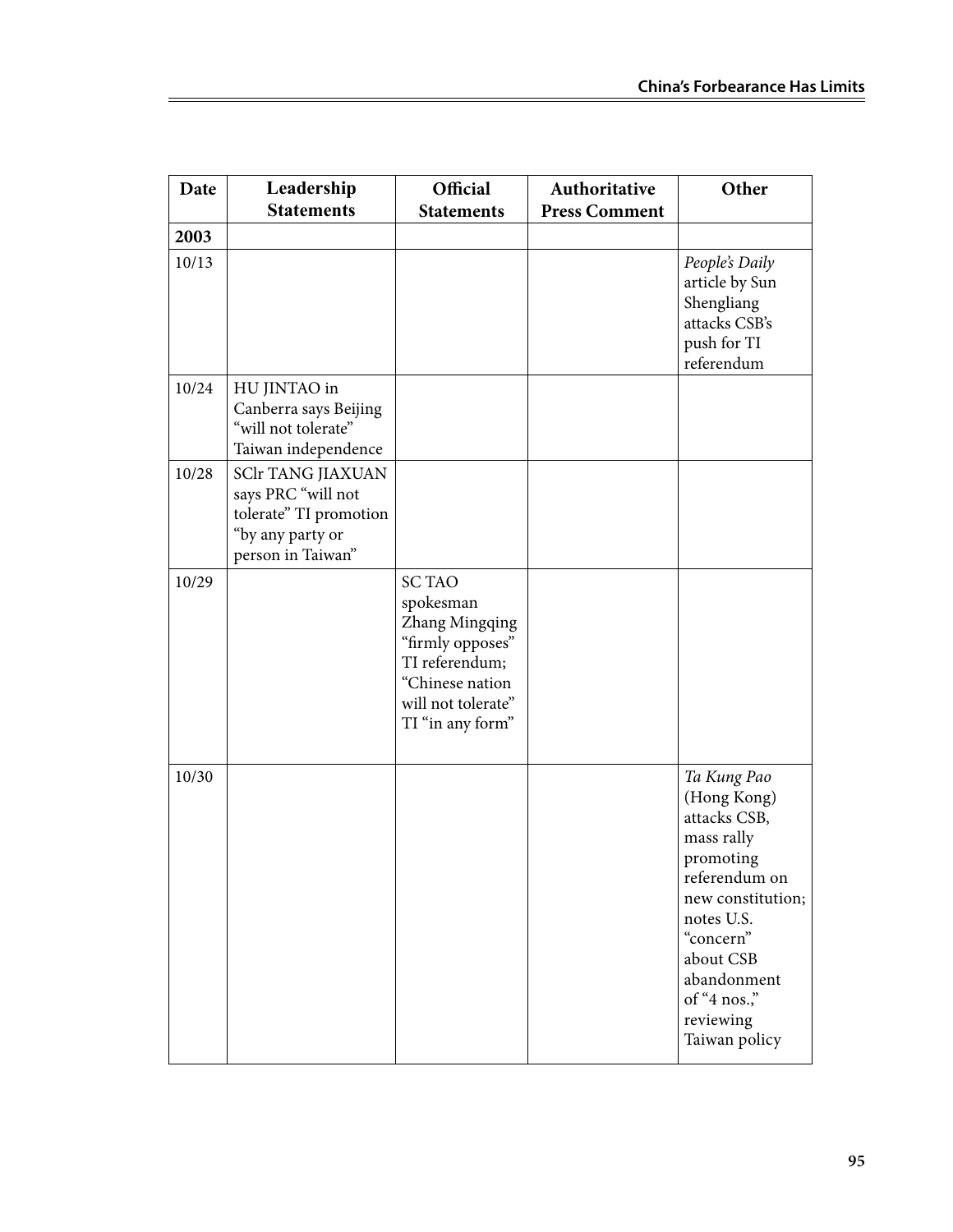| Date  | Leadership        | Official                                                                                                                                                                                                                                              | Authoritative        | Other                                                                                                                                                                                           |
|-------|-------------------|-------------------------------------------------------------------------------------------------------------------------------------------------------------------------------------------------------------------------------------------------------|----------------------|-------------------------------------------------------------------------------------------------------------------------------------------------------------------------------------------------|
|       | <b>Statements</b> | <b>Statements</b>                                                                                                                                                                                                                                     | <b>Press Comment</b> |                                                                                                                                                                                                 |
| 2003  |                   |                                                                                                                                                                                                                                                       |                      |                                                                                                                                                                                                 |
| 11/4  |                   |                                                                                                                                                                                                                                                       |                      | Ta Kung Pao<br>(Hong Kong)<br>reviews CSB's<br>push for TI ref-<br>erendum, warns<br>it will lead to an<br>"extremely peril-<br>ous situation and<br>a catastrophe"<br>for the Taiwan<br>people |
| 11/12 |                   | SC TAO spokes-<br>man Li Weiyi<br>warns CSB is<br>moving "closer<br>and close to the<br>brink of TI," will<br>bring a "huge<br>disaster"                                                                                                              |                      |                                                                                                                                                                                                 |
| 11/17 |                   | SC TAO spokes-<br>man says CSB and<br>DPP efforts to<br>push TI referenda<br>"a very dangerous<br>splittist act," calls<br>on them to "rein<br>in before the prec-<br>ipice"; otherwise,<br>face a "head-on<br>blow by 1.3 billion<br>Chinese people" |                      |                                                                                                                                                                                                 |
| 11/18 |                   | ARATS Chair-<br>man WANG<br>DAOHAN says<br>TI advocates<br>pushing "situa-<br>tion in the Tai-<br>wan Strait to a<br>dangerous brink"                                                                                                                 |                      |                                                                                                                                                                                                 |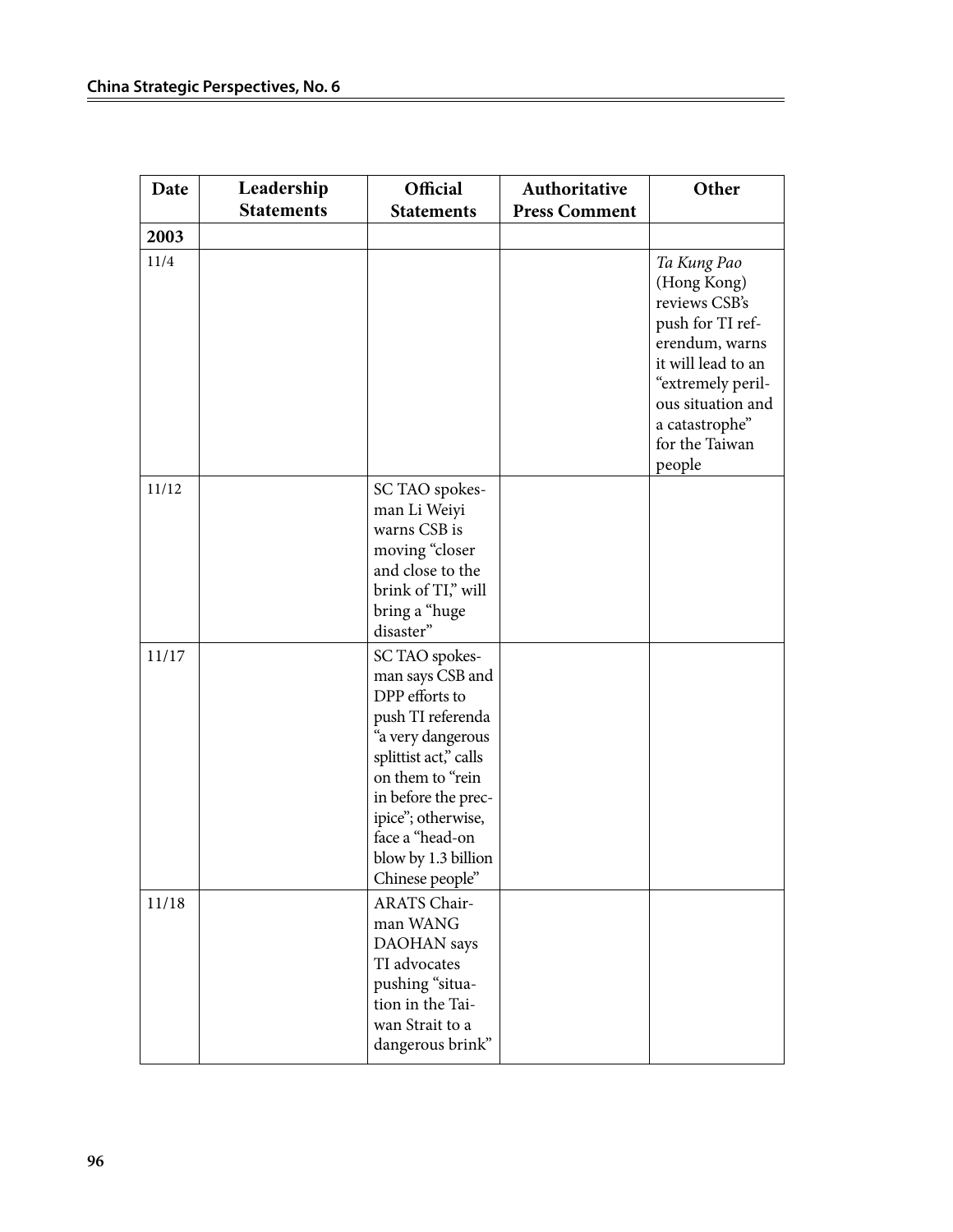| Date  | Leadership        | Official                                                                                                                                                                                 | Authoritative        | Other                                                                                                                                                                                                                                                                 |
|-------|-------------------|------------------------------------------------------------------------------------------------------------------------------------------------------------------------------------------|----------------------|-----------------------------------------------------------------------------------------------------------------------------------------------------------------------------------------------------------------------------------------------------------------------|
|       | <b>Statements</b> | <b>Statements</b>                                                                                                                                                                        | <b>Press Comment</b> |                                                                                                                                                                                                                                                                       |
| 2003  |                   |                                                                                                                                                                                          |                      |                                                                                                                                                                                                                                                                       |
| 11/19 |                   | <b>SC TAO</b><br>deputy WANG<br>ZAIXI blasts<br>referendum as<br>"an extremely<br>dangerous<br>move"; if TI<br>declared,<br>"armed force<br>will be hard<br>to avoid"; "TI<br>means war" |                      | Zhongguo<br>Xinwenshe<br>reports AMS<br>research<br>director LUO<br>YUAN says<br>changing ROC<br>constitution is a<br>"bottom line for<br>the mainland to<br>resort to force";<br>urges CSB to<br>"think twice"                                                       |
| 11/20 |                   |                                                                                                                                                                                          |                      | Ta Kung Pao<br>(Hong Kong)<br><b>EDITORIAL</b><br>notes remarks<br>in recent days<br>by TAO leaders<br>"most strongly<br>worded since<br>CSB came to<br>power; Taipei<br>should "not<br>misinterpret<br>Beijing's words";<br>TI will lead<br>to "war and<br>disaster" |
| 11/21 |                   | MFA spokesman<br>Liu Jianchao<br>calls on U.S.<br>to honor<br>commitments;<br>"send no more<br>wrong signals"<br>regarding TI                                                            |                      |                                                                                                                                                                                                                                                                       |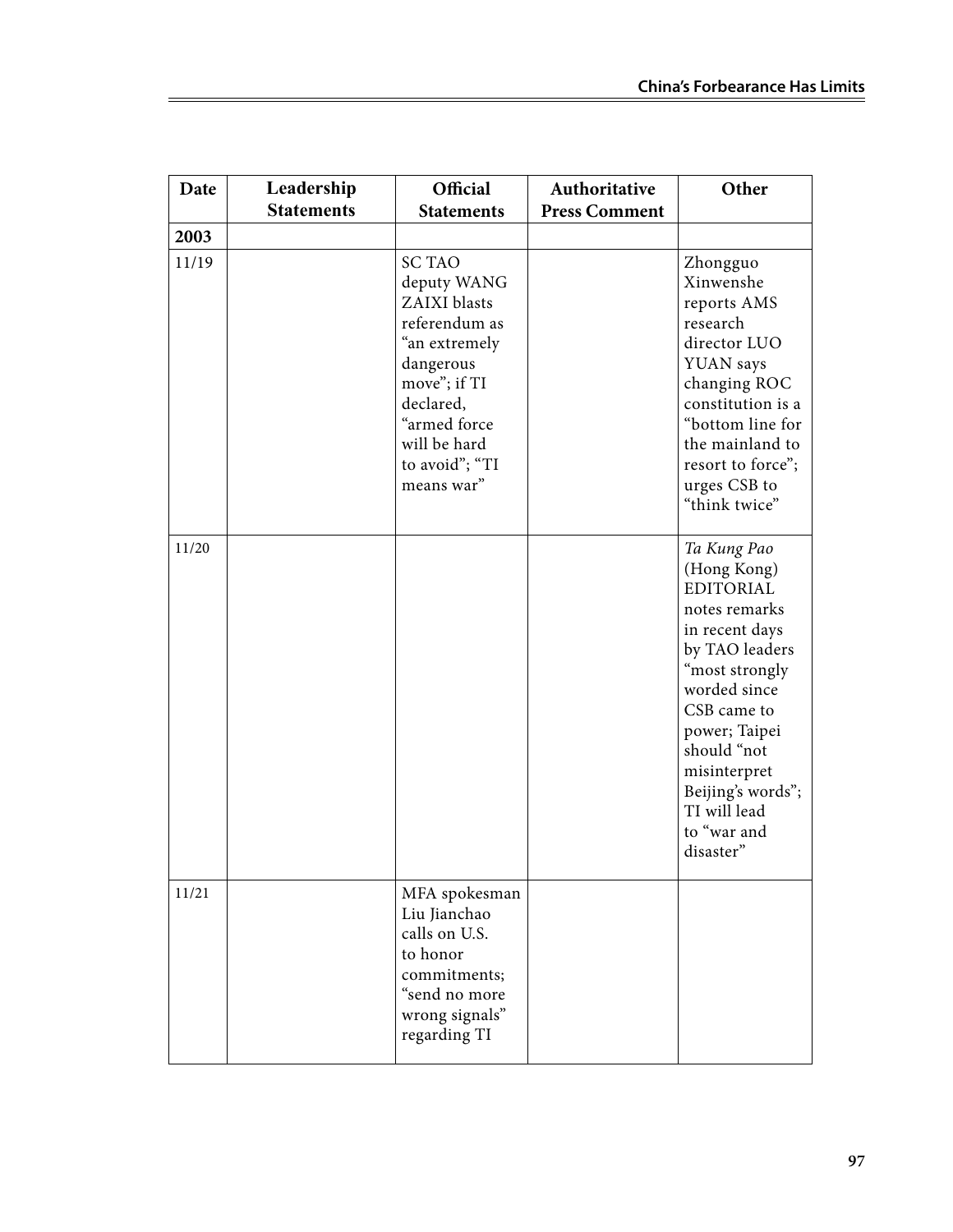| Date  | Leadership                                                                                                                                                                                                                                              | Official                                                                                                                         | Authoritative        | Other                                                                          |
|-------|---------------------------------------------------------------------------------------------------------------------------------------------------------------------------------------------------------------------------------------------------------|----------------------------------------------------------------------------------------------------------------------------------|----------------------|--------------------------------------------------------------------------------|
|       | <b>Statements</b>                                                                                                                                                                                                                                       | <b>Statements</b>                                                                                                                | <b>Press Comment</b> |                                                                                |
| 2003  |                                                                                                                                                                                                                                                         |                                                                                                                                  |                      |                                                                                |
| 11/23 | Premier WEN JIABAO<br>tells Washington Post<br>editor PRC "will not sit<br>idly by and do nothing"<br>in face of referendum<br>and TI efforts; urges<br>U.S. side "to be crystal<br>clear" in opposition to<br>the referendum" and<br>other CSB tactics |                                                                                                                                  |                      |                                                                                |
| 11/26 |                                                                                                                                                                                                                                                         | SC TAO spokes-<br>man Zhang<br>Mingqing states<br>Beijing "will not<br>stand idly by" in<br>event of TI                          |                      |                                                                                |
| 11/27 |                                                                                                                                                                                                                                                         |                                                                                                                                  |                      | ROC Legislative<br>Yuan passes<br>watered-down<br>version of<br>referendum law |
| 12/2  |                                                                                                                                                                                                                                                         | MFA spokesman<br>Liu Jianchao<br>notes recent<br>U.S. statements<br>affirming one-<br>China principle,<br>opposing<br>referendum |                      |                                                                                |
| 12/9  | Premier WEN<br>JIABAO meets BUSH<br>in Washington, DC:<br>affirms Beijing's<br>"determination"<br>to uphold national<br>unity; notes Bush's<br>commitment to one-<br>China principle and<br>opposition to TI                                            |                                                                                                                                  |                      |                                                                                |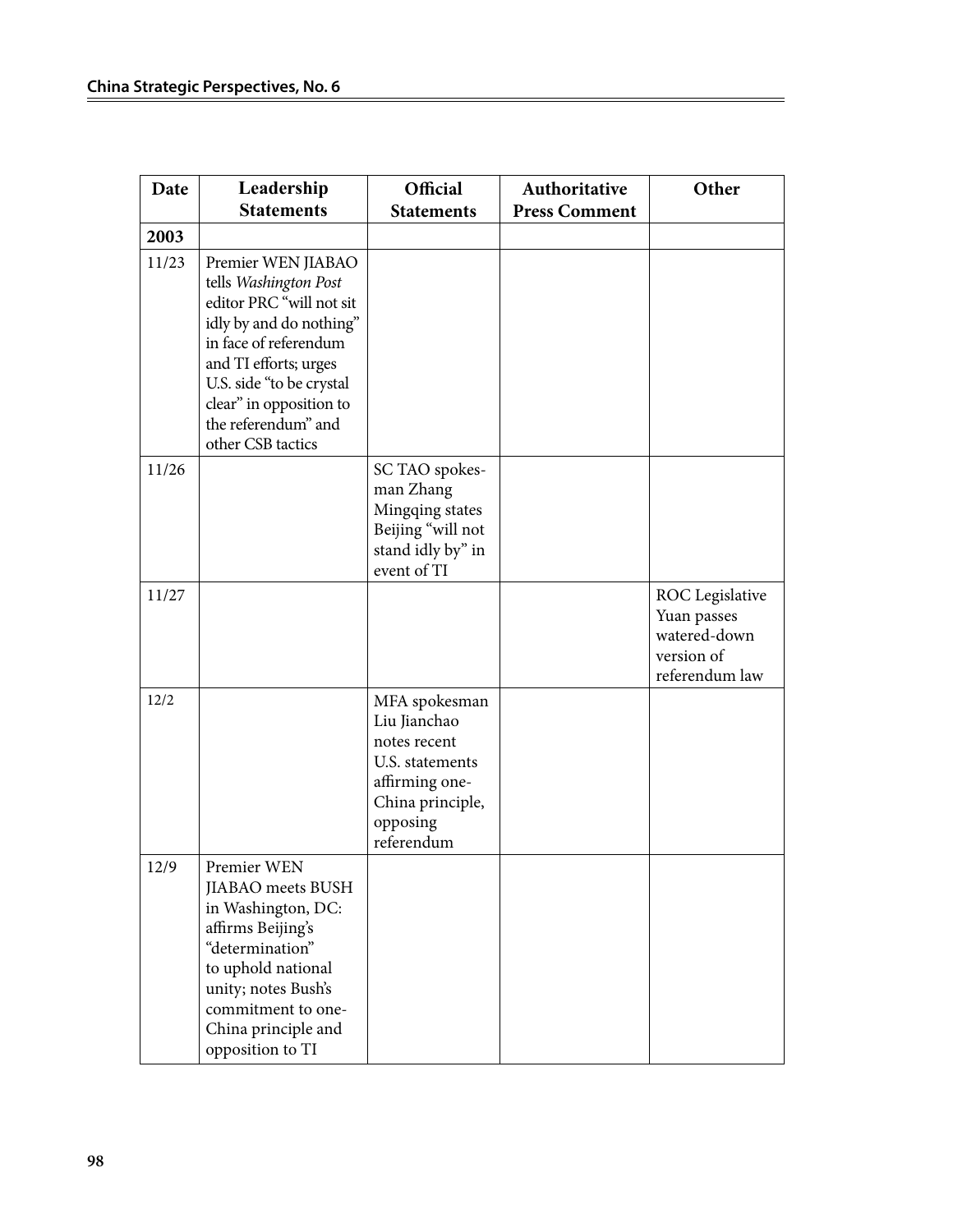| Date  | Leadership<br><b>Statements</b>                                                                                                            | Official<br><b>Statements</b>                                                                                                                                                                      | Authoritative<br><b>Press Comment</b> | Other                                    |
|-------|--------------------------------------------------------------------------------------------------------------------------------------------|----------------------------------------------------------------------------------------------------------------------------------------------------------------------------------------------------|---------------------------------------|------------------------------------------|
| 2003  |                                                                                                                                            |                                                                                                                                                                                                    |                                       |                                          |
| 12/11 |                                                                                                                                            | <b>MFA</b><br>spokesman<br>Liu Jianchao<br>reiterates<br>November 11<br>Wen Jiabao,<br><b>Bush statements</b>                                                                                      |                                       |                                          |
| 12/17 |                                                                                                                                            | <b>SC TAO</b><br>spokesman<br>Li Weiyi calls<br>CSB's call for<br>a "defensive<br>referendum"<br>along with the<br>March elections<br>a "serious<br>provocation"<br>against Taiwan<br>Strait peace |                                       |                                          |
| 12/25 | <b>HU JINTAO</b><br>meets 200 Taiwan<br>businessmen; affirms<br>interest in cross-<br>strait exchanges but<br>says will not tolerate<br>TI |                                                                                                                                                                                                    |                                       |                                          |
| 12/30 |                                                                                                                                            | MFA spokesman<br>Liu Jianchao<br>applauds Tokyo<br>statement<br>against<br>referendum, TI                                                                                                          |                                       |                                          |
| 12/31 |                                                                                                                                            | <b>SC TAO</b><br>spokesman<br>Zhang Mingqing<br>blasts CSB for<br>stirring up anti-<br>China feelings                                                                                              |                                       | Reports<br>CSB signing<br>referendum law |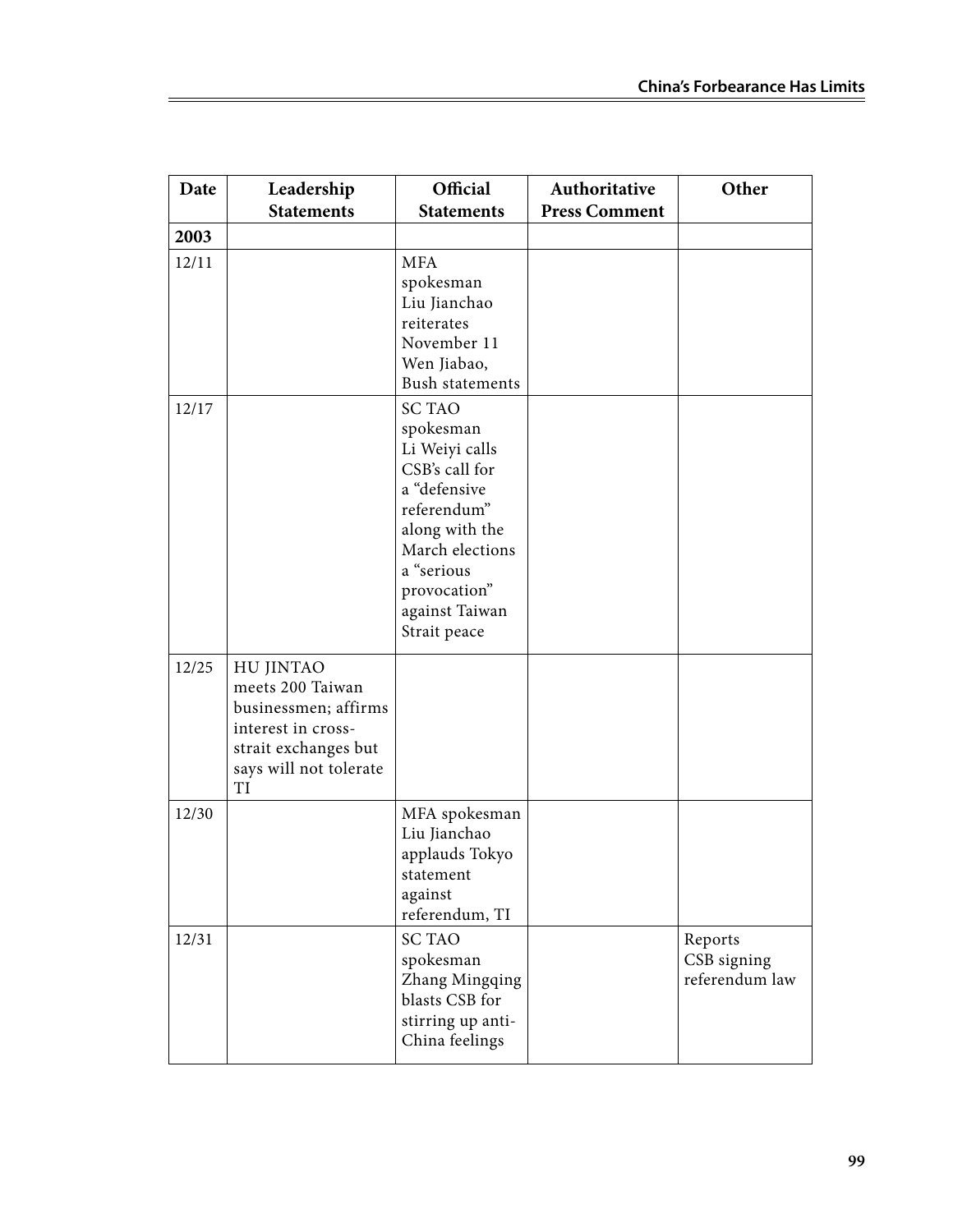| Date | Leadership                                                                                                                                                                                                                                                     | Official                                                                                                                                                                                                                                                                                                             | Authoritative        | Other |
|------|----------------------------------------------------------------------------------------------------------------------------------------------------------------------------------------------------------------------------------------------------------------|----------------------------------------------------------------------------------------------------------------------------------------------------------------------------------------------------------------------------------------------------------------------------------------------------------------------|----------------------|-------|
|      | <b>Statements</b>                                                                                                                                                                                                                                              | <b>Statements</b>                                                                                                                                                                                                                                                                                                    | <b>Press Comment</b> |       |
| 2004 |                                                                                                                                                                                                                                                                |                                                                                                                                                                                                                                                                                                                      |                      |       |
| 1/3  |                                                                                                                                                                                                                                                                | SC TAO deputy<br><b>WANG ZAIXI</b><br>in Canberra says<br>CSB's referendum<br>vote, new con-<br>stitution in 2006<br>means it seeks TI<br>by 2008; PRC's<br>"restraint has a<br>bottom line"; will<br>not "waver or<br>compromise"                                                                                   |                      |       |
| 1/14 | CMC Vice Chairman<br><b>CAO GANGCHUAN</b><br>tells U.S. Chairman of<br>the Joint Chiefs of Staff<br><b>MYERS</b> that "clearcut<br>stand and resolution<br>opposition" needed<br>in face of TI activities;<br>hopes U.S. "will play<br>an active part in this" | SC TAO spokes-<br>man Li Weiyi:<br>PRC "has firm<br>resolve and<br>necessary prepa-<br>rations" and<br>"determination<br>and confidence"<br>to defend sover-<br>eignty                                                                                                                                               |                      |       |
| 1/15 |                                                                                                                                                                                                                                                                | SC TAO deputy<br><b>WANG ZAIXI</b><br>in New York tells<br>400 overseas<br>Chinese three<br>conditions under<br>which PRC will<br>use force (from<br>February 2000<br>White Paper),<br>adds that pro-<br>cess cannot be<br>set precisely; if<br>Taipei makes<br>"wrong judg-<br>ment," timetable<br>will be moved up |                      |       |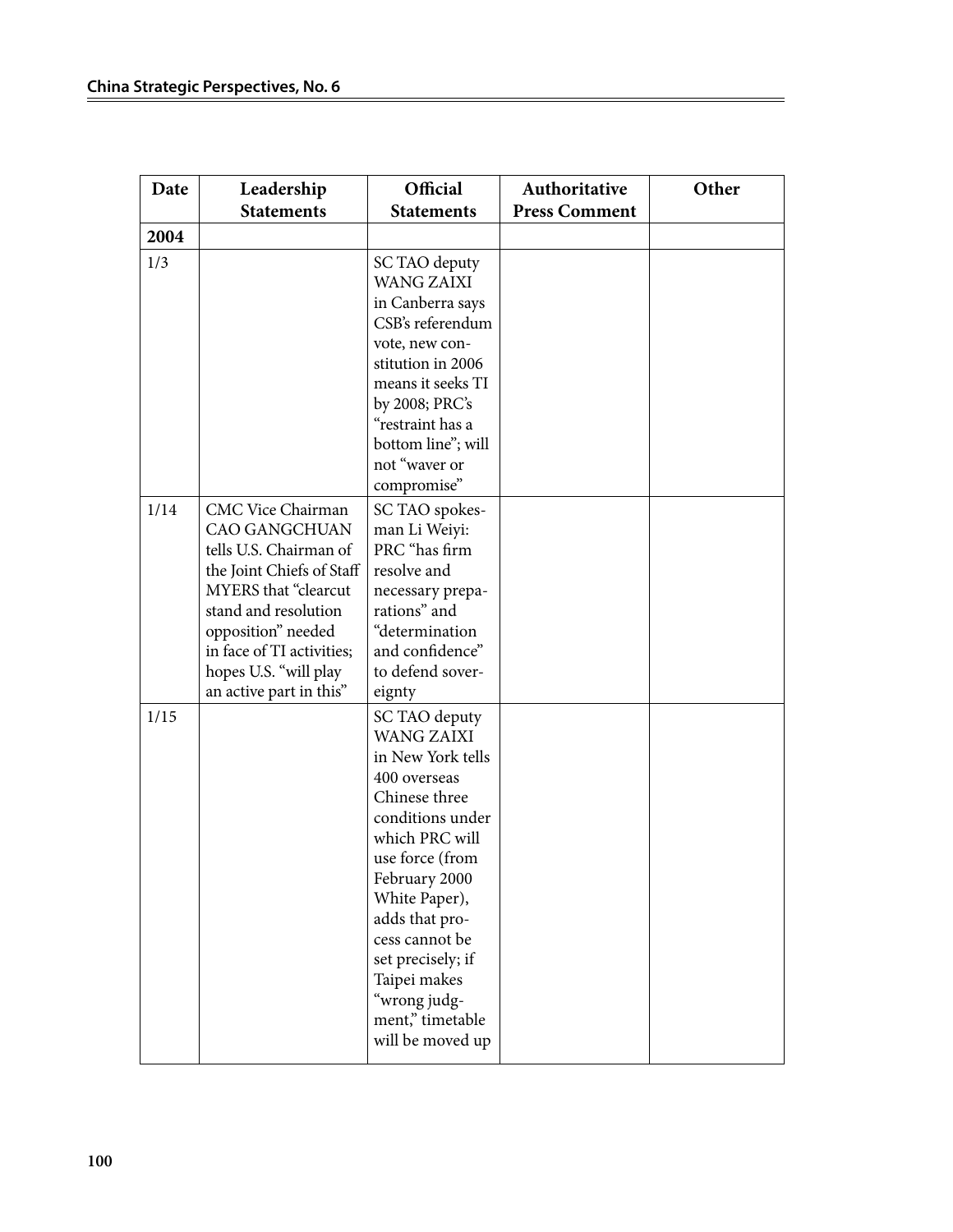| Date         | Leadership                                                                                                                                                                                                                                         | Official                                                                               | Authoritative        | Other                                                                                                              |
|--------------|----------------------------------------------------------------------------------------------------------------------------------------------------------------------------------------------------------------------------------------------------|----------------------------------------------------------------------------------------|----------------------|--------------------------------------------------------------------------------------------------------------------|
|              | <b>Statements</b>                                                                                                                                                                                                                                  | <b>Statements</b>                                                                      | <b>Press Comment</b> |                                                                                                                    |
| 2004<br>1/19 | <b>SClr TANG JIAXUAN</b><br>at forum calls<br>referendum "can only<br>cause confrontation<br>and animosity" and<br>lead to "the brink of<br>danger"                                                                                                |                                                                                        |                      | Long<br>Renminwang<br>article by Peng<br>Weixue on<br>CSB's March 20<br>referendum as a<br>stepping-stone<br>to TI |
| 1/20         |                                                                                                                                                                                                                                                    | MFA spokesman<br><b>KONG QUAN</b><br>urges U.S. to<br>keep its promise<br>to oppose TI |                      |                                                                                                                    |
| 1/26         | HU JINTAO in Paris<br>reiterates PRC "will<br>by no means allow<br>anyone to separate<br>Taiwan"                                                                                                                                                   |                                                                                        |                      |                                                                                                                    |
| 1/30         | <b>WEN JIABAO</b><br>meets U.S. Deputy<br>Secretary of State<br><b>ARMITAGE</b> in<br>Beijing, says Taiwan<br>situation "very<br>sensitive," hopes U.S.<br>will explicitly oppose<br>CSB referendum;<br>Armitage affirms<br><b>Bush statements</b> |                                                                                        |                      |                                                                                                                    |
| 2/4          |                                                                                                                                                                                                                                                    |                                                                                        |                      | Long<br>Renminwang<br>article by Peng<br>Weixue says<br>CSB seriously<br>misjudges PRC<br>stake in TI issue        |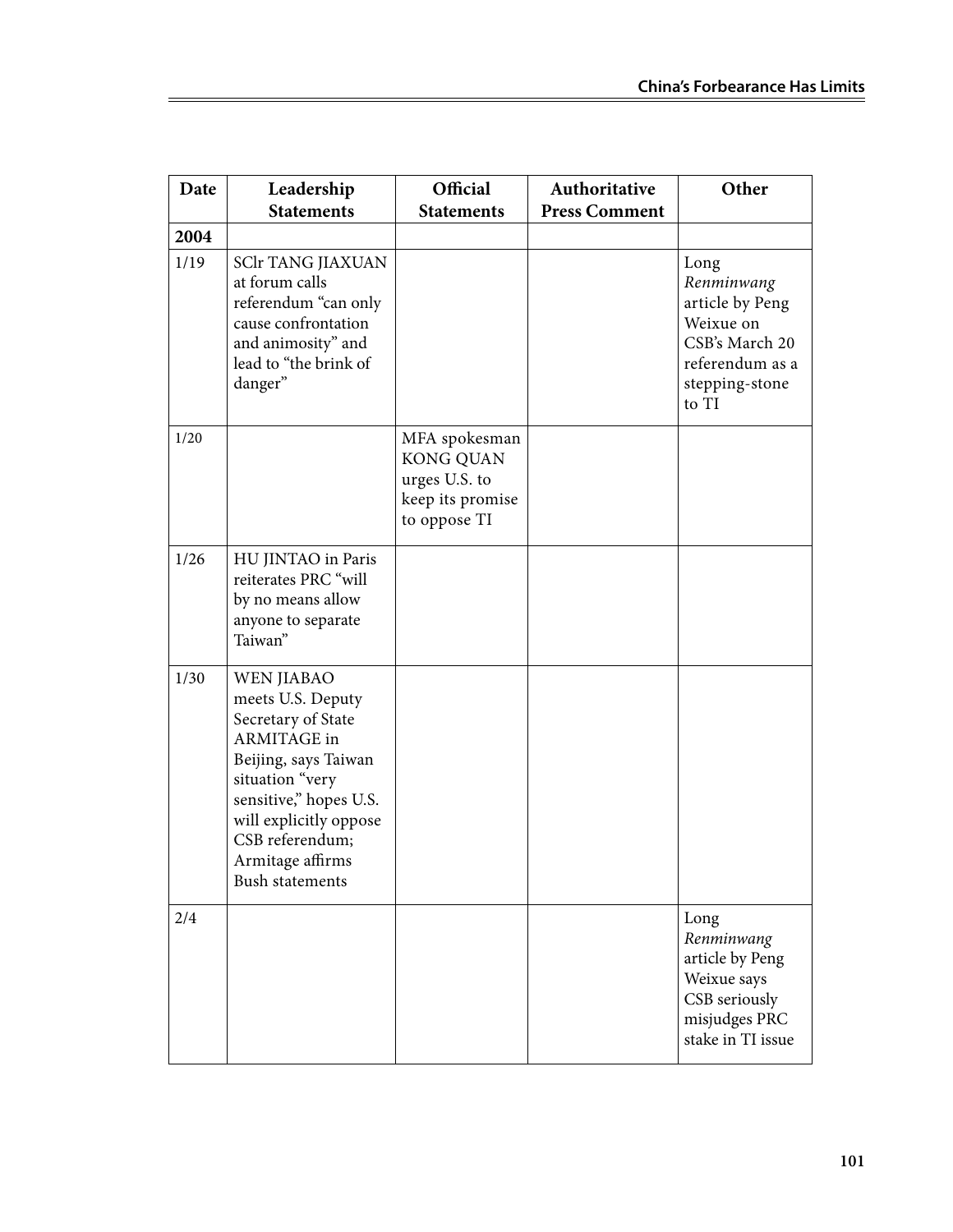| Date | Leadership<br><b>Statements</b>                                                                             | Official<br><b>Statements</b>                                                                                                                                                                       | Authoritative<br><b>Press Comment</b> | Other                                                                                                                                                      |
|------|-------------------------------------------------------------------------------------------------------------|-----------------------------------------------------------------------------------------------------------------------------------------------------------------------------------------------------|---------------------------------------|------------------------------------------------------------------------------------------------------------------------------------------------------------|
| 2004 |                                                                                                             |                                                                                                                                                                                                     |                                       |                                                                                                                                                            |
| 2/11 |                                                                                                             | <b>SC TAO</b><br>spokesman<br>Zhang Mingqing<br>urges Taiwan<br>people,<br>international<br>community<br>to recognize<br>"dangers<br>caused by the<br>adventurist<br>activities of TI<br>advocates" |                                       |                                                                                                                                                            |
| 2/17 | CMC VC CAO<br><b>GANGCHUAN</b><br>reiterates "willingness<br>and strength"<br>to "guarantee<br>unification" |                                                                                                                                                                                                     |                                       |                                                                                                                                                            |
| 2/25 |                                                                                                             | <b>SC TAO</b><br>spokesman<br>Li Weiyi calls<br>referendum "very<br>harmful," Beijing<br>"watching<br>developments<br>closely"                                                                      |                                       |                                                                                                                                                            |
| 2/27 |                                                                                                             | NPC spokesman<br>Jiang Enzhu<br>blasts<br>referendum as<br>"immoral" CSB<br>campaign tactic                                                                                                         |                                       | Singapore press<br>says Fujian<br>PLA "on high<br>alert" because<br>of February<br>28 rebellion<br>anniversary<br>demonstration<br>led by Lee Teng-<br>hui |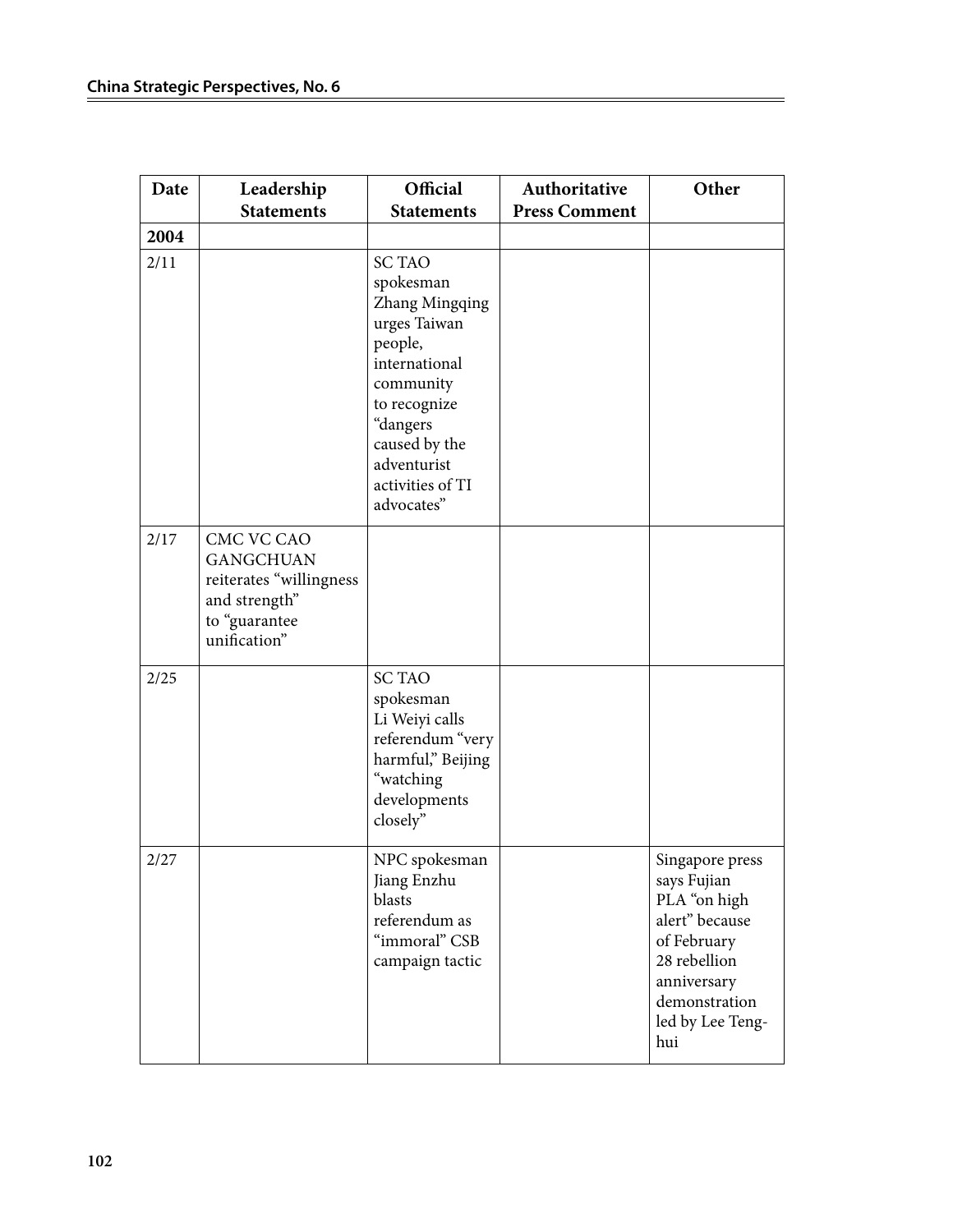| Date | Leadership<br><b>Statements</b>                                                                                                                                                        | Official<br><b>Statements</b>                                                                                                                                          | Authoritative<br><b>Press Comment</b> | Other                                                                                               |
|------|----------------------------------------------------------------------------------------------------------------------------------------------------------------------------------------|------------------------------------------------------------------------------------------------------------------------------------------------------------------------|---------------------------------------|-----------------------------------------------------------------------------------------------------|
| 2004 |                                                                                                                                                                                        |                                                                                                                                                                        |                                       |                                                                                                     |
| 3/6  | FM LI ZHAO-<br>XING NPC press<br>conference reiterates<br>Beijing will "not<br>allow Taiwan<br>separation by any<br>means"                                                             |                                                                                                                                                                        |                                       | Wen Wei Po<br>(Hong Kong)<br>says Fujian<br>PLA holiday<br>leave cancelled,<br>preparing for<br>war |
| 3/11 | JIA QINGLIN in<br>talks with Taiwanese<br>NPC delegates<br>reiterates Beijing will<br>not "allow Taiwan<br>separation by any<br>means"                                                 |                                                                                                                                                                        |                                       |                                                                                                     |
| 3/12 |                                                                                                                                                                                        | SC TAO deputy<br><b>WANG ZAIXI</b><br>tells Taiwan<br>media reps<br>Beijing ready<br>for any election<br>outcome, "has<br>already drafted<br>2 separate<br>statements" |                                       |                                                                                                     |
| 3/14 | WEN JIABAO<br>in NPC press<br>conference<br>reiterates Beijing<br>will never allow<br>Taiwan separation,<br>appreciates<br>international<br>community and U.S.<br>rejecting referendum |                                                                                                                                                                        |                                       |                                                                                                     |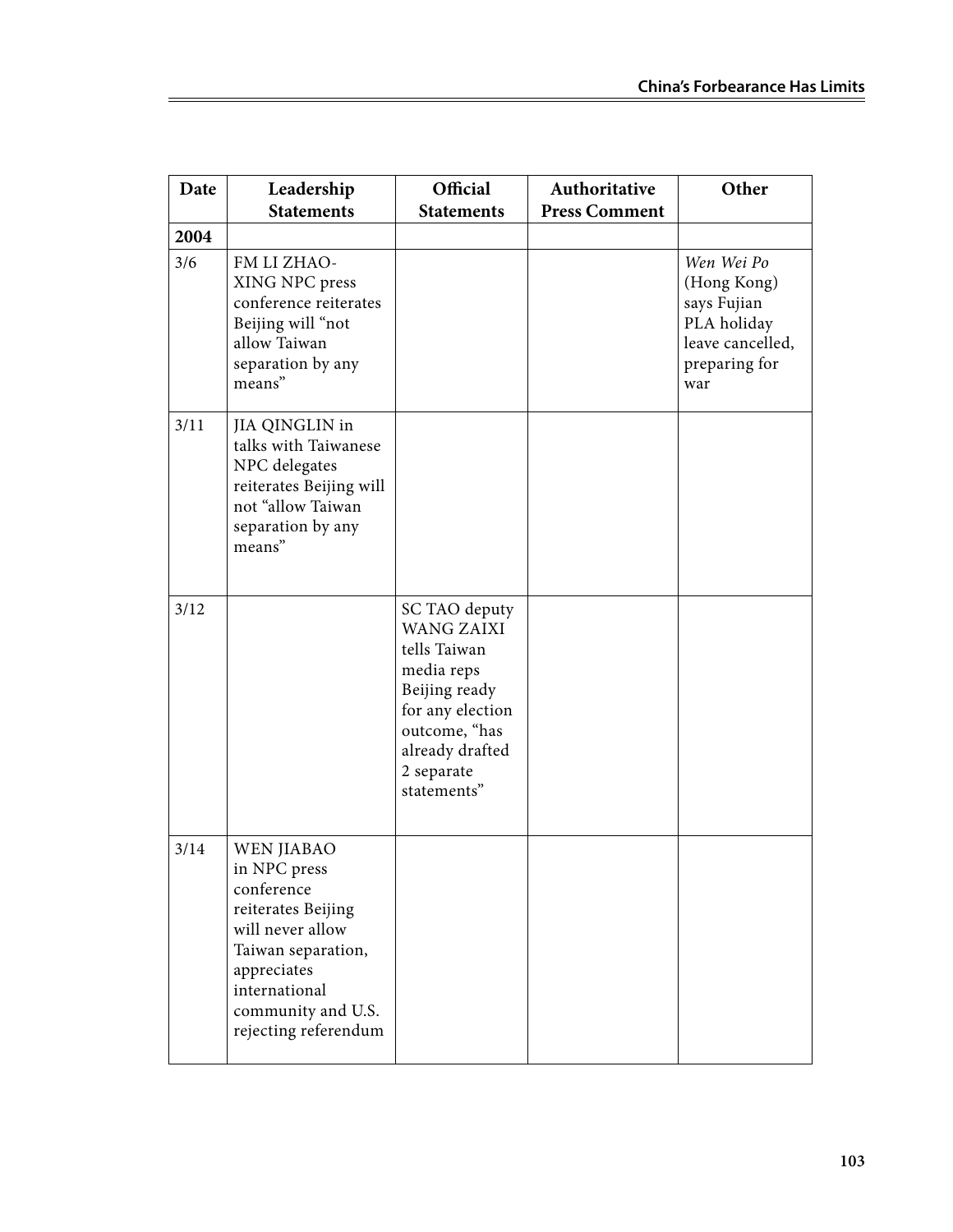| Date | Leadership<br><b>Statements</b> | <b>Official</b><br><b>Statements</b>                                                                                                                                                                                               | Authoritative<br><b>Press Comment</b> | Other                                                                     |
|------|---------------------------------|------------------------------------------------------------------------------------------------------------------------------------------------------------------------------------------------------------------------------------|---------------------------------------|---------------------------------------------------------------------------|
| 2004 |                                 |                                                                                                                                                                                                                                    |                                       |                                                                           |
| 3/20 |                                 | CC and SC TAO<br><b>STATEMENT</b><br>says failure of<br>referendum<br>"proves" it<br>was "an illegal<br>act that went<br>against the will<br>of the people";<br>any effort<br>toward Taiwan<br>independence "is<br>doomed to fail" |                                       | Xinhua reports<br>failure of CSB<br>referendum<br>in March 20<br>election |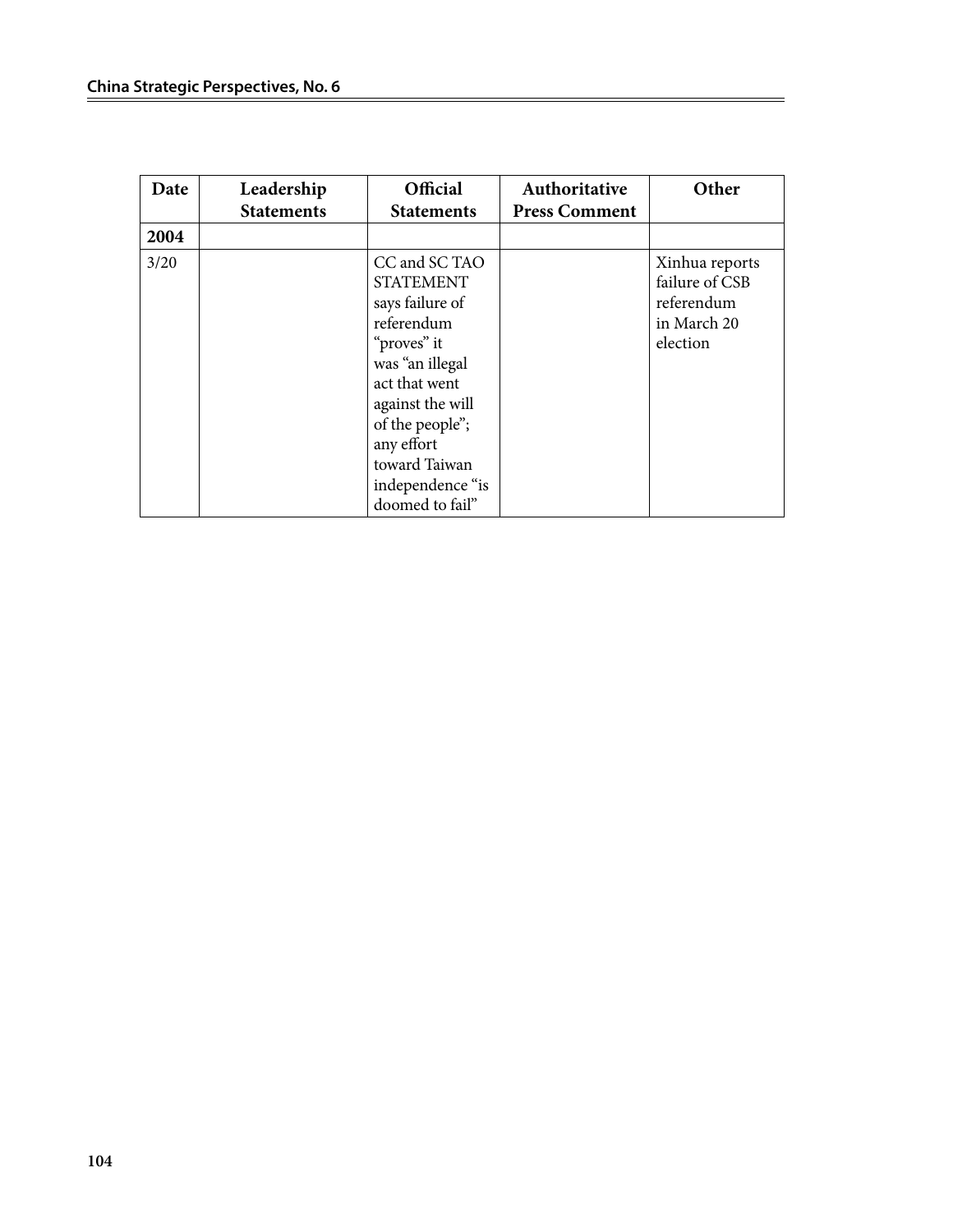## **Notes**

<sup>1</sup>The now classic study of China's deterrence strategy for Beijing's intervention in the Korean War is Allen S. Whiting, *China Crosses the Yalu: The Decision to Enter the Korean War* (RAND Corporation, 1960). Whiting's assessment has been updated through newly released documents by Thomas J. Christensen, *Worse Than a Monolith: Alliance Politics and Problems of Coercive Diplomacy in Asia* (Princeton: Princeton University Press, 2011), chapter 2. Whiting's study of China's deterrence strategy for the 1962 border conflict with India and involvement in the Indochina war was originally published in 1975 and has been reprinted with a new foreword. In his foreword, Whiting reflects upon the implications for his earlier assessments of China's deterrence strategy by later publications exploiting sources not available to him. His reflections include the Korean War case and Beijing's 1995–1996 Taiwan Strait military exercises. See Allen S. Whiting, *The Chinese Calculus of Deterrence: India and Indochina* (Ann Arbor: Center for Chinese Studies, University of Michigan, 2001).

2 See Andrew Scobell, *China's Use of Military Force: Beyond the Great Wall and the Long March* (Cambridge: Cambridge University Press, 2003), chapter 6, for a very interesting assessment of China's motivation for attacking Vietnam.

3 For details, see Thomas Robinson, "The Sino-Soviet Border Conflicts of 1969: New Evidence Three Decades Later," in *Chinese Warfighting: The PLA Experience Since 1949*, ed. Mark A. Ryan, David M. Finkelstein, and Michael McDevitts, 198–216 (Armonk, NY: M.E. Sharpe, 2003).

4 Barbara Barnouin and Yu Changgen, *Chinese Foreign Policy during the Cultural Revolution* (London: Keegan Paul International, 1998), 88.

5 For details, see David G. Muller, Jr., *China As a Maritime Power* (Boulder, CO: Westview Press, 1983), 152–154.

6 For a useful view of China's civilian maritime enforcement agencies, see Lyle Goldstein, *Five Dragons Stirring Up the Sea: Challenge and Opportunity in China's Improving Maritime Enforcement Capabilities* (Newport, RI: China Maritime Studies Institute, U.S. Naval War College, April 2010).

7 For a recent look at these issues, see Mark E. Redden and Phillip C. Saunders, *Managing Sino-U.S. Air and Naval Interactions: Cold War Lessons and New Avenues of Approach*, China Strategic Perspectives, no. 5 (Washington, DC: National Defense University Press, September 2012).

8 For a detailed and insightful assessment of Sino-American relations and the Taiwan dilemma, see Alan D. Romberg, *Rein In at the Brink of the Precipice: American Policy Toward Taiwan and U.S.- PRC Relations* (Washington, DC: The Henry L. Stimson Center, 2003).

9 For details of these operations see Xiaobing Li, "PLA Attacks and Amphibious Operations During the Taiwan Strait Crises of 1954-55 and 1958," in *Chinese Warfighting*, 143–172.

10 See Chalmers M. Roberts, "Dulles Sees General Use of A-Arms," *The Washington Post*, March 16, 1955, 1; and the discussion in Thomas E. Stolper, *China, Taiwan, and the Offshore Islands* (Armonk, NY: M.E. Sharpe, 1985), 89–90.

<sup>11</sup> For a useful assessment of China's deterrence strategy and the PLA's military exercises, see Scobell, chapter 8. For a detailed assessment of the exercises and the U.S. responses, see Robert L. Suettinger, *Beyond Tiananmen: The Politics of US-China Relations 1989-2000* (Washington, DC: Brookings Institution Press, 2003), chapter 6.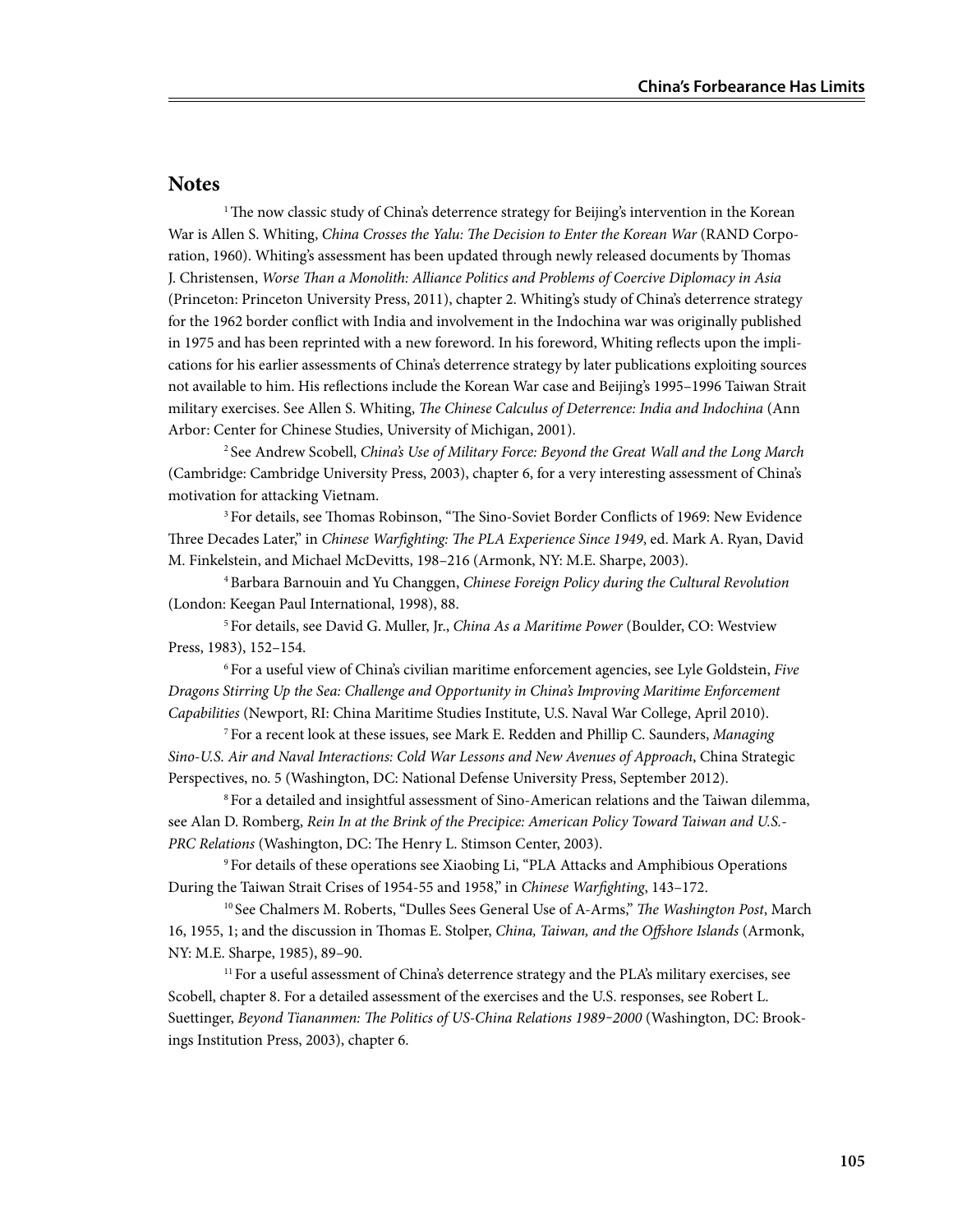12 Roberts, 1; and Stolper, 89–90.

13 See Taylor Fravel, *Strong Borders, Secure Nation: Cooperation and Conflict in China's Territorial Disputes* (Princeton, NJ: Princeton University Press, 2008).

<sup>14</sup> We are grateful to Professor Bernard Cole of the National War College for bringing this reality to our attention.

<sup>15</sup> For a detailed assessment of this arrangement and its applicability to potential U.S.-China incidents, see Redden and Saunders.

<sup>16</sup> Adapted from Robert L. Suettinger, "U.S. 'Management' of Three Taiwan Strait 'Crises," in *Managing Sino-American Crises: Case Studies and Analysis*, ed. Michael D. Swaine and Zhang Tuosheng, 251 (Washington, DC: Carnegie Endowment for International Peace, 2006).

17 Adapted from Michael D. Swaine, "Understanding the Historical Record," in *Managing Sino-American Crises*, 37–64.

<sup>18</sup> Draws from the discussion in Wang Jisi and Xu Hui, "Pattern of Sino-American Crises: A Chinese Perspective," in *Managing Sino-American Crises*, 137–146.

19 See, for example, Allen S. Whiting, "U.S. Crisis Management Vis-à-vis China: Korea and Vietnam," in *Managing Sino-American Crises*, 215–249; and Niu Jun, "Chinese Decision Making in Three Military Actions Across the Taiwan Strait," in *Managing Sino-American Crises*, 293–326.

 $20$  It must be noted here that a primary driver for China's military modernization programs is in fact preparation for a military confrontation with the United States over Taiwan. Some Chinese undoubtedly do hold the views expressed by these authors, but caution leads Beijing and China's armed forces to prepare for the worst plausible case scenario.

21 The following discussion is taken from Wang and Xu, 140–141.

22 Ibid., 145–146.

<sup>23</sup> To cite but two sources among many, see David M. Lampton, "Testimony before the U.S.-China Economic and Security Review Commission," Hearing on China's Narratives Regarding National Security Policy, March 10, 2011; and Linda Jacobson and Dean Knox, *New Foreign Policy Actors in China*, SIPRI Policy Paper No. 26 (Stockholm: Stockholm International Peace Research Institute, September 2010). Much of this discussion is drawn from these sources.

 $24$  Lampton, 5.

25 Jiefangjun Bao, April 15, 2008.

26 Hu Yinan, "Military Hot Line Smooths Rocky Relationship," *China Daily Online*, November 12, 2011.

<sup>27</sup> The following case study analyses of the  $1978-1979$  Sino-Vietnamese war, the  $1960-1961$ Sino-Indian border war, and Taiwan Strait confrontations from 1991 through 2004, as well as the appended chronologies, derive from relevant Foreign Broadcast Information Service Daily Reports and from the Chinese Communist Party's newspaper *People's Daily*.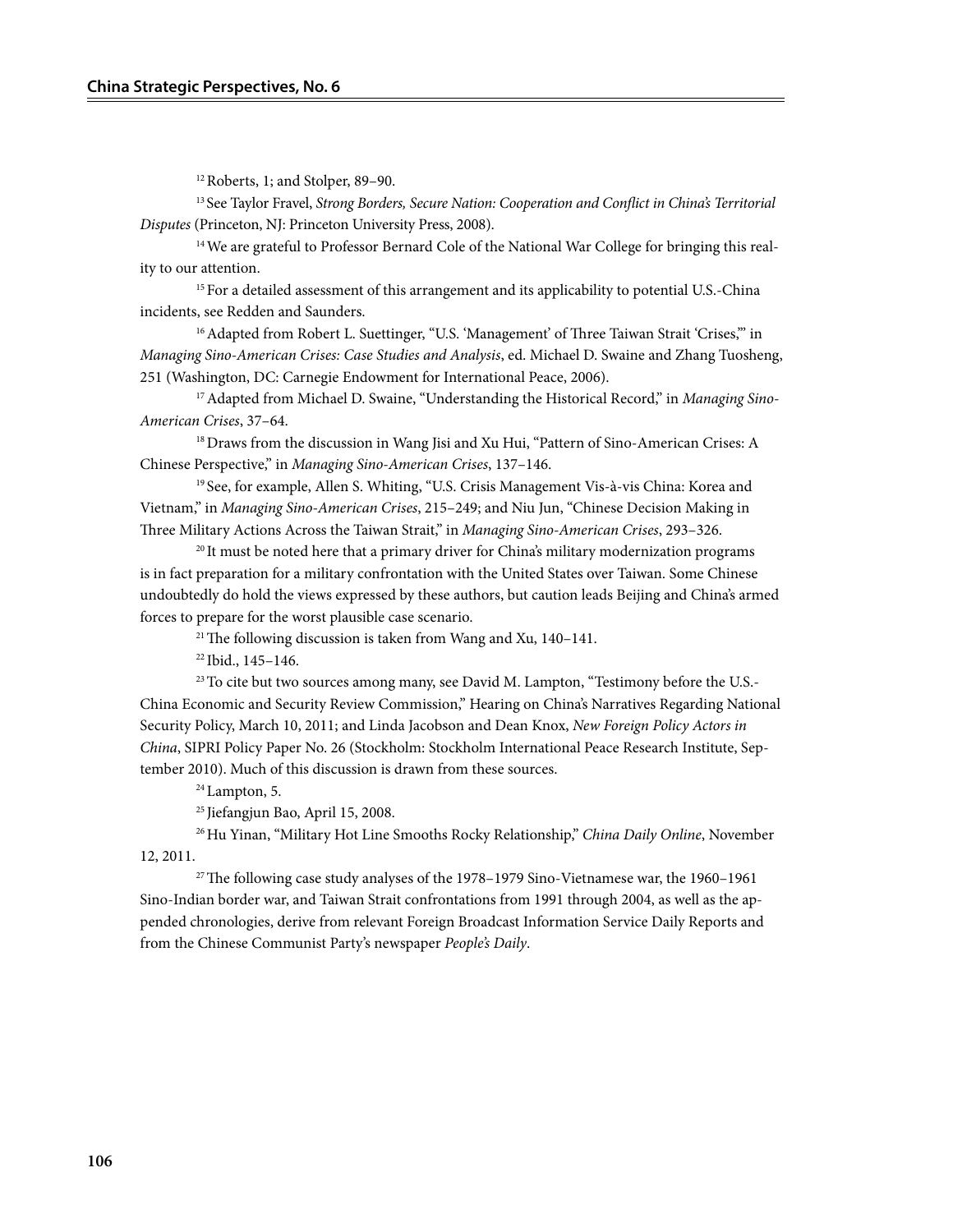## **Acknowledgments**

The authors wish to recognize the assistance of Dori Enderle of the Institute for National Strategic Studies in the early stages of their research and to express their gratitude to Dr. Phillip C. Saunders and Dr. Christopher D. Yung for their comments and suggestions on an earlier draft of this paper. They also wish to thank George C. Maerz and Dr. Jeffrey D. Smotherman of NDU Press for their editing and production of this paper.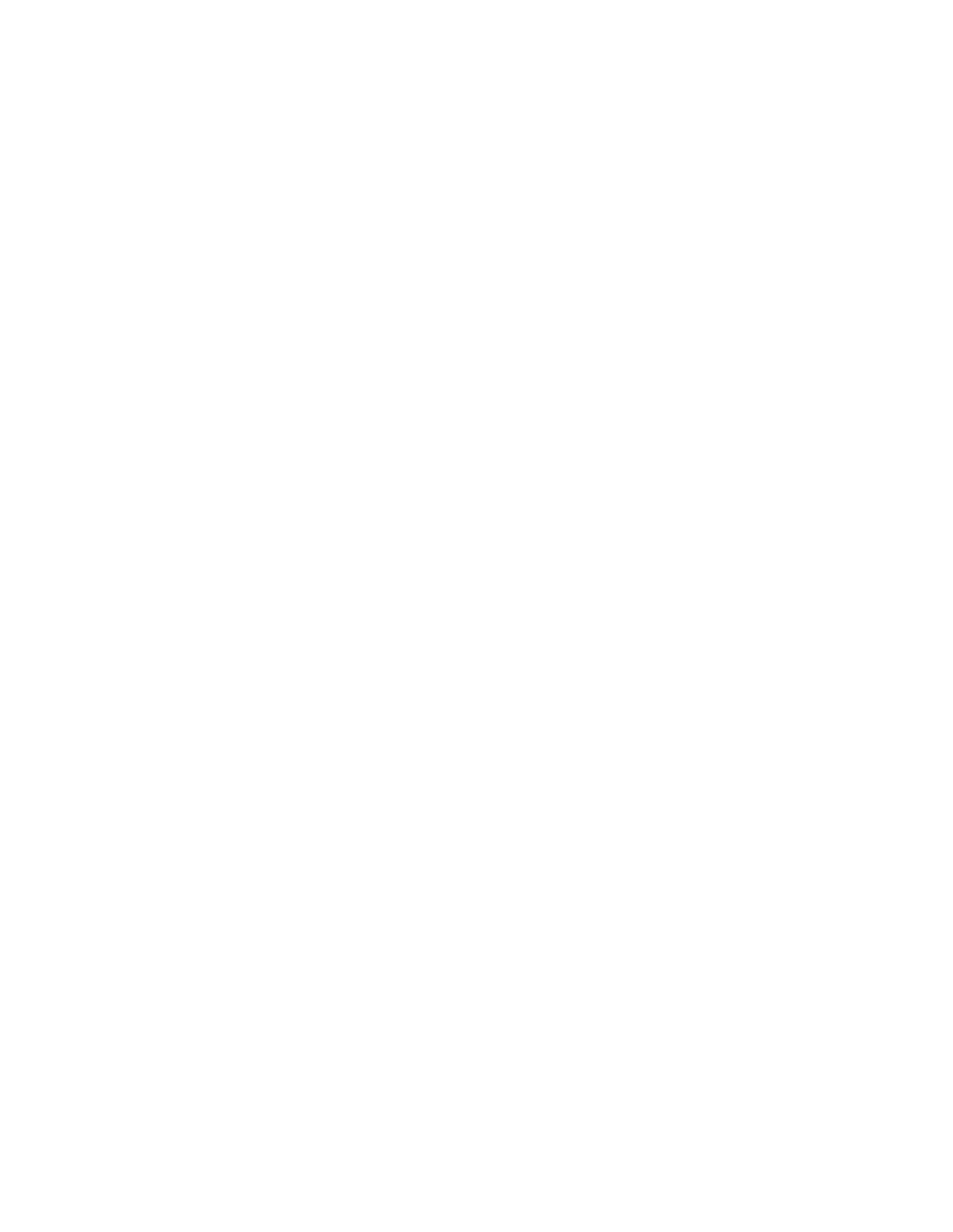## **About the Authors**

*Paul H.B. Godwin* retired as Professor of International Affairs at the National War College in Washington, DC, in the summer of 1998. In the fall of 1987, he was a Visiting Professor at the Chinese National Defense University. His teaching and research specialties focus on Chinese defense and security policies. Professor Godwin's most recent publications include "Security Policy and China's Defense Modernization: A Sixty–Year Perspective," in *New Frontiers in China's Foreign Relations*, ed. Allen Carlson and Ren Xiao (Lexington Books, 2011); "Asia's Dangerous Security Dilemma," *Current History* 109, no. 728 (September 2010); "The People's Liberation Army and the Changing Global Security Landscape," in *The PLA at Home and Abroad: Assessing the Operational Capabilities of the PLA*, ed. Roy Kamphausen, David Lai, and Andrew Scobell (U.S. Army War College, Strategic Studies Institute, 2010); "The Cradle of Generals: Strategists, Commanders and the PLA National Defense University," in *The "People" in the PLA: Recruitment, Training, and Education in China's Military*, ed. Roy Kamphausen, Andrew Scobell, and Travis Tanner (U.S. Army War College, Strategic Studies Institute, 2008); and "China's Emerging Military Doctrine: A Role for Nuclear Submarines," in *China's Future Nuclear Submarine Force*, ed. Andrew S. Erickson et al. (Naval Institute Press, 2007). He graduated from Dartmouth College with a degree in International Relations, and received his doctorate in Political Science from the University of Minnesota. Professor Godwin resides in Chico, California, and is now a consultant and serves as a nonresident Senior Fellow at the Foreign Policy Research Institute in Philadelphia.

*Alice L. Miller* is a Senior Lecturer in the Department of National Security Affairs at the U.S. Naval Postgraduate School in Monterey, California. She is a Research Fellow at the Hoover Institution, where she serves as editor of and contributor to the *China Leadership Monitor*, and also teaches in the Departments of History and Political Science at Stanford University. She has published two books: *Science and Dissent in Post-Mao China: The Politics of Knowledge* (University of Washington Press, 1996), and, with Richard Wich, *Becoming Asia: Change and Continuity in Asian International Relations Since World War II* (Stanford University Press, 2011). Prior to coming to Monterey and Stanford in 1999, Dr. Miller taught in the School of Advanced International Studies at The Johns Hopkins University from 1980–2000. From 1974–1990, Dr. Miller worked in the Central Intelligence Agency as a Senior Analyst in Chinese foreign policy and domestic politics, and as branch and division chief, supervising analysis on China, North Korea, Indochina, and Soviet policy in East Asia. Dr. Miller graduated from Princeton University in 1966, receiving a B.A. in Oriental Studies. She earned an M.A. and a Ph.D. in history from The George Washington University in 1969 and 1974, respectively.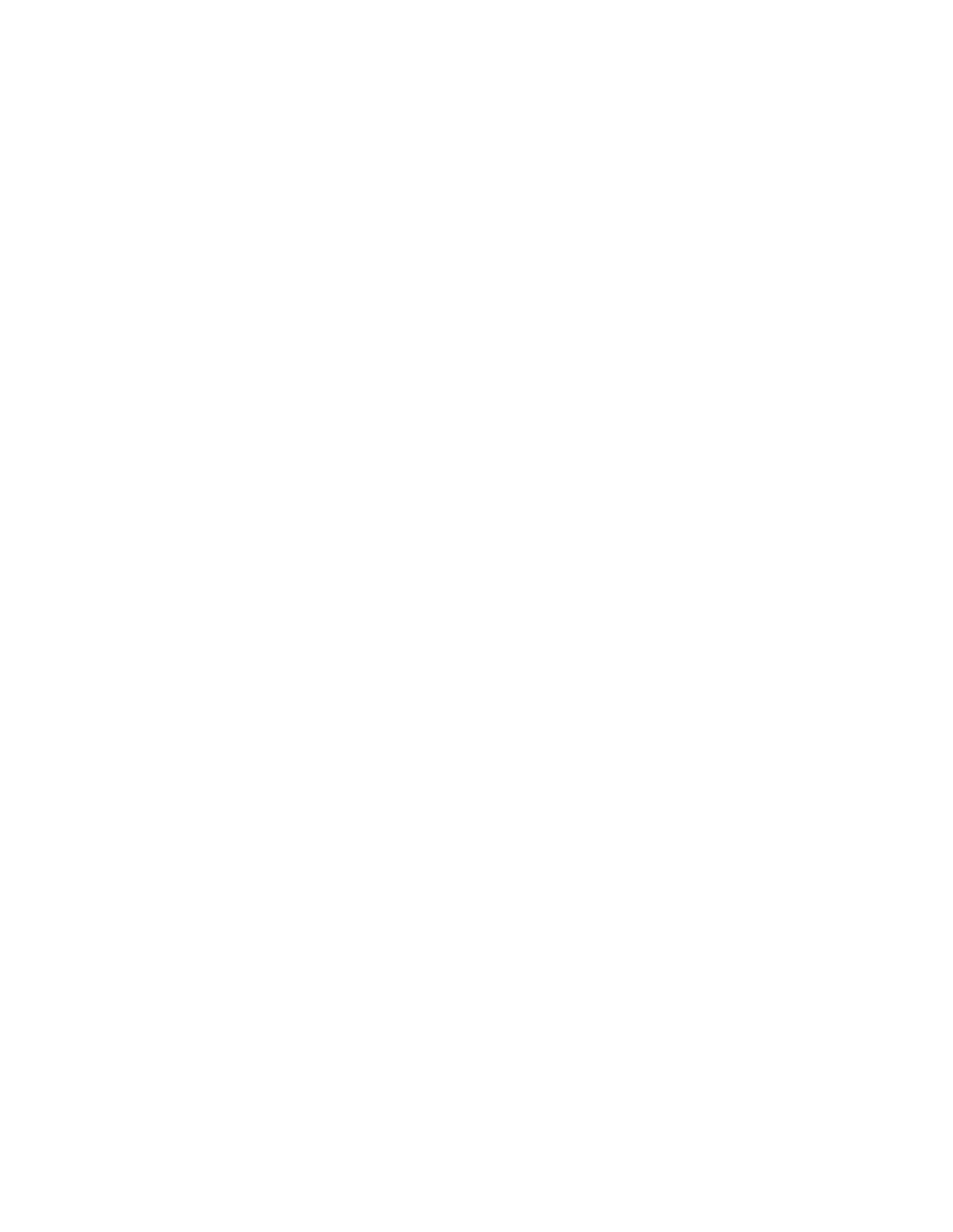## **Center for Strategic Research Senior Fellows**

Col kris bauman, USAF *Senior Military Fellow*

Ms. M. Elaine Bunn *Distinguished Research Fellow*

> Mr. John A. Cope *Senior Research Fellow*

Dr. Rozlyn C. Engel *Distinguished Research Fellow*

Dr. T.X. Hammes *Distinguished Research Fellow*

Mr. Frank G. Hoffman *Senior Research Fellow*

Dr. Christopher J. Lamb *Distinguished Research Fellow*

> Dr. Andre Le Sage *Senior Research Fellow*

Dr. Thomas F. Lynch III *Distinguished Research Fellow* 

Mr. Leo G. Michel *Distinguished Research Fellow*

Dr. James J. Przystup *Senior Research Fellow*

Dr. Nicholas Rostow *Senior Director*

Dr. Phillip C. Saunders *Distinguished Research Fellow*

DR. JUDITH S. YAPHE *Distinguished Research Fellow*

Dr. Christopher D. Yung *Senior Research Fellow*

For a complete list of INSS researchers and staff, please visit www.ndu.edu/inss/index.cfm.